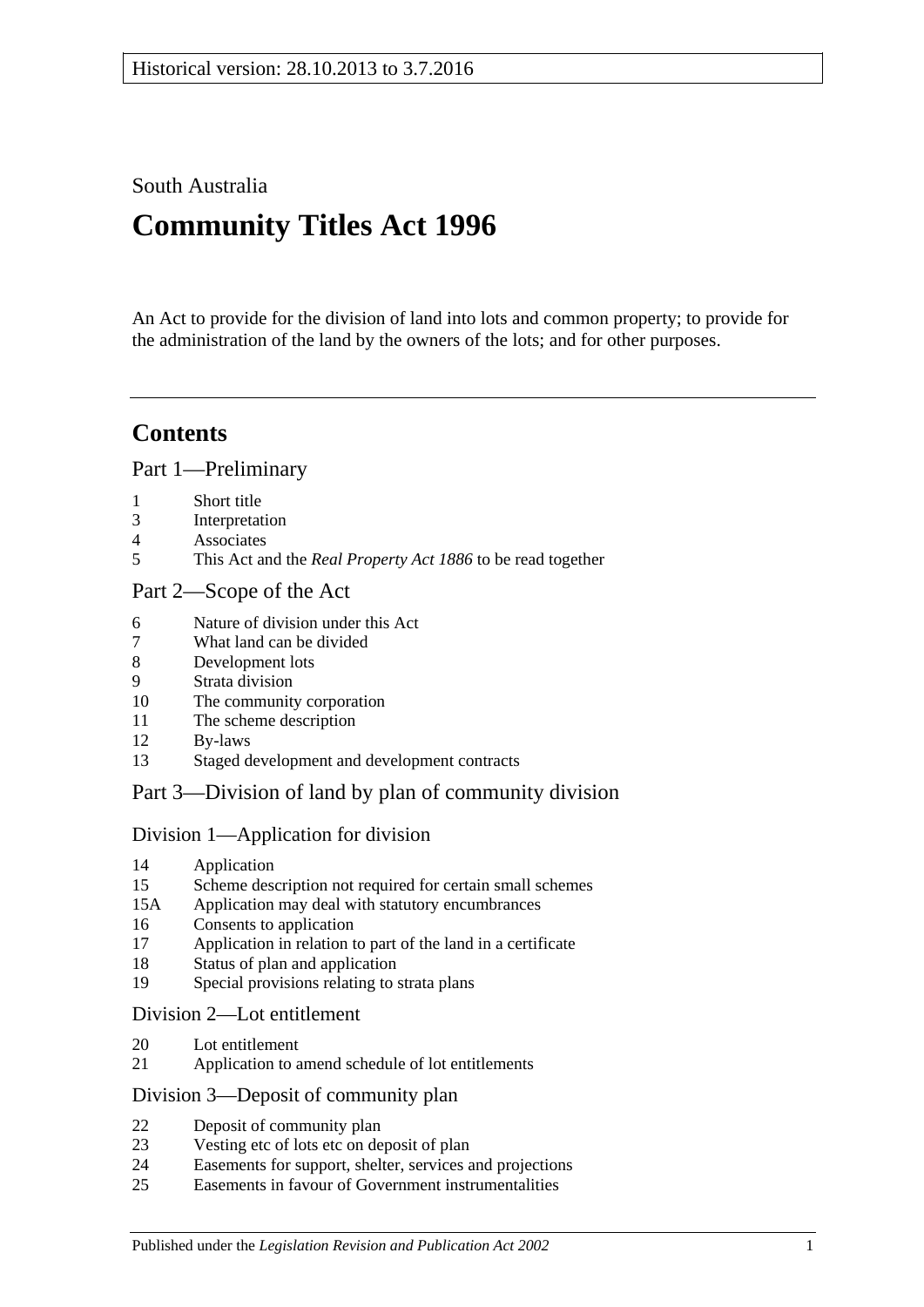- [Vesting of certain land in council etc](#page-27-1)
- [Encroachments](#page-28-0)

#### [Division 4—Common property](#page-29-0)

- [Common property](#page-29-1)
- [Vesting of the common property](#page-29-2)

#### [Part 4—The scheme description](#page-32-0)

- [Scheme description](#page-32-1)
- [Amendment of scheme description](#page-33-0)
- Persons whose [consents are required](#page-34-0)
- [Amended copy of scheme description to be filed](#page-35-0)

#### [Part 5—By-laws](#page-36-0)

- [By-laws](#page-36-1)
- [By-laws may exempt corporation from certain provisions of Act](#page-38-0)
- [By-law as to the exclusive use of part of the common property](#page-38-1)
- [Restrictions on making of by-laws](#page-39-0)
- [Certain by-laws may be struck out by Court](#page-40-0)
- [Variation of by-laws](#page-40-1)
- [Date of operation of by-laws](#page-41-0)
- [Invalidity of by-laws](#page-41-1)
- [Application of council by-laws](#page-41-2)
- [Persons bound by by-laws](#page-41-3)
- [Availability of copies of by-laws](#page-42-0)
- [By-laws need not be laid before Parliament or published in Gazette](#page-42-1)

## [Part 6—Development contracts](#page-44-0)

- [Interpretation](#page-44-1)
- [Development contracts](#page-44-2)
- [Consistency of development contract with scheme description and by-laws](#page-46-0)
- [Enforcement of development contract](#page-46-1)
- [Variation or termination of development contract](#page-47-0)
- [Inspection and purchase of copies of contract](#page-48-0)

## [Part 7—Amendment, amalgamation and cancellation of plans](#page-50-0)

#### [Division 1—Amendment of community plans](#page-50-1)

- [Application for amendment](#page-50-2)
- [Status of application for amendment of plan](#page-52-0)
- 53A [Application may deal with statutory encumbrances](#page-52-1)
- [Amendment of the plan](#page-53-0)
- [Vesting etc of interests on amendment of plan](#page-53-1)
- [Merging of land on amendment of plan](#page-54-0)
- [Alteration of boundaries of primary community parcel](#page-54-1)
- [Amendment of plan pursuant to development contract](#page-55-0)
- [Amendment by order of ERD Court](#page-56-0)

#### [Division 2—Amalgamation of community plans](#page-57-0)

- [Amalgamation of plans](#page-57-1)
- [Persons whose consents are required](#page-58-0)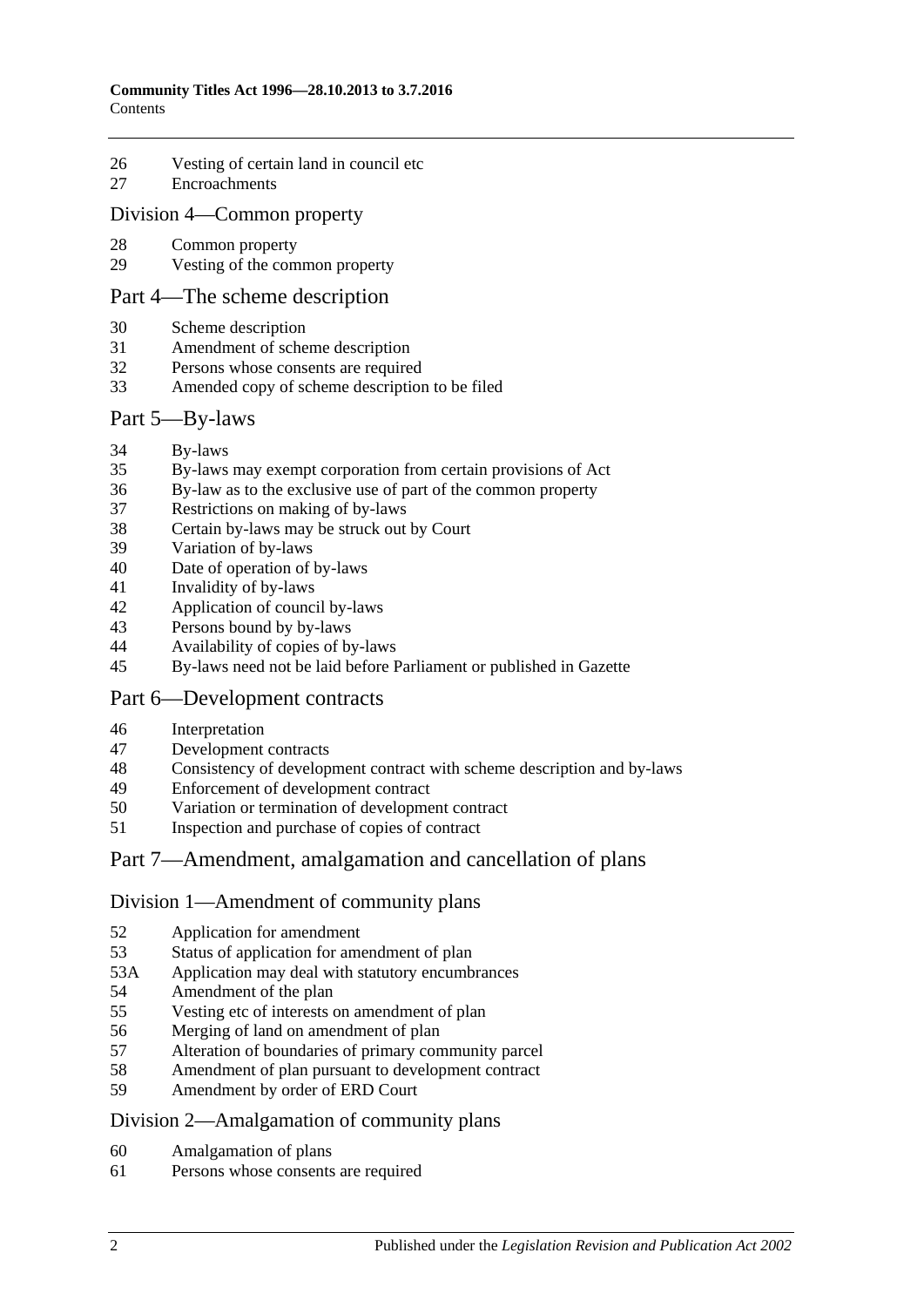- [Deposit of amalgamated plan](#page-60-0)
- [Effect of amalgamation on development contracts](#page-61-0)

#### [Division 3—Cancellation of community plans](#page-61-1)

- [Cancellation by Registrar-General or ERD Court](#page-61-2)
- [Application to the Registrar-General](#page-61-3)
- [Persons whose consent is required](#page-61-4)
- [Application to ERD Court](#page-62-0)
- [Lot entitlements](#page-63-0)
- [Cancellation](#page-63-1)

### [Part 8—Division of primary parcel under Part 19AB](#page-66-0)

[Division of primary parcel under Part 19AB](#page-66-1)

### [Part 9—The community corporation](#page-68-0)

### [Division 1—Establishment of the corporation](#page-68-1)

- [Establishment of corporation](#page-68-2)
- [Corporate nature of community corporations](#page-68-3)
- [The corporation's common seal](#page-68-4)
- [Members of corporation](#page-68-5)
- Functions [and powers of corporations](#page-69-0)
- [Presiding officer, treasurer and secretary](#page-69-1)
- [Corporation's monetary liabilities guaranteed by members](#page-70-0)
- [Non-application of](#page-71-0) *Corporations Act 2001*

#### [Division 1A—Delegations by corporation](#page-71-1)

- 78A [Delegation of corporation's functions and powers](#page-71-2)
- 78B [Body corporate managers](#page-72-0)
- 78C [General duties](#page-74-0)
- 78D [Offences](#page-74-1)

#### [Division 2—General meetings](#page-75-0)

- [First statutory general meeting](#page-75-1)
- [Business at first statutory general meeting](#page-75-2)
- [Convening of general meetings](#page-76-0)
- [Annual general meeting](#page-77-0)
- [Procedure at meetings](#page-77-1)
- [Voting at general meetings](#page-78-0)
- [Duty to disclose interest](#page-81-0)
- [Voting by a community corporation as a member of another community corporation](#page-82-0)
- [Value of votes cast at general meeting](#page-82-1)
- [Special resolutions—3 lot schemes](#page-83-0)
- [Revocation etc of decisions by corporation](#page-83-1)

### [Division 3—Management committee](#page-84-0)

- [Establishment of management committee](#page-84-1)
- [Term of office](#page-84-2)
- [Functions and powers of committees](#page-85-0)
- [Convening of committee meetings](#page-85-1)
- [Procedure at committee meetings](#page-85-2)
- [Disclosure of interest](#page-86-0)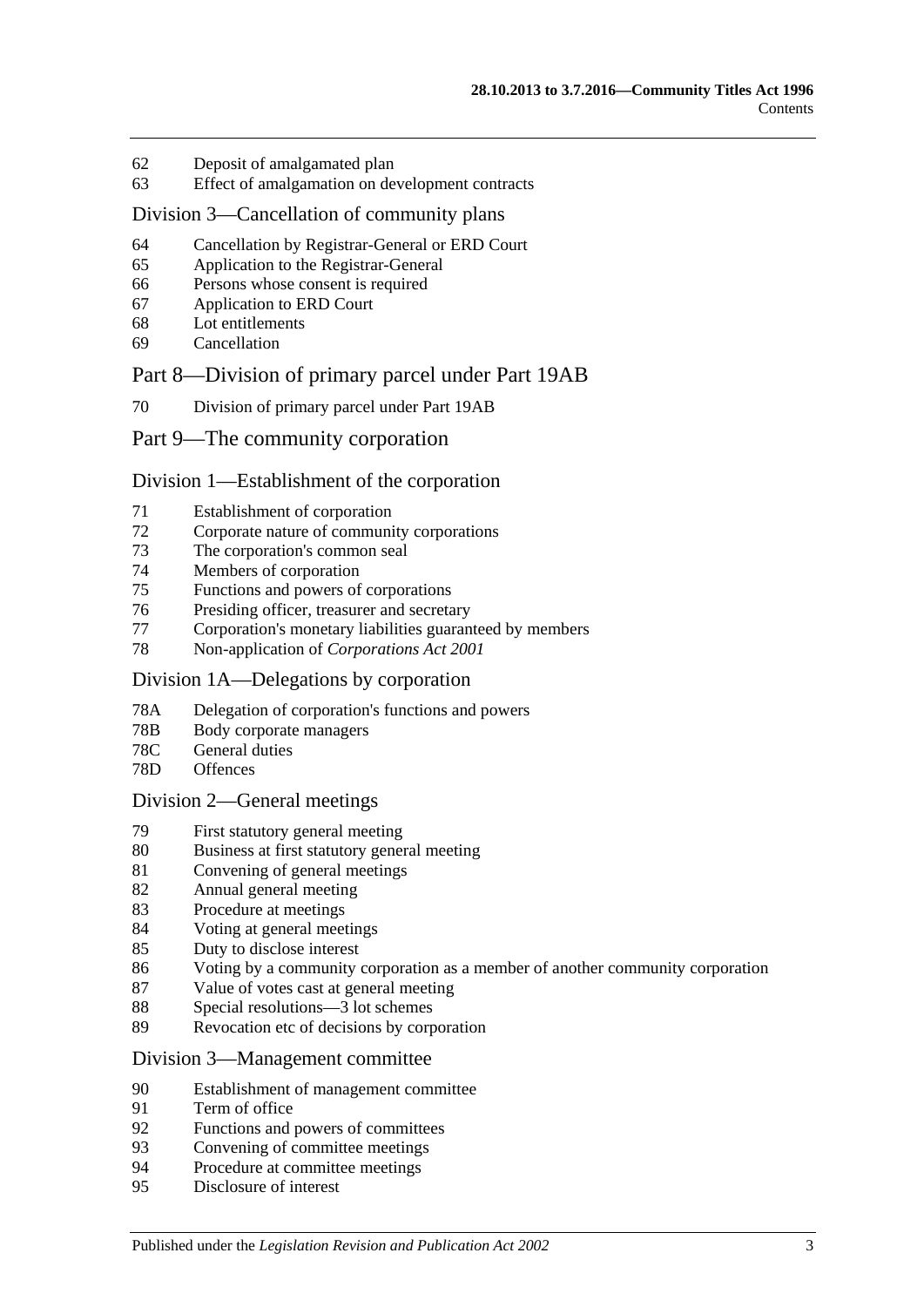- [Members' duties of honesty](#page-86-1)
- [Casual vacancies](#page-86-2)
- [Validity of acts of a committee](#page-87-0)
- [Immunity from liability](#page-87-1)

#### [Division 4—Appointment of administrator](#page-87-2)

- [Administrator of community corporation's affairs](#page-87-3)
- [Part 10—Property management](#page-90-0)

#### [Division 1—Powers of corporation to maintain integrity of the community scheme](#page-90-1)

- [Power to enforce duties of maintenance and repair etc](#page-90-2)
- [Alterations and additions in relation to strata schemes](#page-91-0)

#### [Division 2—Insurance](#page-91-1)

- [Insurance of buildings etc by community corporation](#page-91-2)
- [Other insurance by community corporation](#page-92-0)
- [Application of insurance money](#page-92-1)
- [Insurance to protect easements](#page-93-0)
- [Offences relating to failure to insure](#page-93-1)
- [Right to inspect policies of insurance](#page-94-0)
- [Insurance by owner of lot](#page-94-1)

#### [Division 3—Easements](#page-95-0)

[Easements](#page-95-1)

[Division 4—Leasing of common property and lots](#page-95-2)

- [Limitations on leasing of common property and lots](#page-95-3)
- [Division 5—Acquisition of property for benefit of owners and occupiers of lots](#page-96-0)
- [Acquisition of property](#page-96-1)

#### [Part 11—Financial management](#page-98-0)

## [Division 1—General](#page-98-1)

- [Statement of expenditure etc](#page-98-2)
- [Contributions by owners of lots](#page-98-3)
- [Cases where owner not liable to contribute](#page-99-0)
- [Administrative and sinking funds](#page-99-1)
- [Disposal of excess money in funds](#page-100-0)
- [Power to borrow](#page-100-1)
- [Limitation on expenditure](#page-100-2)

#### [Division 2—Agent's trust accounts](#page-101-0)

- [Application of Division](#page-101-1)
- [Interpretation](#page-101-2)
- [Trust money to be deposited in trust account](#page-101-3)
- [Withdrawal of money from trust account](#page-101-4)
- [Authorised trust accounts](#page-102-0)
- [Application of interest](#page-102-1)
- [Keeping of records](#page-102-2)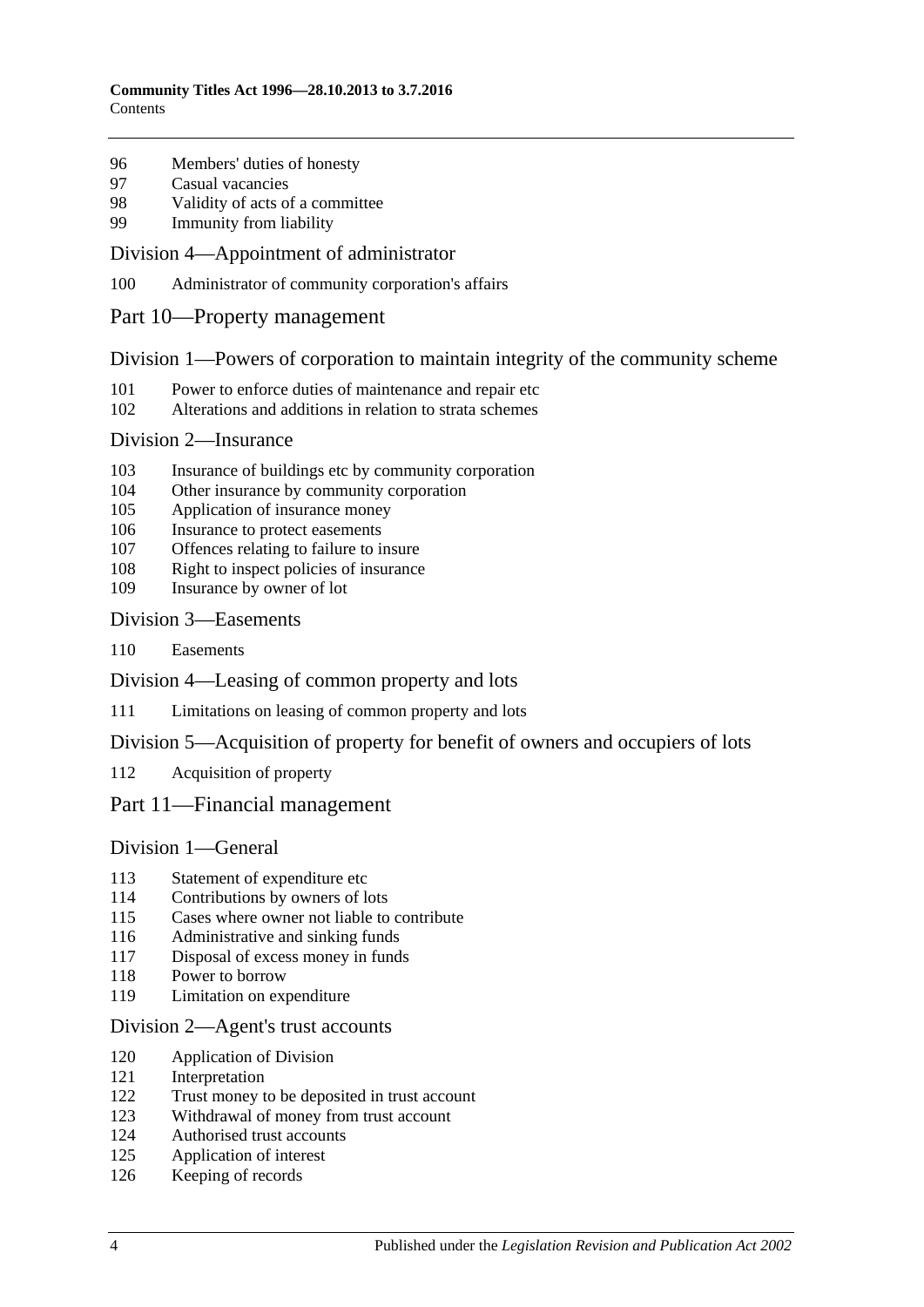- [Audit of trust accounts](#page-102-3)
- [Obtaining information for purposes of audit](#page-103-0)
- [ADIs etc to report deficiencies in trust accounts](#page-103-1)
- [Confidentiality](#page-103-2)
- [ADIs etc not affected by notice of trust](#page-104-0)

### [Part 12—Obligations of owners and occupiers](#page-106-0)

- [Interference with easements and services](#page-106-1)
- [Nuisance](#page-106-2)
- [Maintenance of lots](#page-106-3)

### [Part 13—Records, audit and information to be provided by corporation](#page-108-0)

#### [Division 1—Records](#page-108-1)

- [Register of owners of lots](#page-108-2)
- [Records](#page-108-3)
- [Statement of accounts](#page-108-4)

#### [Division 2—Audit](#page-109-0)

[Audit](#page-109-1)

#### [Division 3—Information to be provided by corporation](#page-109-2)

- [Information to be provided by corporation](#page-109-3)
- [Information as to higher tier of community scheme](#page-111-0)

#### [Part 14—Resolution of disputes](#page-112-0)

- [Persons who may apply for relief](#page-112-1)
- [Resolution of disputes etc](#page-112-2)

#### [Part 15—Miscellaneous](#page-116-0)

- 142A [Holding of deposit and other contract moneys when lot is pre-sold](#page-116-1)
- 142B [Developer stands in fiduciary relationship with community corporation](#page-117-0)
- [Corporation may provide services](#page-117-1)
- [Preliminary examination of plan by Registrar-General](#page-117-2)
- [Filing of documents with plan](#page-117-3)
- 145A [Registrar-General may rely on certificates](#page-117-4)
- [Entry onto lot or common property](#page-118-0)
- [Power to require handing over of property](#page-118-1)
- [Owner of lot under a legal disability](#page-119-0)
- [Relief where unanimous or special resolution required](#page-119-1)
- 149A [Applications to Magistrates Court](#page-120-0)
- [Stamp duty not payable in certain circumstances](#page-120-1)
- [Destruction or disposal of certain documents](#page-120-2)
- 151A [Liability of community corporation in respect of certification by officer](#page-120-3)
- [Commencement of prosecutions](#page-120-4)
- [General defence](#page-121-0)
- [Procedure where the whereabouts of certain persons are unknown](#page-121-1)
- [Service](#page-121-2)
- 155A [Indemnity fund under](#page-122-0) *Land Agents Act 1994*
- 155B [Review of operation of Act](#page-122-1)
- [Regulations](#page-123-0)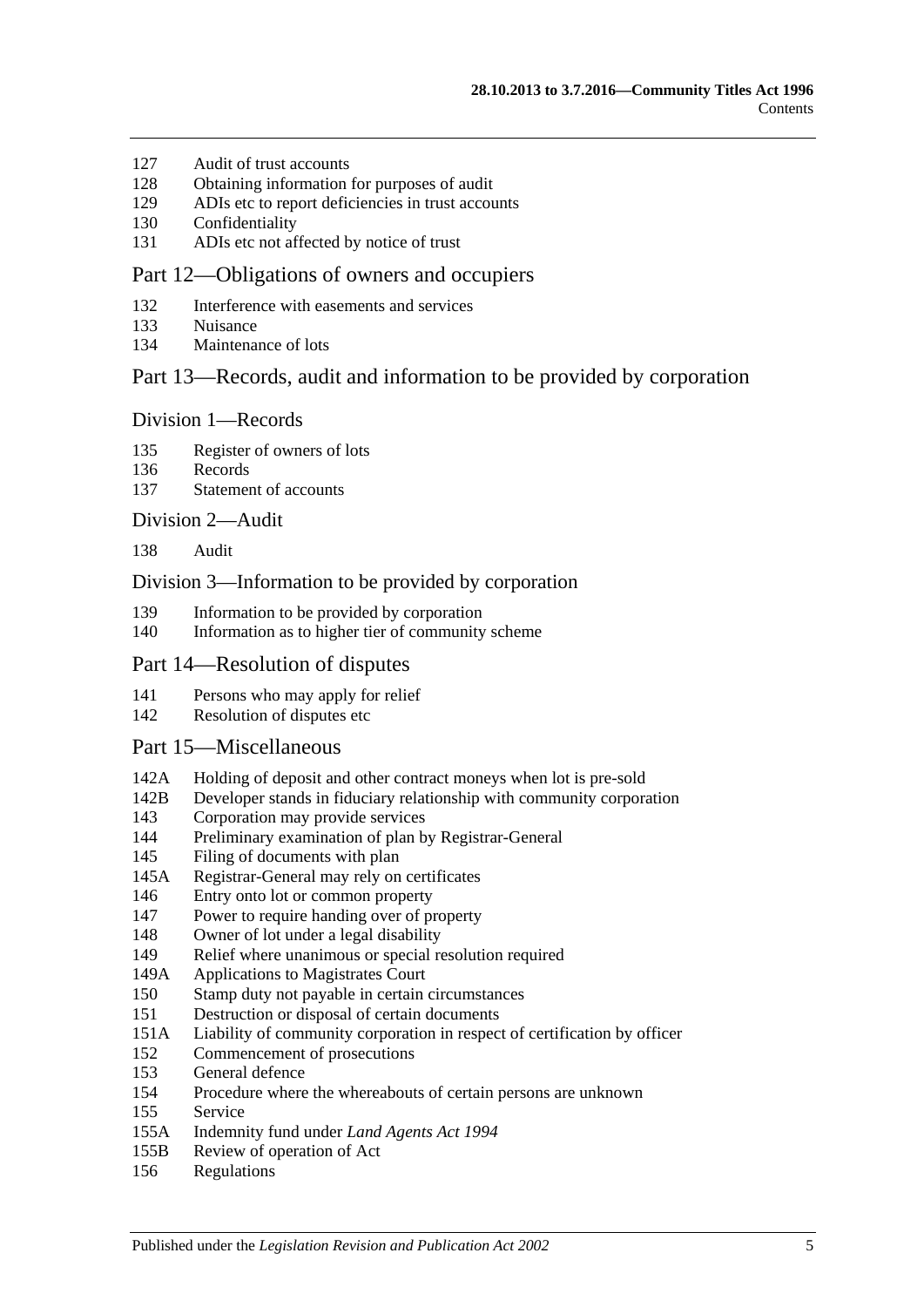# [Schedule—Transitional provisions](#page-124-0)

- 1 [Interpretation](#page-124-1)<br>2 Election as to
- 2 [Election as to application of this Act](#page-124-2)<br>3 Prescribed building unit schemes
- [Prescribed building unit schemes](#page-125-0)

[Legislative history](#page-128-0)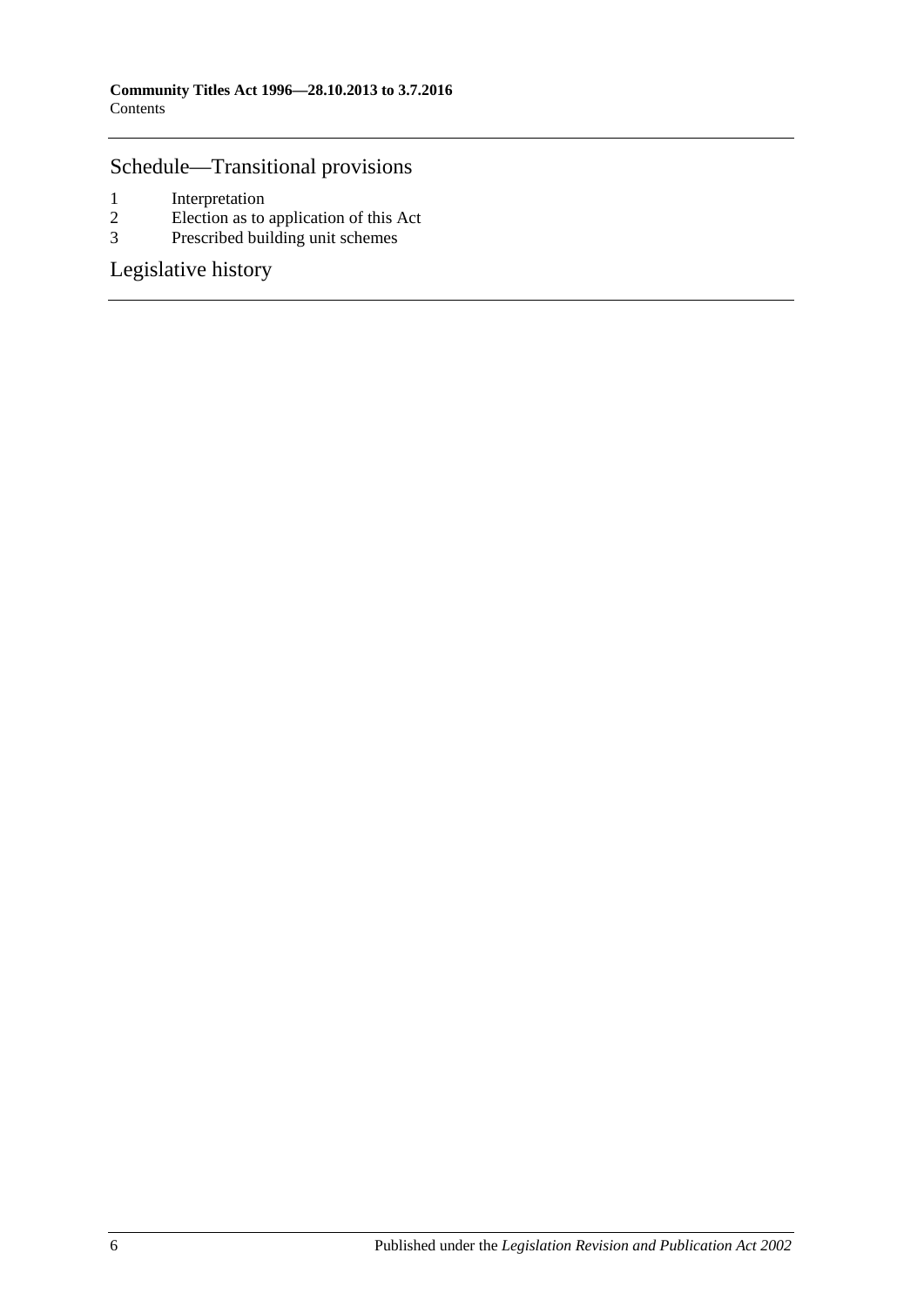## <span id="page-6-0"></span>**The Parliament of South Australia enacts as follows:**

# **Part 1—Preliminary**

### <span id="page-6-1"></span>**1—Short title**

This Act may be cited as the *Community Titles Act 1996*.

### <span id="page-6-2"></span>**3—Interpretation**

(1) In this Act, unless the contrary intention appears—

*allotment* means land registered under the *[Real Property Act](http://www.legislation.sa.gov.au/index.aspx?action=legref&type=act&legtitle=Real%20Property%20Act%201886) 1886* that comprises an allotment defined by Part 19AB of that Act;

*annual general meeting* means a general meeting of a community corporation that is held in compliance with [section](#page-77-0) 82;

*associate*—see [section](#page-12-0) 4;

*body corporate manager*—see [section](#page-72-0) 78B;

*building* includes a fixed structure;

*business day* means any day except Saturday, Sunday or a public holiday;

*by-laws*—see [Part 5;](#page-36-0)

*ceiling* includes a false or suspended ceiling;

*community corporation* means a corporation established when a plan of community division is deposited in the Lands Titles Registration Office;

*community lot*—see [section](#page-14-1) 6;

*community parcel* means the land divided by a plan of community division but does not include a street, road, thoroughfare, reserve or other similar open space vested in a council or prescribed authority or that has reverted to the Crown;

*community plan*—see *plan of community division*;

*community scheme*—see *scheme of community division*;

*council* means a municipal council or a district council;

*deposited* in relation to a plan of community division means deposited in the Lands Titles Registration Office by the Registrar-General;

*developer* in relation to a community scheme means the person who was the registered proprietor of the land comprising the community parcel immediately before the plan of community division was deposited in the Lands Titles Registration Office;

*development lot*—see [section](#page-14-3) 8;

*domestic partner* means a person who is a domestic partner within the meaning of the *[Family Relationships Act](http://www.legislation.sa.gov.au/index.aspx?action=legref&type=act&legtitle=Family%20Relationships%20Act%201975) 1975*, whether declared as such under that Act or not;

*encumbrance* includes—

- (a) a life estate or a lease;
- (b) a mortgage or charge;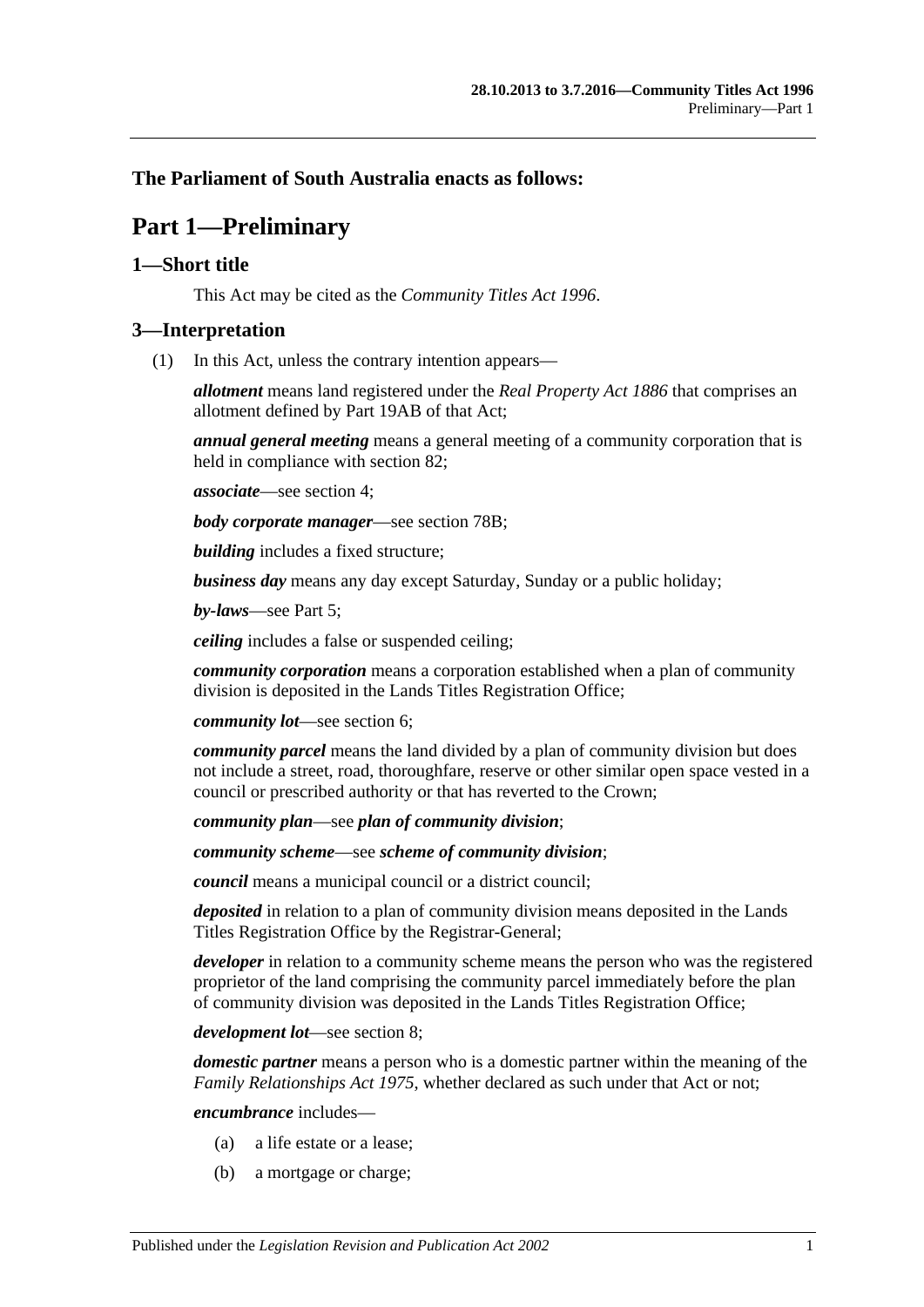- (c) a claim or lien;
- (d) an easement;
- (e) a caveat;
- (f) a statutory encumbrance;

*ERD Court* means the Environment, Resources and Development Court established under the *[Environment, Resources and Development Court Act](http://www.legislation.sa.gov.au/index.aspx?action=legref&type=act&legtitle=Environment%20Resources%20and%20Development%20Court%20Act%201993) 1993*;

*fence* includes a gate:

*first statutory general meeting* means a meeting required to be convened in accordance with [section](#page-75-1) 79 (and if more than 1 meeting is convened during the period of 3 months referred to in that section, the first of those meetings);

*floor* includes a stairway or ramp;

*holder* of a statutory encumbrance means—

- (a) in relation to an agreement relating to the management, preservation or conservation of land lodged under Part 5 of the *[Development Act](http://www.legislation.sa.gov.au/index.aspx?action=legref&type=act&legtitle=Development%20Act%201993) 1993*—the Minister, greenway authority or council that entered into the agreement; or
- (b) in any other case—the Minister responsible for the administration of the Act under which the encumbrance was entered into or is in force;

*land valuer* means a person who lawfully carries on a business that consists of or involves valuing land;

*leaseback arrangement*—see [subsection](#page-11-0) (7);

*lot* means a community lot or a development lot:

*lot entitlement*—see [section](#page-22-1) 20;

*lot subsidiary*—see section [19\(3\)\(d\);](#page-22-3)

*non-recurrent* in relation to expenditure means expenditure for a particular purpose that is normally made less frequently than once a year;

*occupier* in relation to a lot means a person who occupies the lot on a temporary or permanent basis (either solely or jointly with other persons) and includes a person who is unlawfully in occupation of a lot;

*officer* of a community corporation means the presiding officer, treasurer or secretary of the community corporation;

*ordinary resolution* of a community corporation means a resolution passed at a properly convened meeting of the corporation by a simple majority of the votes of members present and voting on the resolution;

*owner*—

- (a) in relation to land (excluding a lot) means a person who is registered as the proprietor of an estate in fee simple in the land or, where a mortgagee is in possession of the land, means the mortgagee to the exclusion of the registered proprietor of the land;
- (b) in relation to a lot (other than a lot referred to in [paragraph](#page-8-0) (c)) means—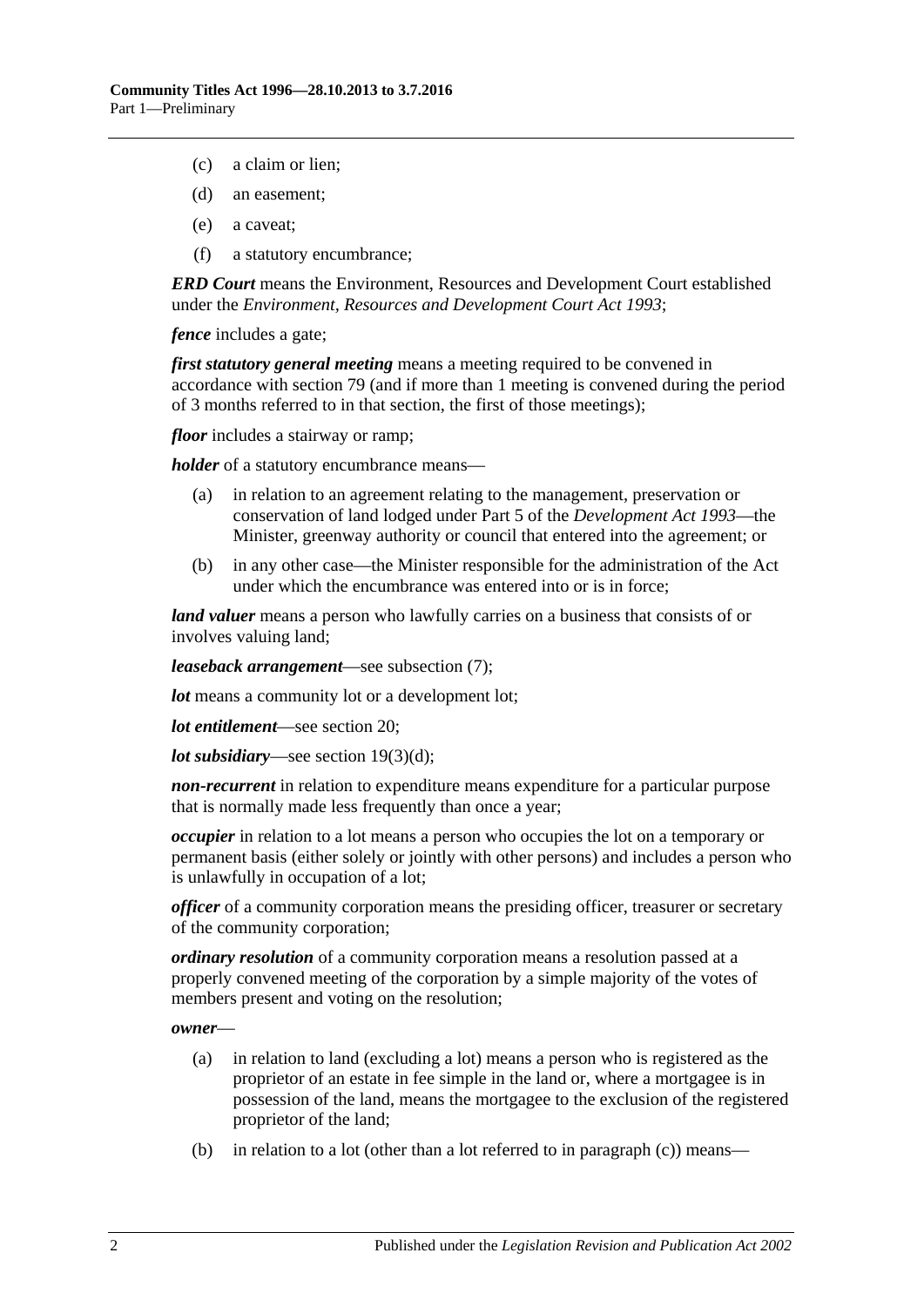- <span id="page-8-1"></span>(i) a person who is registered as the proprietor of an estate in fee simple in the lot; or
- <span id="page-8-2"></span>(ii) if the fee simple is divided into a life estate with a remainder or reversionary interest—the person registered as the proprietor of the life estate to the exclusion of the proprietor of the remainder or reversionary interest; or
- (iii) if a mortgagee is in possession of the lot—the mortgagee to the exclusion of the persons referred to in [subparagraphs](#page-8-1) (i) and [\(ii\);](#page-8-2)
- <span id="page-8-0"></span>(c) in relation to a primary or secondary lot that has been divided by a secondary or tertiary plan, means the secondary or tertiary corporation established on deposit of the plan in the Lands Titles Registration Office;

*plan of community division* or *community plan* means a plan that divides land into lots and common property;

*primary by-laws* means by-laws made under this Act in relation to the division of land by a primary plan of community division;

*primary community corporation* or *primary corporation* means the community corporation established on the deposit of a primary plan of community division in the Lands Titles Registration Office;

*primary lot*—see [section](#page-14-5) 7(1);

*primary parcel* means land divided by a primary plan of community division but does not include a street, road, thoroughfare, reserve or other similar open space vested in a council or prescribed authority or that has reverted to the Crown;

*primary plan of community division* or *primary plan* means a plan of community division that divides land comprising an allotment;

*primary scheme* means a scheme of community division in which an allotment is divided into common property and primary lots;

*recurrent* in relation to expenditure means expenditure for a particular purpose that is normally made every year or more frequently;

*registered encumbrance* means an encumbrance registered or entered on the certificate of title for the land to which it relates;

*relative* in relation to a person, means the spouse, domestic partner, parent or remoter lineal ancestor, son, daughter or remoter issue or brother or sister of the person;

*relevant development authority* in relation to the division or other development of land means the person or body authorised by the *[Development Act](http://www.legislation.sa.gov.au/index.aspx?action=legref&type=act&legtitle=Development%20Act%201993) 1993* to consent to, or approve of, the division or other development of the land or to give any other development authorisation under that Act in relation to the division or other development of the land;

*residential purposes* in relation to the use of land does not include the use of land for the purposes of a hotel, motel or hostel or to provide any other form of temporary residential accommodation for valuable consideration;

*schedule of lot entitlements* means the schedule of lot entitlements annexed to a plan of community division;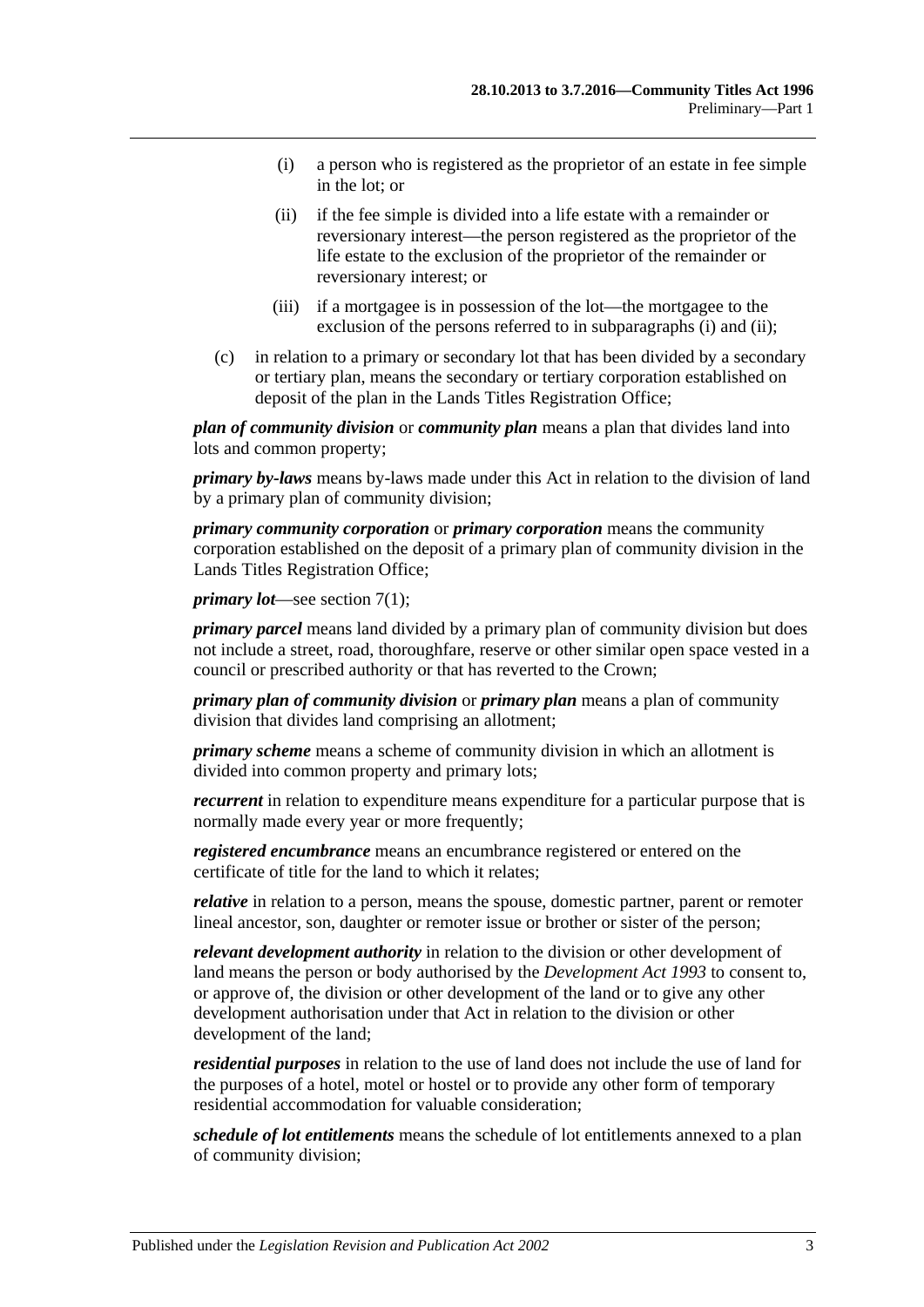*scheme of community division* or *community scheme* in relation to land means the scheme for the division, development and administration of the land set out in the scheme description (if any), plan of community division, by-laws and development contract (if any) lodged with the Registrar-General under this Act in relation to the land;

*scheme description* means the description of the community scheme filed with the plan of community division deposited in the Lands Titles Registration Office;

*secondary community corporation* or *secondary corporation* means the community corporation established on the deposit of a secondary plan of community division in the Lands Titles Registration Office;

*secondary lot*—see [section](#page-14-6) 7(2);

*secondary parcel* means land divided by a secondary plan of community division but does not include a street, road, thoroughfare, reserve or other similar open space vested in a council or prescribed authority or that has reverted to the Crown;

*secondary plan of community division* or *secondary plan* means a plan of community division that divides land comprising a primary lot;

*secondary scheme* means a scheme of community division in which a primary lot is divided into common property and secondary lots;

*service infrastructure* means cables, wires, pipes, sewers, drains, ducts, plant and equipment by which lots or common property are provided with—

- (a) water reticulation or supply; or
- (b) gas reticulation or supply; or
- (c) electricity supply; or
- (d) heating oil; or
- (e) air conditioning or ventilation; or
- (f) a telephone service; or
- (g) a radio service; or
- (h) a computer data or television service; or
- (i) sewer systems; or
- (j) drainage; or
- (k) systems for the removal or disposal of garbage or waste; or
- (l) other systems or services designed to improve the amenity, or enhance the enjoyment, of the lots or common property;

*special resolution* of a community corporation means—

- (a) where the number of community lots is three—see [section](#page-83-0) 88;
- (b) in all other cases—a resolution—
	- (i) of which at least 14 days notice setting out the text of the proposed resolution and any other information of a kind prescribed by regulation has been served on all the owners of the community lots; and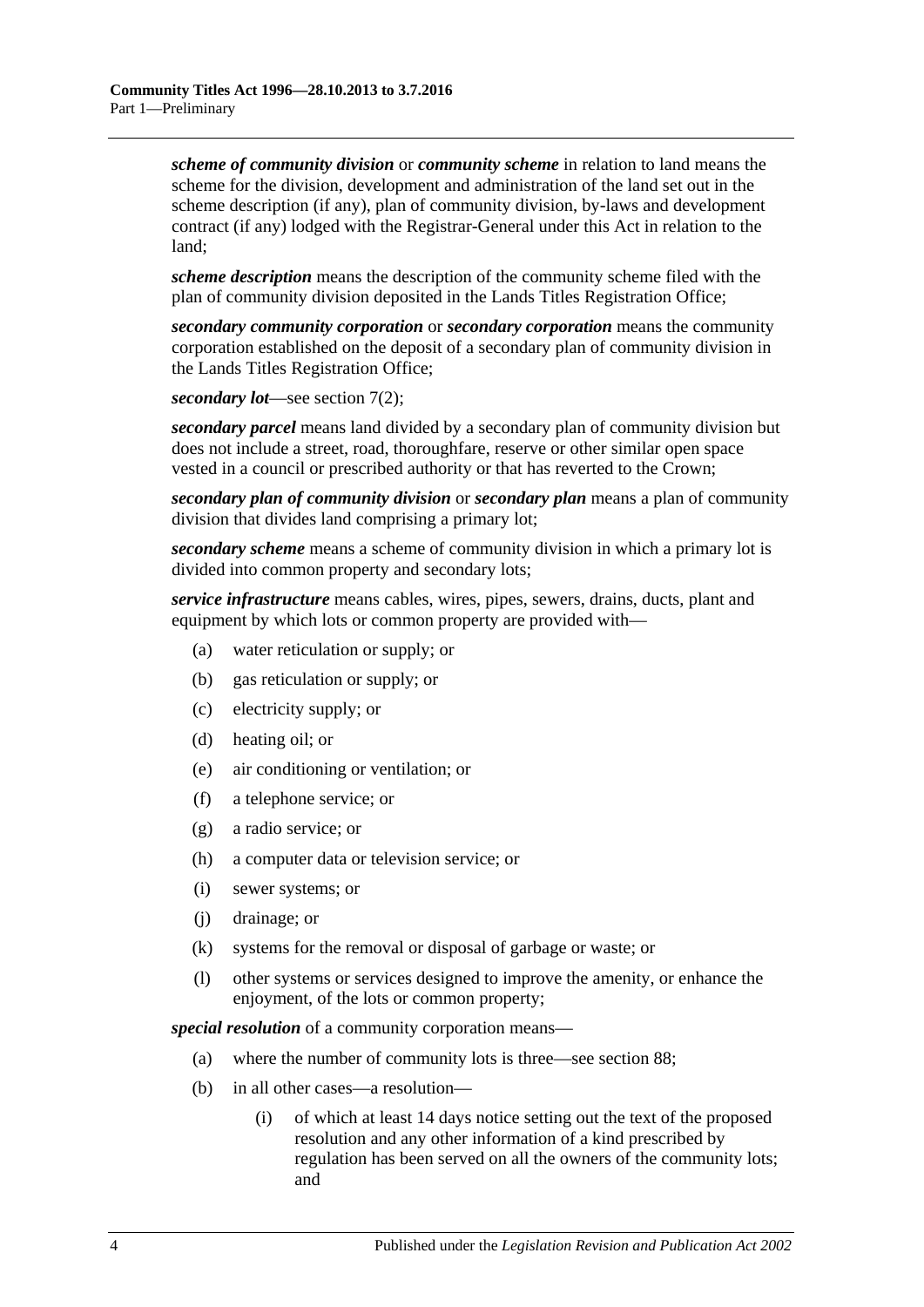(ii) that is passed at a properly convened meeting of the corporation at which the number of votes (if any) cast against the resolution is 25 per cent or less of the total number of votes that could be cast at a meeting at which all members are present and entitled to vote<sup>1</sup>;

<span id="page-10-0"></span>*spouse*—a person is the spouse of another if they are legally married;

#### *statutory encumbrance* means—

- (a) an Aboriginal heritage agreement entered into under the *[Aboriginal Heritage](http://www.legislation.sa.gov.au/index.aspx?action=legref&type=act&legtitle=Aboriginal%20Heritage%20Act%201988)  Act [1988](http://www.legislation.sa.gov.au/index.aspx?action=legref&type=act&legtitle=Aboriginal%20Heritage%20Act%201988)*;
- (ab) an agreement under section 39D of the repealed *[City of Adelaide](http://www.legislation.sa.gov.au/index.aspx?action=legref&type=act&legtitle=City%20of%20Adelaide%20Development%20Control%20Act%201976)  [Development Control Act](http://www.legislation.sa.gov.au/index.aspx?action=legref&type=act&legtitle=City%20of%20Adelaide%20Development%20Control%20Act%201976) 1976* that is continued in force by virtue of the provisions of the *[Acts Interpretation Act](http://www.legislation.sa.gov.au/index.aspx?action=legref&type=act&legtitle=Acts%20Interpretation%20Act%201915) 1915*;
- (b) an agreement relating to the management, preservation or conservation of land lodged under Part 5 of the *[Development Act](http://www.legislation.sa.gov.au/index.aspx?action=legref&type=act&legtitle=Development%20Act%201993) 1993*;
- (c) any agreement or proclamation registered or noted on the title to land immediately before the commencement of the *[Development Act](http://www.legislation.sa.gov.au/index.aspx?action=legref&type=act&legtitle=Development%20Act%201993) 1993* that is continued in force by virtue of the provisions of the *[Statutes Repeal and](http://www.legislation.sa.gov.au/index.aspx?action=legref&type=act&legtitle=Statutes%20Repeal%20and%20Amendment%20(Development)%20Act%201993)  [Amendment \(Development\) Act](http://www.legislation.sa.gov.au/index.aspx?action=legref&type=act&legtitle=Statutes%20Repeal%20and%20Amendment%20(Development)%20Act%201993) 1993*;
- (d) a heritage agreement entered into under the *[Heritage Act](http://www.legislation.sa.gov.au/index.aspx?action=legref&type=act&legtitle=Heritage%20Act%201993) 1993*;
- (e) a heritage agreement entered into under the *[Native Vegetation Act](http://www.legislation.sa.gov.au/index.aspx?action=legref&type=act&legtitle=Native%20Vegetation%20Act%201991) 1991*;
- (ea) an access agreement entered into under the *[Recreational Greenways](http://www.legislation.sa.gov.au/index.aspx?action=legref&type=act&legtitle=Recreational%20Greenways%20Act%202000)  Act [2000](http://www.legislation.sa.gov.au/index.aspx?action=legref&type=act&legtitle=Recreational%20Greenways%20Act%202000)*;
- (eb) a management agreement entered into under the *[River Murray Act](http://www.legislation.sa.gov.au/index.aspx?action=legref&type=act&legtitle=River%20Murray%20Act%202003) 2003*;
- (ec) a management agreement entered into under the *[Upper South East Dryland](http://www.legislation.sa.gov.au/index.aspx?action=legref&type=act&legtitle=Upper%20South%20East%20Dryland%20Salinity%20and%20Flood%20Management%20Act%202002)  [Salinity and Flood Management Act](http://www.legislation.sa.gov.au/index.aspx?action=legref&type=act&legtitle=Upper%20South%20East%20Dryland%20Salinity%20and%20Flood%20Management%20Act%202002) 2002*;
- (f) any other encumbrance created by or under any statute and prescribed by the regulations for the purposes of this definition;

*strata lot* means a community lot created by a strata plan;

*strata plan*—see [section](#page-14-7) 9(1);

*strata scheme* means a scheme of community division under which land is divided by a strata plan;

*tertiary community corporation* or *tertiary corporation* means the community corporation established on the deposit of a tertiary plan of community division in the Lands Titles Registration Office;

*tertiary lot*—see [section](#page-14-8) 7(3);

*tertiary parcel* means land divided by a tertiary plan of community division but does not include a street, road, thoroughfare, reserve or other similar open space vested in a council or prescribed authority or that has reverted to the Crown;

*tertiary plan of community division* or *tertiary plan* means a plan of community division that divides land comprising a secondary lot;

*tertiary scheme* means a scheme of community division in which a secondary lot is divided into common property and tertiary lots;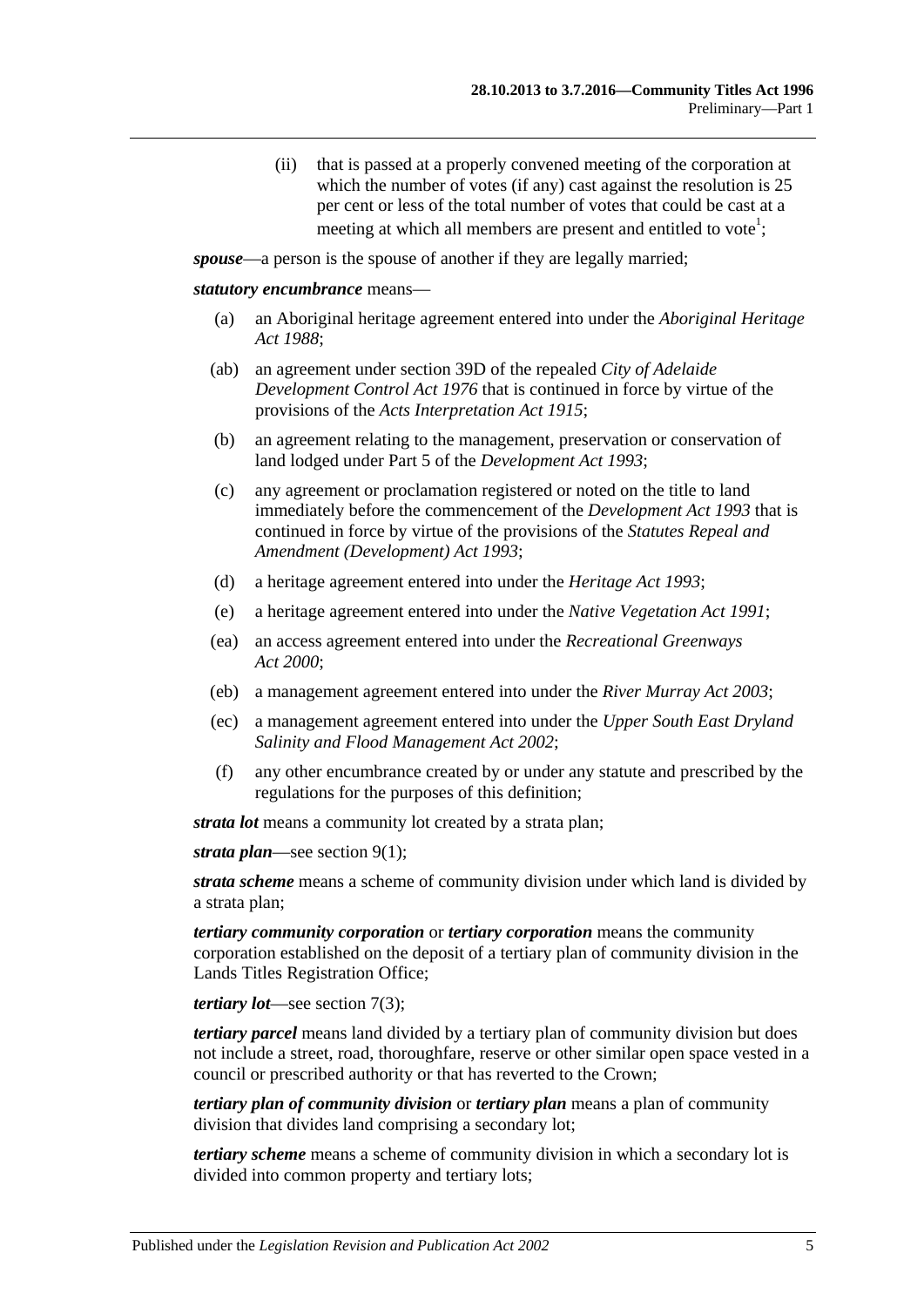*unanimous resolution* of a community corporation means a resolution—

- (a) of which at least 14 days notice setting out the text of the proposed resolution and any other information of a kind prescribed by regulation has been served on all the owners of the community lots; and
- (b) that is passed at a properly convened meeting of the corporation without any vote being cast against it;

*wall* includes a door or window.

- <span id="page-11-1"></span>(2) For the purposes of this Act, allotments or primary parcels will be taken to be contiguous if they abut one another at any point or if they are separated only by—
	- (a) a street, road, railway, thoroughfare, travelling stock route, watercourse or channel; or
	- (b) a reserve or other similar open space dedicated for public purposes.
- (3) For the purposes of [subsection](#page-11-1) (2) allotments or primary parcels will be taken to be separated by intervening land if a line projected at right angles from any point on the boundary of one of the allotments or primary parcels with the intervening land would intersect a boundary of the other allotment or primary parcel with the intervening land.
- (4) If a primary lot is divided by a secondary plan and one or more of the secondary lots created by the plan are used, or are intended to be used, or are taken to be used (see [subsection](#page-11-2) (5)), solely or predominantly for residential purposes, the primary lot will be taken, for the purposes of this Act, to be used solely or predominantly for residential purposes.
- <span id="page-11-2"></span>(5) If a secondary lot is divided by a tertiary plan and one or more of the tertiary lots created by the plan are used, or are intended to be used, solely or predominantly for residential purposes, the secondary lot will be taken, for the purposes of this Act, to be used solely or predominantly for residential purposes.
- (6) If a primary lot is divided by a secondary plan, the secondary scheme will be taken to comprise part of the primary scheme and if a secondary lot is divided by a tertiary plan, the tertiary scheme will be taken to comprise part of the primary and secondary schemes.
- <span id="page-11-0"></span>(7) For the purposes of this Act a community parcel will be taken to be subject to a leaseback arrangement if each of the community lots is subject to a lease to the same person (whether the developer or some other person) or some but not all of the community lots are subject to leases to the same person and the remaining community lots are owned by the lessee.
- (8) Where a community parcel comprised of a primary lot or a secondary lot<sup>2</sup> is subject to a leaseback arrangement, the lessee (and not the secondary or tertiary corporation) will be taken to be the owner of the lot for the purpose of applying [subsection](#page-11-0) (7).
- (9) A document will be taken to have been filed with a plan of community division under this Act when the Registrar-General certifies that it has been filed with the plan in accordance with this Act.
- (10) An explanatory note to a provision of this Act does not form part of the provision to which it relates.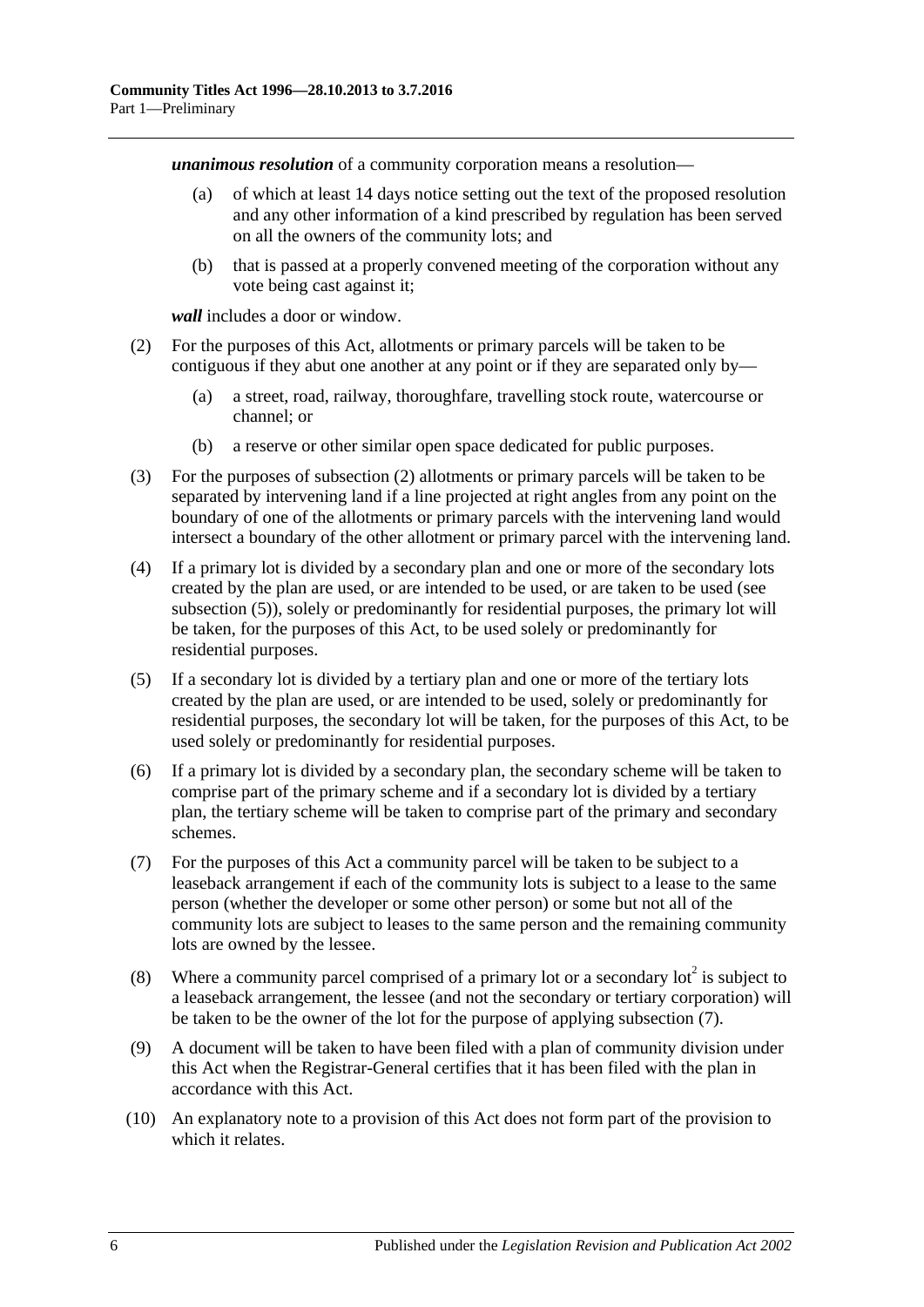#### (11) Where—

- (a) this Act requires the scheme description lodged with the Registrar-General to be endorsed by the relevant development authority; and
- <span id="page-12-1"></span> $(b)$
- (i) all the consents or approvals required under the *[Development](http://www.legislation.sa.gov.au/index.aspx?action=legref&type=act&legtitle=Development%20Act%201993)  Act [1993](http://www.legislation.sa.gov.au/index.aspx?action=legref&type=act&legtitle=Development%20Act%201993)* in relation to the division of the land (and a change in the use of the land (if any)) in accordance with the scheme description and the plan of community division have been granted; or
- (ii) no consent or approval is required under that Act in relation to the division of the land (or a change in the use of the land),

<span id="page-12-2"></span>the relevant development authority must, subject to [section](#page-33-1) 30(4), endorse the scheme description to the effect of either [paragraph](#page-12-1) (b)(i) or [\(ii\).](#page-12-2)

(12) The endorsement of a scheme description does not limit the relevant development authority's right to refuse, or to place conditions on, development authorisation under the *[Development Act](http://www.legislation.sa.gov.au/index.aspx?action=legref&type=act&legtitle=Development%20Act%201993) 1993* in relation to any other development envisaged by the scheme description.

 $(13)$  If—

- (a) a licensed surveyor is uncertain about the location of a part of the service infrastructure; and
- (b) identifies the part that he or she is uncertain about in a certificate that a plan has been correctly prepared in accordance with this Act,

the following provisions apply:

- (c) the certificate is not invalid for the purposes of this Act because of the surveyor's uncertainty as to the location of that part of the service infrastructure; and
- (d) no civil liability attaches to the surveyor because the location of that part of the service infrastructure is shown on the plan incorrectly.

**Notes—**

- 1 [Subparagraph](#page-10-0) (ii) looks at the number of votes against the resolution rather than the number of votes in favour of it. For example in an 80 lot scheme 21 votes must be cast against a resolution for it to fail to be a special resolution.
- 2 A primary lot that is divided by a secondary plan is a secondary community parcel and a secondary lot divided by a tertiary plan is a tertiary community parcel (see definitions of *secondary* and *tertiary parcels*). For the other purposes of the Act the secondary or tertiary corporation is regarded as the owner of the primary or secondary lot. But for the purpose of determining unde[r subsection](#page-11-0) (7) whether a primary or secondary parcel is subject to a leaseback arrangement, the lessee under a leaseback arrangement over a primary or secondary lot forming part of the primary or secondary parcel should be regarded as the owner of the primary or secondary lot.

## <span id="page-12-3"></span><span id="page-12-0"></span>**4—Associates**

- (1) A person is an associate of another person for the purposes of this Act if—
	- (a) a relationship of a kind referred to in [subsection](#page-13-1) (2) exists between them; or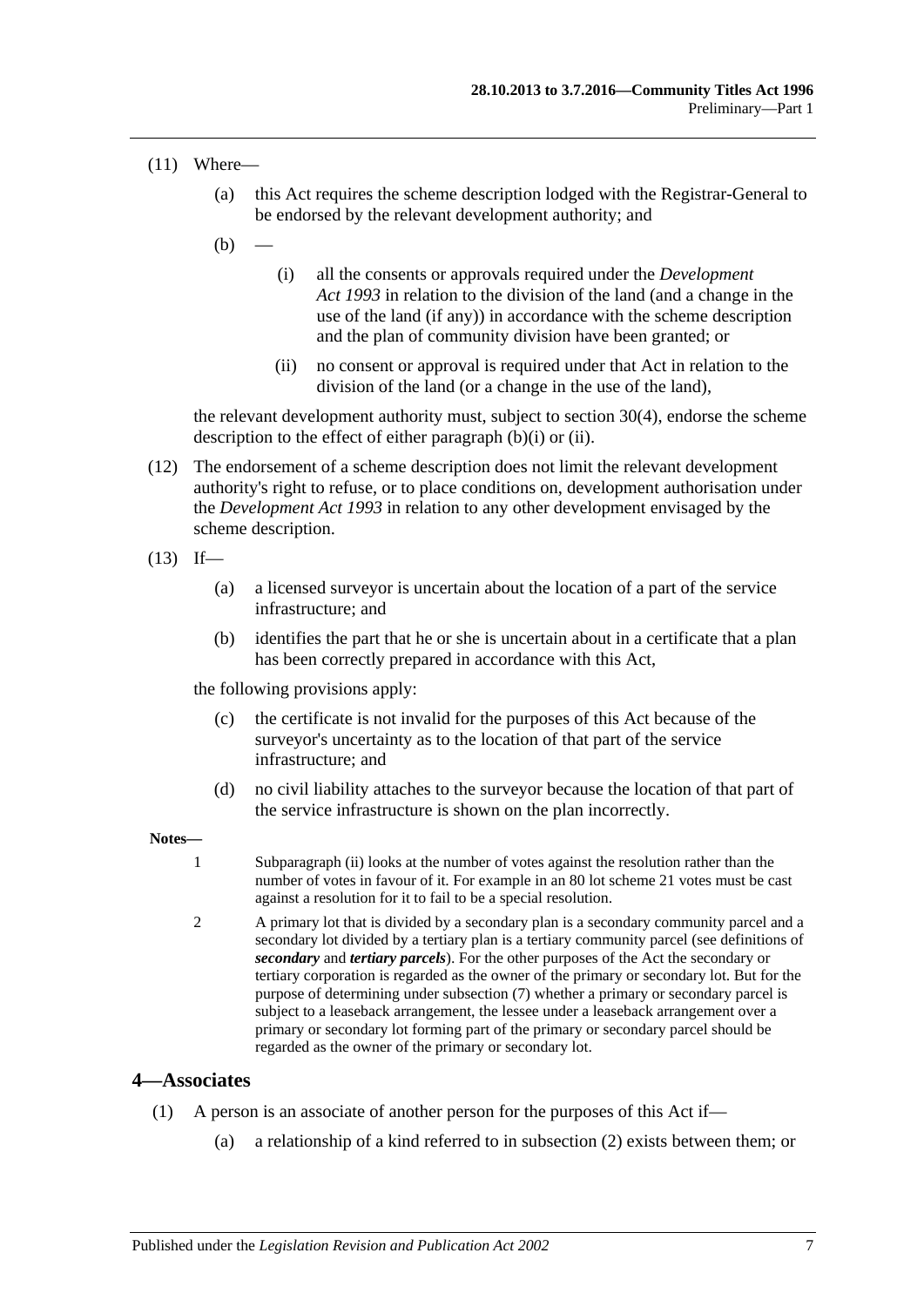- (b) they are linked by a series of relationships of a kind or kinds referred to in [subsection](#page-13-1) (2) through one or more other persons.
- <span id="page-13-1"></span>(2) [Subsection](#page-12-3) (1) applies in relation to the following kinds of relationships:
	- (a) the relationship between relatives;
	- (b) the relationship between a guardian and a child or a guardian and a protected person;
	- (c) the relationship between partners;
	- (d) the relationship between employer and employee;
	- (e) the relationship where one person is bound to, or usually does, act in accordance with the directions, instructions or wishes of another person;
	- (f) the relationship between a body corporate and an executive officer of the body corporate;
	- (g) the relationship between a body corporate and a person who is in a position to control or influence the activities of the body corporate;
	- (h) fiduciary relationships.

### <span id="page-13-0"></span>**5—This Act and the** *Real Property Act 1886* **to be read together**

This Act and the *[Real Property Act](http://www.legislation.sa.gov.au/index.aspx?action=legref&type=act&legtitle=Real%20Property%20Act%201886) 1886* will be read together as a single Act.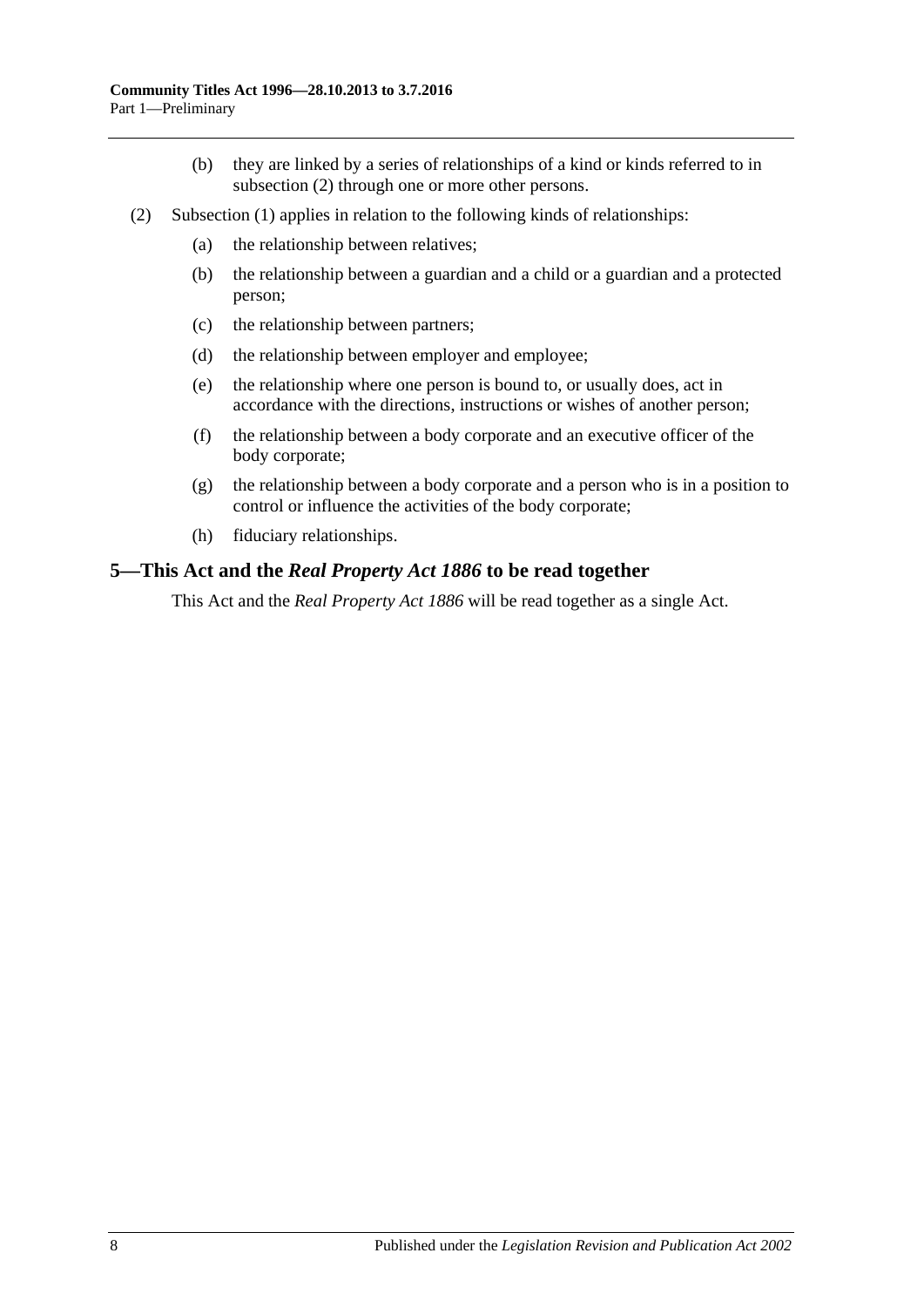# <span id="page-14-0"></span>**Part 2—Scope of the Act**

## <span id="page-14-1"></span>**6—Nature of division under this Act**

- (1) This Act provides for the division of land into lots and common property.
- (2) A lot created by division under this Act is a community lot or a development lot.

## <span id="page-14-5"></span><span id="page-14-2"></span>**7—What land can be divided**

- (1) Land comprised in an allotment may be divided into two or more community lots (*primary lots*) and common property by a primary plan of community division.<sup>1</sup>
- <span id="page-14-6"></span>(2) A primary lot created by a primary plan of community division under [subsection](#page-14-5) (1) may be divided into two or more community lots (*secondary lots*) and common property by a secondary plan of community division.
- <span id="page-14-8"></span>(3) A secondary lot created by a secondary plan of community division under [subsection](#page-14-6) (2) may be divided into two or more community lots (*tertiary lots*) and common property by a tertiary plan of community division.

**Note—**

1 The first level of division under this Act is into primary lots and common property. The Act does not require primary lots to be further divided into secondary lots and it is envisaged that most divisions (especially in the smaller schemes) will not go beyond the primary level.

## <span id="page-14-3"></span>**8—Development lots**

- (1) A plan of community division may, in addition to dividing land into community lots and common property, create one or more development lots to enable division of the community parcel to be undertaken in stages.
- (2) The land comprised in a development lot will be divided during a subsequent stage or stages in accordance with a development contract.
- (3) The division of a development lot results in the creation of community lots of the same kind as those created in previous stages<sup>1</sup> and may involve the creation of common property as well.
- (4) Subject to the scheme description and the development contract, the owner of a development lot may, if he or she wishes to, divide the lot in stages.

**Note—**

1 For example, if a plan of community division divides land into primary lots, common property and a development lot, the lots created by subsequent division of the development lot can only be primary lots.

#### <span id="page-14-7"></span><span id="page-14-4"></span>**9—Strata division**

- (1) A plan of community division (to be called a *strata plan*) may create community lots with defined upper and lower boundaries as well as lateral boundaries.
- (2) Each strata lot must be wholly or partly within a building that has been erected on the community parcel and the boundaries of the lots, or parts of the lots, that are within the building must be defined by reference to the building.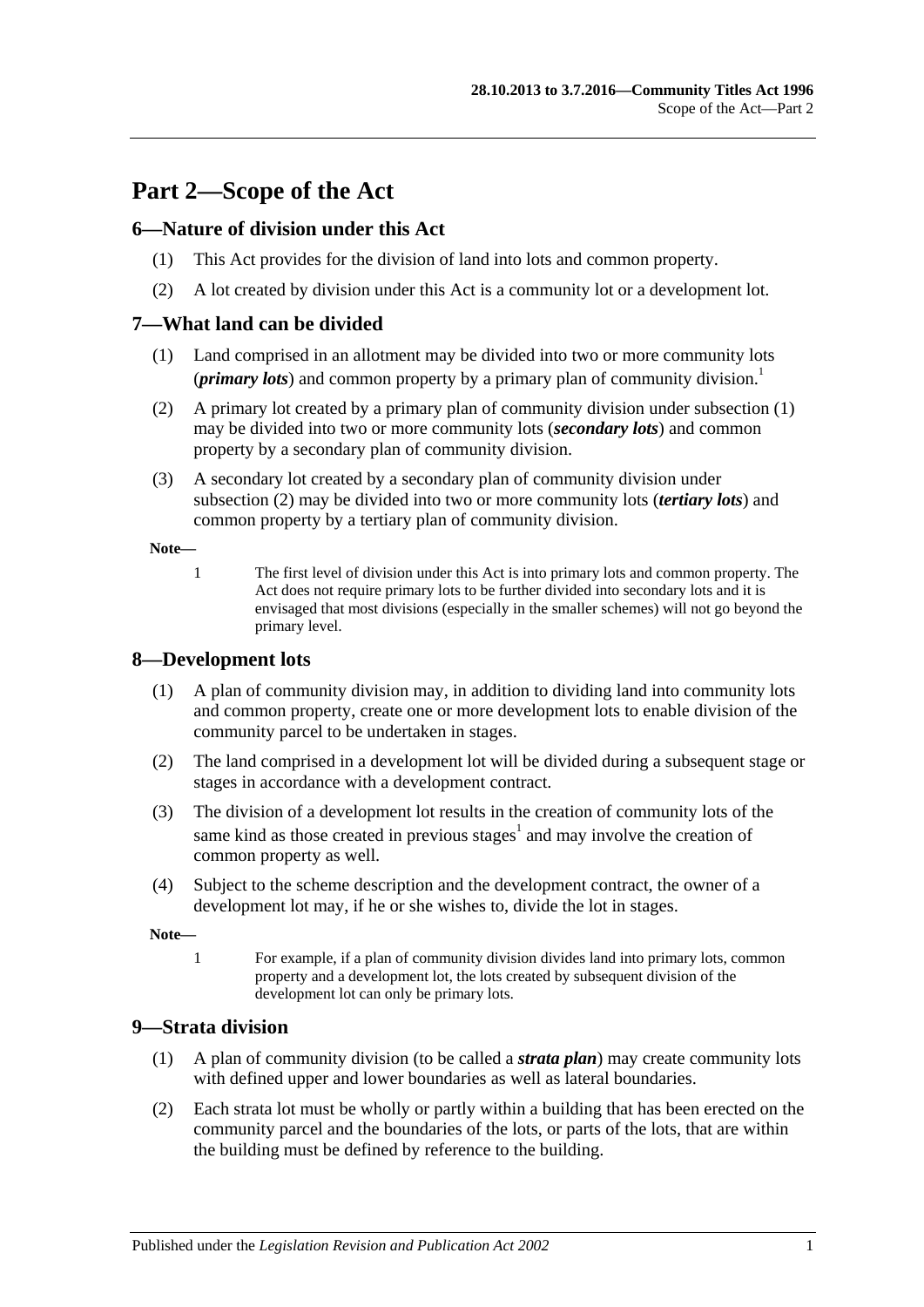## <span id="page-15-0"></span>**10—The community corporation**

- (1) A community corporation is established when a plan of community division is deposited by the Registrar-General in the Lands Titles Registration Office.
- (2) The owners of the community lots are the members of the community corporation.
- (3) The corporation is the mechanism by which the owners of community lots participate in the administration of the community parcel.

#### <span id="page-15-1"></span>**11—The scheme description**

- (1) Except in the case of a small scheme (see [section](#page-20-0) 15), the original owner of the community parcel (*the developer*) is required to lodge a description of the scheme for the division, development and administration of the community parcel (*the scheme description*) with the plan of community division.
- (2) The scheme description is filed with the community plan by the Registrar-General when depositing the plan in the Lands Titles Registration Office.
- (3) Its purpose is to provide a brief description of the nature of the scheme to which the relevant development authority has given its consent for the benefit of persons considering purchasing or entering into any other dealing with a lot created by the scheme.
- (4) The by-laws of the scheme and a development contract (if any) relating to the scheme must be consistent with the scheme description.

#### <span id="page-15-2"></span>**12—By-laws**

- (1) By-laws may be used to regulate—
	- (a) the use and enjoyment of the common property; and
	- (b) the purpose or purposes for which community lots may be used; and
	- (c) the design, construction and appearance of buildings on the common property and the community lots and the landscaping of community lots.
- (2) The first by-laws are lodged with the application for division and may be varied from time to time by special resolution<sup> $1$ </sup> of the community corporation.

#### **Note—**

1 Except where the number of votes that may be cast in respect of each lot is to be changed in which case a unanimous resolution is required—see [section](#page-82-2) 87(2).

#### <span id="page-15-3"></span>**13—Staged development and development contracts**

- (1) If the scheme description indicates that the community parcel is to be (or is likely to be) divided in stages—
	- (a) the land to be divided in a subsequent stage must be shown on the community plan as a development lot; and
	- (b) the developer must execute a development contract requiring him or her to apply for division of that land at a later date in accordance with the scheme  $description.<sup>1</sup>$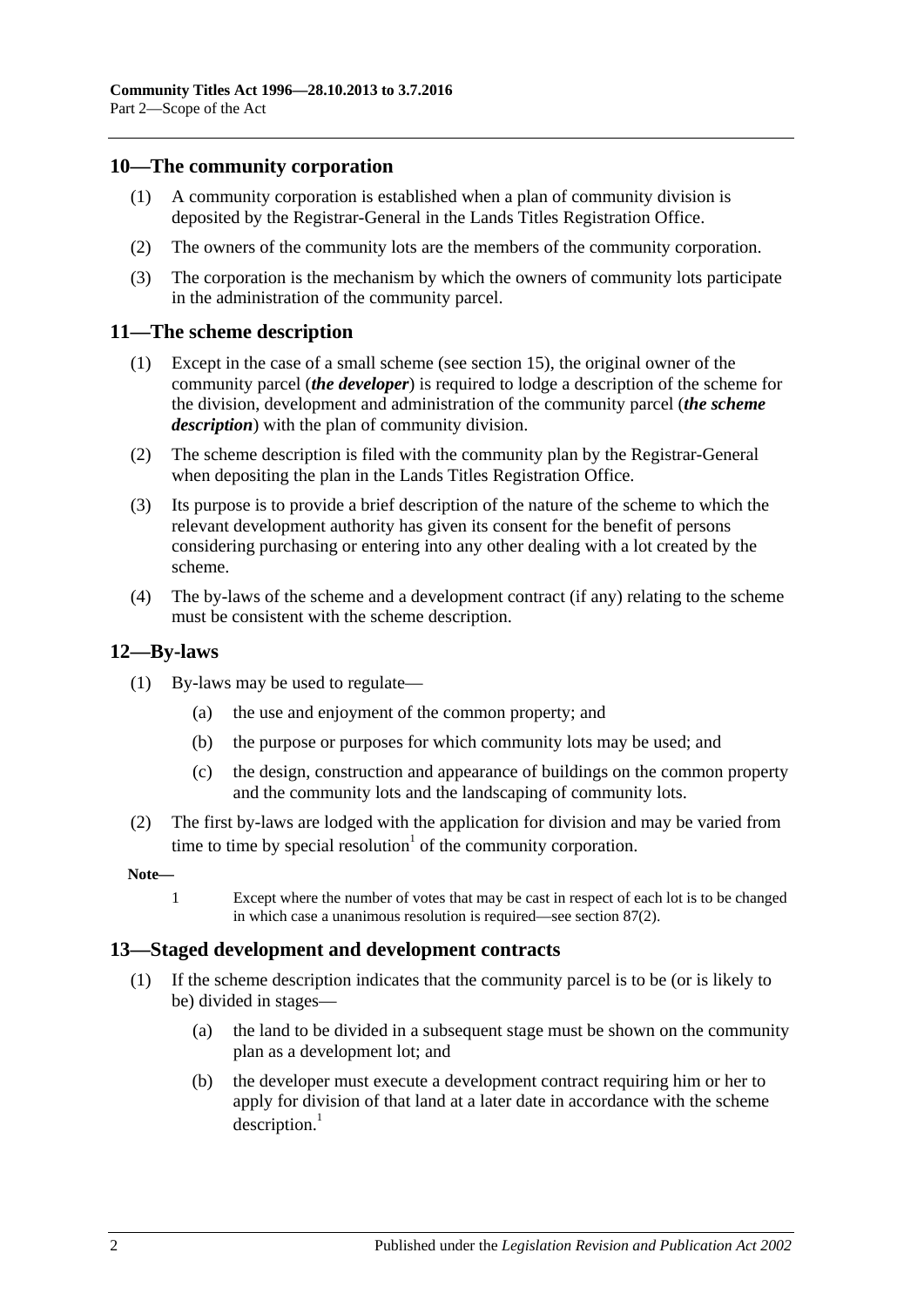- (2) If the scheme description indicates that the developer is to (or is likely to) erect buildings or other improvements on a development lot or the common property, the developer must execute a development contract requiring the developer to erect the buildings or make the improvements in accordance with the scheme description.
- <span id="page-16-0"></span>(3) If the scheme description indicates that a community lot is to be (or is likely to be) divided or otherwise developed in a particular manner or for a particular purpose, the developer must execute a development contract requiring the developer to divide or develop the lot in that manner or for that purpose.
- (4) Successive owners of the community lot are bound by the contract referred to in [subsection](#page-16-0) (3).

#### **Note—**

1 A developer can be required by a development contract to divide a primary, secondary or tertiary parcel in stages. A part of the parcel (a development lot) is set aside for this purpose. A developer can also be required by a development contract to divide a primary lot by a secondary plan or a secondary lot by a tertiary plan (se[e subsection](#page-16-0) (3)). Although this division occurs after the division of the primary or secondary parcel it is not referred to in this Act as staged division.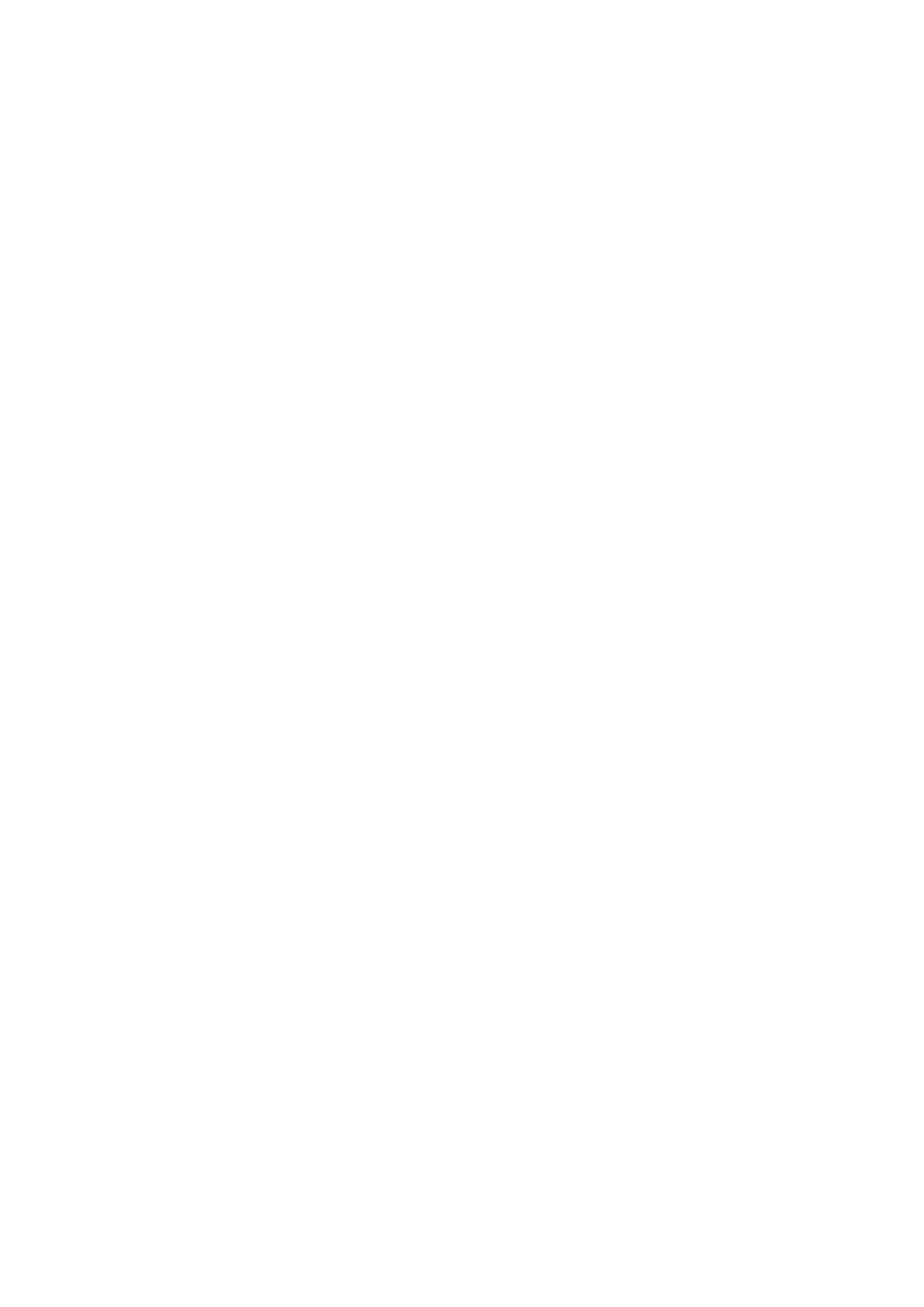# <span id="page-18-0"></span>**Part 3—Division of land by plan of community division**

## <span id="page-18-1"></span>**Division 1—Application for division**

## <span id="page-18-3"></span><span id="page-18-2"></span>**14—Application**

- (1) The registered proprietor of an estate in fee simple in—
	- (a) land comprising an allotment or allotments;
	- (b) land comprising a primary lot or a secondary lot,

may apply to the Registrar-General for the division of the land by a plan of community division.

- (2) If the land to be divided is subject to a life estate, the proprietors of the life estate and the reversionary or remainder interest will be taken together, for the purposes of [subsection](#page-18-3) (1), to be the proprietors of an estate in fee simple in the land.
- (3) The application must be in a form approved by the Registrar-General and must—
	- (a) include the names and addresses of the first owners of the lots and must specify the lot or lots to be owned by each of them; and
	- (b) include the address of the corporation that will be established on deposit of the plan of community division; and
	- (c) include such other information as the Registrar-General requires.
- (4) The application must be accompanied by—
	- (a) the fee prescribed by regulation; and
	- (b) the plan of community division; and
	- (c) the duplicate certificate of title for the land to be divided; and
	- (d) the scheme description endorsed by the relevant development authority (a scheme description is not required for certain small schemes—see [section](#page-20-0) 15); and
	- (f) the first by-laws of the scheme; and
	- (g) if the scheme description indicates—
		- (i) that the community parcel is to be (or is likely to be) divided in stages; or
		- (ii) that the owner of a particular community lot is to (or is likely to) divide the lot or develop it in any other manner; or
		- (iii) that the developer is to (or is likely to) make improvements to, or undertake development work on, a development lot or the common property,

an appropriate development contract or contracts; and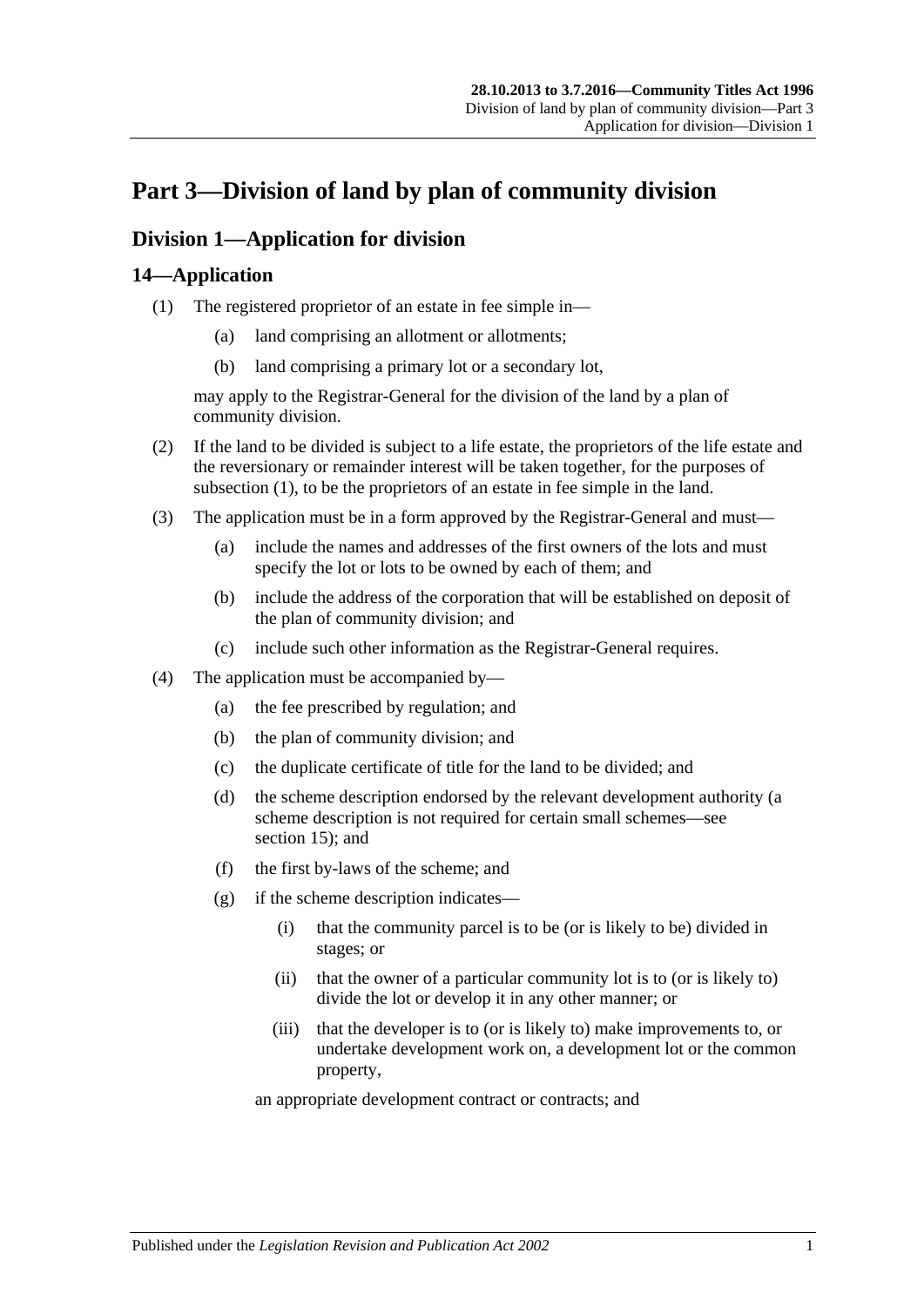- (h) a certificate from a licensed surveyor in the form prescribed by regulation (which must be endorsed on the plan) certifying that the plan has been correctly prepared in accordance with this Act to a scale determined by the Registrar-General; and
- (i) a certificate from a land valuer in the form prescribed by regulation (which must be endorsed on the schedule of lot entitlements) certifying that the schedule is correct (the Registrar-General may refuse to accept the certificate if given more than six months before the application is lodged); and
- (j) any instrument, duly executed, that is to be registered on deposit of the plan; and
- (k) such other documentary material as the Registrar-General may require.
- (5) The plan of community division—
	- (a) must be in a form approved by the Registrar-General; and
	- (b) must divide the land into two or more community lots and common property; and
	- (c) may include one or more development lots; and
	- (d) must delineate the boundaries of the land and the lots and common property into which the land is divided in a manner that allows those boundaries to be ascertained; and
	- (e) must as far as practicable delineate the service infrastructure (but not that part of the service infrastructure within the boundaries of a community lot if it does not provide a service to any other lot or the common property); and
	- (f) must delineate the streets, roads, thoroughfares, reserves or similar open spaces (if any) that will, on deposit of the plan, be vested in a council or prescribed authority or will revert to the Crown; and
	- (g) must delineate the easements (if any) of a kind referred to in [section](#page-27-0) 25; and
	- (h) must designate each lot by a distinguishing number; and
	- (i) must have annexed to it a schedule of lot entitlements in relation to the community lots in a form approved by the Registrar-General; and
	- (j) must comply with any requirements stipulated by the Registrar-General.
- (5a) The Registrar-General must not deal with the application unless satisfied that the certificate from the Development Assessment Commission required by section 51 of the *[Development Act](http://www.legislation.sa.gov.au/index.aspx?action=legref&type=act&legtitle=Development%20Act%201993) 1993* has been given, and is in force, in relation to the development.
- (6) The certificate from the Development Assessment Commission under section 51 of the *[Development Act](http://www.legislation.sa.gov.au/index.aspx?action=legref&type=act&legtitle=Development%20Act%201993) 1993* expires at the expiration of one year after the application for the division of the land was lodged with the Registrar-General unless the Registrar-General extends the life of the certificate.
- (7) A primary lot cannot be divided by a secondary plan if the scheme description or the by-laws of the primary scheme prohibit it.
- (8) A secondary lot cannot be divided by a tertiary plan if the scheme description or the by-laws of the primary or secondary scheme prohibit it.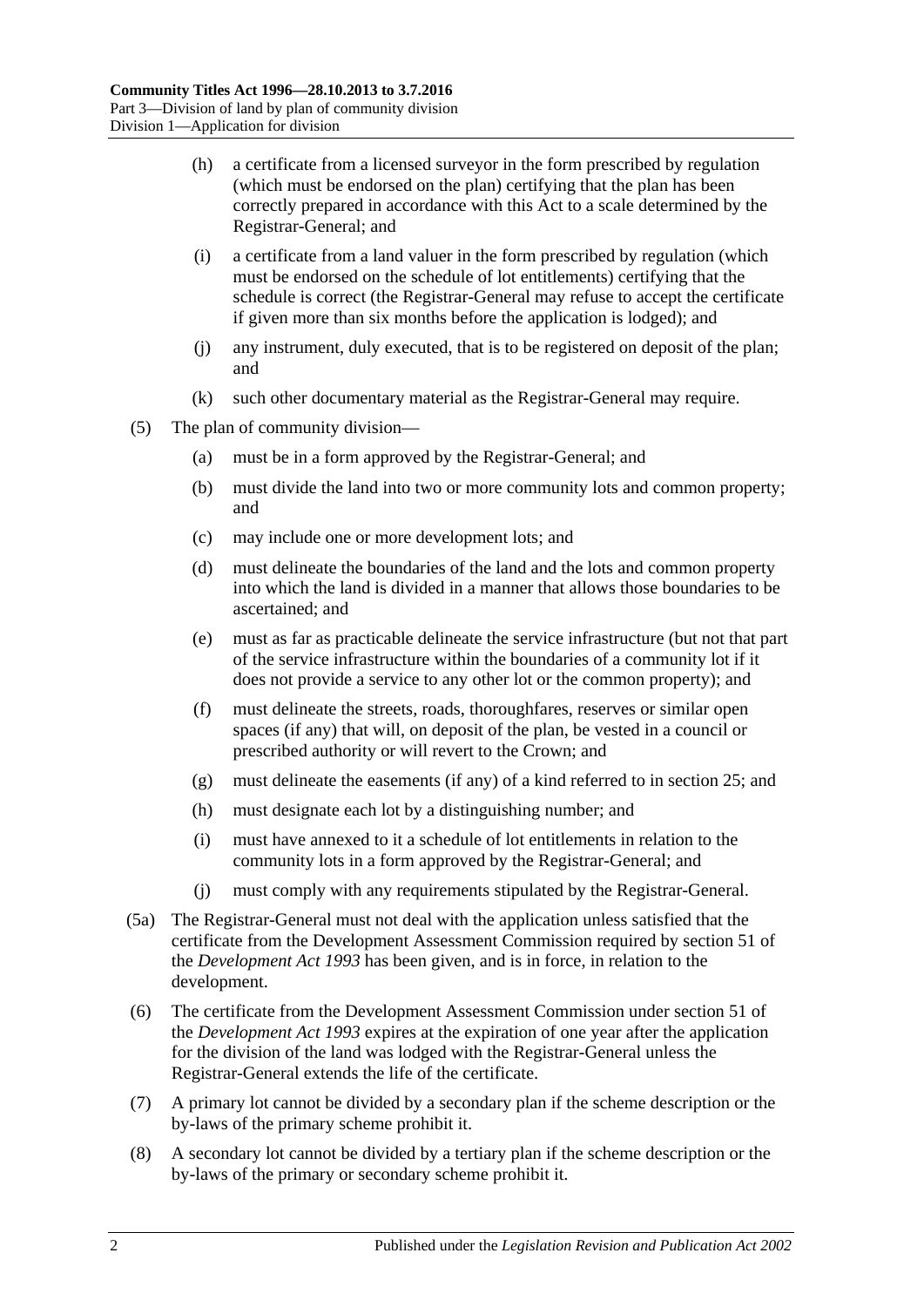## <span id="page-20-0"></span>**15—Scheme description not required for certain small schemes**

- <span id="page-20-3"></span>(1) There is no need to lodge a scheme description with the Registrar-General if—
	- (a) the plan of community division—
		- (i) does not create more than six community lots (or such other number as is prescribed by regulation); and
		- (ii) does not create a development lot; and
	- (b) each of the community lots is intended to be used solely or predominantly for residential purposes.
- (2) If the community corporation subsequently applies to the Registrar-General to amend the plan of community division to increase the number of community lots to a number that exceeds the number prescribed by or under [subsection](#page-20-3)  $(1)(a)(i)$ , the application must be accompanied by a scheme description endorsed by the relevant development authority.

## <span id="page-20-1"></span>**15A—Application may deal with statutory encumbrances**

Despite any other statutory provision to the contrary, the Registrar-General may treat an application under this Part as if it included an application for the variation or termination of a statutory encumbrance if—

- (a) the application or the plan of community division specifies that variation or termination of a statutory encumbrance is to be registered or noted; and
- (b) the application is accompanied by—
	- (i) a certificate signed by or on behalf of the holder of the statutory encumbrance certifying that the requirements of the Act under which the encumbrance was entered into, or is in force, as to the variation or termination of the statutory encumbrance (if any) have been complied with; and
	- (ii) such other documentary material in relation to the statutory encumbrance as the Registrar-General may require.

## <span id="page-20-4"></span><span id="page-20-2"></span>**16—Consents to application**

- (1) The applicant must provide evidence to the satisfaction of the Registrar-General that—
	- (a) the holder of a registered encumbrance over the land to be divided consents to the application; and
	- (b) where deposit of the plan in the Lands Titles Registration Office will affect the estate or interest of a person in land outside the community parcel—that person consents to the application; and
	- (c) where deposit of the plan in the Lands Titles Registration Office will operate to vest an estate or interest in land (whether within or outside the community parcel) in a person—that person consents to the application.
- (2) The Registrar-General may, if he or she thinks fit, dispense with the consent of a person referred to in [subsection](#page-20-4) (1).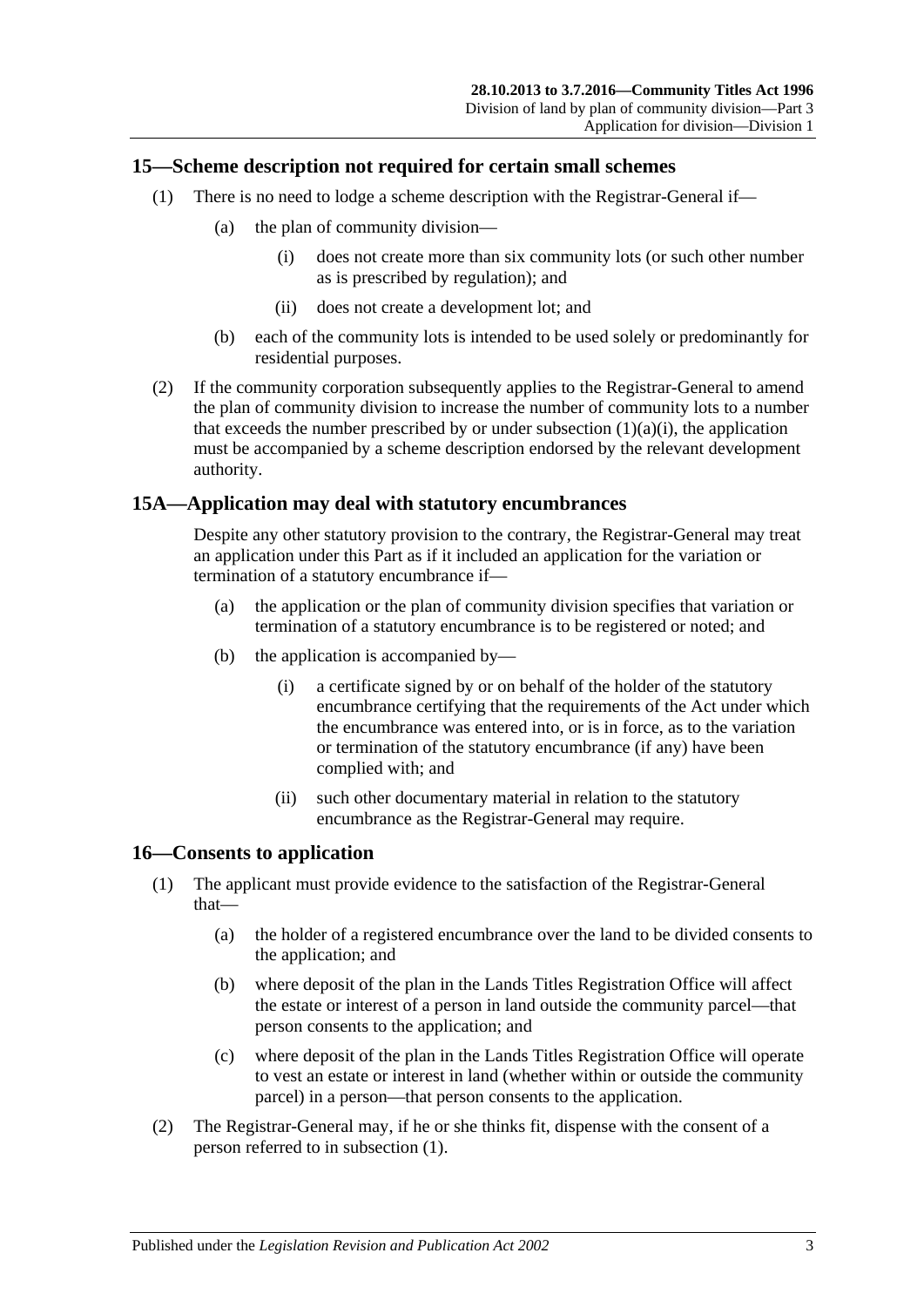(3) If the deposit of a plan of community division would result in the extinguishment of an easement in respect of part of the dominant land, the consent of a person who has or claims an estate or interest in the servient land is not required (unless the Registrar-General determines otherwise in a particular case) in relation to that extinguishment if rights under the easement continue in existence in respect of some other part of the dominant land.

## <span id="page-21-0"></span>**17—Application in relation to part of the land in a certificate**

- (1) Where an allotment comprises a part, but not the whole, of the land in a certificate of title, an application for division of the allotment under this Act can only be made if the remainder of the land in the certificate—
	- (a) constitutes the whole of an allotment or a number of allotments; or
	- (b) constitutes an allotment or allotments and a part allotment or part allotments that are contiguous with that allotment or one or more of those allotments.
- <span id="page-21-3"></span>(2) The requirement for contiguity in [subsection](#page-21-3)  $(1)(b)$  does not apply to a part allotment that was not contiguous with any allotment in the certificate before the division occurred.

## <span id="page-21-1"></span>**18—Status of plan and application**

- (1) The plan and the application for division will, upon being lodged with the Registrar-General, be taken for the purposes of the *[Real Property Act](http://www.legislation.sa.gov.au/index.aspx?action=legref&type=act&legtitle=Real%20Property%20Act%201886) 1886* to be a single instrument presented for registration and will have priority over other instruments in accordance with section 56 of that Act.
- (2) Subject to [subsection](#page-21-4) (3), the plan or the application to which it relates cannot be withdrawn or amended without the consent of all the persons who have consented to the application.
- <span id="page-21-4"></span>(3) The Registrar-General may permit an applicant, or a person who has consented to the application, to amend the application or the plan to which it relates in order to comply with this Act or the *[Real Property Act](http://www.legislation.sa.gov.au/index.aspx?action=legref&type=act&legtitle=Real%20Property%20Act%201886) 1886* or with a requirement of the Registrar-General under this Act or the *[Real Property Act](http://www.legislation.sa.gov.au/index.aspx?action=legref&type=act&legtitle=Real%20Property%20Act%201886) 1886*.
- (4) The provisions of the *[Real Property Act](http://www.legislation.sa.gov.au/index.aspx?action=legref&type=act&legtitle=Real%20Property%20Act%201886) 1886* that apply to, or in relation to, instruments of a particular class will, subject to this Part, apply (with any necessary adaptations or modifications) to, or in relation to, a plan and the application for division if deposit of the plan in the Lands Titles Registration Office—
	- (a) would operate to vest in a person under [section](#page-25-0) 23 the same kind of estate or interest as is vested by registration of instruments of that class; or
	- (b) would discharge or otherwise extinguish an estate or interest in land under [section](#page-25-0) 23 of the same kind as is discharged or extinguished by registration of instruments of that class.

## <span id="page-21-5"></span><span id="page-21-2"></span>**19—Special provisions relating to strata plans**

(1) A strata plan must divide the building on the community parcel (or, if there is more than one building, at least one of them) so as to create at least one lot that is situated above another lot in the building.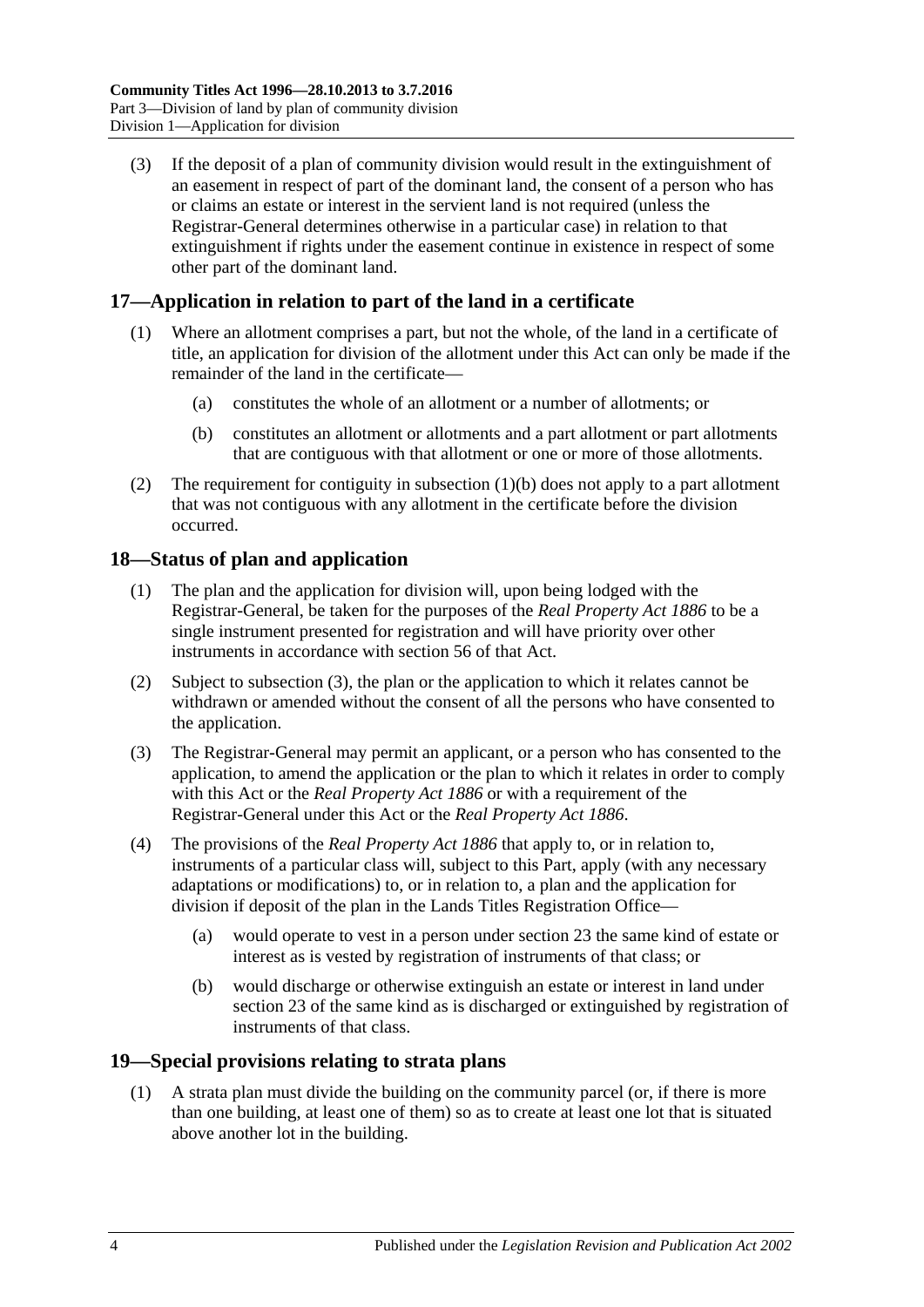- (2) [Subsection](#page-21-5) (1) does not apply to a strata plan that was originally deposited in the Lands Titles Registration Office under the *[Strata Titles Act](http://www.legislation.sa.gov.au/index.aspx?action=legref&type=act&legtitle=Strata%20Titles%20Act%201988) 1988* and has become a strata plan under this Act by virtue of an election under [clause](#page-124-2) 2 of the [Schedule.](#page-124-0)
- (3) A strata lot—
	- (a) may be below, on or above the surface of land; and
	- (b) may be wholly on one storey or partly on one storey and partly on another or others; and
	- (c) must have upper and lower boundaries as well as lateral boundaries that are defined by reference to parts of the building; and
	- (d) may include an area (a *lot subsidiary*) within the building or comprising land outside the building to be used for a purpose that is ancillary to the purpose for which the rest of the lot is to be used.
- <span id="page-22-3"></span>(4) Subject to any explicit statement to the contrary in a strata plan, the following principles apply to the definition of a lot by strata plan—
	- (a) where a boundary is defined by reference to a wall or fence—the boundary is the inner surface of the wall or fence;
	- (b) where a boundary is defined by reference to a floor—the boundary is the upper surface of the floor;
	- (c) where a boundary is defined by reference to a ceiling or roof—the boundary is the under surface of the ceiling or roof.

## <span id="page-22-0"></span>**Division 2—Lot entitlement**

## <span id="page-22-1"></span>**20—Lot entitlement**

- (1) The lot entitlement of a community lot is a number assigned to the lot that bears in relation to the aggregate of the lot entitlements of all of the community lots defined on the community plan (within a tolerance of plus or minus 10 per cent) the same proportion that the value of the lot bears to the aggregate value of those lots.<sup>1</sup>
- (2) The lot entitlement of a lot must be expressed as a whole number.
- (3) The regulations may provide that the aggregate of the lot entitlements of all the community lots defined on a plan must be equal to a number fixed by the regulations.
- (4) The unimproved value of the lots will be used to establish lot entitlements.
- (5) In the case of a strata lot this will be taken to include the value of the part of the building containing or comprising the lot without taking into account the value of fixtures or other improvements.

**Note—**

1 Lot entitlements determine the shares in which lot owners make monetary contributions to the community corporation and are responsible for liabilities of the corporation and the shares in which the assets of the corporation are divided on cancellation.

## <span id="page-22-2"></span>**21—Application to amend schedule of lot entitlements**

(1) A community corporation may apply to the Registrar-General to amend the schedule of lot entitlements.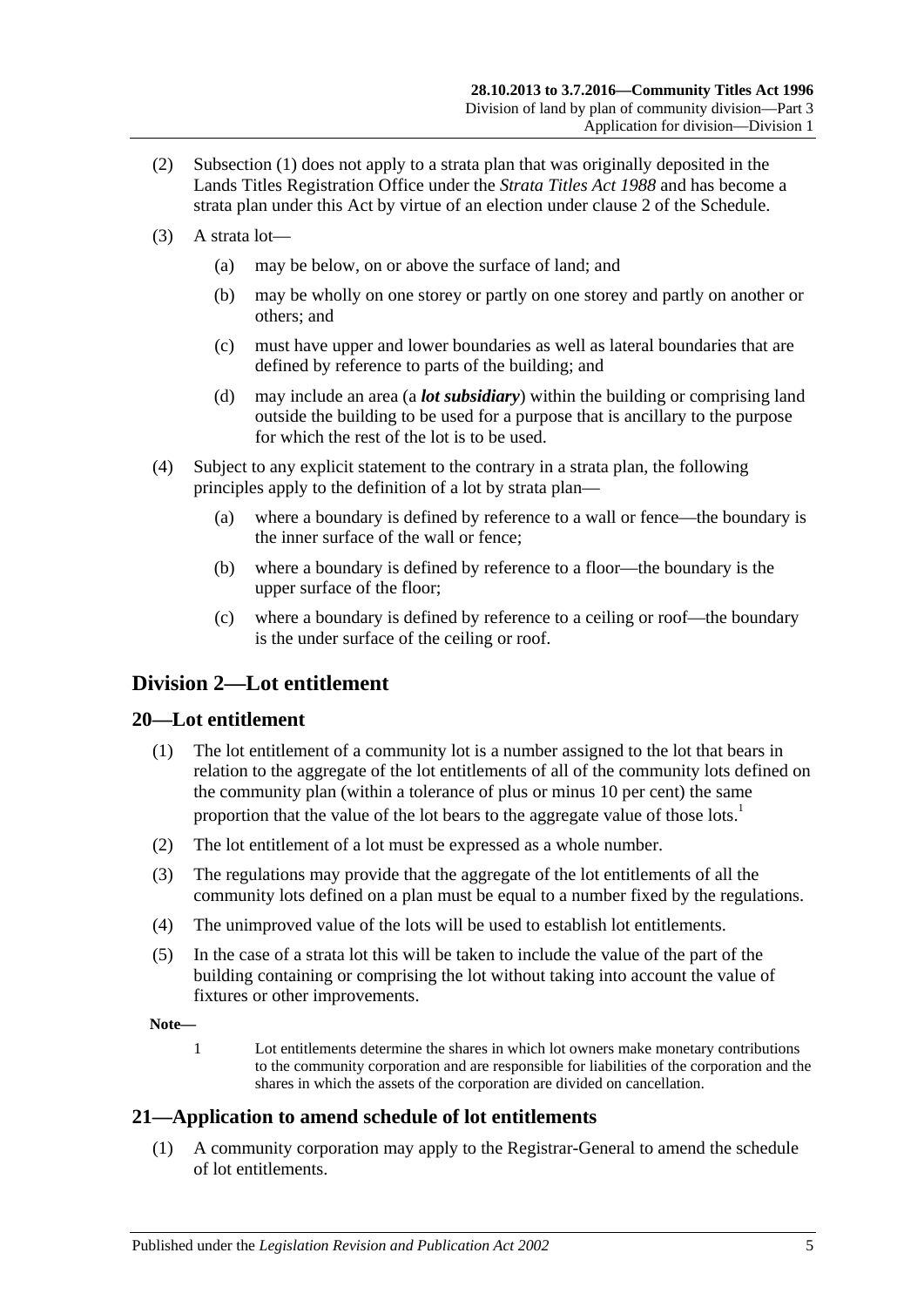- (2) The application must be in a form approved by the Registrar-General and must be accompanied by—
	- (a) the fee prescribed by regulation; and
	- (b) a new schedule of lot entitlements in a form approved by the Registrar-General certified correct by a land valuer (the Registrar-General may refuse to accept the schedule if it was certified to be correct more than six months before the application was lodged).
- (3) The corporation must provide evidence to the satisfaction of the Registrar-General that the application is made in pursuance of a unanimous resolution of the community corporation.
- (4) The corporation must provide evidence to the satisfaction of the Registrar-General that the following persons have given their consent to the proposed amendment:
	- (a) a person who is the owner of a community lot at the relevant time but who did not have the opportunity of voting against the resolution of the corporation authorising the proposed amendment because he or she was not a member of the corporation when the vote was taken; and
	- (b) a prospective owner at the relevant time of a community lot; and
	- (c) a registered encumbrancee or prospective encumbrancee at the relevant time of a community lot; and
	- (d) the persons referred to in [subsection](#page-23-0) (5).
- <span id="page-23-0"></span>(5) The consents of the following persons are also required:
	- (a) where the corporation is a primary corporation and a primary lot is divided by a secondary plan—
		- (i) a person who is the owner of a secondary lot at the relevant time but who did not have the opportunity of voting against the proposed amendment because he or she was not a member of the secondary corporation when the vote was taken; and
		- (ii) a prospective owner at the relevant time of a secondary lot; and
		- (iii) a registered encumbrancee or prospective encumbrancee at the relevant time of a secondary lot; and
	- (b) where the corporation is a primary corporation and a primary lot is divided by a secondary plan and a secondary lot created by that plan is divided by a tertiary plan or where the corporation is a secondary corporation and a secondary lot is divided by a tertiary plan—
		- (i) a person who is the owner of a tertiary lot at the relevant time but who did not have the opportunity of voting against the proposed amendment because he or she was not a member of the tertiary corporation when the vote was taken; and
		- (ii) a prospective owner at the relevant time of a tertiary lot; and
		- (iii) a registered encumbrancee or prospective encumbrancee at the relevant time of a tertiary lot.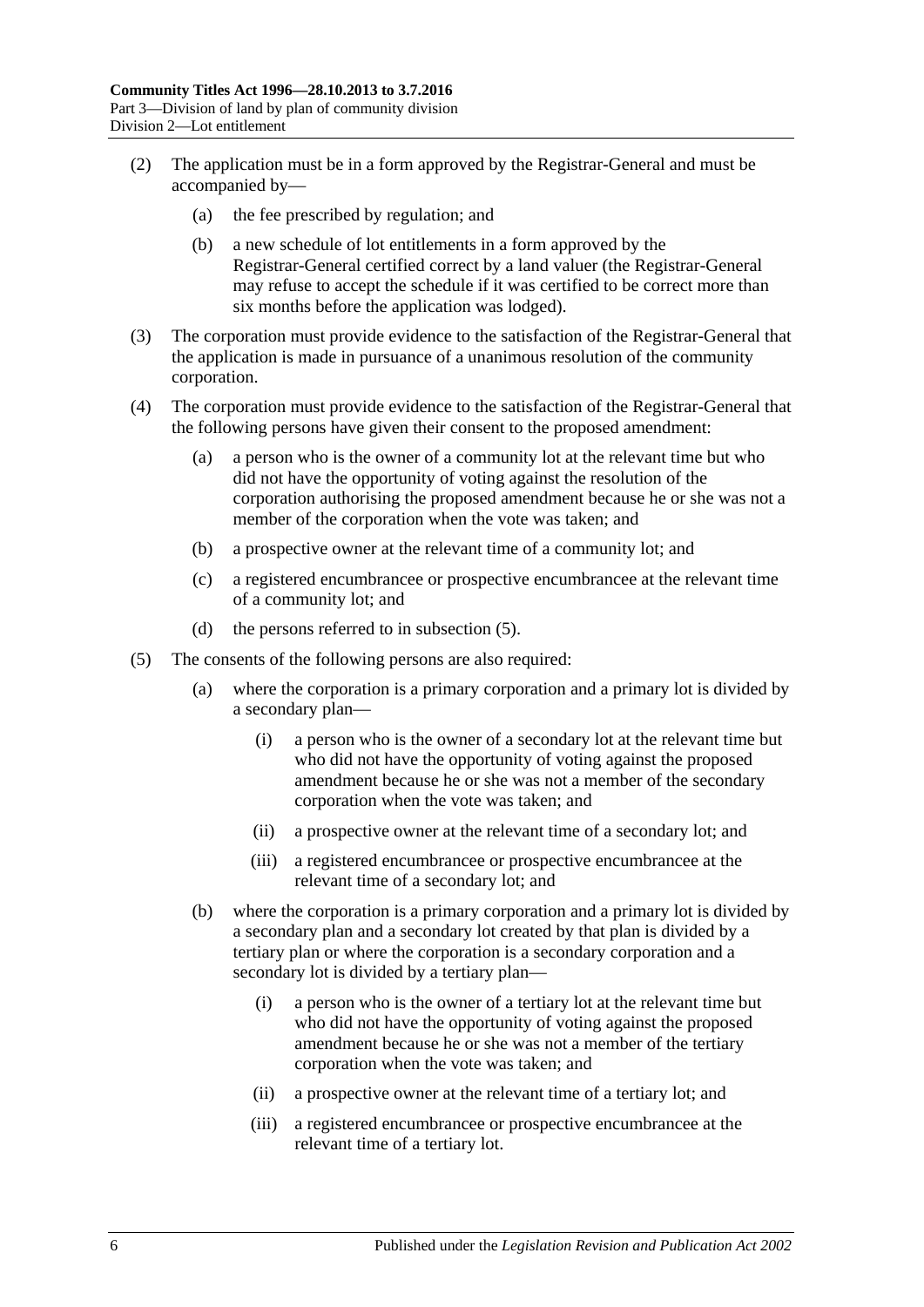- (6) The consent of a registered encumbrancee is not required under this section in relation to an easement registered in his or her name.
- (7) The consent of the owner or encumbrancee of a lot is not required under this section if, before the relevant time, an instrument had been presented for registration at the Lands Titles Registration Office on the registration of which that person would cease to be the owner or an encumbrancee of the lot.
- (8) The consent of an encumbrancee of a lot is not required under this section if the proportion that the new lot entitlement of the lot bears to the aggregate of the new lot entitlements of all the lots is within a range of plus or minus ten per cent of the proportion that the value of the lot bears to the aggregate values of all of the lots based on the valuations used when preparing the previous schedule of lot entitlements.
- (9) If the requirements of this section are satisfied, the Registrar-General must substitute the new schedule of lot entitlements for the previous schedule.
- (10) In this section—

*prospective encumbrancee* in relation to a lot means a person who will hold a registered encumbrance (not being an easement) over the lot on registration of an instrument that has been presented for registration at the Lands Titles Registration Office but has not been registered;

*prospective owner* in relation to a lot means a person who will be the owner of the lot on registration of a transfer that has been presented for registration at the Lands Titles Registration Office but has not been registered;

*relevant time* means the time at which the application for amendment of the schedule of lot entitlements is lodged with the Registrar-General by the community corporation.

## <span id="page-24-0"></span>**Division 3—Deposit of community plan**

#### <span id="page-24-2"></span><span id="page-24-1"></span>**22—Deposit of community plan**

- (1) Where—
	- (a) application is made for the division of land by a community plan in accordance with this Act; and
	- (b) the requirements made by or under this Act in relation to the application have been satisfied; and
	- (c) the plan conforms with the requirements of this Act,

the Registrar-General must deposit the plan in the Lands Titles Registration Office and assign a number to it.

- (2) The Registrar-General must file the following documents with a plan deposited under [subsection](#page-24-2) (1)—
	- (a) the scheme description (except in the case of certain small schemes where a scheme description is not required—see [section](#page-20-0) 15); and
	- (b) the by-laws that will apply in relation to the scheme; and
	- (c) the development contract or contracts (if any).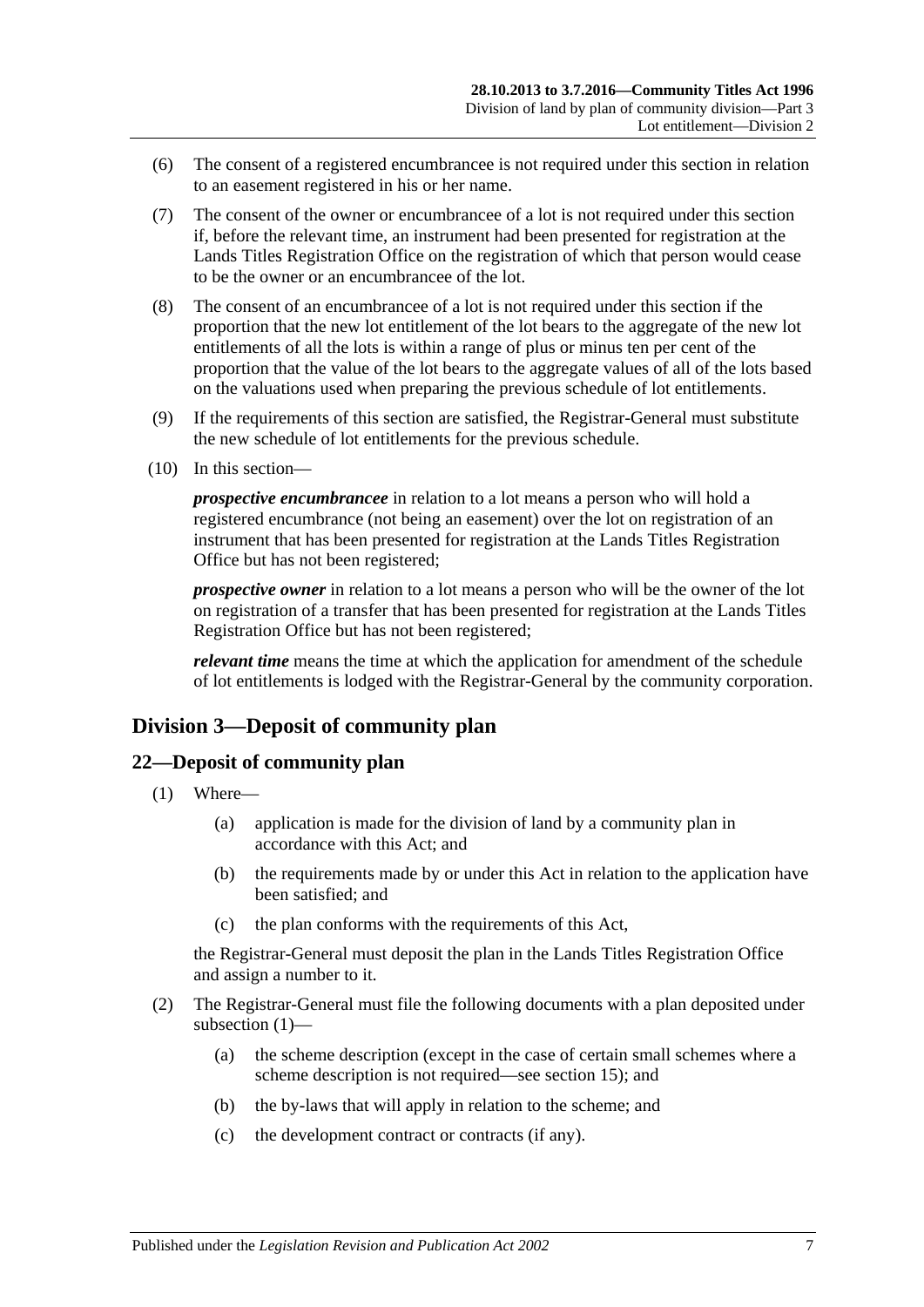- (3) On the deposit of a community plan under [subsection](#page-24-2)  $(1)$ 
	- (a) an appropriate note must be entered on the certificate or certificates of title for the land to which the plan relates; and
	- (b) the existing certificate or certificates for the land must then be cancelled and new certificates issued for the lots and common property created by the plan.
- (4) A certificate of title for a lot or common property must state that the land comprised in the certificate is part of a community parcel which must be identified by reference to the number of the community plan.
- (5) Where land comprising an allotment is divided by a plan of community division, the land ceases to comprise an allotment upon deposit of the plan.

## <span id="page-25-0"></span>**23—Vesting etc of lots etc on deposit of plan**

- (1) On deposit of a plan of community division—
	- (a) the common property vests in the owners of the community lots but the certificate of title for the common property will be issued in the name of the community corporation;
	- (b) if immediately before division the land divided comprised one allotment or two or more allotments owned by the same person, the lots will vest in that person and certificates for the lots will be issued in that person's name;
	- (c) if immediately before division the land divided comprised one or more allotments owned by more than one person, the lots will vest in one or two or more of those persons in the manner stated by the application and the certificates for the lots will be issued accordingly;
	- (d) if the land divided comprises a primary or secondary lot, the lots created by the plan will vest in the owner of the primary or secondary lot.
- (2) Where a plan, or the application for division, states that an estate or interest in land (not being an estate in fee simple in the common property or a lot) is vested in a person, deposit of the plan in the Lands Titles Registration Office operates to vest the estate or interest in that person to the extent to which it is not already vested in him or her.
- (3) Where a plan, or the application for division, states that an estate or interest in land is discharged or otherwise extinguished whether wholly or in respect of part only of that land, deposit of the plan in the Lands Titles Registration Office operates to discharge or otherwise extinguish that estate or interest wholly or in respect of that part of the land.
- (4) Where the deposit of a plan will operate to vest an encumbrance (other than an easement referred to in [section](#page-27-0) 25) in a person, the terms on which the encumbrance will be held must be specified by including them in, or attaching them to, the application for division or by reference to another registered instrument.
- (5) Where an easement is vested on deposit of a plan, the plan (or another plan referred to in the plan) must delineate the easement and the plan, or the application for division, must specify which land is the dominant land (if any) and which land is the servient land in respect of the easement.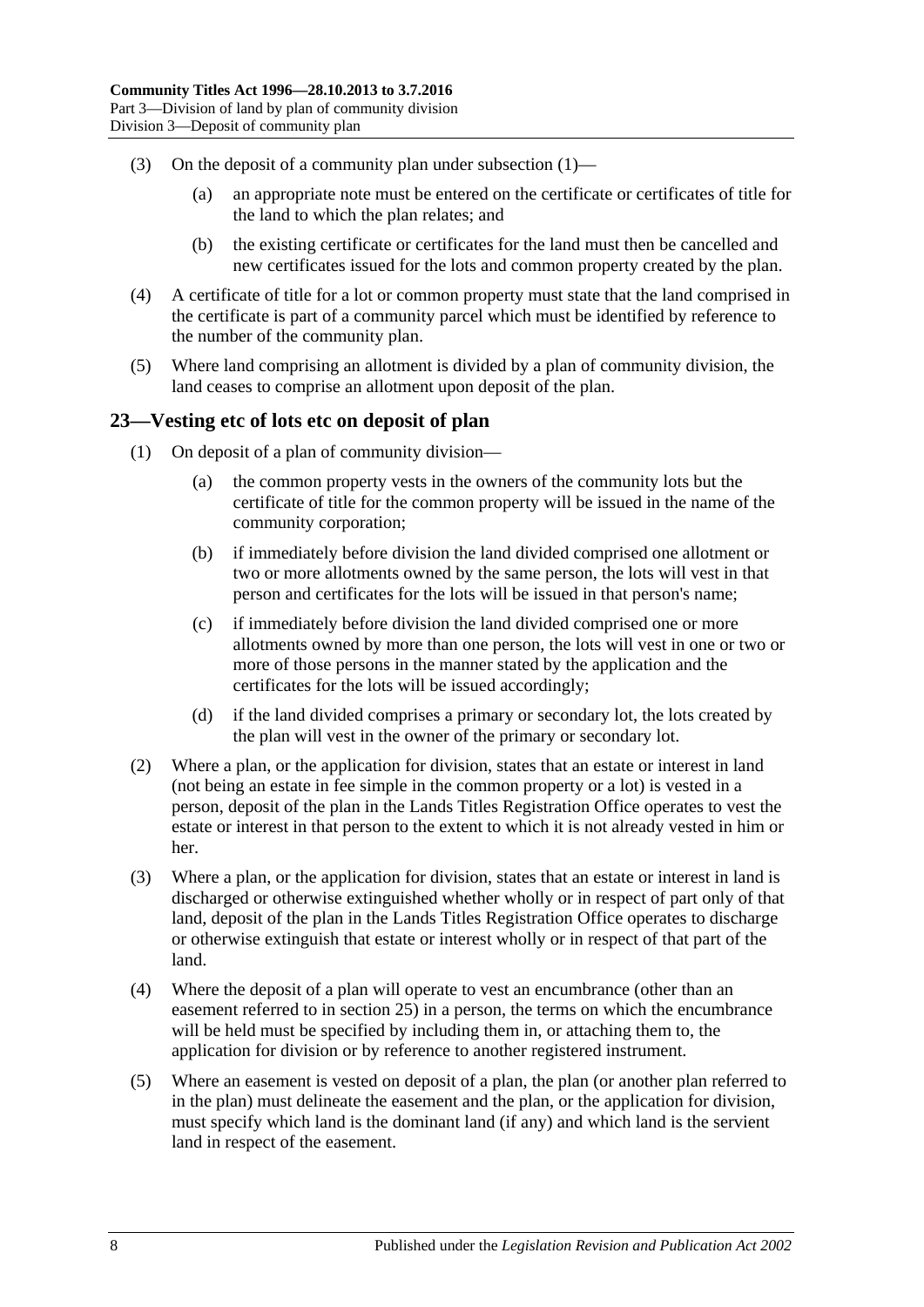- (6) Subject to this section, where land divided by a community plan is subject to a registered easement or a registered lease—
	- (a) in the case of an easement—the easement; and
	- (b) in the case of a lease—the lease and any encumbrance registered in relation to the lease,

will be registered on the relevant certificates of title issued under this section.

- (7) Subject to this section, where land divided by a community plan is subject to a registered encumbrance (other than a statutory encumbrance, an easement or a lease or encumbrance registered in relation to a lease) that is to continue after the deposit of the plan, the encumbrance—
	- (a) will be registered on the certificate of title for each lot; but
	- (b) will not be registered on the certificate for the common property and the encumbrance will be taken to be discharged to that extent.
- (8) The Registrar-General must, in relation to a statutory encumbrance, make such notes or other endorsements on the certificate of title for any lot, or for the common property, as may be appropriate according to the nature and extent of the encumbrance.
- (9) Where duty is payable under the *[Stamp Duties Act](http://www.legislation.sa.gov.au/index.aspx?action=legref&type=act&legtitle=Stamp%20Duties%20Act%201923) 1923* in relation to two or more transactions that will be effected by deposit of a plan of community division, each of the transactions will be taken to be effected by a separate instrument for the purposes of assessing duty.

#### <span id="page-26-1"></span><span id="page-26-0"></span>**24—Easements for support, shelter, services and projections**

- <span id="page-26-2"></span>(1) The following easements exist between the lots and between the lots and common property, to the extent required by the nature of the community scheme or by the nature of the buildings or other improvements erected on, or made to, the community parcel (whether before or after deposit of the community plan)—
	- (a) easements of support<sup>1</sup> and shelter;
	- (b) easements for the establishment, maintenance and repair of the service infrastructure;
	- (c) easements for the provision of the following services by means of the service infrastructure—
		- (i) the supply of water, gas, electricity, heating oil or air-conditioned air; and
		- (ii) ventilation; and
		- (iii) the transmission of telephonic, radio, computer and television signals; and
		- (iv) the removal of sewage and the drainage and water; and
		- (v) the removal or disposal of garbage and waste; and
		- (vi) the provision of any other similar service;
	- (d) easements for the projection of window sills, windows, window awnings, eaves, guttering and other minor parts of a building.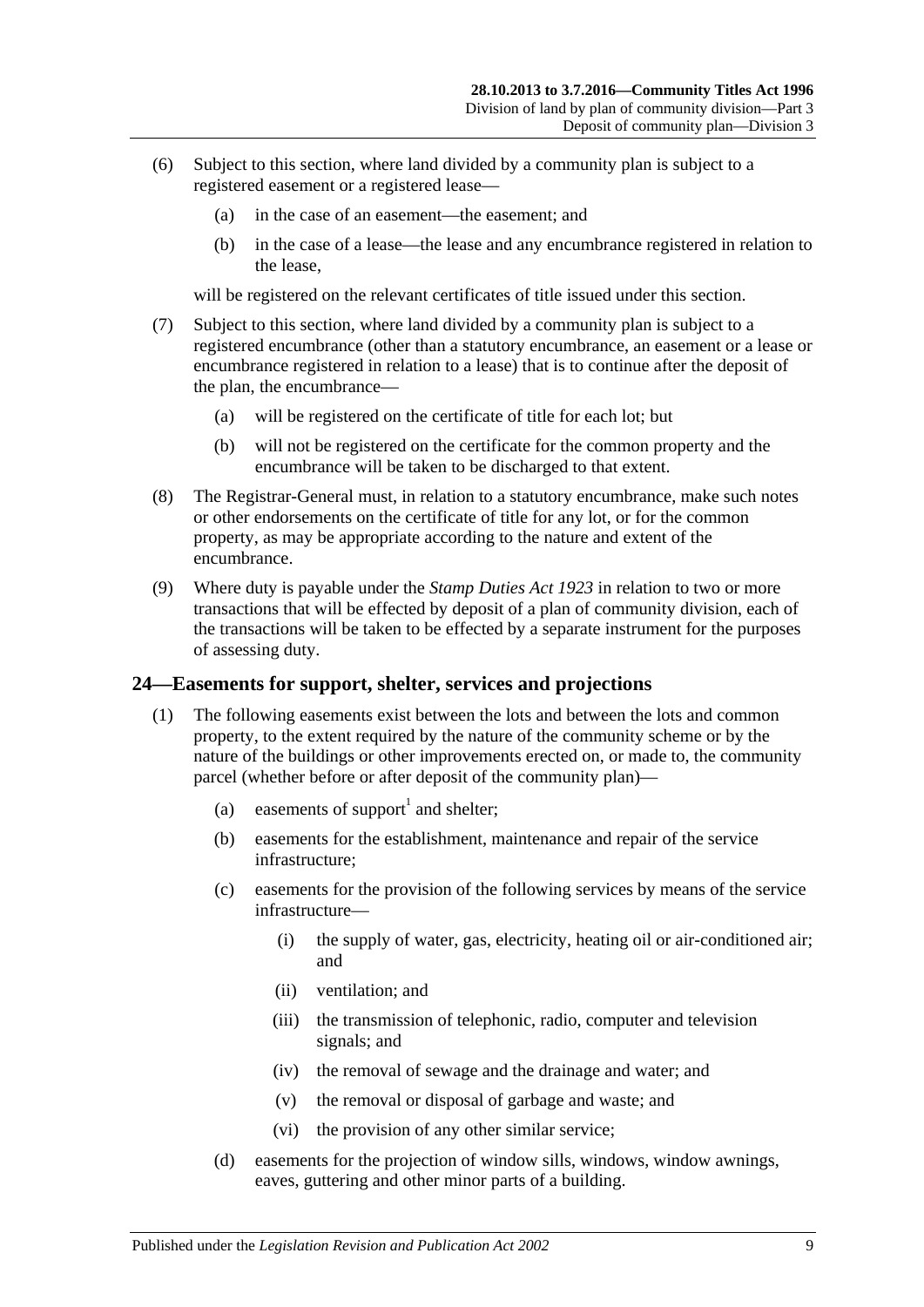- (2) An easement for the support or shelter of a building or other improvement does not arise under [subsection](#page-26-1) (1) if the building or other improvement was erected or made after the deposit of the community plan (or, in the case of a development lot, after the division of the development lot by amendment of the community plan) unless—
	- (a) the building or other improvement is erected or made pursuant to a development contract; or
	- (b) the building or other improvement provides support or shelter for the building or improvement from which it is to receive support or shelter.
- (3) An easement for projections only arises under [subsection](#page-26-2) (1)(d) in respect of—
	- (a) a building erected before the deposit of the community plan or, in the case of a development lot, before the division of the development lot by amendment of the community plan; or
	- (b) a building erected pursuant to a development contract.
- (4) The cables, wires, pipes, sewers, drains, ducts, plant and equipment comprising the service infrastructure will be located—
	- (a) in the positions specified in the plan of community division; or
	- (b) if no position has been specified—in the position agreed by the owners of the land affected or if they cannot reach agreement, the position determined by the appropriate court under [Part 14.](#page-112-0)
- (5) Where a cable, wire, pipe, sewer, drain, plant or equipment was laid or installed before the plan of community division was deposited, the owners of the land affected will be taken to have agreed to the position in which the cable, wire, pipe, sewer, drain, plant or equipment was laid or installed.

#### **Note—**

1 An example of an easement for support created by [subsection](#page-26-1) (1) is the right to use a party wall for the support of floors, ceilings, roofs etc.

## <span id="page-27-0"></span>**25—Easements in favour of Government instrumentalities**

Section 223LG of the *[Real Property Act](http://www.legislation.sa.gov.au/index.aspx?action=legref&type=act&legtitle=Real%20Property%20Act%201886) 1886* applies in relation to a plan of community division deposited in the Lands Titles Registration Office as though it were a plan of division deposited under Part 19AB of that Act.

## <span id="page-27-1"></span>**26—Vesting of certain land in council etc**

- (1) Any land that comprises part of the land divided by a deposited plan of community division but that is not common property or part of a lot and is shown on the plan as a street, road, thoroughfare, reserve or similar open space—
	- (a) is vested in fee simple in the council for the area in which the community parcel is situated; or
	- (b) where the parcel is not within the area of a council—
		- (i) if provision is made by the regulations for the land to vest in an authority prescribed by the regulations—vests in that authority; or
		- (ii) in any other case—reverts to the Crown.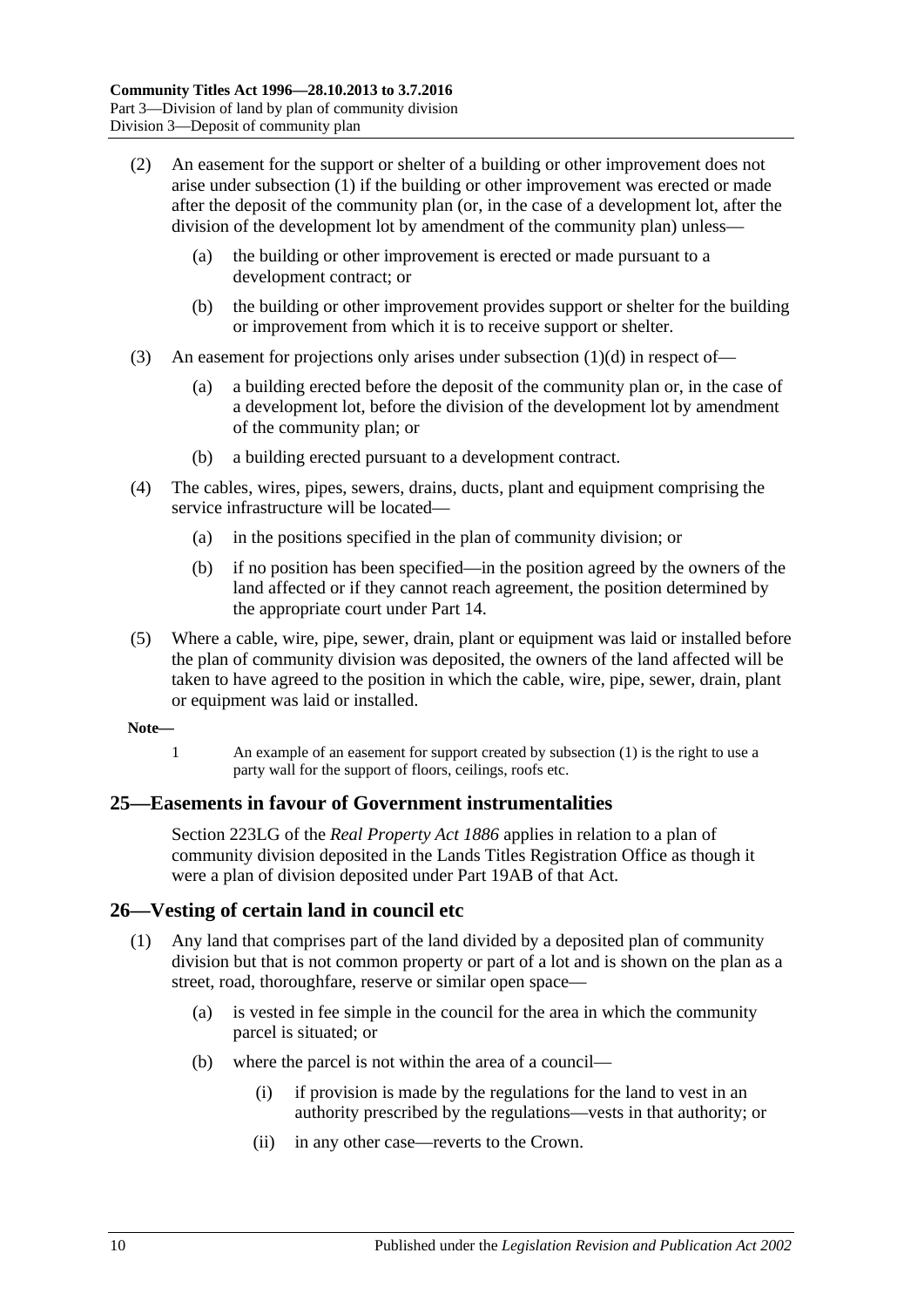- (2) All land shown on a deposited plan of community division as a street, road, thoroughfare, reserve or other similar open space that vests in a council or other authority or reverts to the Crown under this section—
	- (a) must be held for the purposes indicated by the plan; and
	- (b) is subject to such easements (excluding rights-of-way in the case of a street, road or thoroughfare) as are indicated on the plan; and
	- (c) is free of all other estates and interests.
- (3) All land shown on a deposited plan of community division as a street, road, or thoroughfare that vests in a council or other authority or reverts to the Crown under this section will, for all purposes, be regarded as a public street, road, or thoroughfare.
- (4) Compensation is not payable in respect of the vesting or reversion of land under this section.
- (5) An easement that is appurtenant to land shown on a deposited plan of community division as a street, road, thoroughfare, reserve or other similar open space that vests in a council or other authority or reverts to the Crown under this section ceases to be appurtenant to that land upon deposit of the plan in the Lands Titles Registration Office unless the plan shows that the easement will remain appurtenant to that land.

## <span id="page-28-0"></span>**27—Encroachments**

- (1) If it appears from a community plan that any part of a building encroaches over land not included in the community parcel, the plan can only be deposited if—
	- (a) no part of a lot to be created by the plan forms part of the encroachment; and
	- $(b)$ 
		- (i) the encroachment is over land vested in, or under the control or management of, a council and the council consents to the encroachment; or
		- (ii) the encroachment consists of the protrusion of footings, or footings and associated structures of a nature prescribed by regulation, by not more than the distance prescribed by regulation beyond the boundaries of the parcel, and the owner of the land over which the encroachment occurs consents to the encroachment; or
		- (iii) it is established to the Registrar-General's satisfaction that the encroachment is otherwise authorised by law.
- (2) Where an application affected by an encroachment is granted by the Registrar-General—
	- (a) the Registrar-General will, on the deposit of the plan, enter the encroachment on any relevant certificate of title or on any relevant instrument registered in the General Registry Office; and
	- (b) any consent given in relation to the encroachment is binding on present and subsequent owners and occupiers of the land.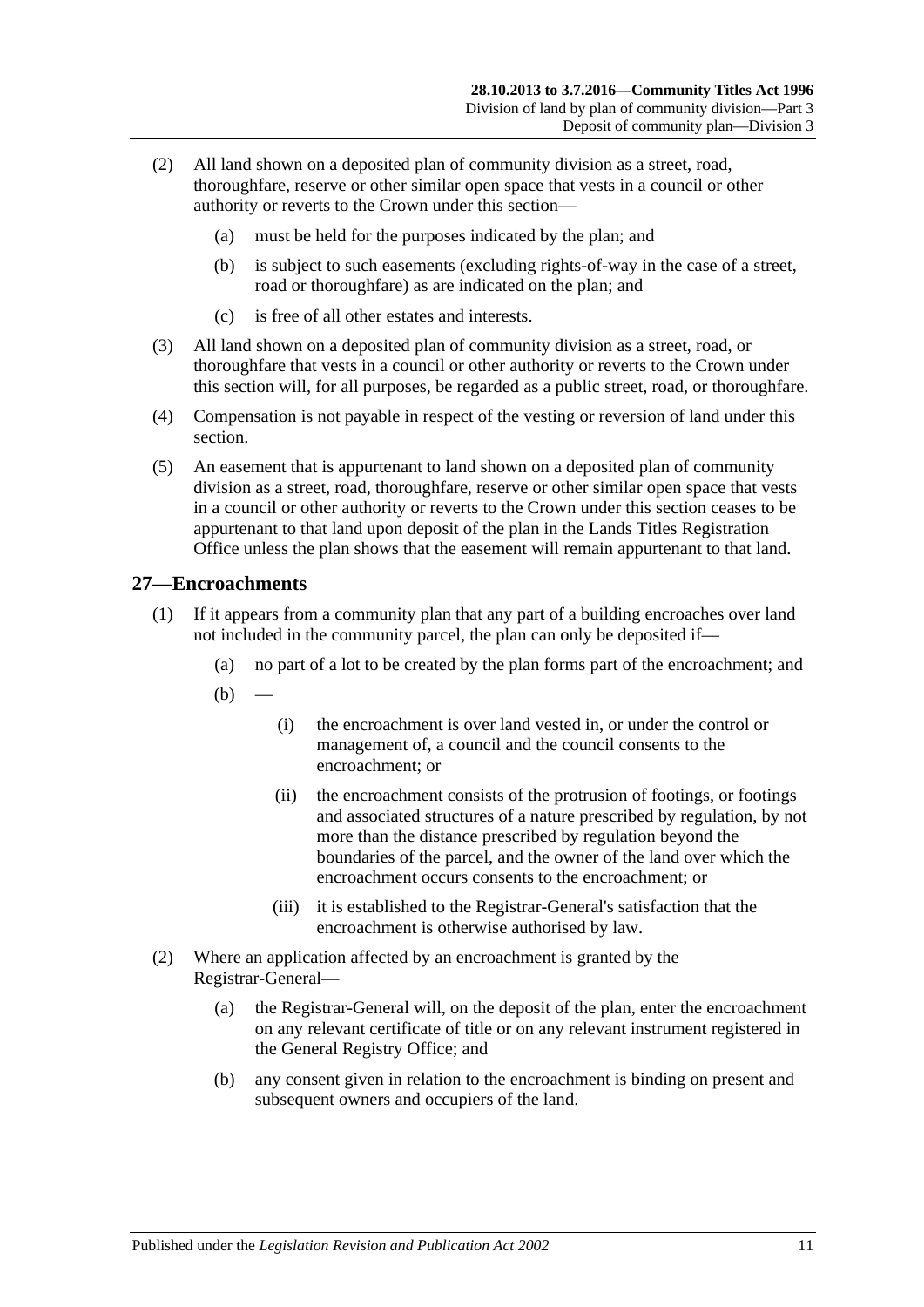## <span id="page-29-0"></span>**Division 4—Common property**

## <span id="page-29-1"></span>**28—Common property**

- (1) The common property created by a community plan comprises—
	- (a) those parts of the community parcel that do not comprise or form part of a lot; and
	- (b) the service infrastructure (except for any part of the service infrastructure that is vested in a Minister of the Crown or other authority or person and the parts of the service infrastructure that provide a service to only one lot); and
	- (c) in the case of a strata plan—those parts of the building that are not part of a lot; and
	- (d) any building that is not for the exclusive use of a lot and was erected before the deposit of the community plan; and
	- (e) any building erected by the developer or the community corporation as part of the common property; and
	- (f) any other building on the community parcel that has been committed to the care of the community corporation as part of the common property.
- (2) The common property may be used for any lawful purpose including a commercial purpose.
- (3) Any income arising from the use of the common property must be paid into the administrative fund or the sinking fund.
- <span id="page-29-3"></span>(4) If a plan of community division indicates that members of the public have access to the common property, or a part of it, then members of the public are entitled to use the common property, or the relevant part of it, in accordance with the by-laws.
- (5) Despite any Act or law to the contrary, uninterrupted use by the public of common property under [subsection](#page-29-3) (4) does not vest the public or any local or State government authority any rights in respect of the common property.

## <span id="page-29-2"></span>**29—Vesting of the common property**

- (1) The common property of a community parcel is vested in fee simple as tenants in common in the owners for the time being of the community lots in shares proportionate to the lot entitlements of their respective lots.
- (2) If a primary parcel has been divided into primary and secondary lots or primary, secondary and tertiary lots, the common property of the primary parcel is vested in fee simple as tenants in common in the owners for the time being of the primary and secondary lots or the primary, secondary and tertiary lots in shares proportionate to the lot entitlements of their respective lots.
- (3) If a secondary parcel has been divided into secondary and tertiary lots, the common property of the secondary parcel is vested in fee simple as tenants in common in the owners for the time being of the secondary and tertiary lots in shares proportionate to the lot entitlements of their respective lots.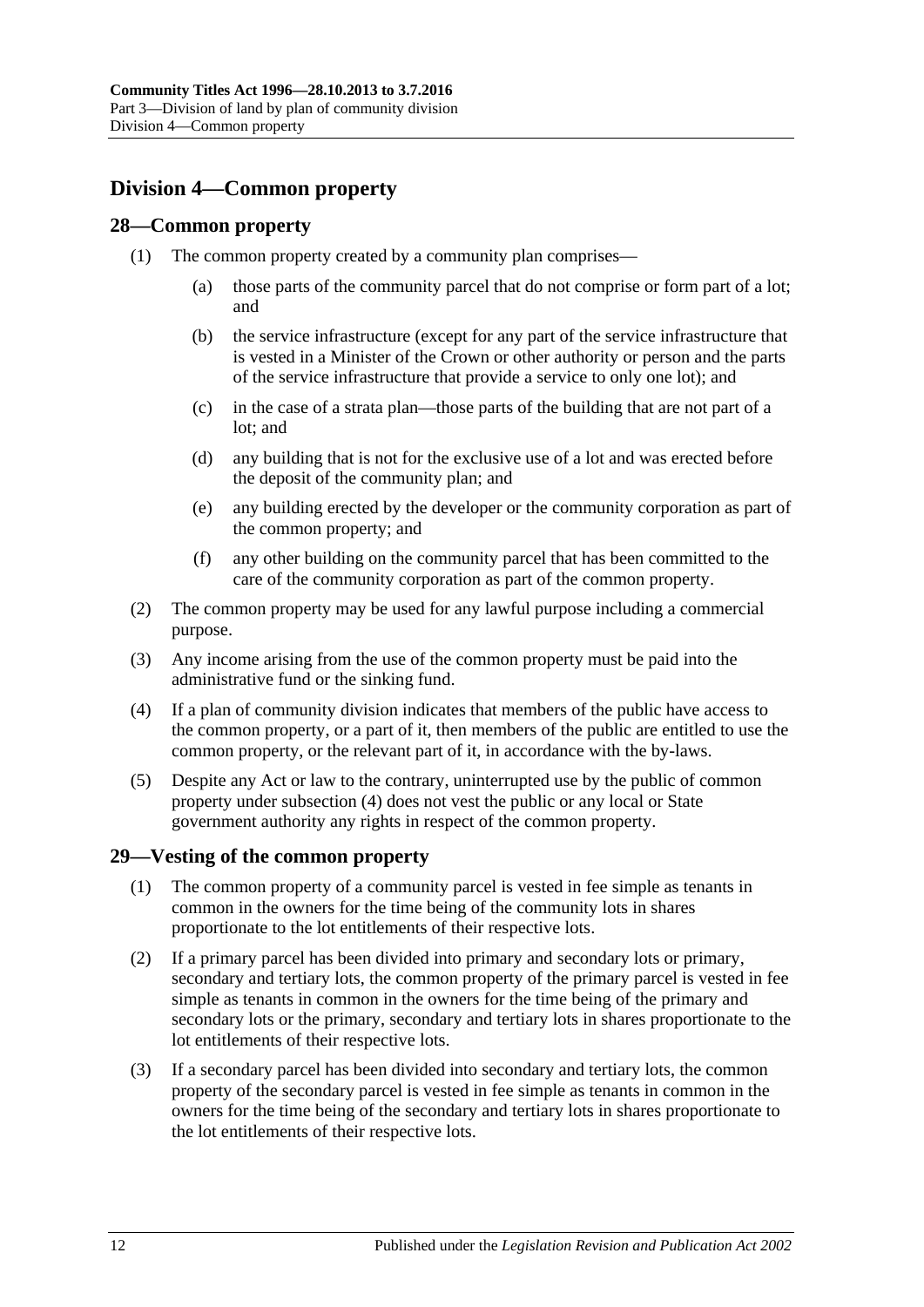- (4) An owner's interest in a lot is inseparable from his or her interest in the common property and accordingly—
	- (a) a dealing affecting the lot affects, without express reference, the interest in the common property in the same manner and to the same extent; and
	- (b) the owner of a lot cannot separately deal with or dispose of the interest in the common property.
- (5) If the community corporation is authorised by or under this Act to enter into a transaction affecting the common property, it may enter into the transaction and execute documents related to the transaction, in its own name, as if it were the owner of an estate in fee simple in the common property.
- (6) A community corporation may sue and be sued for rights and liabilities related to the common property as if it were the owner and occupier of the common property.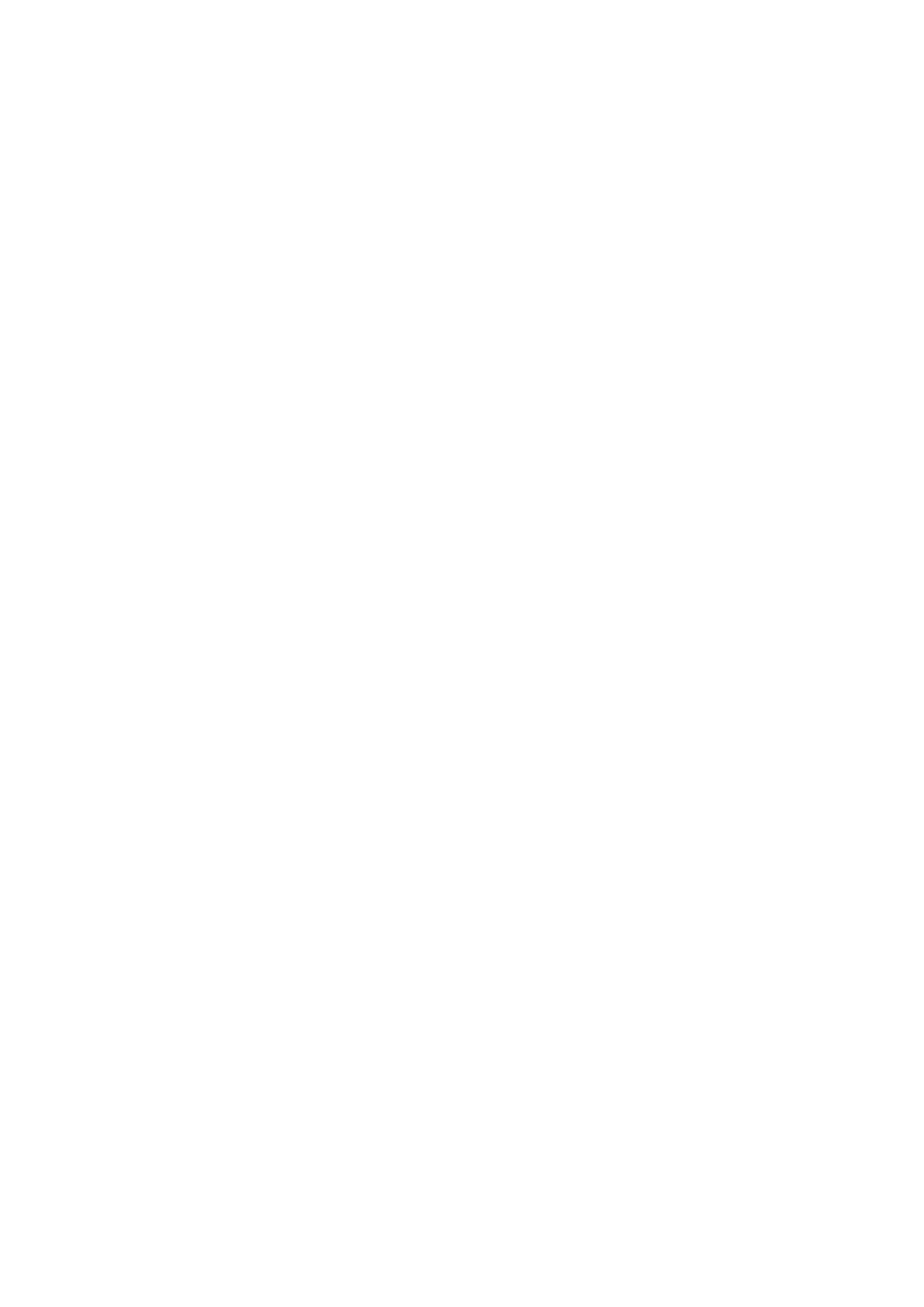# <span id="page-32-0"></span>**Part 4—The scheme description**

## <span id="page-32-1"></span>**30—Scheme description**

- (1) A scheme description must—
	- (a) be in a form approved by the Registrar-General; and
	- (b) identify the community parcel and the lots and common property into which the parcel is to be divided (this may be done by reference to the plan of community division with which the description will be filed); and
	- (c) describe the purpose or purposes for which the lots and common property may be used; and
	- (d) specify the standard of buildings and other improvements (if any) to be, or which may be, erected on or made to the lots or common property; and
	- (e) if the scheme is to be completed in stages—
		- (i) identify the part or parts of the community parcel (which may, in the case of a strata scheme, include a stratum or strata of space not defined by a building or other monument) to be developed in a subsequent stage or subsequent stages; and
		- (ii) provide a brief description of the nature and scope of the development to be undertaken in respect of each stage; and
		- (iii) state the time expected for the completion of each stage or, if it is not possible to estimate a time for completion, explain briefly why it is not possible to do so; and
	- (f) if the owner or owners of one or more of the community lots is to be under an obligation to develop the lot—include a brief description of the nature and scope of that development and the time for its completion or, if it is not possible to estimate a time for completion, explain briefly why it is not possible to do so; and
	- (g) if the developer is to make improvements to the common property or undertake any other development work on the common property—include a brief description of the nature and scope of those improvements or that work and the time expected for their completion or, if it is not possible to estimate a time for completion, explain briefly why it is not possible to do so; and
	- (h) if the division or other development of the land pursuant to the scheme is subject to conditions imposed by the relevant development authority when granting its consent or imposed by the *[Development Act](http://www.legislation.sa.gov.au/index.aspx?action=legref&type=act&legtitle=Development%20Act%201993) 1993* or by regulations under that Act—set out those conditions in full; and
	- (i) set out any other important features of the scheme; and
	- (ia) be endorsed with a certificate in the form prescribed by regulation from the person who prepared the scheme description certifying that the scheme description has been correctly prepared in accordance with this Act; and
	- (j) include any other information required by the regulations.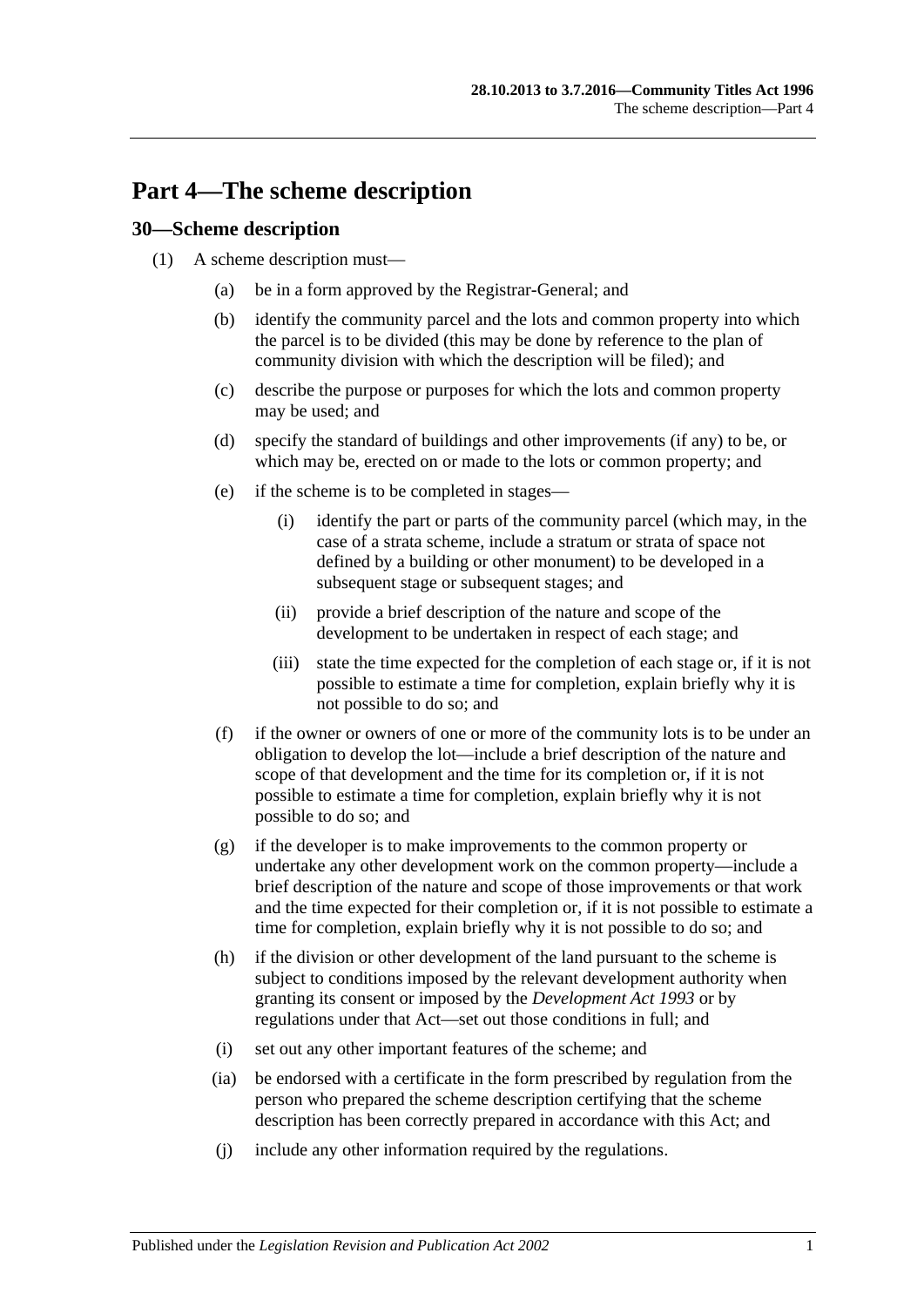- (2) The scheme description of a secondary scheme must not be inconsistent with the scheme description or the by-laws of the primary scheme and the scheme description of a tertiary scheme must not be inconsistent with the scheme description or the by-laws of the secondary or primary scheme.
- (3) A scheme description should be written as clearly as possible and should not include any unnecessary detail.
- <span id="page-33-1"></span>(4) Before endorsing a scheme description, the relevant development authority may require modifications to it—
	- (a) to add any information that is necessary or desirable in the opinion of the development authority; or
	- (b) to clarify any part of the description; or
	- (c) to remove any unnecessary detail.

### <span id="page-33-0"></span>**31—Amendment of scheme description**

- (1) The scheme description of a community scheme may be amended by unanimous resolution of the community corporation but only if consistency is maintained—
	- (a) with the plan of community division, the by-laws and the development contract or contracts (if any) of the community scheme; and
	- (b) where the scheme description relates to a primary scheme and a primary lot is divided by a secondary plan—with the scheme description, the by-laws and the development contract or contracts (if any) of the secondary scheme and if a secondary lot created by the secondary plan is divided by a tertiary plan, the scheme description, the by-laws and the development contract or contracts (if any) of the tertiary scheme; and
	- (c) where the scheme description relates to a secondary scheme and a secondary lot is divided by a tertiary plan—with the scheme description, the by-laws and the development contract or contracts (if any) of the tertiary scheme.<sup>1</sup>
- (2) The community corporation must lodge a copy of the scheme description as amended (certified in accordance with the regulations) with the Registrar-General.
- (3) The certified copy must—
	- (a) be endorsed by the relevant development authority; and
	- (ab) be endorsed with a certificate, in the form prescribed by regulation, from the person who prepared the amended scheme description or an officer of the community corporation certifying that the amended scheme description has been correctly prepared in accordance with this Act; and
	- (b) be accompanied by the fee prescribed by regulation.
- (4) The corporation must provide evidence to the satisfaction of the Registrar-General that the amendment was made by a unanimous resolution of the corporation.
- (5) The amendment comes into force when a certified copy of the scheme description as amended is filed with the deposited plan of community division by the Registrar-General.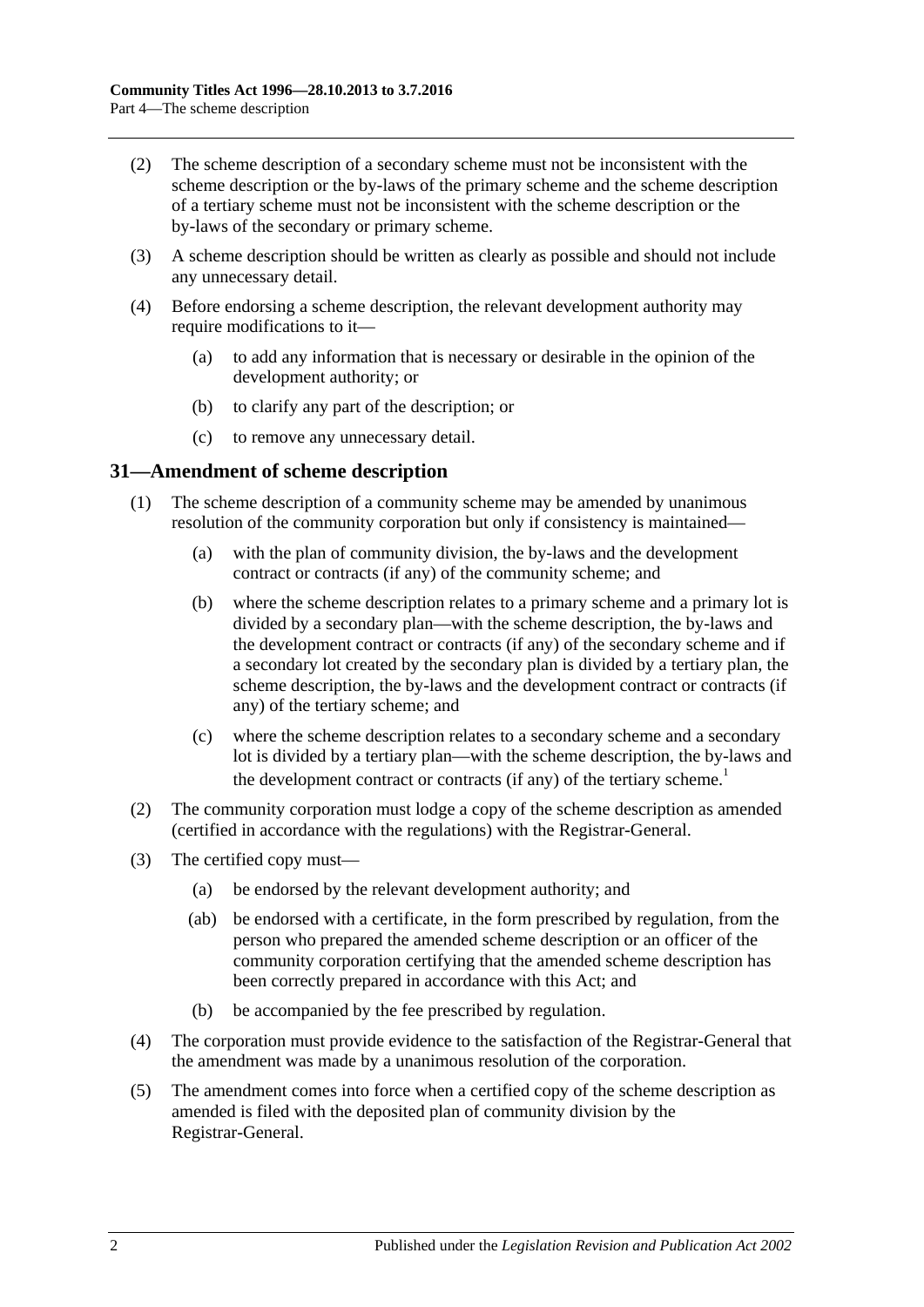#### **Note—**

1 The scheme description is based on the plan of community division and the by-laws and development contracts must conform with the scheme description. It may be necessary, therefore, to amend the plan, the by-laws or a development contract when amending the scheme description.

#### <span id="page-34-0"></span>**32—Persons whose consents are required**

- (1) The corporation must provide evidence to the satisfaction of the Registrar-General that the following persons have given their consent to the amendment—
	- (a) a person who is the owner of a community lot at the relevant time but who did not have the opportunity of voting against the resolution of the corporation amending the scheme description because he or she was not then a member of the corporation; and
	- (b) the prospective owner at the relevant time of a community lot; and
	- (c) the owner or prospective owner at the relevant time of a development lot; and
	- (d) a registered mortgagee or prospective mortgagee and a registered lessee or prospective lessee at the relevant time of a community lot or development lot; and
	- (e) the owner or prospective owner at the relevant time of a development lot in a secondary or tertiary scheme that comprises part of the community scheme to which the scheme description relates; and
	- (f) the persons referred to in [subsection](#page-34-1) (2).
- <span id="page-34-1"></span>(2) The consents of the following persons are required—
	- (a) where the corporation is a primary corporation and a primary lot is divided by a secondary plan—
		- (i) a person who is the owner of a secondary lot at the relevant time but who did not have the opportunity of voting against the proposed amendment to the scheme description because he or she was not then a member of the secondary corporation; and
		- (ii) the prospective owner at the relevant time of a secondary lot; and
		- (iii) a registered mortgagee or prospective mortgagee and a registered lessee or prospective lessee at the relevant time of a secondary lot or development lot; and
	- (b) where the corporation is a primary corporation and a primary lot is divided by a secondary plan and a secondary lot created by that plan is divided by a tertiary plan or where the corporation is a secondary corporation and a secondary lot is divided by a tertiary plan—
		- (i) a person who is the owner of a tertiary lot at the relevant time but who did not have the opportunity of voting against the proposed amendment to the scheme description because he or she was not then a member of the tertiary corporation; and
		- (ii) the prospective owner at the relevant time of a tertiary lot; and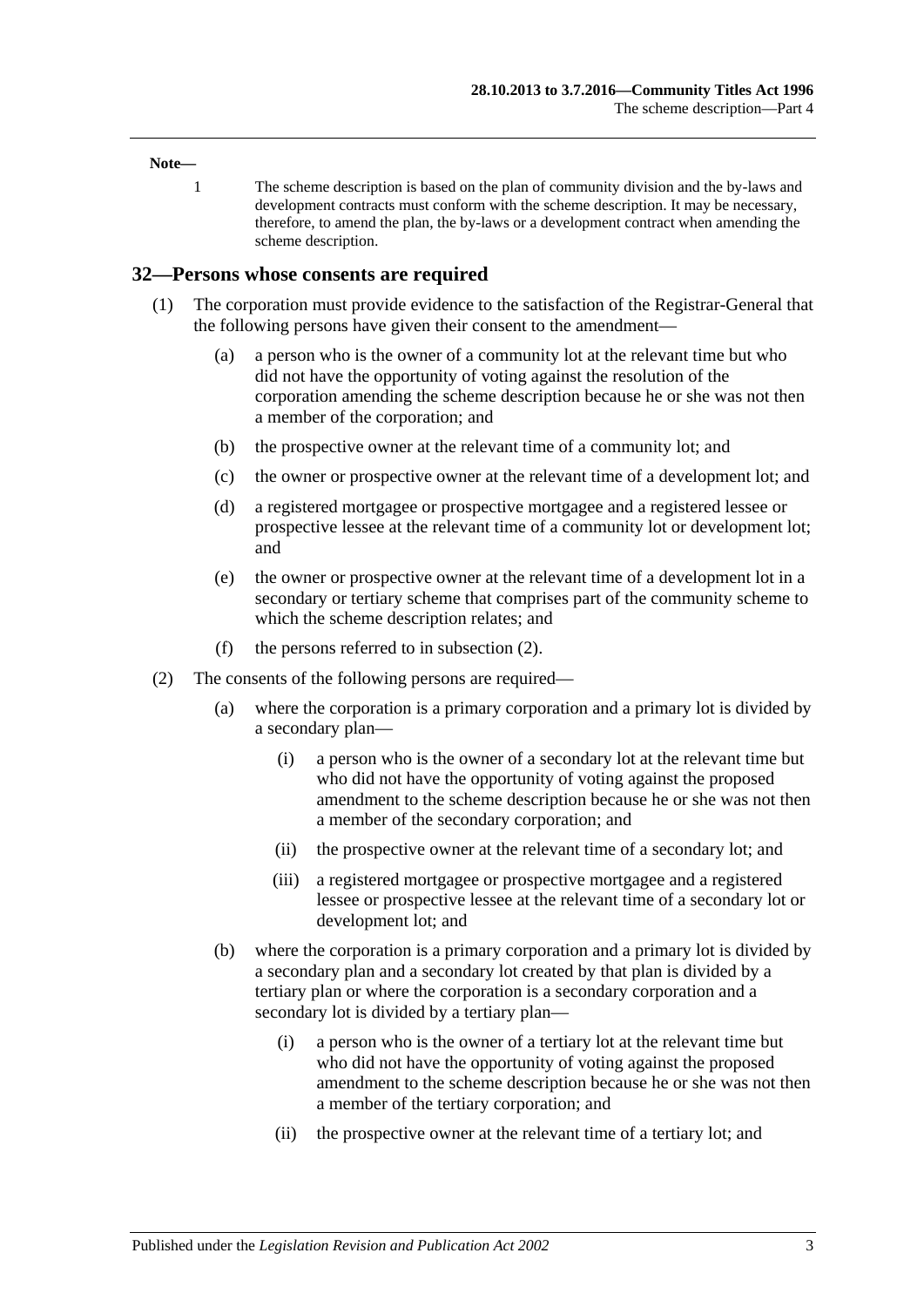- (iii) a registered mortgagee or prospective mortgagee and a registered lessee or prospective lessee at the relevant time of a tertiary lot or development lot.
- (3) The consent of the owner, mortgagee or lessee of a lot is not required under this section if before the relevant time an instrument had been presented for registration at the Lands Titles Registration Office on the registration of which that person would cease to be the owner, mortgagee or lessee of the lot.
- (4) In this section—

*prospective lessee* means the lessee under a lease that has been presented for registration at the Lands Titles Registration Office but has not been registered;

*prospective mortgagee* means the mortgagee under a mortgage that has been presented for registration at the Lands Titles Registration Office but has not been registered;

*prospective owner* in relation to a lot means the person who will be the owner of the lot on registration of a transfer that has been presented for registration at the Lands Titles Registration Office but has not been registered;

*the relevant time* means the time at which the certified copy of the scheme description as amended is lodged by the community corporation with the Registrar-General.

## <span id="page-35-0"></span>**33—Amended copy of scheme description to be filed**

If the requirements of this Part are satisfied, the Registrar-General must file the certified copy of the scheme description as amended with the deposited plan of community division in substitution for the scheme description previously filed with the plan.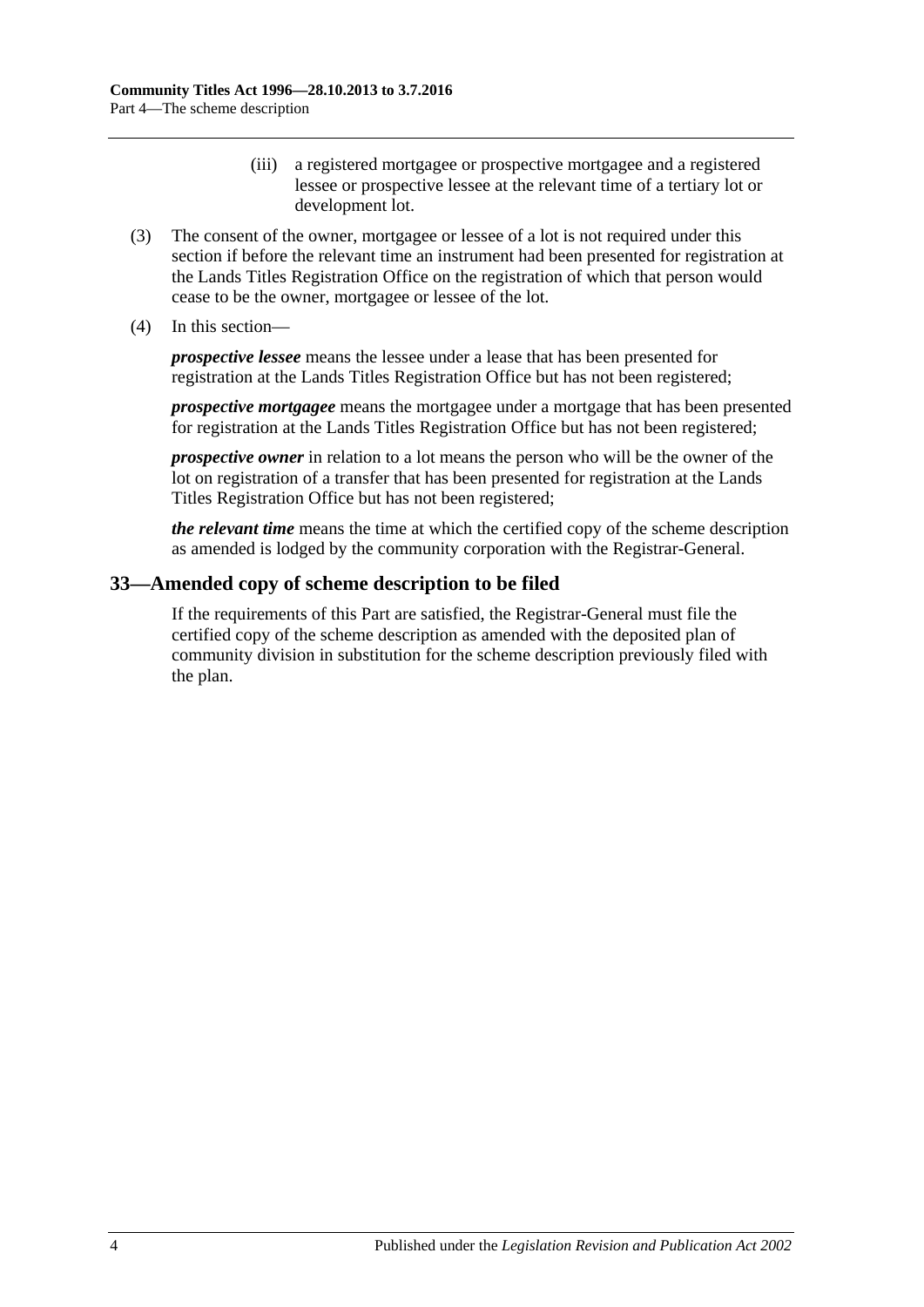# **Part 5—By-laws**

# **34—By-laws**

- (1) The first by-laws of a community scheme are the by-laws filed with the community plan by the Registrar-General when depositing the plan in the Lands Titles Registration Office.
- (2) The by-laws of a community scheme must—
	- (a) be in a form approved by the Registrar-General; and
	- (b) provide for the administration, management and control of the common property; and
	- (c) regulate the use and enjoyment of the common property; and
	- (d) regulate the use and enjoyment of the community lots to the extent necessary to give effect to the scheme description; and
	- (e) be endorsed with a certificate, in the form prescribed by regulation, from the person who prepared the by-laws certifying that the by-laws have been correctly prepared in accordance with this Act.
- (3) A by-law may also—
	- (a) regulate—
		- (i) the position, design, dimensions, methods and materials of construction and external appearance of buildings or other improvements on community lots; or
		- (ii) the maintenance and repair of buildings or other improvements on community lots; or
		- (iii) landscaping, including the establishment, care and maintenance of lawns, gardens and other areas on community lots; or
	- (b) impose requirements or restrictions relating to the appearance of community lots or buildings or other improvements situated on community lots; or
	- (c) regulate the use and enjoyment of community lots in order to prevent interference with the use and enjoyment of other lots; or
	- (ca) authorise or require the community corporation to act as agent for the owners of community lots in arranging policies of insurance; or
	- (d) regulate such other matters as are permitted by this Act to be regulated by by-laws; or
	- (e) impose a penalty, not exceeding the prescribed amount, for contravention of, or failure to comply with, a by-law.
- (4) A by-law may confer discretionary powers on the community corporation or any other person.
- (5) A by-law may apply to a particular lot or lots, to a class or classes of lots, or to lots generally.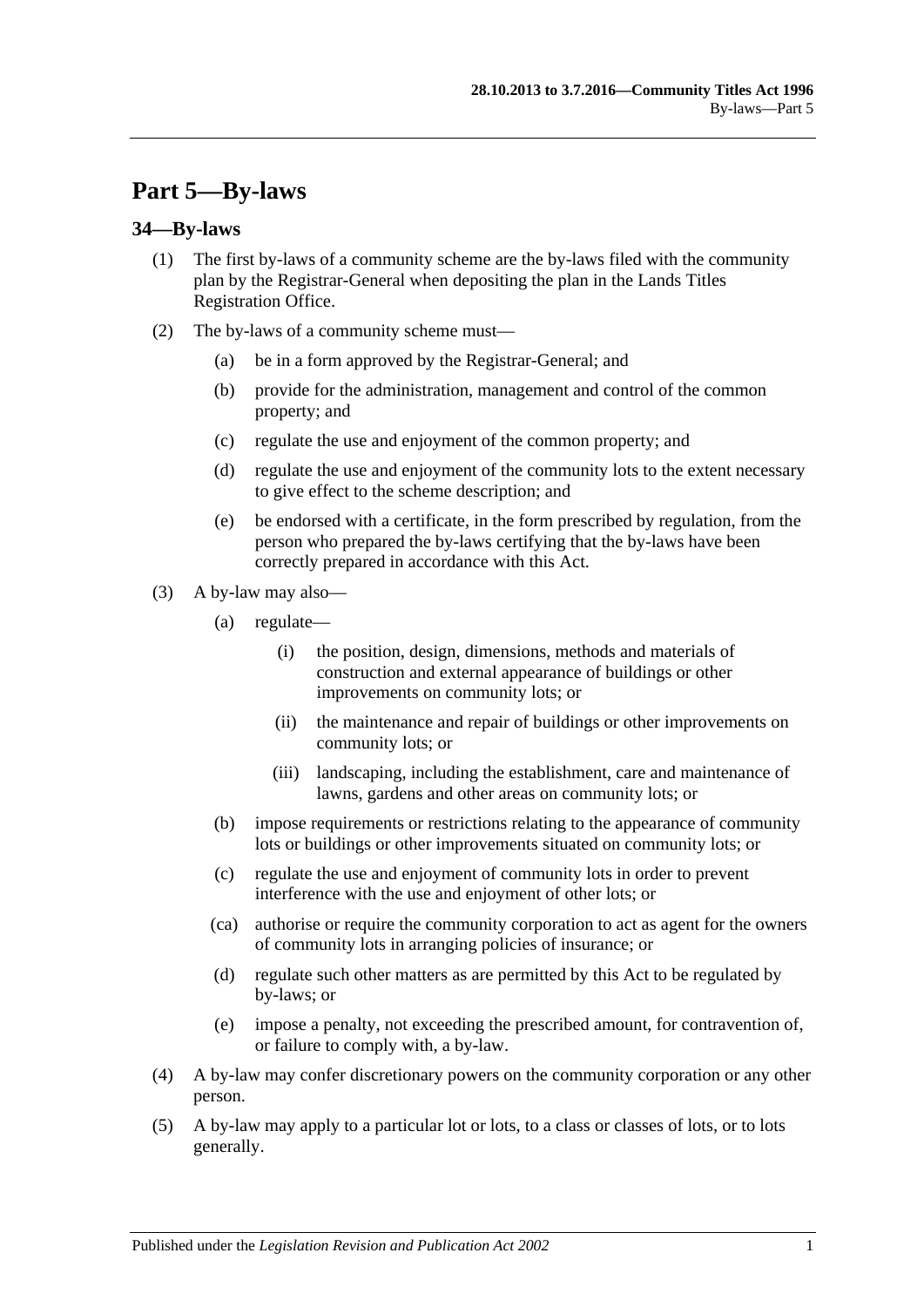- <span id="page-37-0"></span>(6) The following provisions apply in relation to a penalty imposed on a person for contravention of, or failure to comply with, a by-law:
	- (a) the penalty is (despite section 29 of the *[Acts Interpretation Act](http://www.legislation.sa.gov.au/index.aspx?action=legref&type=act&legtitle=Acts%20Interpretation%20Act%201915) 1915*) payable to the community corporation in accordance with this subsection;
	- (b) subject to the making of an application under [paragraph](#page-37-0) (e), the penalty is payable by the person on the date specified for payment in a notice served by the corporation on the person;
	- (c) the notice must—
		- (i) be in writing in the form prescribed by regulation; and
		- (ii) specify the amount of the penalty payable and a date for payment (being not less than 60 days after the notice is served);
	- (d) the penalty payable under the notice is recoverable by the community corporation as a debt and, in the case of a notice served on the owner of a community lot, may be recovered by the community corporation as if it were a contribution payable to the community corporation under [section](#page-98-0) 114 (and interest will be payable on the penalty amount in the same way as if it were such a contribution);
	- (e) the person may, within 60 days after service of the notice, apply to the Magistrates Court for revocation of the notice and the Court must grant the application if either—
		- (i) the Court is not satisfied that the person committed the contravention or failure alleged in the notice; or
		- (ii) the Court is satisfied that the contravention or failure alleged in the notice is trifling;
	- (f) the community corporation is a party to an application under [paragraph](#page-37-0) (e) and bears the onus of proving, on the balance of probabilities, that the person committed the contravention or failure alleged in the notice;
	- (g) if an application is made in accordance with [paragraph](#page-37-0) (e), the penalty specified in the notice is not payable unless the application for revocation is withdrawn or otherwise discontinued by the applicant or is dismissed or refused by the Court (and, in such a case, the penalty will be payable on the date on which the application is so withdrawn, discontinued, dismissed or refused or on the date for payment specified in the notice, whichever occurs later).
- (7) A person's contravention of, or failure to comply with, by-laws will, for the purposes of this section, be regarded as trifling if, and only if, the person establishes that the circumstances surrounding the commission of the contravention or failure were such that he or she ought to be excused from the imposition of a penalty on the ground that—
	- (a) there were compelling humanitarian or safety reasons for the conduct that allegedly constituted the contravention or failure; or
	- (b) the person could not, in all the circumstances, reasonably have averted committing the contravention or failure; or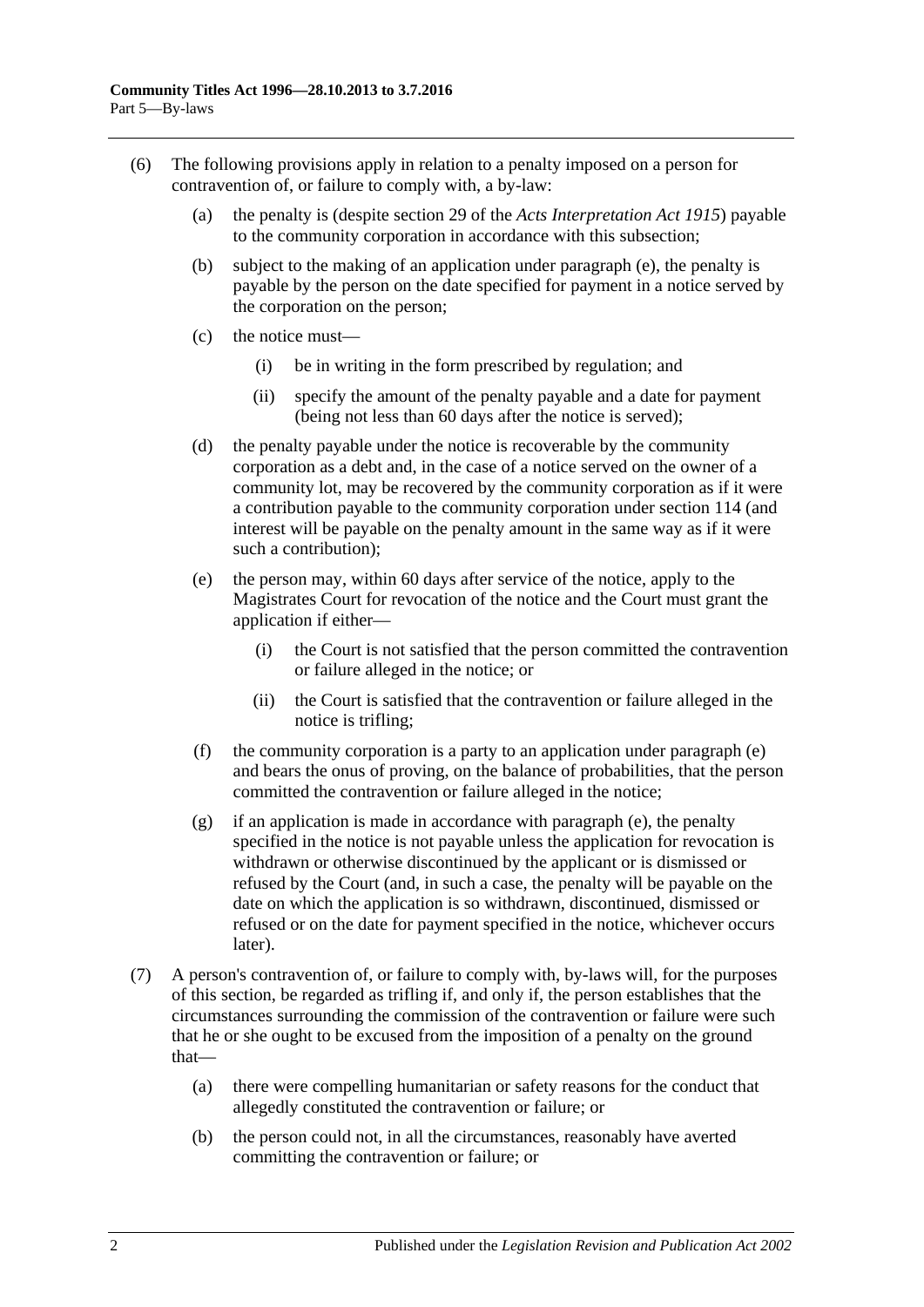- (c) the conduct allegedly constituting the contravention or failure was merely a technical, trivial or petty instance of a contravention of or failure to comply with the relevant by-laws.
- (8) The regulations may make further provision in relation to the enforcement of by-laws.
- (9) In this section—

*prescribed amount*, in relation to a penalty imposed under by-laws of a community scheme, means—

- (a) if the community scheme only includes lots that are used, or are intended to be used, solely or predominantly for business or commercial purposes—\$2 000; or
- (b) in any other case—\$500.

# **35—By-laws may exempt corporation from certain provisions of Act**

- (1) The by-laws of a community scheme that does not include more than two community lots may exempt the community corporation from one or more of the following requirements of the Act—
	- (a) the requirement to hold annual general meetings (except the first statutory general meeting);
	- (b) the requirement to prepare accounting records of the corporation's receipts and expenditure and to prepare an annual statement of accounts;
	- (c) the requirement to have the annual statement of accounts audited;
	- (d) the requirement to establish administrative and sinking funds;
	- (e) the requirement to maintain a register of the names of the owners of the community lots.
- (2) The by-laws of a community scheme that does not include more than three community lots may exempt the community corporation from the requirement to maintain a register of the names of the owners of the community lots.

### **36—By-law as to the exclusive use of part of the common property**

- (1) A by-law may confer on the occupier for the time being of a community lot (or the occupiers of a group of lots) the exclusive right to use a specified part of the common property for the purpose or purposes stated in the by-law.
- (2) Where the owner of the lot is—
	- (a) a secondary corporation, the by-law will, subject to any restriction or limitation expressed in the by-law, operate for the benefit of the occupiers of the secondary lots; and
	- (b) a tertiary corporation, the by-law will, subject to any restriction or limitation expressed in the by-law, operate for the benefit of the occupiers of the tertiary lots.
- (3) The by-law—
	- (a) may impose conditions in relation to the use of that part of the common property; and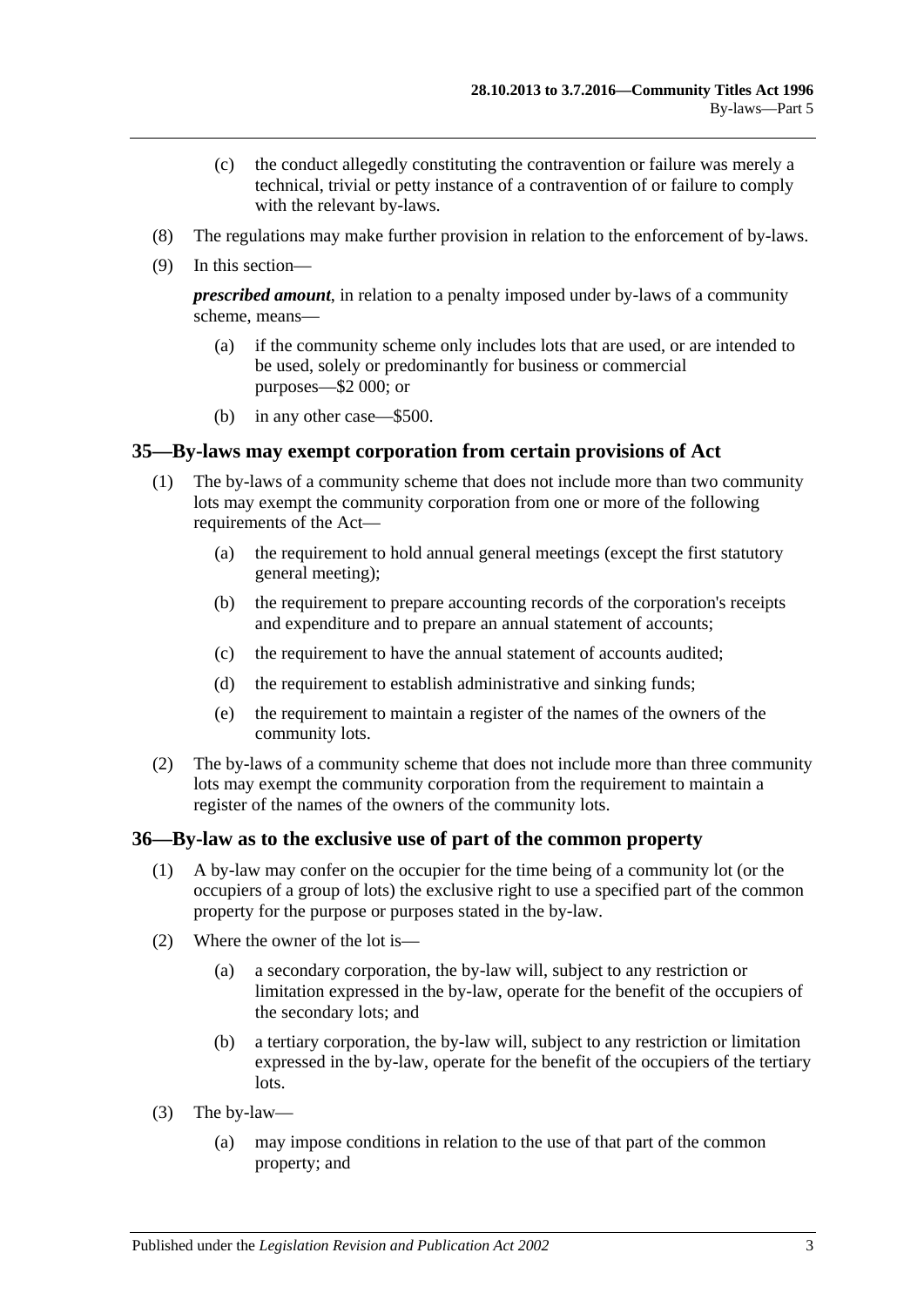- <span id="page-39-0"></span>(b) may impose requirements on the owner or occupier of the lot; and
- <span id="page-39-1"></span>(c) without limiting [paragraph](#page-39-0) (b), may require the owner of the lot to pay a fee (whether periodically or not) to the community corporation or to the owner or owners of another lot or lots.
- (4) The occupier cannot erect a building or install a fixture on the part of the common property of which he or she has exclusive use or alter that part of the common property in any other way without the approval of a special resolution of the corporation.
- (5) A community corporation cannot make a by-law under this section without the written consent of the owner of the lot (or the owners of the group of lots) to which it relates.
- (6) The benefits of a by-law under this section apply for the benefit of subsequent occupiers of the lot or lots concerned and the obligations imposed by a by-law under this section attach to subsequent owners and occupiers of the lot or lots concerned.
- (7) The fee referred to in [subsection](#page-39-1)  $(3)(c)$  may be recovered as a debt and the owner of the lot when the fee became payable and the succeeding owners of the lot are jointly and severally liable for payment of the fee.

# **37—Restrictions on making of by-laws**

- (1) Subject to [subsection](#page-39-2) (2), a by-law cannot—
	- (a) prohibit or restrict the transfer, transmission, leasing (including the granting of a right of occupation) or mortgaging of, or other dealing with, a lot; or
	- (b) impose a monetary obligation on the owner or occupier of a lot except where the by-law provides for the exclusive use of part of the common property; or
	- (c) prevent access by the owner or occupier or other person to a lot; or
	- (d) prevent an occupier of a lot who has a disability from keeping a relevant animal on the lot or restrict the use of a relevant animal by the occupier if the relevant animal is trained to assist the occupier in respect of the disability; or
	- (e) prevent a visitor to the community parcel who has a disability from using a relevant animal trained to assist the visitor in respect of the disability.
- <span id="page-39-2"></span>(2) A by-law may—
	- (a) prohibit or restrict the owner of a lot from leasing or granting rights of occupation in respect of the lot for valuable consideration for a period of less than 2 months; or
	- (b) impose a monetary obligation on the owner of a lot in relation to the payment of an insurance premium, where the by-laws authorise or require the community corporation to act as agent for the owner in arranging the policy of insurance.
- (3) In this section—

*assistance animal* has the same meaning as in the *[Equal Opportunity Act](http://www.legislation.sa.gov.au/index.aspx?action=legref&type=act&legtitle=Equal%20Opportunity%20Act%201984) 1984*;

*relevant animal* means an assistance animal or a therapeutic animal;

*therapeutic animal* has the same meaning as in section 88A of the *[Equal Opportunity](http://www.legislation.sa.gov.au/index.aspx?action=legref&type=act&legtitle=Equal%20Opportunity%20Act%201984)  Act [1984](http://www.legislation.sa.gov.au/index.aspx?action=legref&type=act&legtitle=Equal%20Opportunity%20Act%201984)*.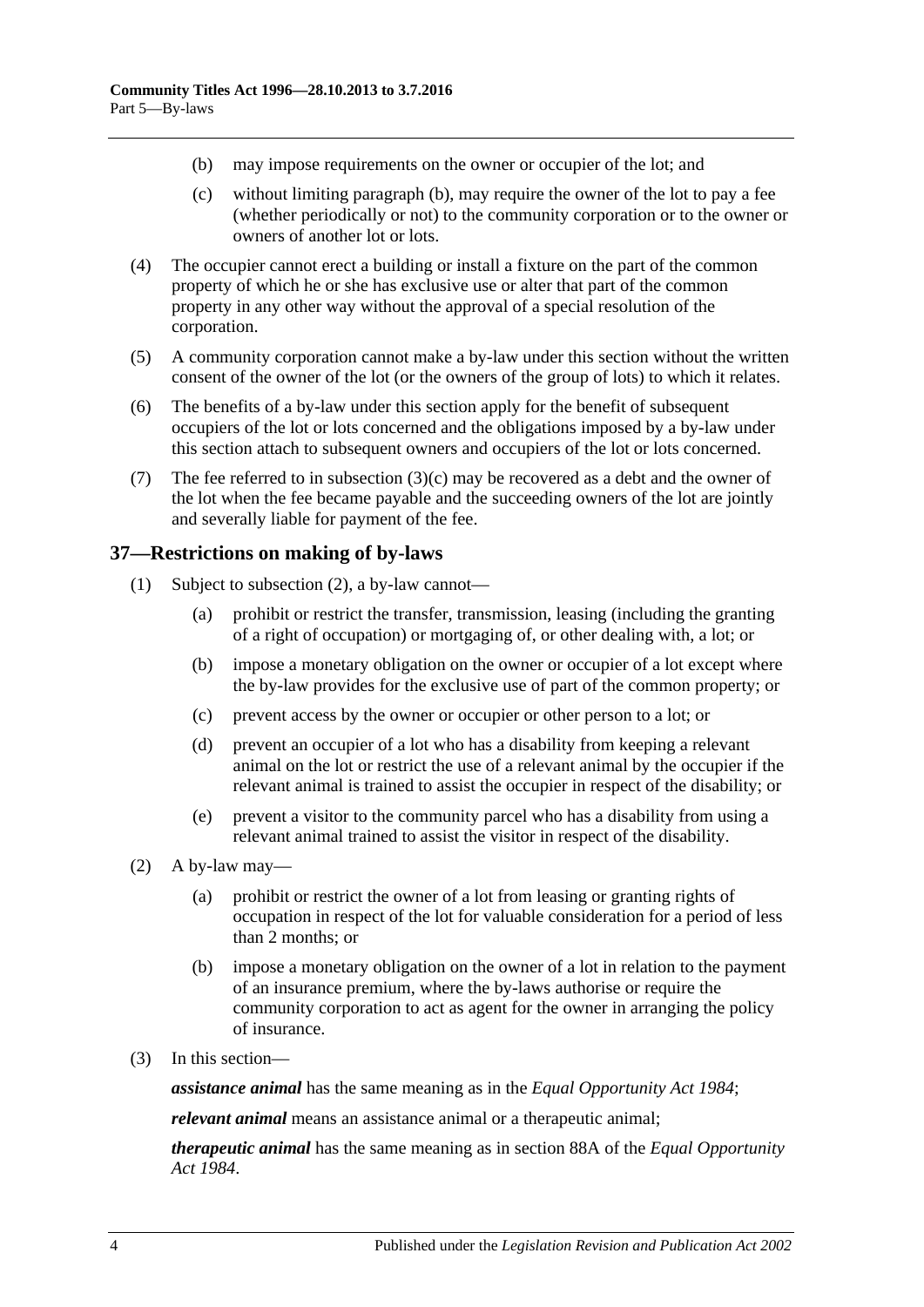### <span id="page-40-0"></span>**38—Certain by-laws may be struck out by Court**

- (1) A by-law that—
	- (a) reduces the value of a lot; or
	- (b) unfairly discriminates against the owner of a lot,

may be struck out by order of the Magistrates Court or the District Court on an application made under [Part 14.](#page-112-0)

- (2) An application referred to in [subsection](#page-40-0) (1) can only be made by a person who was an owner of the lot when the by-law came into force and must be made within 3 months after the person (or either or any of the owners where the lot is owned by 2 or more persons) first knew, or could reasonably be expected to have known, that the by-law had been made.
- (3) For the purposes of this section, a reference to an *owner* of a lot includes a person who has contracted to purchase the lot.

# **39—Variation of by-laws**

- (1) Subject to [section](#page-82-0) 87(2), by-laws may be varied by special resolution of the community corporation.
- (2) Within 14 days after the passing of a resolution varying the by-laws or the making of an order by a court varying a by-law, the corporation must lodge with the Registrar-General—
	- (a) a copy of the by-laws as varied; and
	- (b) a copy of the resolution or order; and
	- (c) the fee prescribed by regulation.
- (3) The Registrar-General may extend the period for lodgement in the case of variation of the by-laws by a court order but not in the case of variation by resolution.
- (4) In the case of variation of the by-laws by resolution, the corporation must provide evidence to the satisfaction of the Registrar-General that the variation was made by a special resolution of the corporation.
- (5) Copies of the resolution and the by-laws as varied must be certified in accordance with the regulations.
- (5a) The certified copy of the by-laws must be endorsed with a certificate, in the form prescribed by regulation, from the person who prepared the by-laws or an officer of the community corporation certifying that the by-laws have been correctly prepared in accordance with this Act.
- (6) If the requirements of this Part are satisfied, the Registrar-General must file the certified copy of the by-laws with the plan of community division in substitution for the copy previously filed with the plan.
- (7) If a community corporation fails to comply with the requirements of this section in relation to the variation of the by-laws by a court order, a member of the corporation may comply with them on its behalf.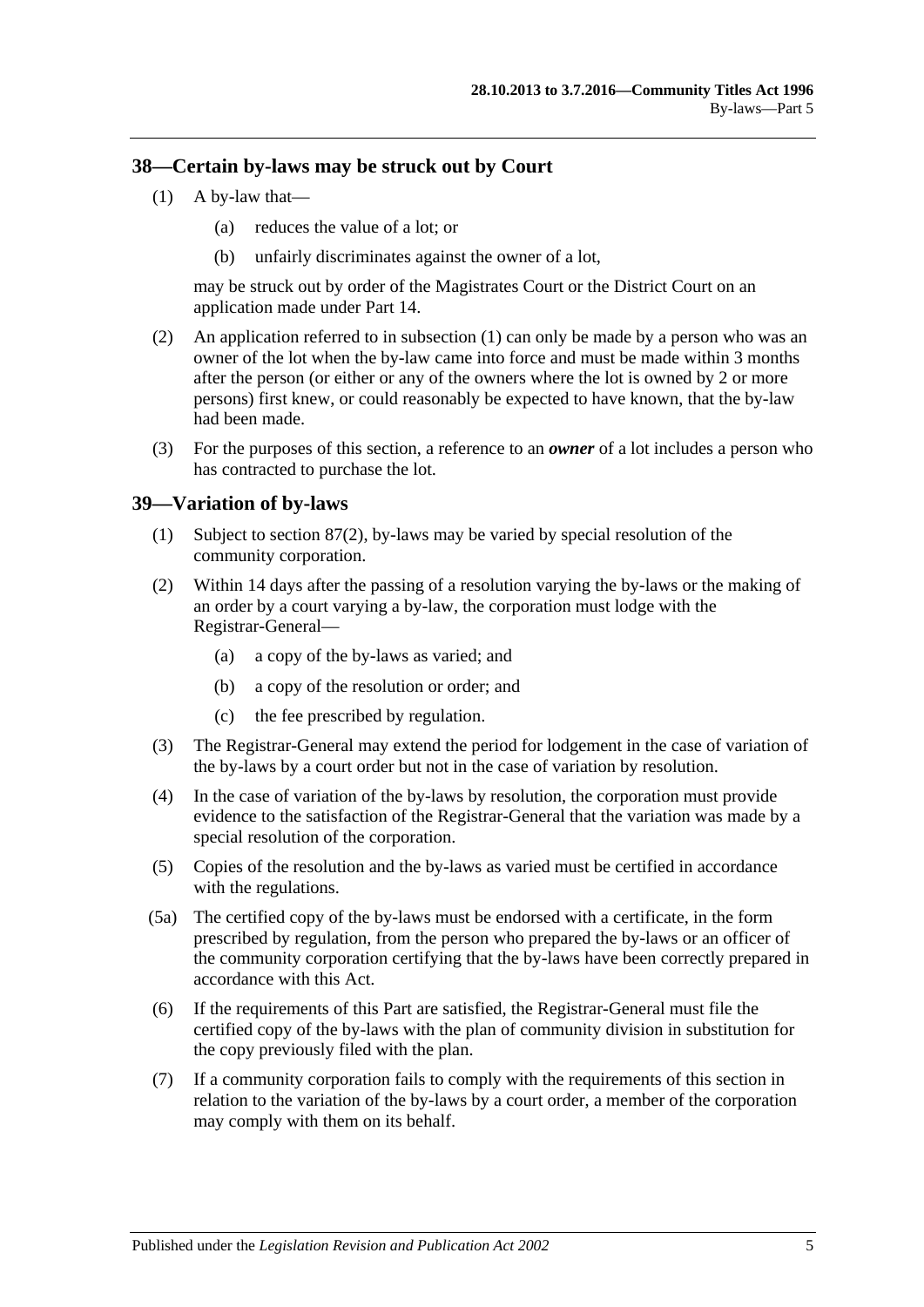# **40—Date of operation of by-laws**

- (1) The first by-laws of a community corporation come into operation when the plan of community division is deposited in the Lands Titles Registration Office.
- (2) A resolution or court order varying by-laws comes into operation when the certified copy of the by-laws as varied is filed with the community plan by the Registrar-General.

# **41—Invalidity of by-laws**

- (1) Subject to this section, by-laws are invalid to the extent to which they are inconsistent with—
	- (a) this Act or any other Act or subordinate legislation made under this or any other Act; or
	- (b) the scheme description filed with the community plan; or
	- (c) a development contract filed with the community plan; or
	- (d) a development contract of a secondary or tertiary scheme that comprises part of the community scheme to which the by-laws relate; or
	- (e) in the case of the by-laws of a secondary scheme—
		- (i) the scheme description of the primary scheme; or
		- (ii) the by-laws of the primary scheme; or
	- (f) in the case of the by-laws of a tertiary scheme—
		- (i) the scheme descriptions of the primary or secondary scheme; or
		- (ii) the by-laws of the primary or secondary scheme.
- (2) A by-law will be taken to be inconsistent with a scheme description, the by-laws of another scheme or a development contract if, and only if, there are no circumstances in which the by-law can operate consistently with the scheme description, by-laws or development contract.<sup>1</sup>

### **Note—**

1 For instance if the scheme description provides that the community lots will be used for residential purposes without specifying the kinds of residential use, the by-laws may prohibit some kinds of residential use such as flats or boarding house accommodation but cannot prohibit all kinds of residential use.

# **42—Application of council by-laws**

The by-laws of a council that apply to, or in relation to, an act or activity in a public place but not on private property do not apply in those parts of a community parcel to which members of the public have access and a scheme by-law is not invalid for inconsistency with such a council by-law.

# **43—Persons bound by by-laws**

- (1) The following persons are bound by the by-laws of a community scheme—
	- (a) the community corporation;
	- (b) the owners and occupiers of the community lots and the development lot or lots (if any) comprising the scheme;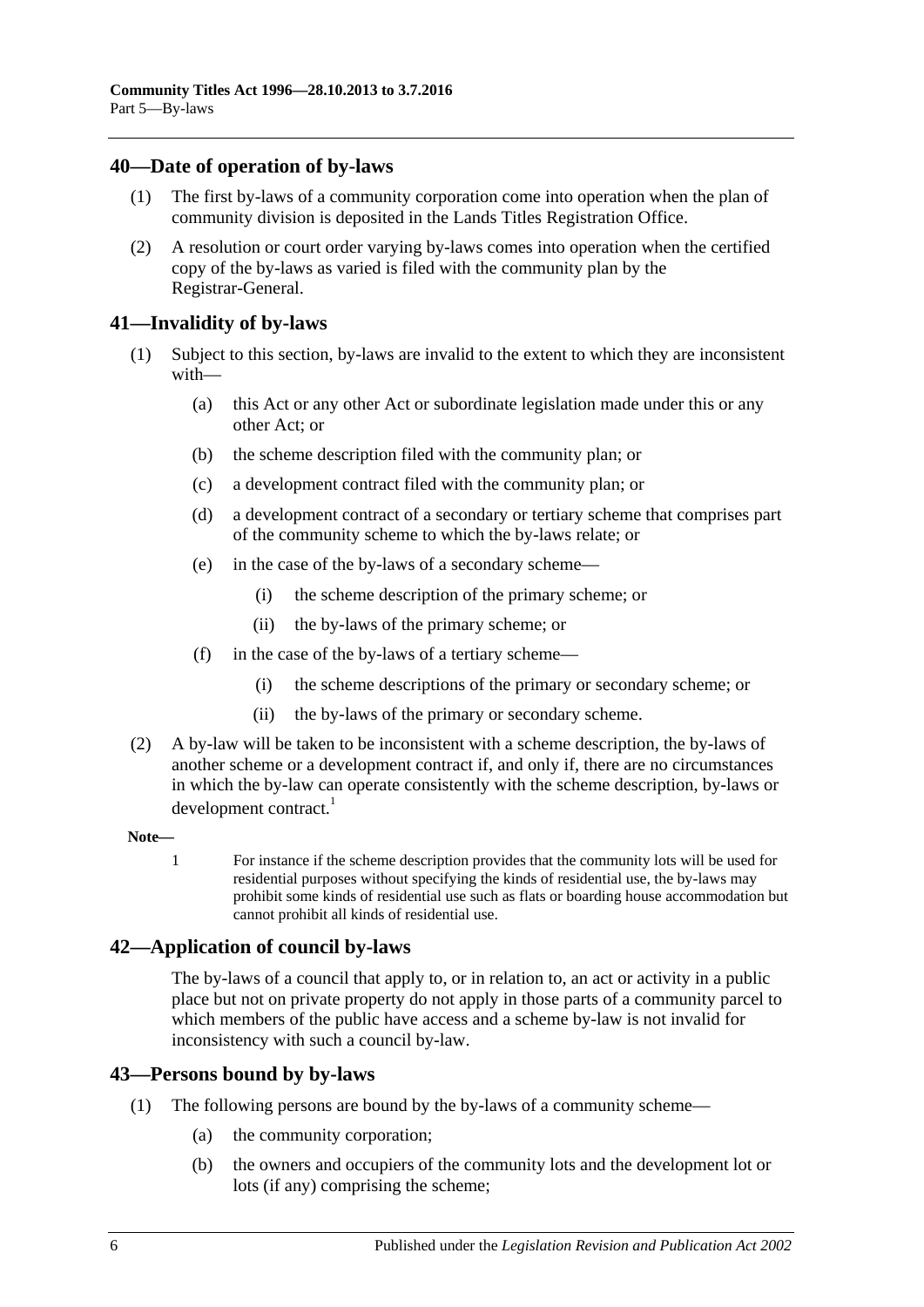- (c) persons entering the community parcel.
- (2) If the by-laws are the by-laws of a primary scheme and a primary lot is divided by a secondary plan or a primary lot is divided by a secondary plan and a lot created by that plan is divided by a tertiary plan, the following persons are also bound by the by-laws—
	- (a) the secondary corporation and (where applicable) the tertiary corporation;
	- (b) the owners and occupiers of the community lots and the development lots (if any) created by the secondary plan and (where applicable) the tertiary plan.
- (3) If the by-laws are the by-laws of a secondary scheme and a secondary lot is divided by a tertiary plan, the tertiary corporation and the owners and occupiers of the community lots and the development lots (if any) created by the tertiary plan are also bound by the by-laws.

### **44—Availability of copies of by-laws**

- <span id="page-42-0"></span>(1) A community corporation must make up-to-date copies of the by-laws available for inspection or purchase by—
	- (a) owners and occupiers of lots and (where applicable) of secondary and tertiary lots; and
	- (b) persons considering purchasing a lot referred to in [paragraph](#page-42-0) (a) or entering into any other transaction in relation to such a lot.
- (2) The inspection of by-laws must be free of charge and a fee charged for the purchase of by-laws must not exceed the fee prescribed by regulation.
- (3) The Registrar-General must make copies of by-laws filed with plans of community division available for purchase by members of the public at the fee prescribed by regulation.

### **45—By-laws need not be laid before Parliament or published in Gazette**

Sections 10 and 11 of the *[Subordinate Legislation Act](http://www.legislation.sa.gov.au/index.aspx?action=legref&type=act&legtitle=Subordinate%20Legislation%20Act%201978) 1978* do not apply to by-laws under this Part.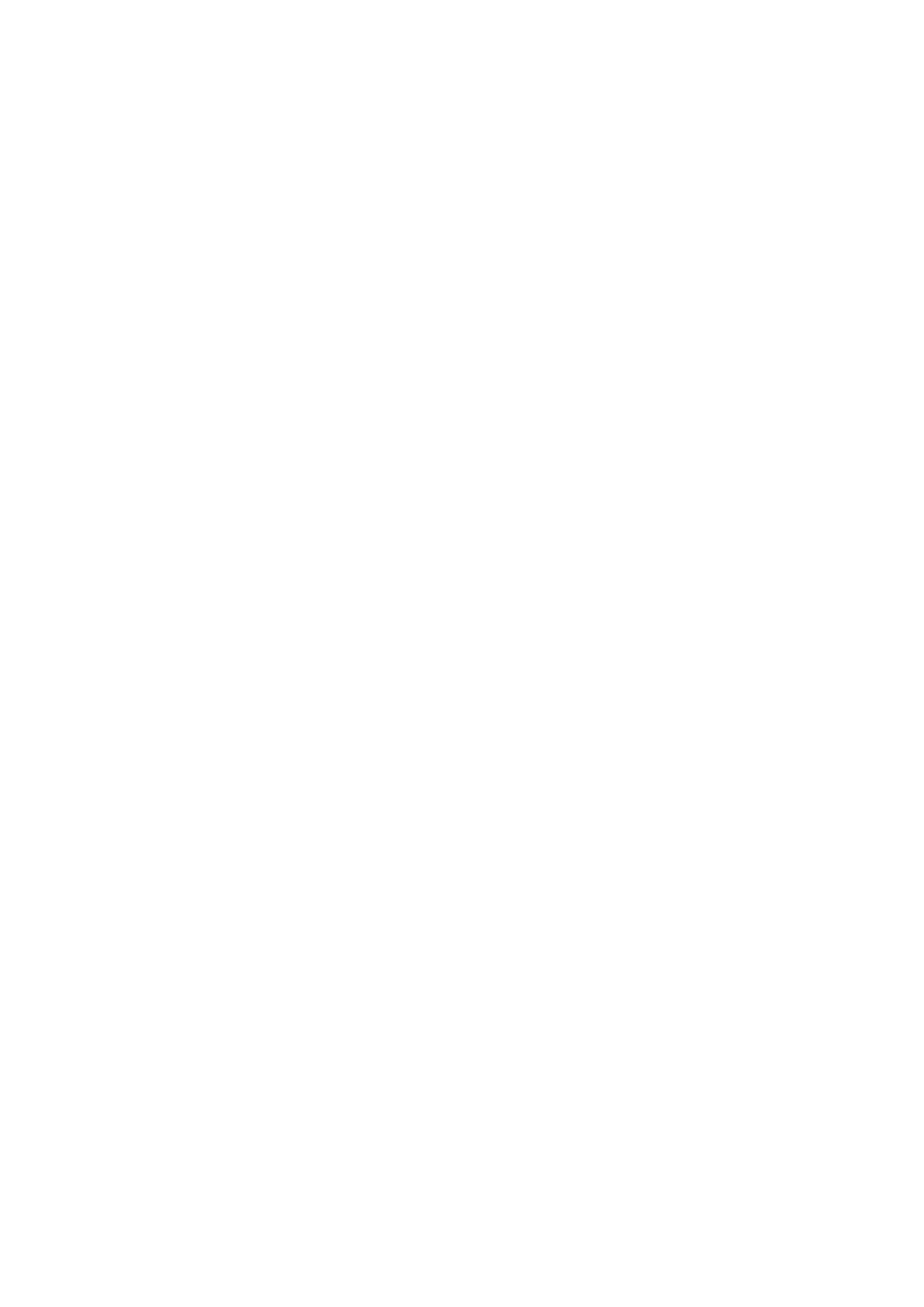# **Part 6—Development contracts**

## **46—Interpretation**

In this Part—

*developer* includes—

- (a) in respect of the period before a plan of community division is deposited in the Lands Titles Registration Office—the person who will, on deposit of the plan, be the owner of a lot to which a proposed development contract will relate;
- (b) in respect of the period after the plan of community division is deposited—the owner of a lot to which a development contract relates.

# **47—Development contracts**

- (1) The purpose of a development contract is—
	- (a) to place a developer under a binding obligation to do one or both of the following—
		- (i) to develop a development lot;
		- (ii) to develop the common property, or a part of the common property,

in accordance with the scheme description; or

- (b) to place a developer under a binding obligation to develop a community lot in accordance with the scheme description.
- (2) A development contract must—
	- (a) be in a form approved by the Registrar-General and be executed by the developer in a manner approved by the Registrar-General; and
	- (b) identify the land to be developed; and
	- (c) set out the developer's obligations for the implementation of the scheme description in relation to the development of the land concerned; and
	- (d) state whether development authorisation under the *[Development Act](http://www.legislation.sa.gov.au/index.aspx?action=legref&type=act&legtitle=Development%20Act%201993) 1993* will need to be obtained before development in accordance with the contract can proceed; and
	- (e) include an undertaking by the developer that he or she will interfere as little as is reasonably practicable with the use and enjoyment of the lots and common property in the course of performing his or her obligations under the contract; and
	- (f) include an undertaking by the developer to repair, or to pay the costs of repairing, any damage caused by the developer to the common property or to a lot or to any building or other improvement on the common property or a lot; and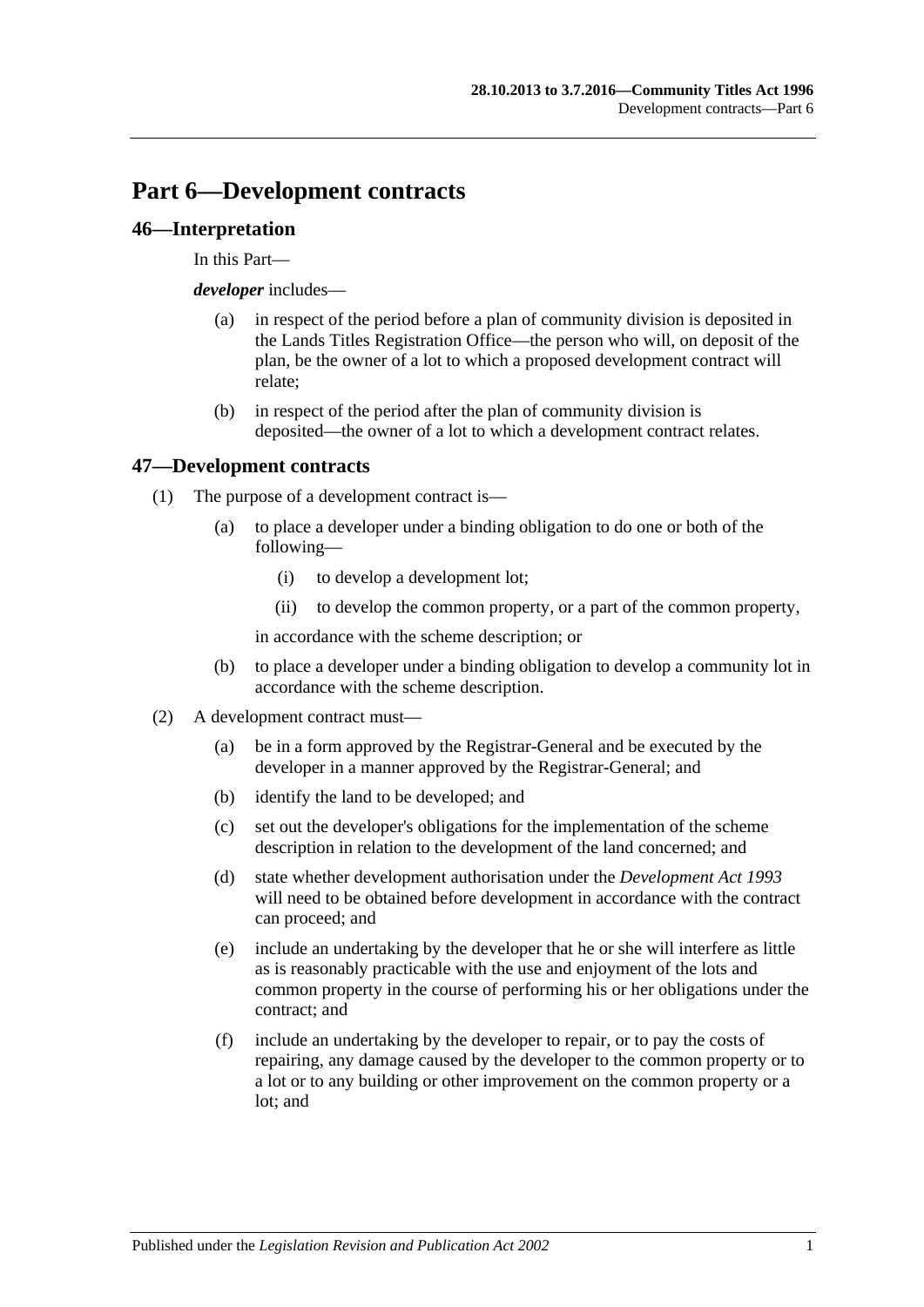- (g) if the developer is to be under an obligation to apply for division under this Act of a development or community lot—include a plan delineating the boundaries of the lot to be divided that indicates, as far as possible, the likely position of the lots and the common property (if any) into which it is to be divided (if no decision has been made as to the position of the lots and common property the contract must include a statement to that effect instead of the plan required by this paragraph); and
- (h) set out the means by which the developer will obtain access to the development lot, common property or community lot and the part or parts of the community parcel that the developer will need to occupy or have access to; and
- (i) set out the obligations (if any) of the community corporation and owners and occupiers of lots; $<sup>1</sup>$  and</sup>
- (j) state the days on which and the hours during which the developer may carry out building and landscaping work and perform the other obligations under the contract; and
- (k) state the time for fulfilment by the developer of his or her obligations under the contract; and
- (ka) be endorsed with a certificate, in the form prescribed by regulation, from the person who prepared the development contracts certifying that the development contracts have been correctly prepared in accordance with this Act; and
- (l) include any other provisions required by the regulations.
- (3) Where the developer's obligations under a contract include the construction or erection of a building or other facility, the contract must specify the position of the building or facility and include a brief description of the design, dimensions, methods and materials of construction and external appearance of the building or facility and a pictorial representation of the appearance of the building or facility after completion.
- (4) Where the developer's obligations under a contract include landscaping, the contract must identify the area to be landscaped, briefly describe the nature of the landscaping and include a plan of the area showing the design of the proposed landscaping.
- (5) A development contract may specify the standard to which the developer will perform the work required by the contract and the standard of the materials to be used but if the contract does not specify those standards it will be a term of the contract that the developer will perform the work required by the contract to the highest standard using materials of the highest standard.
- (6) The regulations may require a developer to provide security of a specified kind to a community corporation in accordance with the regulations in relation to the developer's obligations under the development contract.

#### **Note—**

1 The obligations of a corporation or the owner or occupier of a lot will normally be confined to providing access to, or allowing occupation of, various parts of the community parcel by the developer for the purpose of fulfilling obligations under the contract.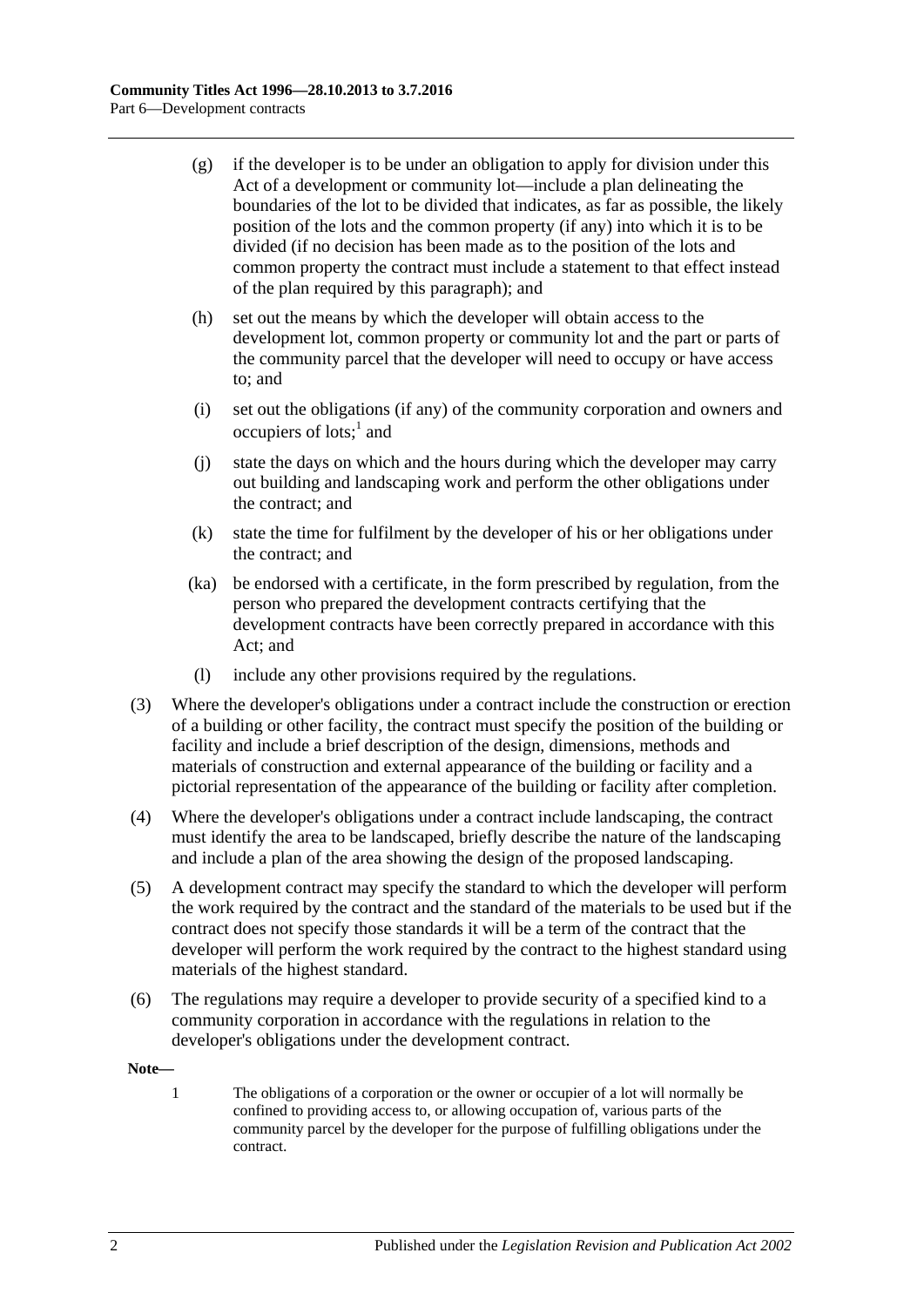### <span id="page-46-2"></span>**48—Consistency of development contract with scheme description and by-laws**

- (1) A development contract must not be inconsistent with the scheme description and the by-laws of the community scheme of which it forms part.
- (2) A development contract for a secondary scheme must not be inconsistent with the scheme description and the by-laws of the primary scheme.
- (3) A development contract for a tertiary scheme must not be inconsistent with the scheme descriptions and the by-laws of the primary or secondary schemes.

### <span id="page-46-0"></span>**49—Enforcement of development contract**

- (1) A development contract will be taken to be a contract made by the following persons:
	- (a) the developer; and
	- (b) if the contract relates to a development lot or a community lot—each subsequent owner of the lot to the extent that it relates to that lot; and
	- (c) the community corporation; and
	- (d) the owners and occupiers of the community lots; and
	- (e) the owner of the other development lot or lots (if any); and
	- (f) if the plan to which the contract relates has been amalgamated with another plan under [Part 7 Division 2—](#page-57-0)the community corporation created on deposit of the amalgamated plan and the owners and occupiers of the community lots shown on that plan; and
	- (g) if the scheme is a primary scheme and a primary lot is divided by a secondary plan—
		- (i) the secondary corporation; and
		- (ii) the owners and occupiers of the secondary lots; and
		- (iii) the owner of a development lot (if any) in the secondary scheme; and
		- (iv) if a secondary lot created by the plan is divided by a tertiary plan—the tertiary corporation, the owners and occupiers of the tertiary lots and the owner of a development lot (if any) in the tertiary scheme; and
	- (h) if the scheme is a secondary scheme and a secondary lot is divided by a tertiary plan—
		- (i) the tertiary corporation; and
		- (ii) the owners and occupiers of the tertiary lots; and
		- (iii) the owner of a development lot (if any) in the tertiary scheme.
- <span id="page-46-1"></span>(2) A community corporation or an owner or occupier of a lot who is, by virtue of [subsection](#page-46-0) (1), a party to a development contract is entitled to take proceedings for its enforcement (including damages for breach of the contract) in the Magistrates Court against—
	- (a) the developer; and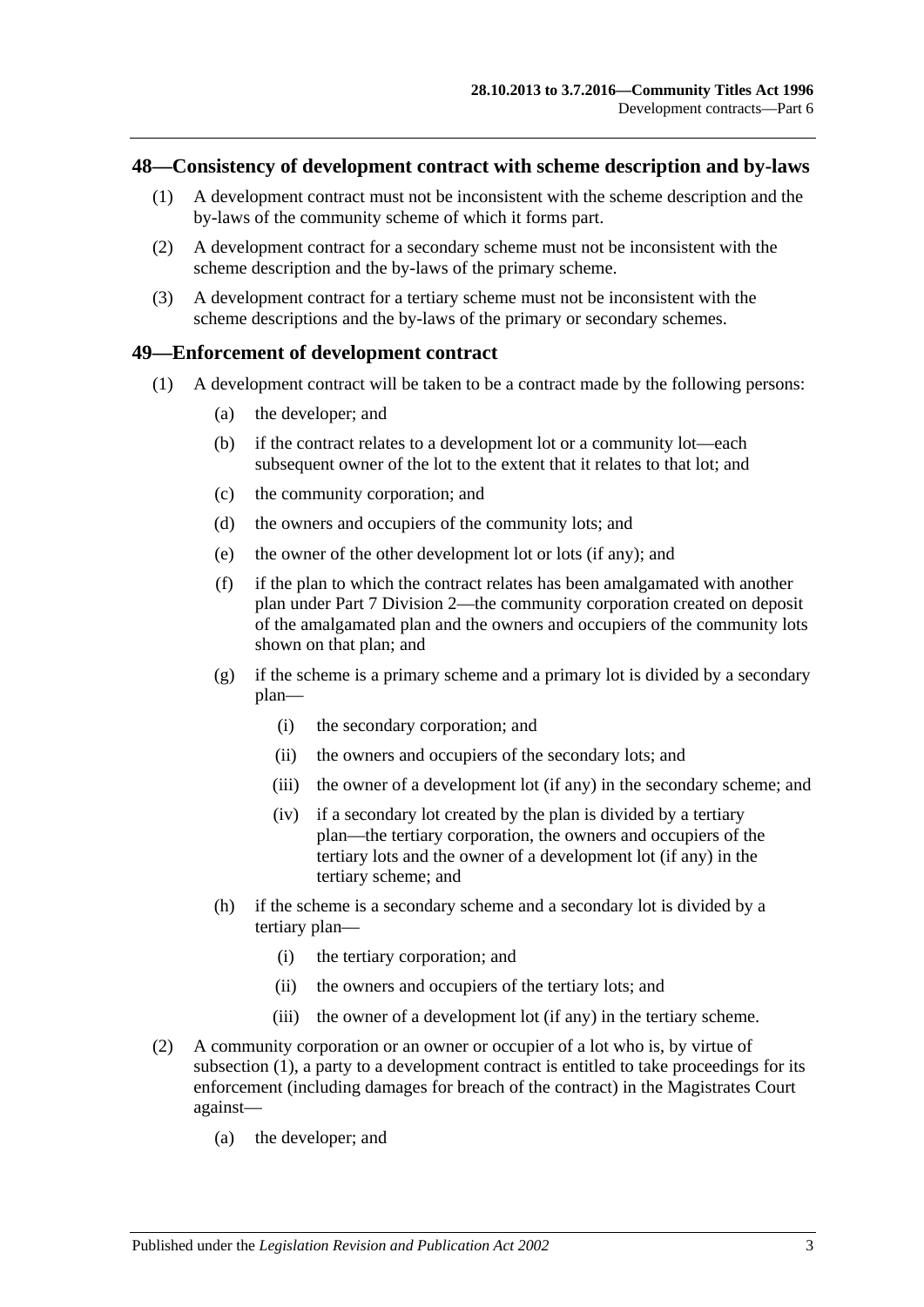(b) if the contract is for the development of a development lot or a community lot—the subsequent owner or owners (if any) of the lot,

even though no obligations attach to the corporation, owner and occupier under the contract.

- (2a) The Magistrates Court may, on the application of a party to proceedings under [subsection](#page-46-1) (2), transfer the proceedings to the District Court if satisfied that it is appropriate to do so because of the complexity or significance of the matter.
- (2b) A court may, on its own initiative or on an application by a party to the proceedings—
	- (a) transfer an application under this section to the Supreme Court on the ground that the application raises a matter of general importance; or
	- (b) state a question of law for the opinion of the Supreme Court.
- (3) Despite any other provision of this section, a person who is the owner of a development lot or a community lot by virtue of being a mortgagee in possession of the lot is not bound by a development contract relating to the lot unless he or she—
	- (a) becomes the registered proprietor of the lot on foreclosure; or
	- (b) remains in possession of the lot for a period of 12 months and, in that event, he or she will be bound by the contract from the end of that period.

### **50—Variation or termination of development contract**

- (1) A development contract may be varied or terminated by agreement between the developer (or the developer's successor in title) and the community corporation but only if—
	- (a) in the case of variation—the contract as varied would not be inconsistent with a scheme description or by-laws referred to in [section](#page-46-2) 48; or
	- (b) in the case of termination—termination of the contract would not be inconsistent with a scheme description referred to in [section](#page-46-2) 48.
- (2) The community corporation's agreement must be authorised by a special resolution of its members.
- (3) An agreement to vary a development contract comes into force when the Registrar-General files a certified copy of the development contract as varied with the deposited plan of community division.
- (4) An agreement to terminate a development contract comes into force when the Registrar-General files a certified copy of the agreement with the deposited plan.
- (5) Within 14 days after the passing of a resolution authorising the agreement, the community corporation must lodge with the Registrar-General a certified copy of the contract as varied or a certified copy of the agreement to terminate the contract.
- (6) The period for lodgement cannot be extended by the Registrar-General.
- (7) The certified copy must—
	- (a) be endorsed with a certificate, in the form prescribed by regulation, from the person who prepared the development contract or an officer of the community corporation certifying that the development contract has been correctly prepared in accordance with this Act; and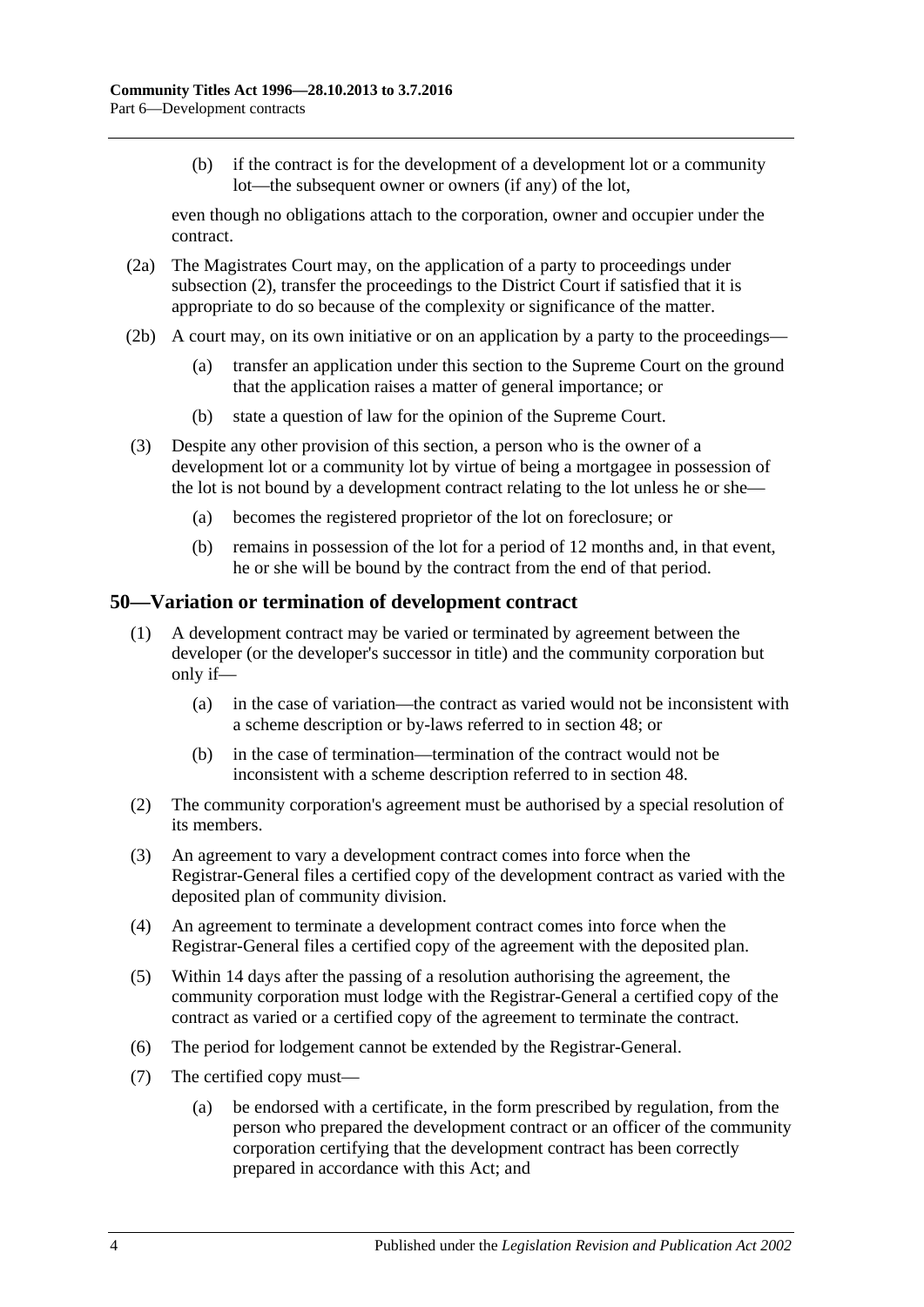- (b) be accompanied by the fee prescribed by regulation.
- (8) The corporation must provide evidence to the satisfaction of the Registrar-General that the variation or termination of the contract was authorised by a special resolution of the corporation.
- (9) If the requirements of this Part are satisfied, the Registrar-General must—
	- (a) in the case of variation—file the certified copy of the contract as varied with the plan of community division in substitution for the copy previously filed with the plan;
	- (b) in the case of termination—file the certified copy of the agreement to terminate the contract with the plan and rule a line diagonally across each page of the contract filed with the plan and endorse it prominently with the word "Terminated".
- (10) Copies of the contract as varied, or the agreement to terminate must be certified in accordance with the regulations.

### **51—Inspection and purchase of copies of contract**

- (1) A community corporation must make an up-to-date copy of a development contract that is in force and that relates to a lot or the common property available for inspection or purchase by owners of lots and (where applicable) of secondary and tertiary lots.
- (2) The inspection of a contract must be free of charge and a fee charged for purchase of a copy of the contract must not exceed the fee prescribed by regulation.
- (3) The Registrar-General must make copies of development contracts filed with plans of community division available for purchase by members of the public at the fee prescribed by regulation.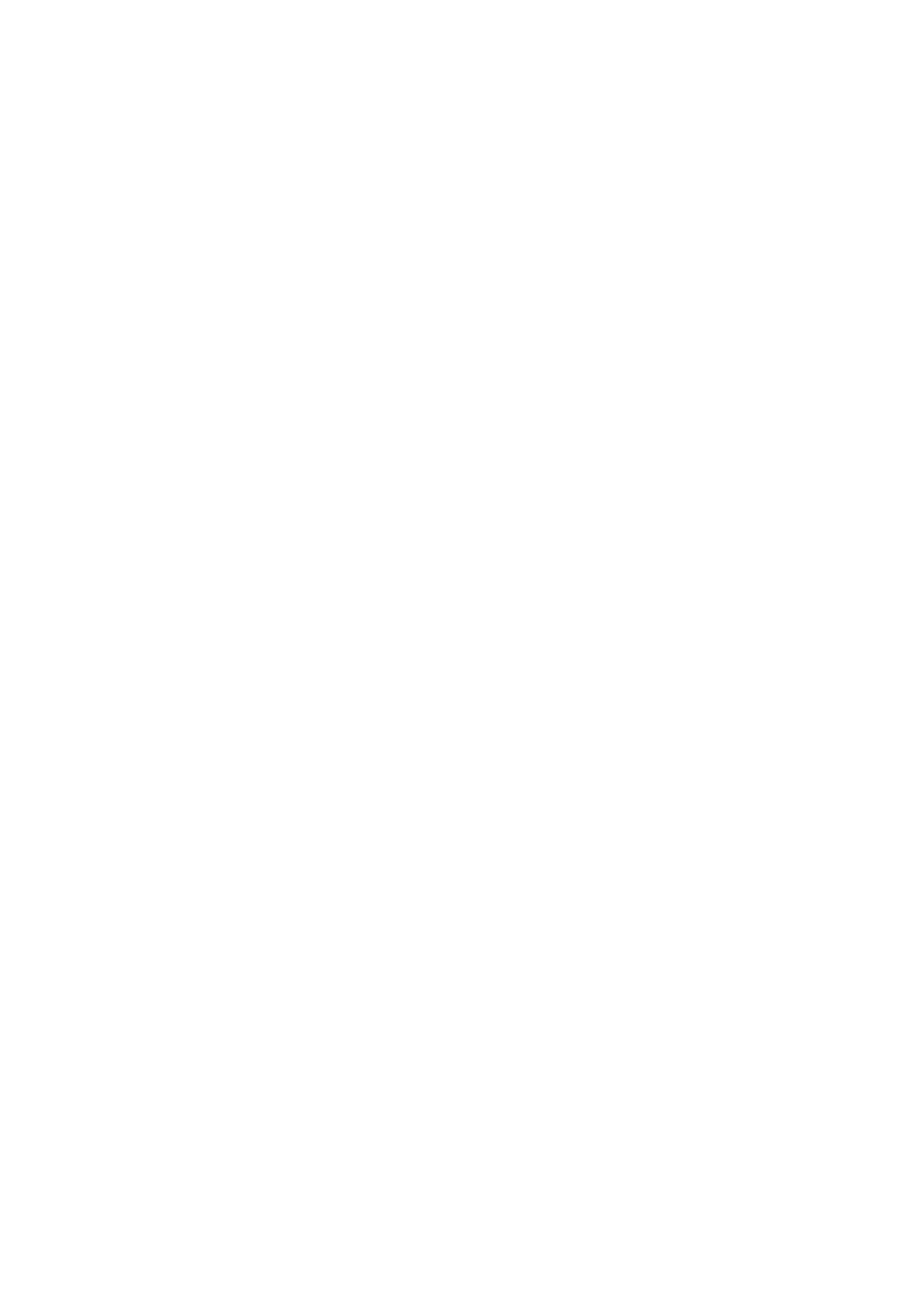# **Part 7—Amendment, amalgamation and cancellation of plans**

# <span id="page-50-4"></span>**Division 1—Amendment of community plans**

# <span id="page-50-3"></span>**52—Application for amendment**

- <span id="page-50-1"></span>(1) An application for the amendment of a deposited community plan—
	- (a) may be made by—
		- (i) the community corporation; or
		- (ii) subject to [subsection](#page-50-0) (1a), the owners of all community lots that will be affected by the amendment; and
	- (b) must be in a form approved by the Registrar-General.
- <span id="page-50-0"></span>(1a) An application for the amendment of a deposited community plan may only be made by the owners of all community lots that will be affected by the amendment if the amendment—
	- (a) does not affect any common property; and
	- (b) does not alter the total number of community lots in the community parcel; and
	- (c) does not affect the aggregate of the lot entitlements of the community lots affected by the amendment; and
	- (d) does not alter the boundaries of the community parcel; and
	- (e) is not contrary to the scheme description or by-laws or any development contract; and
	- (f) in the case of a secondary plan—is not contrary to the scheme description or by-laws of the primary scheme; and
	- (g) in the case of a tertiary plan—is not contrary to the scheme description or by-laws of the primary or secondary scheme.
- <span id="page-50-2"></span>(2) The applicant or applicants must provide evidence to the satisfaction of the Registrar-General—
	- $(a)$  that—
		- (i) in the case of an application made by a community corporation—the application is made in pursuance of a unanimous resolution of the corporation; or
		- (ii) in the case of an application made by the owners of all community lots that will be affected by the amendment—that the community corporation has been notified of the application; and
	- (b) if the boundaries of a community lot or a development lot are affected by the amendment or if a community lot or a development lot is extinguished by the amendment—that the owner of the lot (other than an owner who is an applicant in accordance with [subsection](#page-50-1)  $(1)(a)(ii)$  and a person who holds a registered encumbrance over the lot consent to the amendment; and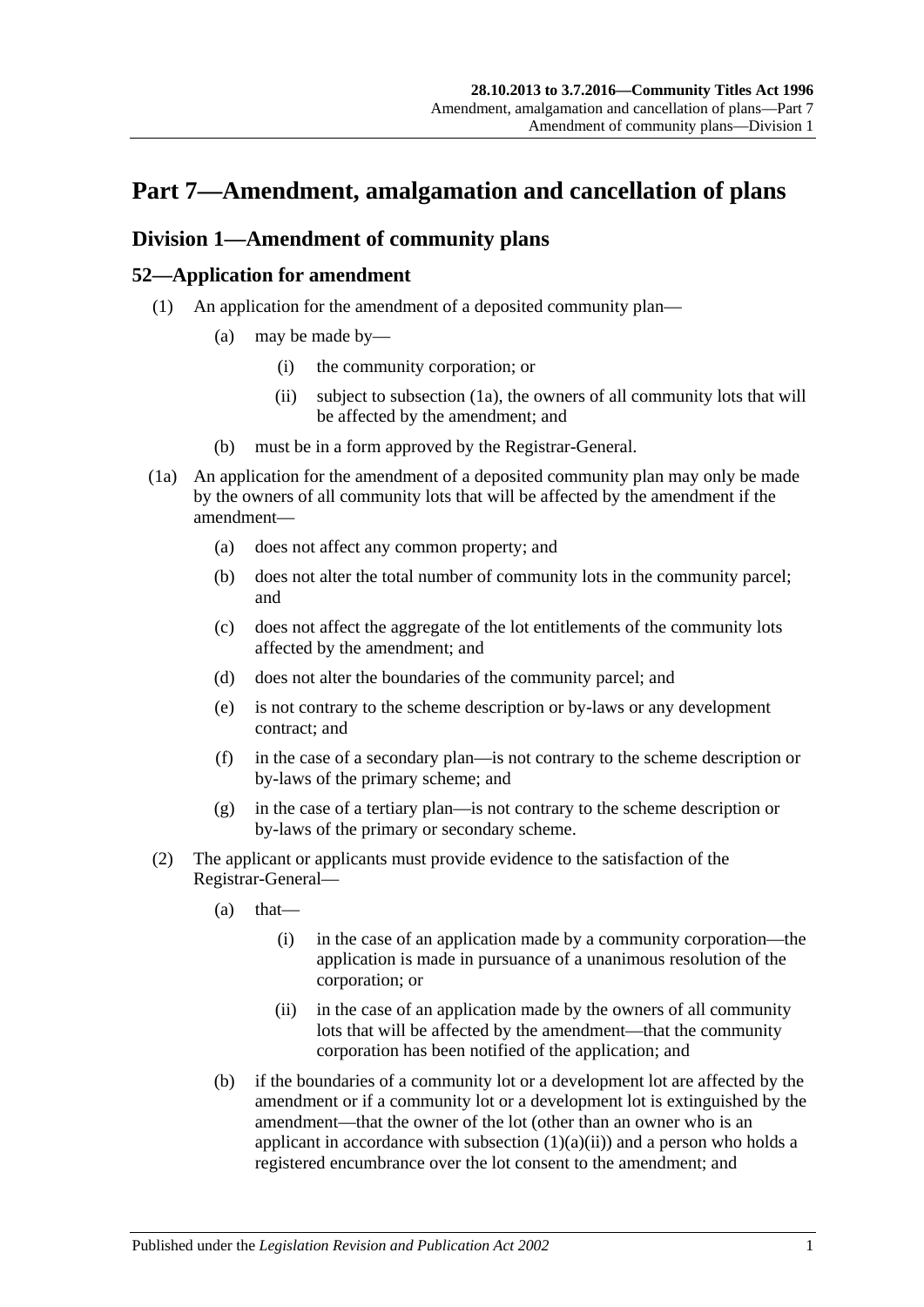- (c) where amendment of the plan will operate to vest an estate or interest in land in a person—that that person consents to the application.
- (3) The Registrar-General may dispense with the consent under [subsection](#page-50-2) (2)(b) of a person who holds an easement that will not be affected by the amendment of the community plan.
- (3a) Where the amendment of a deposited community plan would result in the extinguishment of an easement in respect of part of the dominant land, the consent of a person who has, or claims, an estate or interest in the servient land is not required (unless the Registrar-General determines otherwise in a particular case) in relation to that extinguishment if rights under the easement continue in existence in respect of some other part of the dominant land.
- (4) The application must be accompanied by—
	- (a) the fee prescribed by regulation; and
	- (b) the duplicate certificates of title for the land affected by the amendment; and
	- (c) if the scheme description will be inaccurate as a result of the amendment—a copy of the scheme description appropriately amended in accordance with [Part 4;](#page-32-0) and
	- (d) if the amendment affects the delineation of lots or common property or creates new lots—a copy of the scheme description (appropriately amended if necessary) endorsed by the relevant development authority; and
	- (f) if the amendment affects the delineation of lots, or common property or any building on the community parcel or creates new lots—
		- (i) a new plan to be substituted for the existing plan or, with the approval of the Registrar-General, a sheet or sheets to be substituted for a sheet or sheets of the deposited plan or to be added to it; and
		- (ii) a certificate from a licensed surveyor in the form prescribed by regulation (which must be endorsed on the plan) certifying that the plan has been correctly prepared to a scale determined by the Registrar-General in accordance with this Act; and
	- (g) if the amendment affects the relative value of the lots—a new schedule of lot entitlements certified correct by a land valuer; and
	- (h) if the amendment does not affect the relative value of the lots—a certificate from a land valuer to that effect; and
	- (i) such other documentary material as the Registrar-General may require.
- <span id="page-51-1"></span><span id="page-51-0"></span>(5) If the land valuer's certification referred to in [subsection](#page-51-0)  $(4)(g)$  or [\(h\)](#page-51-1) was given more than six months before the application was lodged with the Registrar-General, the Registrar-General may reject the schedule of lot entitlements or the certificate referred to in [subsection](#page-51-1) (4)(h).
- (5a) If the amendment affects the delineation of lots or common property or creates new lots, the Registrar-General must not deal with the application unless satisfied that the certificate from the Development Assessment Commission required by section 51 of the *[Development Act](http://www.legislation.sa.gov.au/index.aspx?action=legref&type=act&legtitle=Development%20Act%201993) 1993* has been given, and is in force, in relation to the amendment.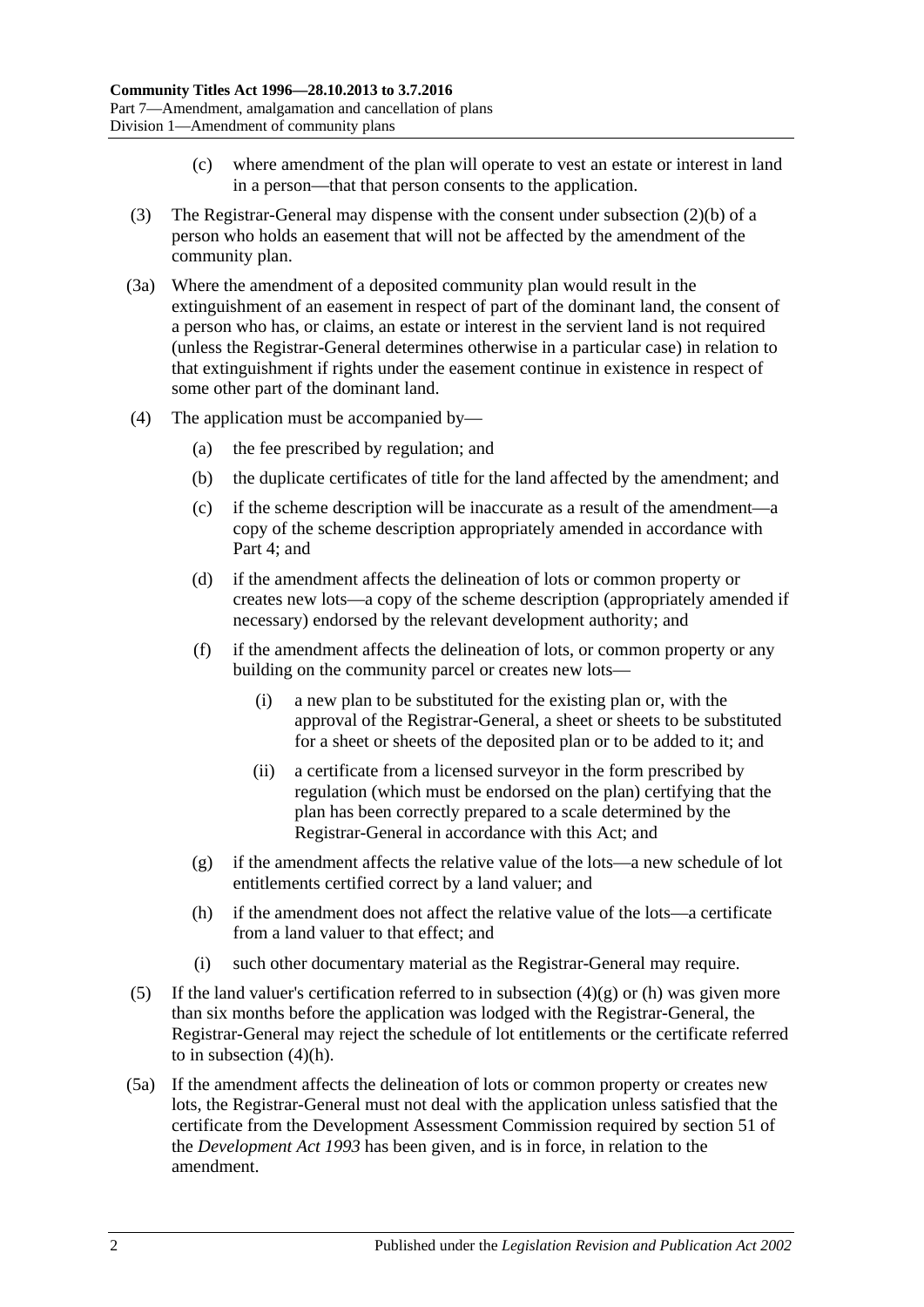(6) The certificate from the Development Assessment Commission under section 51 of the *[Development Act](http://www.legislation.sa.gov.au/index.aspx?action=legref&type=act&legtitle=Development%20Act%201993) 1993* expires at the expiration of one year after the application for amendment of the plan was lodged with the Registrar-General unless the Registrar-General extends the life of the certificate.

# **53—Status of application for amendment of plan**

- (1) An application under [section](#page-50-3) 52 for the amendment of a deposited community plan will, upon being lodged with the Registrar-General, be taken for the purposes of the *[Real Property Act](http://www.legislation.sa.gov.au/index.aspx?action=legref&type=act&legtitle=Real%20Property%20Act%201886) 1886* to be an instrument presented for registration and will have priority over other instruments in accordance with section 56 of that Act.
- (2) Subject to [subsection](#page-52-0) (3), an application cannot be withdrawn or amended without the consent of all the persons who have consented to the application.
- <span id="page-52-0"></span>(3) The Registrar-General may permit an applicant, or a person who has consented to the application, to amend the application in order to comply with this Act or the *[Real](http://www.legislation.sa.gov.au/index.aspx?action=legref&type=act&legtitle=Real%20Property%20Act%201886)  [Property Act](http://www.legislation.sa.gov.au/index.aspx?action=legref&type=act&legtitle=Real%20Property%20Act%201886) 1886* or with a requirement of the Registrar-General under this Act or the *[Real Property Act](http://www.legislation.sa.gov.au/index.aspx?action=legref&type=act&legtitle=Real%20Property%20Act%201886) 1886*.
- (4) The provisions of the *[Real Property Act](http://www.legislation.sa.gov.au/index.aspx?action=legref&type=act&legtitle=Real%20Property%20Act%201886) 1886* that apply to, or in relation to, instruments of a particular class will, subject to this Part, apply (with any necessary adaptations or modifications) to, or in relation to, an application for the amendment of a deposited community plan if amendment of the plan by the Registrar-General—
	- (a) would operate to vest in a person under [section](#page-53-0) 55 the same kind of estate or interest as is vested by registration of instruments of that class; or
	- (b) would discharge or otherwise extinguish an estate or interest in land under [section](#page-53-0) 55 of the same kind as is discharged or extinguished by registration of instruments of that class.

# **53A—Application may deal with statutory encumbrances**

Despite any other statutory provision to the contrary, the Registrar-General may treat an application for the amendment of a deposited community plan as if it included an application for the variation or termination of a statutory encumbrance if—

- (a) the application specifies that variation or termination of a statutory encumbrance is to be registered or noted; and
- (b) the application is accompanied by—
	- (i) a certificate signed by or on behalf of the holder of the statutory encumbrance certifying that the requirements of the Act under which the encumbrance was entered into, or is in force, as to the variation or termination of the statutory encumbrance (if any) have been complied with; and
	- (ii) such other documentary material in relation to the statutory encumbrance as the Registrar-General may require.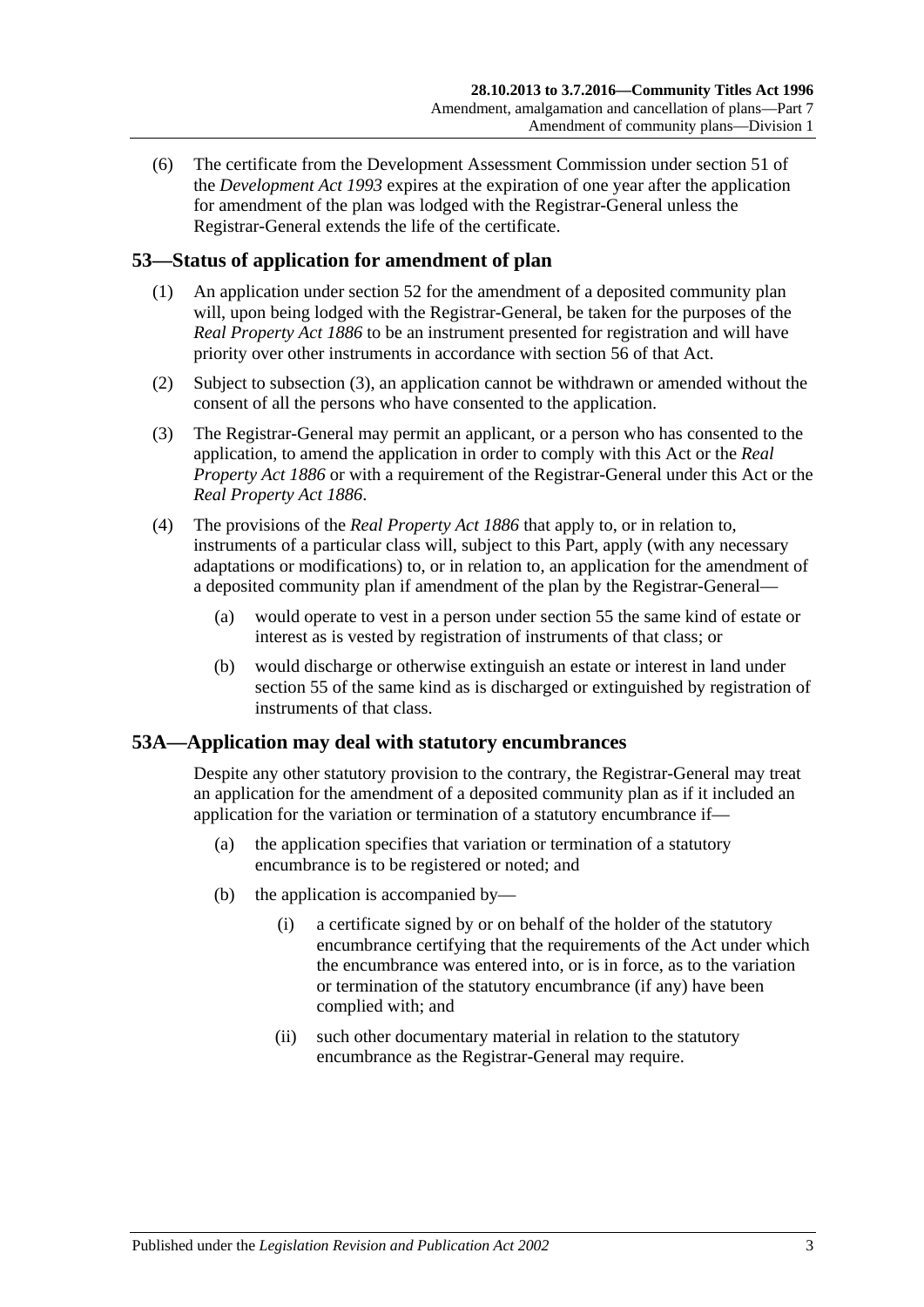# **54—Amendment of the plan**

- (1) Where due application is made for the amendment of a deposited community plan, the Registrar-General may amend the plan or substitute a new plan and in either case the Registrar-General must amend or endorse any certificate of title affected by the amendment, or cancel any such certificate and issue a new certificate or new certificates.
- (2) If the Registrar-General substitutes a new plan, he or she must ensure that the documents required by this Act to be filed with a deposited plan are filed with the new plan.
- (3) Where the amendment affects the delineation of lots or common property to only a minor extent (to be prescribed by regulation) the Registrar-General may dispense with one or more of the following—
	- (a) the consent of the holder of a registered encumbrance;
	- (b) the endorsement of the scheme description by the relevant development authority;
	- (c) the certificate from the Development Assessment Commission under section 51 of the *[Development Act](http://www.legislation.sa.gov.au/index.aspx?action=legref&type=act&legtitle=Development%20Act%201993) 1993*;
	- (d) the certificate from a licensed surveyor;
	- (e) the certificate from a land valuer.
- (4) Subject to this Division, the provisions of [Part 3](#page-18-0) apply to, and in relation to, the amendment or substitution of a plan of community division under this Division as if the application for amendment of the plan were an application for division under that Part and the amendment or substitution of the plan were the deposit of the plan as amended in the Lands Titles Registration Office.

### <span id="page-53-1"></span><span id="page-53-0"></span>**55—Vesting etc of interests on amendment of plan**

- (1) Where an application under [section](#page-50-3) 52 for the amendment of a deposited community plan states that an estate or interest in land is vested in a person, amendment of the plan by the Registrar-General operates to vest the estate or interest in that person to the extent to which it is not already vested in him or her.
- (2) An estate in fee simple will vest in a person under [subsection](#page-53-1) (1) only if—
	- (a) the person was, immediately before amendment of the plan, the proprietor of an estate or interest in some part, or the whole, of the land, shown on the plan; or
	- (b) the person is an agent or instrumentality of the Crown or the Commonwealth Crown or is entitled to acquire the land compulsorily under an Act or law of the State or the Commonwealth.
- (3) Where an application for the amendment of a deposited community plan states that an estate or interest in land shown on the plan is discharged or otherwise extinguished, whether wholly or in respect of part only of that land, amendment of the plan by the Registrar-General operates to discharge or otherwise extinguish that estate or interest wholly or in respect of that part of the land.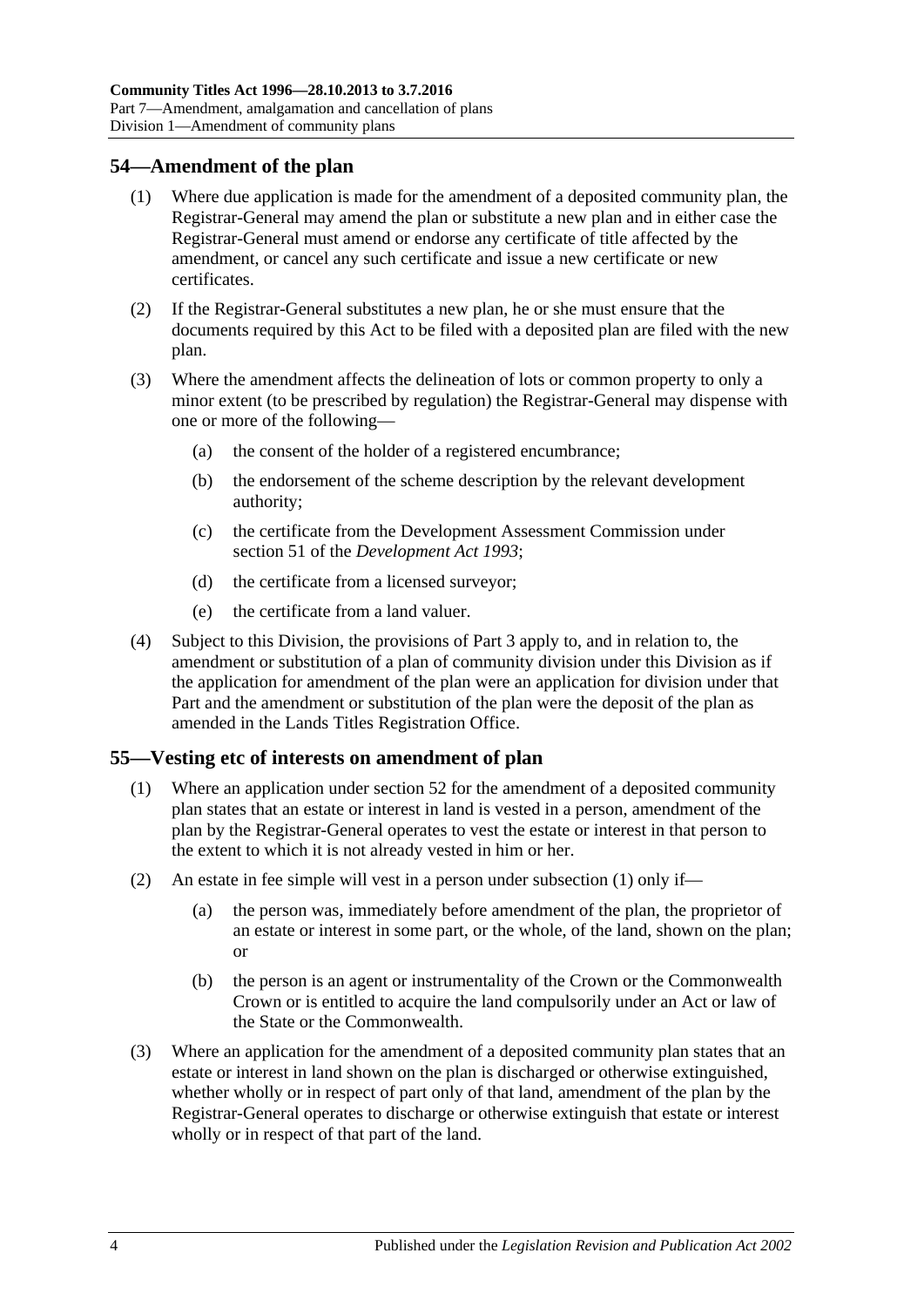- (4) Where amendment of a plan will operate to vest an estate or interest (other than an estate in fee simple or an easement referred to in [section](#page-27-0) 25) in a person, the terms on which the estate or interest will be held must be specified by including them in, or attaching them to, the application or by reference to another registered instrument.
- (5) Where the estate or interest that vests on amendment of the plan is an easement, the plan (or another plan referred to in the plan) must delineate the easement and the plan or the application for amendment must specify which land is the dominant land (if any) and which land is the servient land in respect of the easement.
- (6) Where duty is payable under the *[Stamp Duties Act](http://www.legislation.sa.gov.au/index.aspx?action=legref&type=act&legtitle=Stamp%20Duties%20Act%201923) 1923* in relation to two or more transactions that will be effected by the amendment of a plan of community division, each of the transactions will be taken to be effected by a separate instrument for the purpose of assessing duty.

# **56—Merging of land on amendment of plan**

Subject to any provision to the contrary in an application for the amendment of a deposited community plan, the following provisions apply where one or more pieces of land are merged upon the amendment of the plan—

- (a) subject to [paragraph](#page-54-0) (b), if one of the pieces of land is subject to a registered encumbrance (other than a life estate, a lease or an easement) the whole of the land formed by the merger is subject to the encumbrance;
- <span id="page-54-0"></span>(b) if an encumbrance (other than an easement or statutory encumbrance) is registered over a lot, or part of a lot, that is merged with land that remains common property after, or becomes common property upon, the amendment of the community plan, the encumbrance is discharged in respect of that lot or part lot;
- (c) if one, but not all, of the pieces of land is subject to a life estate or a lease, the life estate or lease is discharged by the merger in so far as it affects that piece of land.

# **57—Alteration of boundaries of primary community parcel**

- (1) This section applies if a primary plan is to be amended by the inclusion of land from outside the primary parcel or by the removal of land from the primary parcel.
- <span id="page-54-1"></span>(2) If part but not the whole of an allotment is to be included in the primary parcel or land is to be removed from the parcel, the application under this Division will be taken to be an application for division under Part 19AB of the *[Real Property Act](http://www.legislation.sa.gov.au/index.aspx?action=legref&type=act&legtitle=Real%20Property%20Act%201886) 1886* as well as being an application under this Division and accordingly—
	- (a) both this Division and Part 19AB apply to, and in relation to, the application; and
	- (b) if part of an allotment is to be included from outside the parcel, the application must be made jointly by the community corporation and the registered proprietor of the allotment to be divided; and
	- (c) the Registrar-General may direct that a combined plan or a substituted part or parts of the plan or plans to be amended be lodged with the application.
- (3) [Subsection](#page-54-1) (2) does not apply where the only transfer of land to or from the parcel is from or to the primary community parcel of another scheme.<sup>1</sup>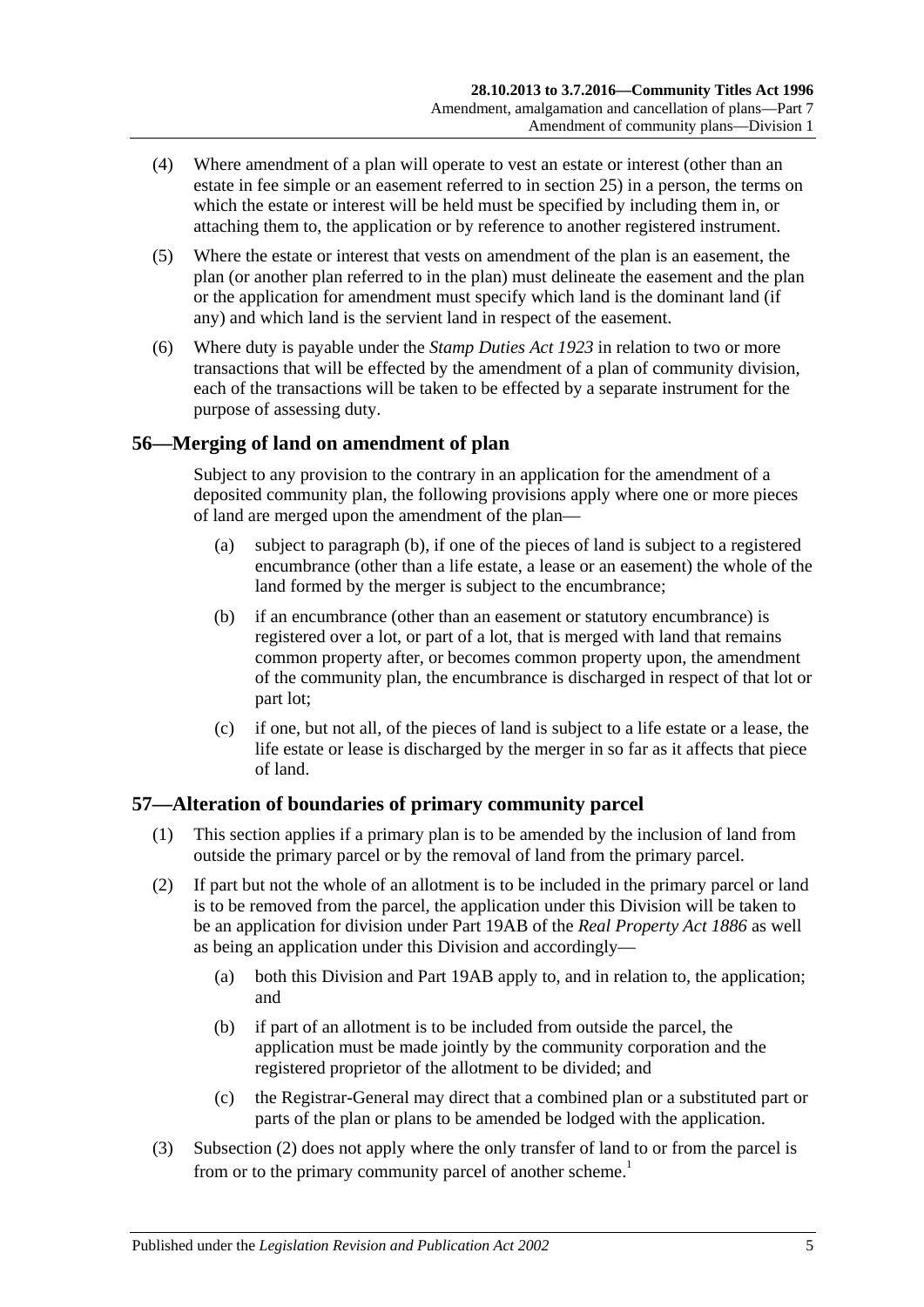#### **Note—**

1 Pieces of land that can be dealt with separately are created by division under Part 19AB of the *[Real Property Act](http://www.legislation.sa.gov.au/index.aspx?action=legref&type=act&legtitle=Real%20Property%20Act%201886) 1886* (allotments) or by division under this Act (lots). If part of an allotment is to be incorporated into a primary community parcel or part of a primary parcel is to be merged with an allotment, deposit of a plan of division will be required under Part 19AB. If however the only land involved in the alteration of the boundaries of a primary parcel is land that forms part of, or will form part of, another primary parcel, division under Part 19AB is not applicable.

### **58—Amendment of plan pursuant to development contract**

- (1) The registered proprietor of an estate in fee simple in a development lot may apply to the Registrar-General for the division of the development lot in pursuance of the development contract and for the consequential amendment of the community plan.
- (2) The application must be in a form approved by the Registrar-General and must include such information as the Registrar-General requires.
- (3) The application must be accompanied by—
	- (a) the fee prescribed by regulation; and
	- (b) a new plan to be substituted for the existing plan; and
	- (c) the duplicate certificate of title for the development lot; and
	- (e) a certificate from a licensed surveyor in the form prescribed by regulation (which must be endorsed on the plan) certifying that the plan has been correctly prepared to a scale determined by the Registrar-General in accordance with this Act; and
	- (f) a certificate from a land valuer in the form prescribed by regulation (which must be endorsed on the schedule of lot entitlements) certifying that the schedule is correct (the Registrar-General may refuse to accept the certificate if given more than six months before the application is lodged); and
	- (g) any instrument, duly executed, that is to be registered on substitution of the plan; and
	- (h) such other documentary material as the Registrar-General may require.
- (4) The plan—
	- (a) must be in a form approved by the Registrar-General; and
	- (b) must divide the development lot in the manner required by the development contract; and
	- (c) must delineate the boundaries of the land and lots and common property into which the community parcel is divided in a manner that allows those boundaries to be ascertained; and
	- (d) must designate each lot by a distinguishing number; and
	- (e) must have annexed to it a schedule of lot entitlements in relation to the lots in a form approved by the Registrar-General; and
	- (f) must as far as practicable delineate the service infrastructure (but not that part of the service infrastructure within the boundaries of a community lot if it does not provide a service to any other lot or the common property); and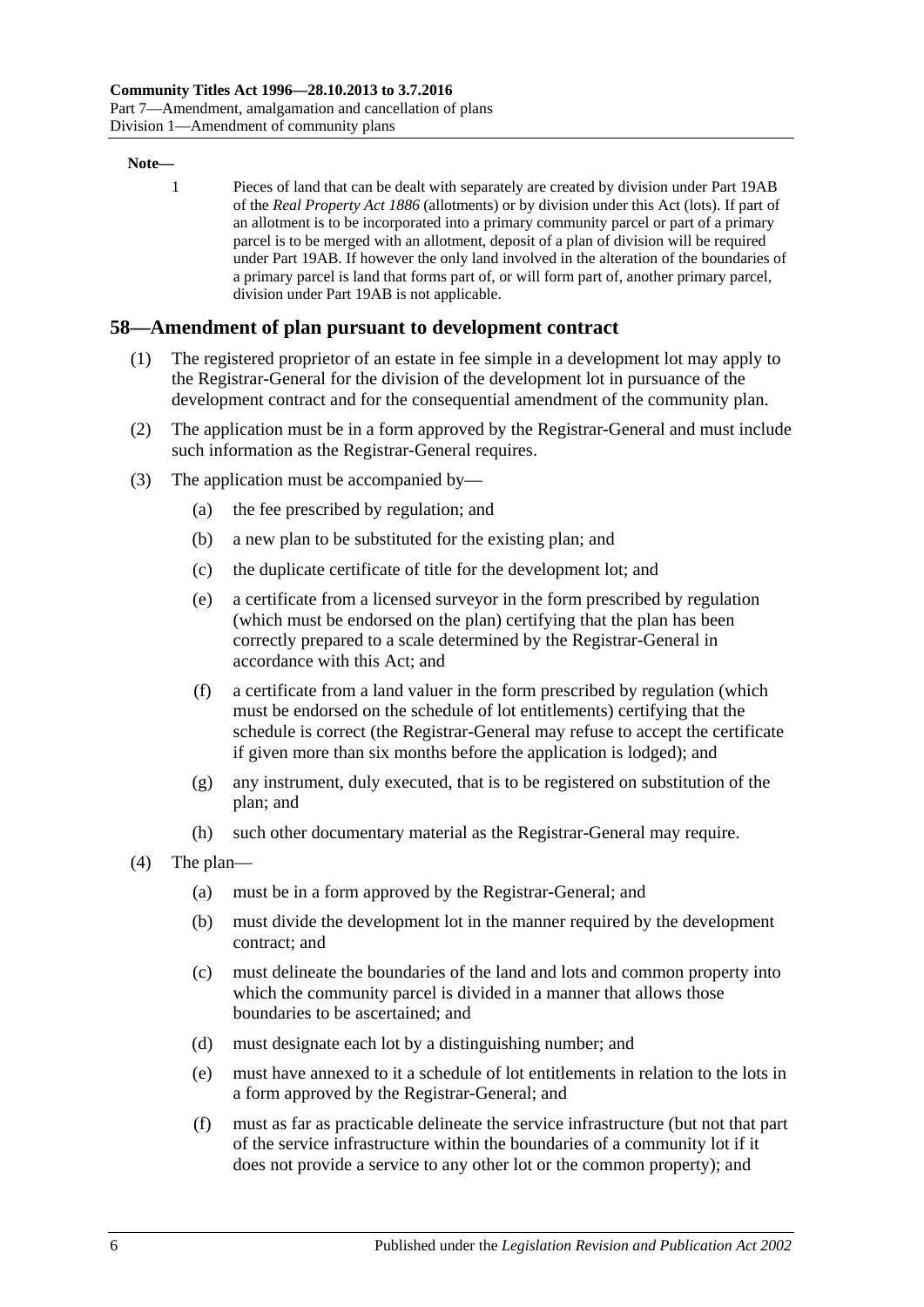- (g) must delineate the streets, roads, thoroughfares, reserves or similar open spaces (if any) that are, or will on amendment of the plan be, vested in a council or prescribed authority or that have reverted or will revert to the Crown; and
- (h) must delineate the easements (if any) of a kind referred to in [section](#page-27-0) 25; and
- (i) must comply with any requirements stipulated by the Registrar-General.
- (4a) The Registrar-General must not deal with the application unless satisfied that the certificate from the Development Assessment Commission required by section 51 of the *[Development Act](http://www.legislation.sa.gov.au/index.aspx?action=legref&type=act&legtitle=Development%20Act%201993) 1993* has been given, and is in force, in relation to the proposed development of the land.
- (4b) The certificate from the Development Assessment Commission under section 51 of the *[Development Act](http://www.legislation.sa.gov.au/index.aspx?action=legref&type=act&legtitle=Development%20Act%201993) 1993* expires at the expiration of 1 year after the application was lodged with the Registrar-General unless the Registrar-General extends the life of the certificate.
- (5) Where—
	- (a) the application is made in accordance with this Act; and
	- (b) the requirements made by or under this Act in relation to the application have been satisfied; and
	- (c) the plan conforms with the requirements of this Act,

the Registrar-General may substitute the plan for the plan previously deposited and the provisions of this Act relating to the deposit of a plan apply in relation to the plan.

- (6) The Registrar-General may permit the applicant to lodge a sheet or sheets to be substituted for a sheet or sheets of the deposited plan or to be added to it instead of lodging a complete plan to be substituted for the existing plan.
- (7) Where common property is created by the division of a development lot under this section, the Registrar-General may cancel the certificate of title for the existing common property and issue a new certificate for the existing and newly created common property and for that purpose may require the community corporation to produce the duplicate certificate of title for the existing common property.

### **59—Amendment by order of ERD Court**

- (1) The ERD Court may, on application under this section, order the amendment of a community plan.
- (2) An application may be made under this section by—
	- (a) the community corporation; or
	- (b) the owner of a community lot or a development lot; or
	- (c) a person who holds a registered encumbrance over a community lot or a development lot; or
	- (d) in the case of a strata scheme—an insurer of a community lot or any part of the common property.
- (3) Such an application may only be made—
	- (a) for the purpose of correcting an error in the plan; or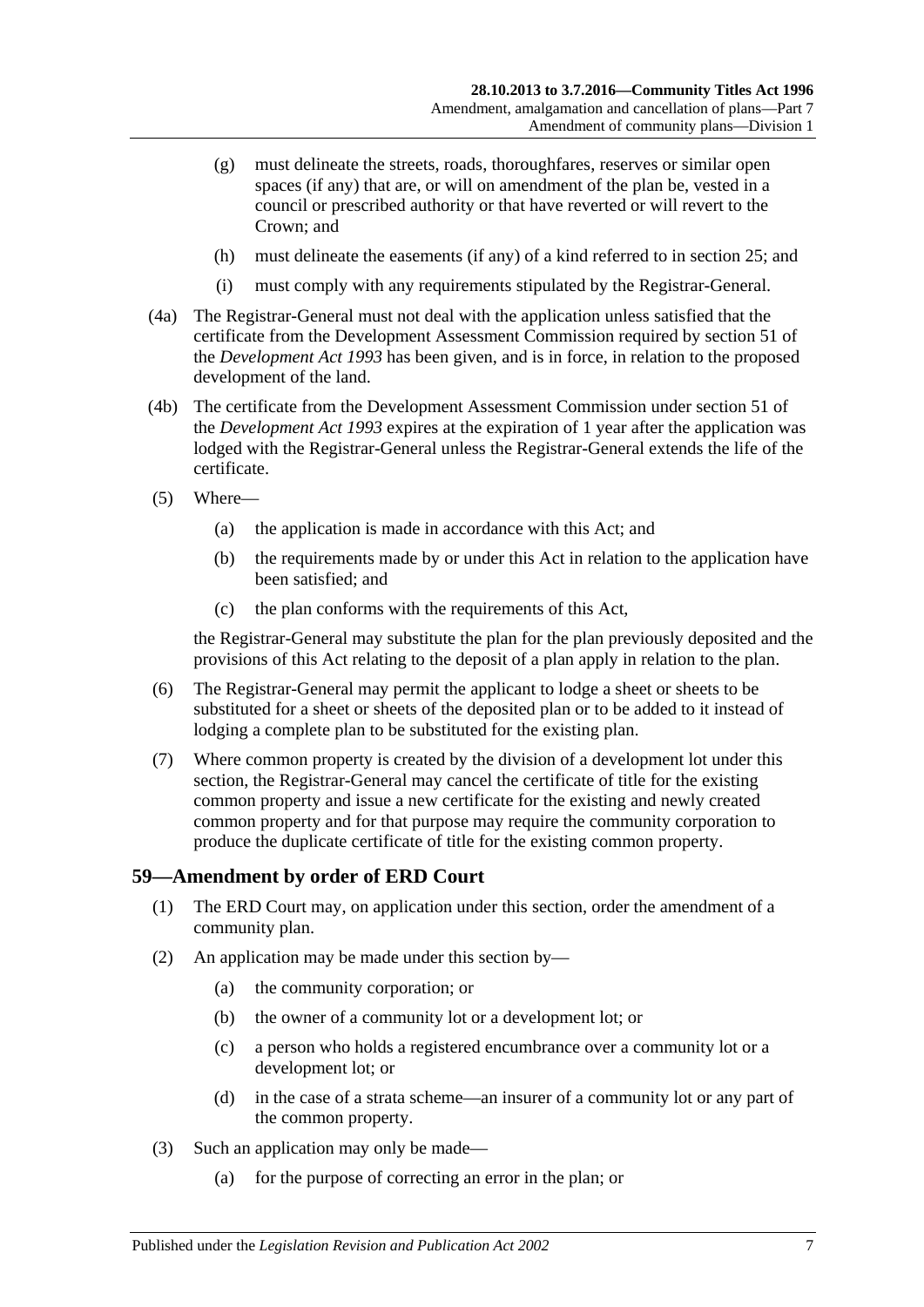- (b) for the purpose of varying the lot entitlements of the lots; or
- (c) in the case of a strata scheme—for the purpose of achieving amendments that have become desirable in view of damage to buildings within the strata scheme; or
- (d) for the purpose of achieving any other amendments that are desirable in the circumstances of a particular case.
- (3a) If it appears to the Court that the proposed amendment of the community plan could adversely affect a person who is not a party to the proceedings, the Court should not order the amendment unless the Court is satisfied that the person has been notified of the possibility that such an order could be made and has been given a reasonable opportunity to make submissions to the Court in relation to the matter.
- (3b) In determining an application under this section the Court must have regard to the matters (if any) prescribed by regulation.
- (4) The ERD Court may, on an application under this section, make one or more of the following orders—
	- (a) an order for amendment of the community plan;
	- (b) if the plan is a primary or secondary plan—an order for amendment of a secondary or tertiary plan (if any) that divides a primary or secondary lot;
	- (c) any further orders that may be necessary to achieve justice between those affected by the amendment;
	- (d) incidental or ancillary orders.
- (5) Where an order for the amendment of a community plan is made, the Registrar-General must, on lodgement of a copy of the order and any other documentary material the Registrar-General requires, amend the plan in accordance with the order.

# <span id="page-57-0"></span>**Division 2—Amalgamation of community plans**

# **60—Amalgamation of plans**

- (1) Two or more deposited community plans may be amalgamated to form a single community plan under this division subject to the following restrictions—
	- (a) a primary plan can only be amalgamated with another primary plan and then only if the primary parcels are contiguous;
	- (b) a secondary plan can only be amalgamated with another secondary plan and then only if both the secondary parcels form part of the same primary scheme: $1$
	- (c) a tertiary plan can only be amalgamated with another tertiary plan and then only if both the tertiary parcels form part of the same secondary scheme;
	- (d) a strata plan can only be amalgamated with another strata plan.<sup>1</sup>
- (2) An application for amalgamation must be made jointly by the community corporations affected by the proposed amalgamation in a form approved by the Registrar-General.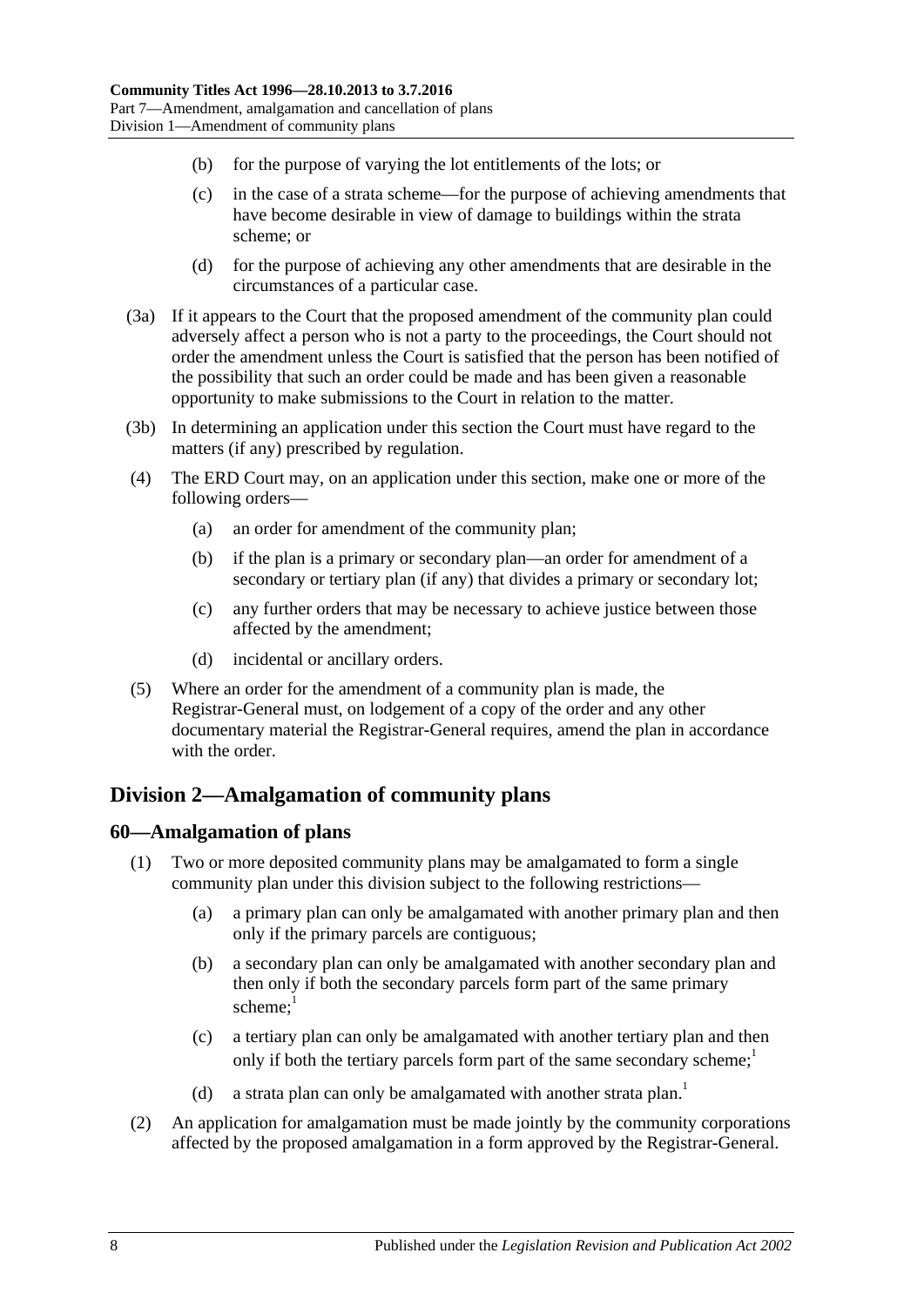- (3) The application must be accompanied by—
	- (a) the fee prescribed by regulation; and
	- (b) the duplicate certificates of title for all of the lots and common properties affected by the amalgamation; and
	- (c) a plan of community division prepared in accordance with this Act that divides the new community parcel into the same lots and common property as the plans that it replaces; and
	- (d) a scheme description of the combined scheme that is consistent with the scheme descriptions of the constituent schemes and is endorsed by the relevant development authority; and
	- (e) the by-laws for the new scheme authorised by a unanimous resolution of each applicant corporation; and
	- (f) a certificate from a licensed surveyor in the form prescribed by regulation (which must be endorsed on the plan) certifying that the plan has been correctly prepared to a scale determined by the Registrar-General in accordance with this Act; and
	- (g) a certificate from a land valuer in the form prescribed by regulation certifying that the schedule of lot entitlements annexed to the new community plan is correct (the Registrar-General may refuse to accept the certificate if given more than six months before the application is lodged); and
	- (h) where consequential amendments to a primary or secondary plan will be required—such plans or parts of plans as the Registrar-General may require; and
	- (i) such other documentary material as the Registrar-General may require.
- (4) The applicants must provide evidence to the satisfaction of the Registrar-General that the application is made in pursuance of a unanimous resolution of each applicant corporation.

#### **Note—**

1 Amalgamation of secondary or tertiary plans in different schemes can be achieved by amendment of the plans of each scheme under [Division 1.](#page-50-4)

#### **61—Persons whose consents are required**

- (1) The applicants must provide evidence to the satisfaction of the Registrar-General that the following persons have given their consent to the amalgamation—
	- (a) a person who is the owner of a community lot at the relevant time but who did not have the opportunity of voting against the resolution of the corporation authorising the proposed amalgamation because he or she was not then a member of the corporation; and
	- (b) the prospective owner at the relevant time of a community lot; and
	- (c) the owner or prospective owner at the relevant time of a development lot; and
	- (d) a registered encumbrancee or prospective encumbrancee at the relevant time of a community lot or a development lot; and
	- (e) the persons referred to in [subsection](#page-59-0) (2).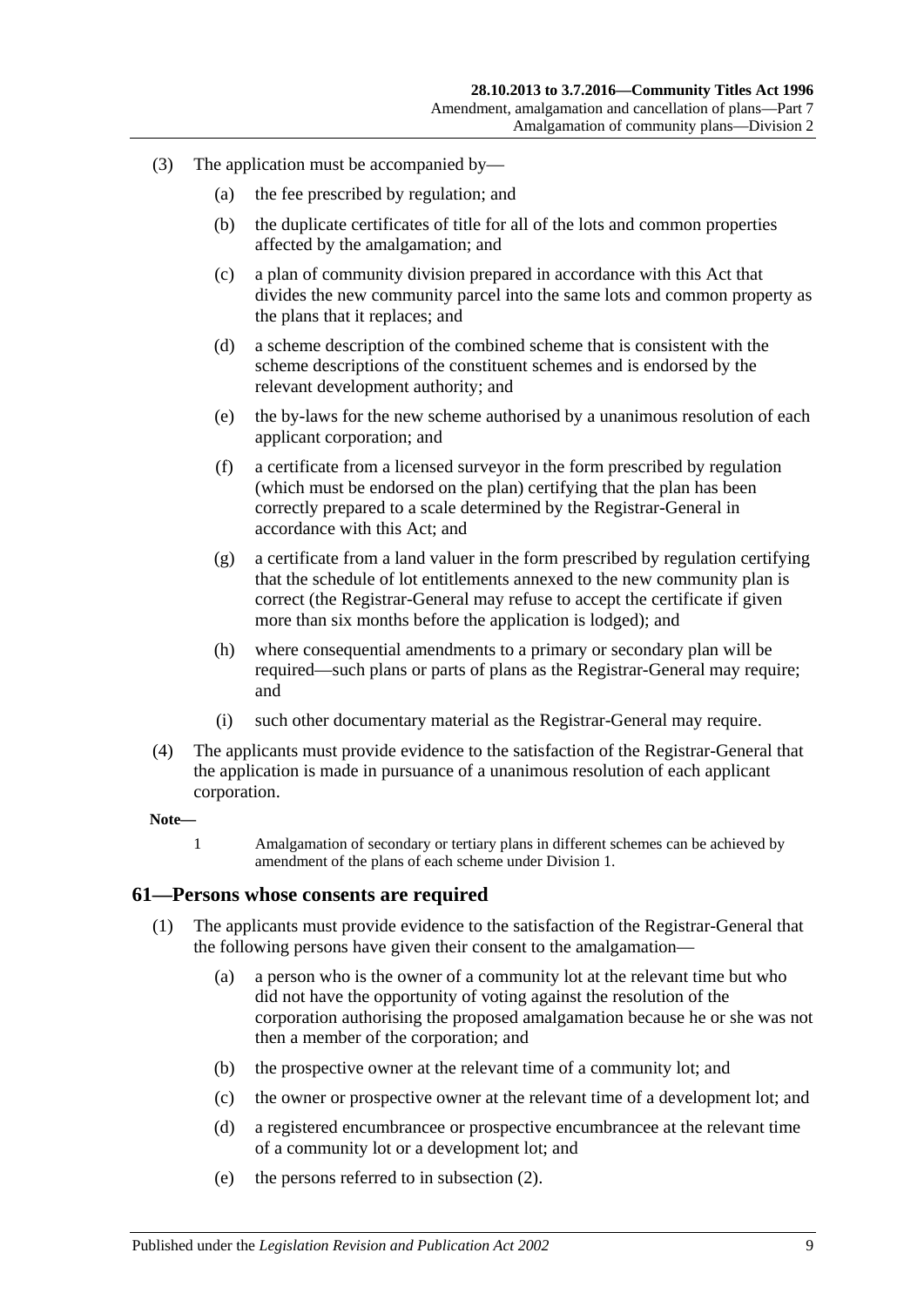- <span id="page-59-0"></span>(2) The consents of the following persons are required—
	- (a) where the plans to be amalgamated are primary plans and a primary lot is divided by a secondary plan—
		- (i) a person who is the owner of a secondary lot at the relevant time but who did not have the opportunity of voting against the proposed amalgamation because he or she was not then a member of the secondary corporation; and
		- (ii) the prospective owner at the relevant time of a secondary lot; and
		- (iii) the owner or prospective owner at the relevant time of a development lot in the secondary scheme; and
		- (iv) a registered encumbrancee or prospective encumbrancee at the relevant time of a secondary lot or development lot; and
	- (b) where the plans to be amalgamated are primary plans and a primary lot is divided by a secondary plan and a secondary lot created by that plan is divided by a tertiary plan or where the plans to be amalgamated are secondary plans and a secondary lot is divided by a tertiary plan—
		- (i) a person who is the owner of a tertiary lot at the relevant time but who did not have the opportunity of voting against the proposed amalgamation because he or she was not then a member of the tertiary corporation; and
		- (ii) the prospective owner at the relevant time of a tertiary lot; and
		- (iii) the owner or prospective owner at the relevant time of a development lot in the tertiary scheme; and
		- (iv) a registered encumbrancee or prospective encumbrancee at the relevant time of a tertiary lot or development lot.
- (3) The consent of the owner or an encumbrancee of a lot is not required under this section if before the relevant time an instrument had been presented for registration at the Lands Titles Registration Office on the registration of which that person would cease to be the owner or an encumbrancee of the lot.
- (4) The Registrar-General may dispense with the consent of a registered encumbrancee or a prospective encumbrancee in relation to an easement that will not be affected by the amalgamation.
- (5) In this section—

*prospective encumbrancee* in relation to a lot means a person who will hold a registered encumbrance over the lot on registration of an instrument that has been presented for registration at the Lands Titles Registration Office but has not been registered;

*prospective owner* in relation to a lot means a person who will be the owner of the lot on registration of a transfer that has been presented for registration at the Lands Titles Registration Office but has not been registered;

*relevant time* means the time at which the application for amalgamation is lodged with the Registrar-General by the community corporations.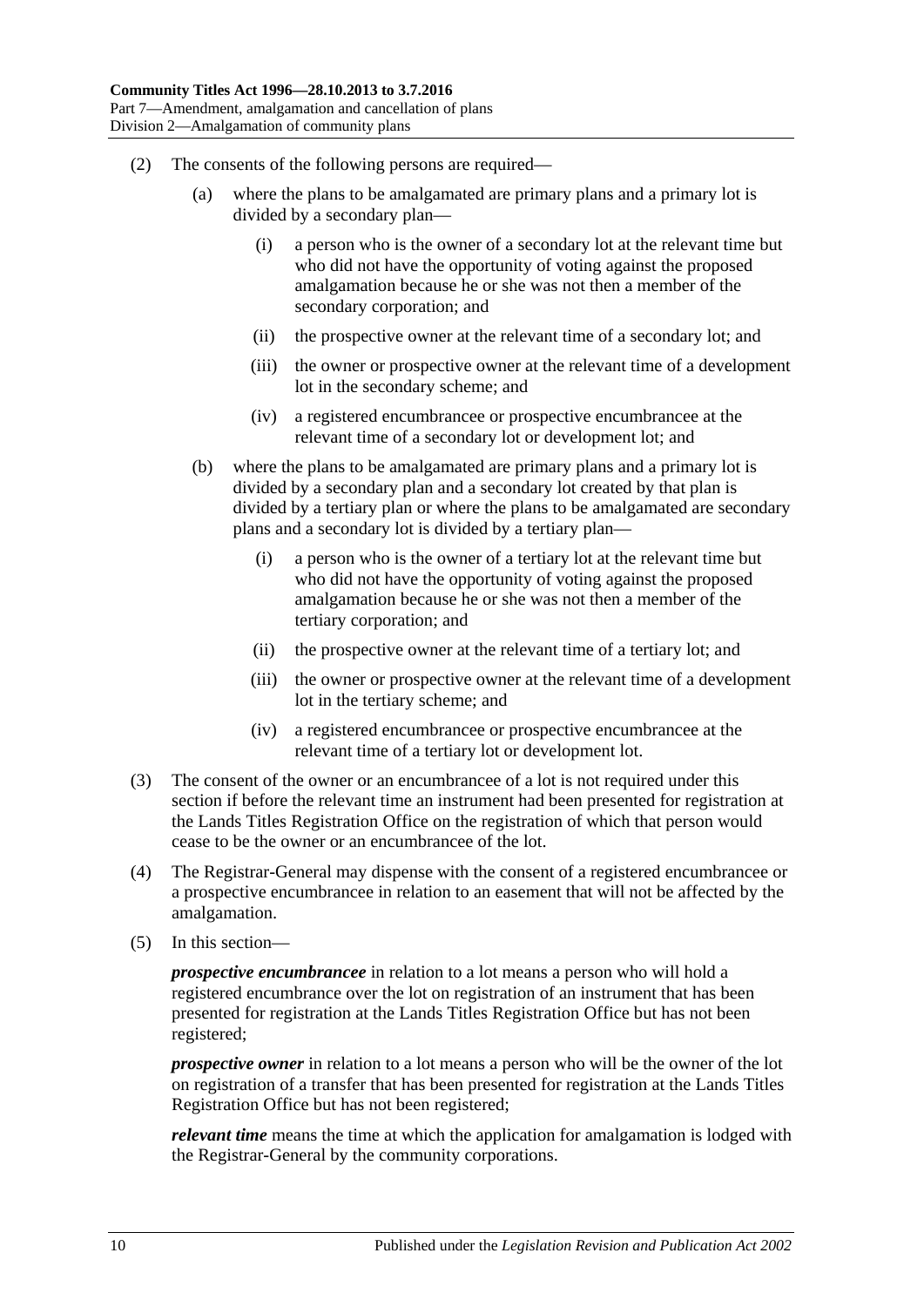# **62—Deposit of amalgamated plan**

- (1) Where—
	- (a) application is made in accordance with this Division for the amalgamation of community plans; and
	- (b) the requirements of this Division in relation to the application have been satisfied; and
	- (c) the new community plan conforms with the requirements of this Act,

the Registrar-General must deposit the new plan in the Lands Titles Registration Office.

- (2) When the Registrar-General deposits a new community plan in pursuance of an application under this section—
	- (a) the existing deposited community plans are cancelled;
	- (b) the Registrar-General must assign a number to the plan;
	- (c) the Registrar-General must file with the plan—
		- (i) the new scheme description;
		- (ii) the by-laws for the new scheme;
		- (iii) the development contracts (if any) filed with the previous plans;
	- (d) the Registrar-General must issue new certificates of title for the lots and common property;
	- (e) the existing community corporations are dissolved and a new community corporation is created;
	- (f) the assets and liabilities of the old community corporations vest in or attach to the new corporation;
	- (g) the common property vests in the owners of the community lots.
- $(3)$  If—
	- (a) an easement is appurtenant to the common property shown on one or more (but not all) of the plans to be amalgamated; and
	- (b) the consent of the owner of the servient land and of all persons who appear from the Register Book to hold a registered encumbrance over the servient land (other than an easement that will not be affected) is endorsed on the application for amalgamation,

the easement will, upon amalgamation of the community plans, be appurtenant to the common property of the parcel formed by the amalgamation.

- (4) On the amalgamation of two or more secondary or tertiary plans under this Division—
	- (a) the primary or secondary lots divided by those plans are amalgamated into a single primary or secondary lot and the lots from which that lot is formed cease to exist; and
	- (b) the Registrar-General must make appropriate amendments to the primary or secondary plan that created those lots.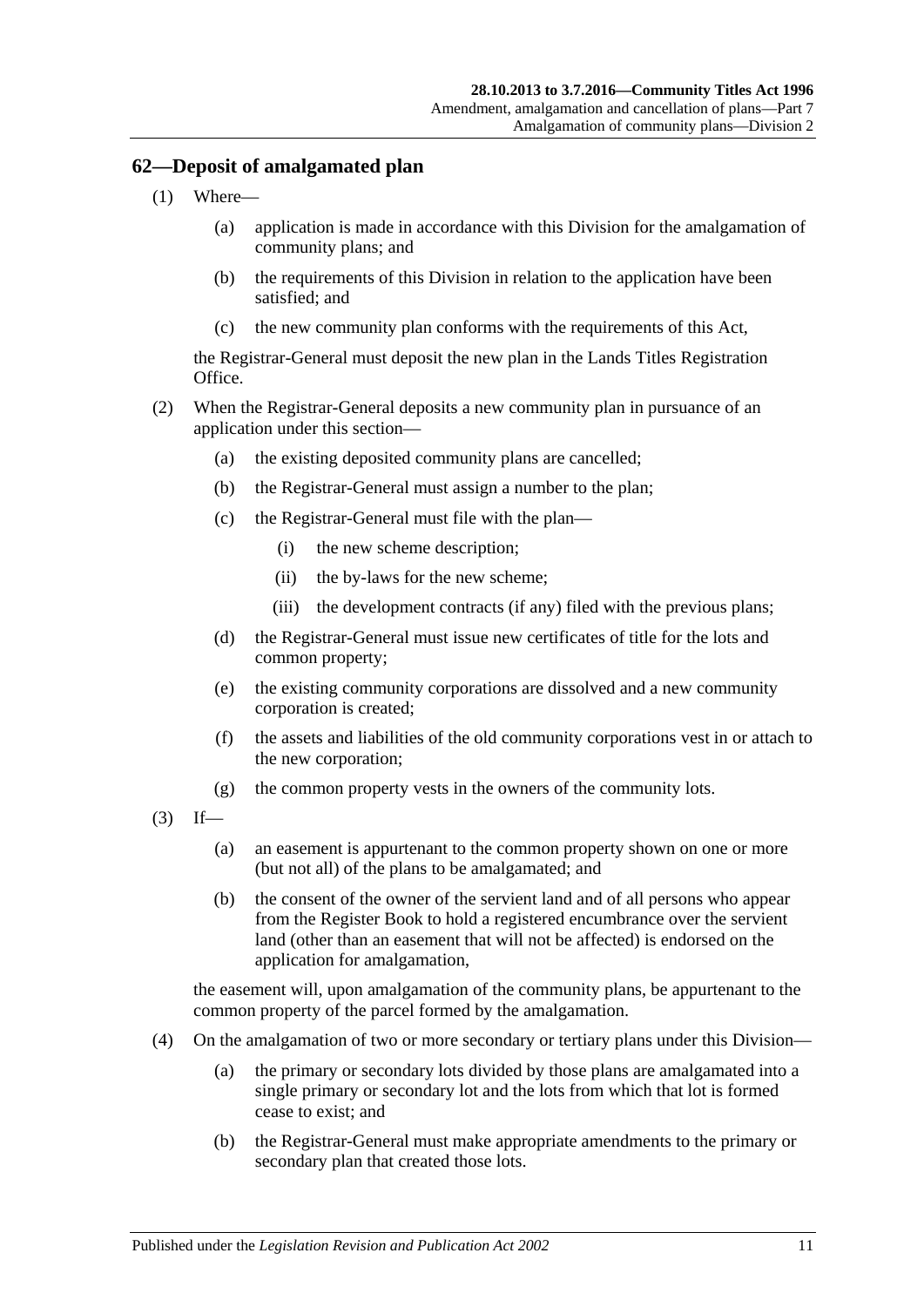## **63—Effect of amalgamation on development contracts**

The amalgamation of community plans does not affect the operation of a development contract except to increase the number of persons who can take proceedings for its enforcement.

# <span id="page-61-1"></span>**Division 3—Cancellation of community plans**

### **64—Cancellation by Registrar-General or ERD Court**

- (1) A deposited community plan may be cancelled—
	- (a) on application by the community corporation to the Registrar-General; or
	- (b) by order of the ERD Court.
- (2) If a primary lot created by a primary plan has been divided by a secondary plan, the primary plan cannot be cancelled until the secondary plan has been cancelled and if a secondary lot created by a secondary plan has been divided by a tertiary plan, the secondary plan cannot be cancelled until the tertiary plan has been cancelled.

# **65—Application to the Registrar-General**

An application to the Registrar-General must be in a form approved by the Registrar-General and must be accompanied by—

- (a) the fee prescribed by regulation; and
- (b) if the application is for the cancellation of a primary plan—a plan that delineates the outer boundaries of the primary parcel; and
- (c) unless the Registrar-General directs otherwise—the duplicate certificate of title for every lot and the common property; and
- <span id="page-61-0"></span>(d) if the plan includes a development lot or lots—
	- (i) a schedule of lot entitlements in a form approved by the Registrar-General setting out lot entitlements determined in accordance with [section](#page-63-0) 68 for the community lots and the development lot or lots; and
	- (ii) a certificate from a land valuer certifying that the schedule of lot entitlements is correct (the Registrar-General may refuse to accept the certificate if given more than six months before the application is lodged); and
- (e) such other documentary material as the Registrar-General may require.

### **66—Persons whose consent is required**

- (1) The corporation must provide evidence to the satisfaction of the Registrar-General that the following persons have given their consent to the application—
	- (a) the owners at the relevant time of the community lots and the development lots (if any); and
	- (b) the prospective owner at the relevant time of a community lot or a development lot; and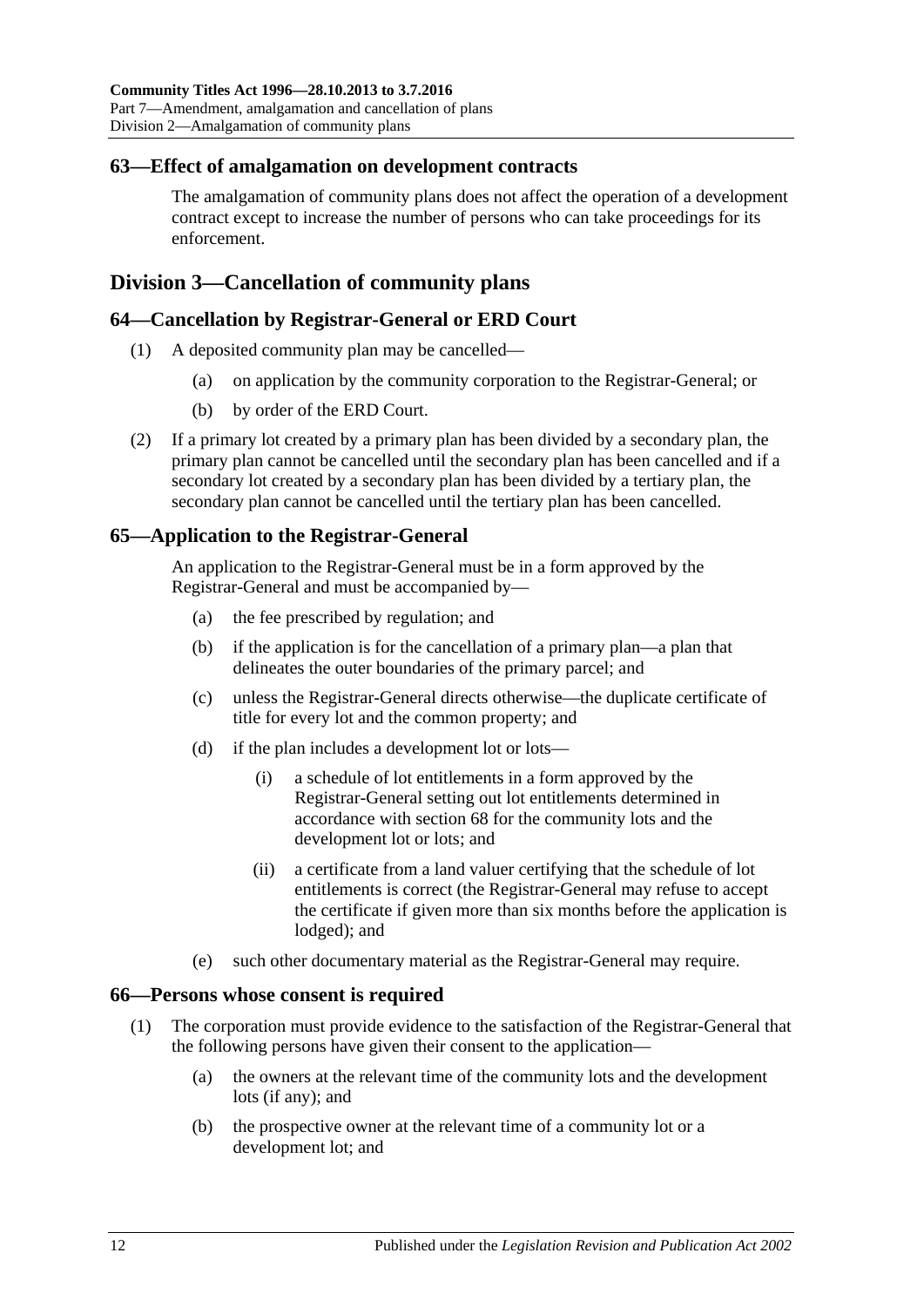- (c) a registered encumbrancee or prospective encumbrancee at the relevant time of a community lot or development lot.
- (2) The consent of the owner or an encumbrancee of a lot is not required under this section if before the relevant time an instrument had been presented for registration at the Lands Titles Registration Office on the registration of which that person would cease to be the owner or an encumbrancee of the lot.
- (3) The Registrar-General may dispense with the consent of a registered encumbrancee or prospective encumbrancee in relation to an easement that will not be affected by the cancellation.
- (4) In this section—

*prospective encumbrancee* in relation to a lot means a person who will hold a registered encumbrance over the lot on registration of an instrument that has been presented for registration at the Lands Titles Registration Office but has not been registered;

*prospective owner* in relation to a lot means a person who will be the owner of the lot on registration of a transfer that has been presented for registration at the Lands Titles Registration Office but has not been registered;

*relevant time* means the time at which the application for cancellation is lodged with the Registrar-General by the community corporation.

# **67—Application to ERD Court**

- (1) An application to the ERD Court for an order cancelling a community plan may be made by—
	- (a) the community corporation; or
	- (b) the owner of a community lot or a development lot; or
	- (c) a person who has a registered encumbrance (excluding an easement) over a community lot or a development lot.
- (1a) If it appears to the ERD Court that the proposed cancellation of the community plan could adversely affect a person who is not a party to the proceedings, the ERD Court should not order the cancellation unless the ERD Court is satisfied that the person has been notified of the possibility that such an order could be made and has been given a reasonable opportunity to make submissions to the Court in relation to the matter.
- (1b) In determining an application under this section the ERD Court must have regard to the matters (if any) prescribed by regulation.
- (2) If the ERD Court makes an order for the cancellation of a community plan, the community corporation must lodge with the Registrar-General—
	- (a) an application to note the order in a form approved by the Registrar-General; and
	- (b) the fee prescribed by regulation; and
	- (c) a copy of the order; and
	- (d) if the plan is a primary plan—a plan that delineates the outer boundaries of the primary parcel; and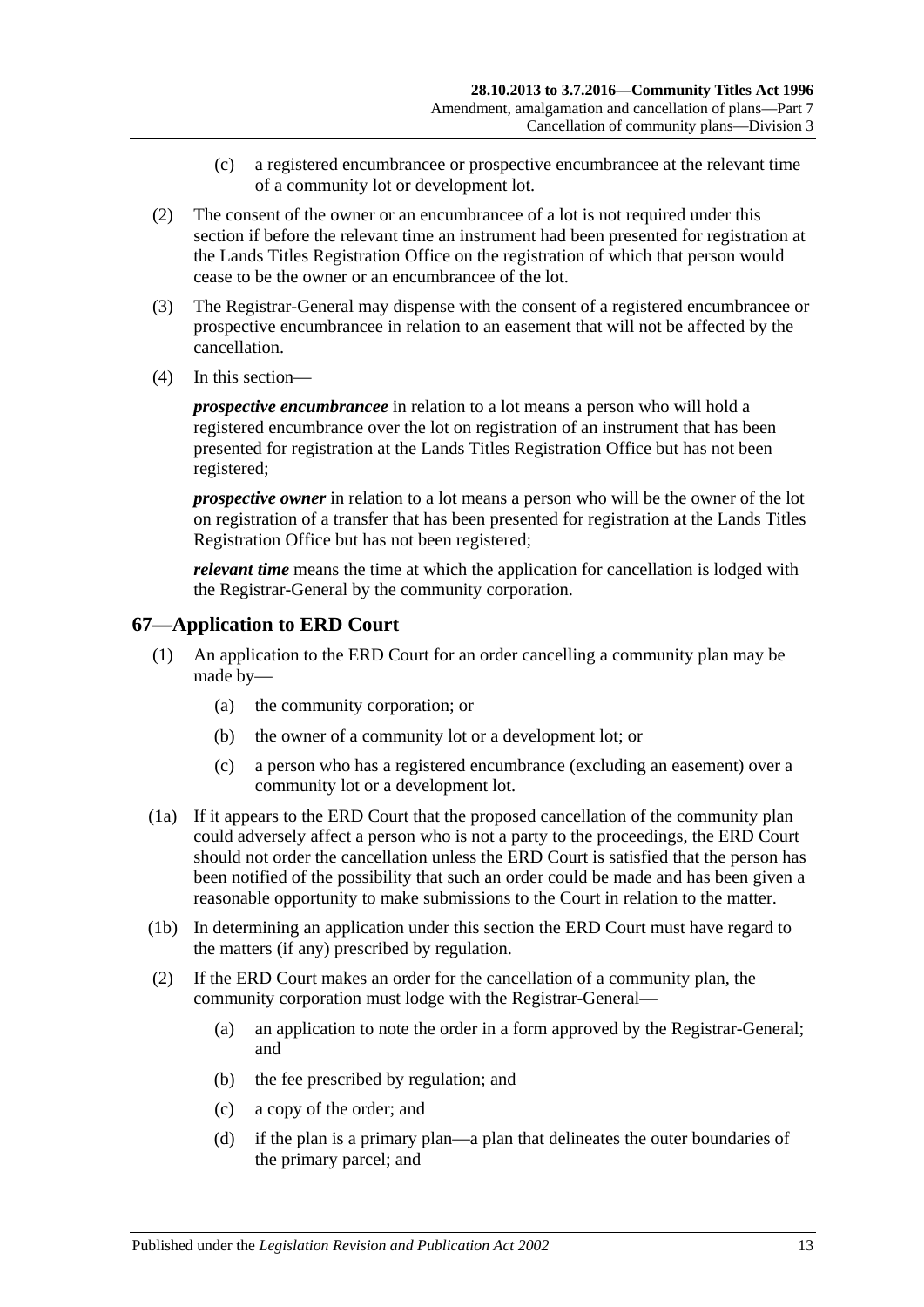- (e) the duplicate certificates of title for the lots and common property (except any duplicate certificates exempted from production by the ERD Court); and
- <span id="page-63-1"></span>(f) if the plan includes a development lot or lots—
	- (i) a schedule of lot entitlements in a form approved by the Registrar-General setting out lot entitlements determined in accordance with [section](#page-63-0) 68 for the community lots and the development lot or lots; and
	- (ii) a certificate from a land valuer certifying that the schedule of lot entitlements is correct (the Registrar-General may refuse to accept the certificate if given more than six months before it is lodged).

### <span id="page-63-0"></span>**68—Lot entitlements**

- (1) The lot entitlement of a community lot or a development lot for the purposes of [section](#page-61-0) 65(d) or [67\(2\)\(f\)](#page-63-1) is a number assigned to the lot that bears in relation to the aggregate of the lot entitlements of all of the lots defined on the community plan (within a tolerance of plus or minus 10 per cent) the same proportion that the value of the lot bears to the aggregate value of those lots.
- (2) The lot entitlement of a lot must be expressed as a whole number.
- (3) The unimproved value of the lots will be used to establish lot entitlements.
- (4) In the case of a strata lot this will be taken to include the value of the part of the building containing or comprising the lot without taking into account the value of fixtures or other improvements.

# **69—Cancellation**

- (1) The Registrar-General must, if he or she is—
	- (a) in the case of an application to cancel a plan—satisfied that the application conforms with the requirements of this Act; or
	- (b) in the case of an order by the ERD Court for cancellation of a plan—satisfied that all terms of the order and the requirements of this Act that are to be complied with before the plan is cancelled have been complied with,

cancel the community plan by making an endorsement to that effect on the plan and making a note of the cancellation in the Register Book on every certificate affected by the cancellation.

- <span id="page-63-3"></span><span id="page-63-2"></span>(2) On cancellation of a community plan—
	- (a) the land formerly comprised in the community parcel vests in fee simple in the owners of the former community and development lots (if any) as tenants in common in proportions fixed by reference to the lot entitlements of their respective lots;
	- (b) a lease over a lot or the common property is extinguished;
	- (c) all internal easements are extinguished;
	- (d) an easement over a lot or the common property where the dominant land is outside the community parcel (or where there is no dominant land) is unaffected;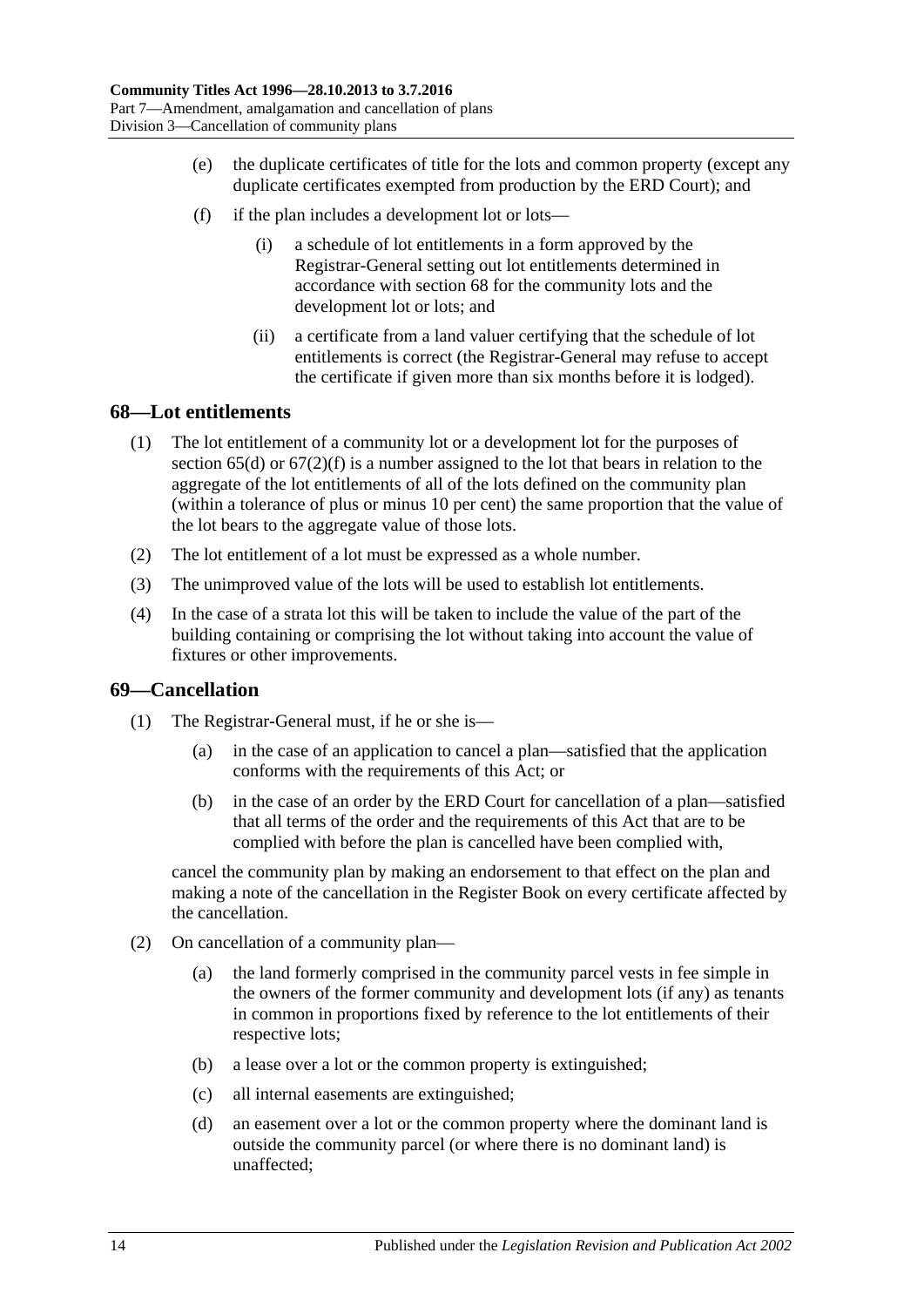- (e) an easement that was appurtenant to part, but not the whole, of the community parcel will be appurtenant to the whole of the land formerly comprised in the community parcel if the owner of the servient land and all persons who hold a registered encumbrance over the servient land (other than an easement that will not be affected) consent to the cancellation of the plan;
- (f) the community corporation is dissolved;
- <span id="page-64-0"></span>(g) the liabilities of the former community corporation attach directly to the owners of the former community lots jointly and severally (but they will be entitled to contribution amongst each other in proportion to the lot entitlements of the former community lots);
- <span id="page-64-1"></span>(h) subject to any order of the ERD Court, the assets of the former community corporation will be divided between the owners of the former community lots in proportion to the lot entitlements of the former community lots.
- (3) For the purposes of [subsection](#page-63-2)  $(2)(a)$  the lot entitlements will be—
	- (a) where the plan to be cancelled included a development lot—those set out in the schedule lodged with the application for cancellation or for noting the Court's order; or
	- (b) where the plan did not include a development lot—those set out in the schedule annexed to the plan.
- (4) For the purposes of [subsection](#page-64-0)  $(2)(g)$  and [\(h\)](#page-64-1) the lot entitlements will be those set out in the schedule annexed to the plan.
- (5) The estate vested in the owner of a former lot under [subsection](#page-63-2) (2)(a) will be subject to—
	- (a) an easement (other than an internal easement) over any of the former lots or common property; and
	- (b) any encumbrance (other than a lease) that was, immediately prior to the cancellation of the community plan, entered on the original certificate of his or her lot.
- (6) If when a strata plan was deposited in the Lands Titles Registration Office an easement was partially extinguished so as not to pass through a strata lot created by the plan, the easement will be reinstated on cancellation of the plan if a request for reinstatement is made to the Registrar-General by the registered proprietors of the servient land and the dominant land (if any).
- (7) On cancellation of a primary plan, the primary parcel becomes an allotment for the purposes of Part 19AB of the *[Real Property Act](http://www.legislation.sa.gov.au/index.aspx?action=legref&type=act&legtitle=Real%20Property%20Act%201886) 1886* but if that land was comprised of two or more allotments before division under this Act those allotments are not revived.
- (8) The cancellation of a plan of community division revokes the by-laws of the community scheme and discharges the development contract or contracts (if any) included in the scheme.
- (9) For the purposes of [subsection](#page-63-3) (2), the owner of a former lot is the person who was the owner of the lot immediately before the cancellation of the plan.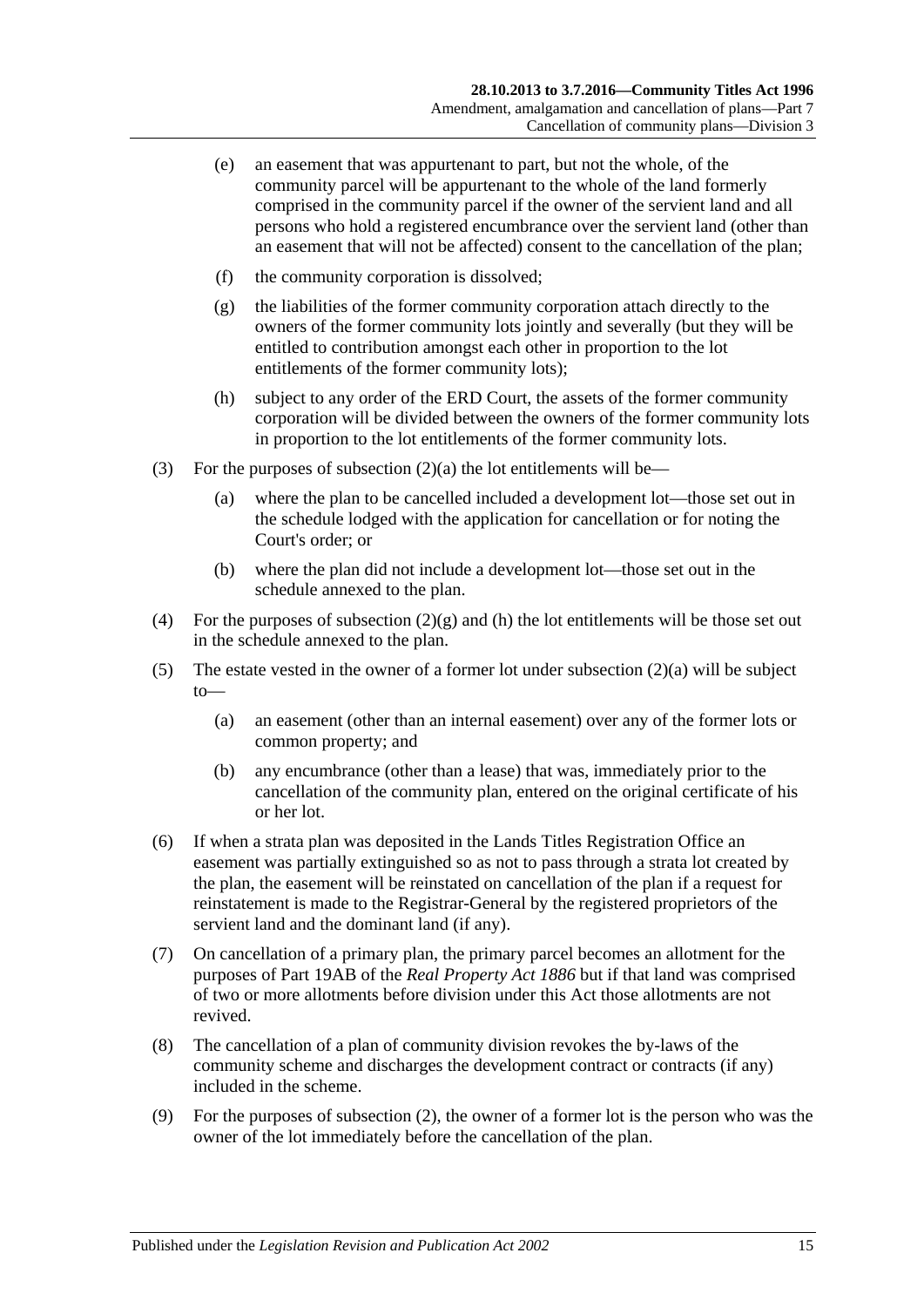#### (10) In this section—

*internal easement* means an easement where both the dominant and servient land comprised the whole or part of a lot or the common property within the community parcel.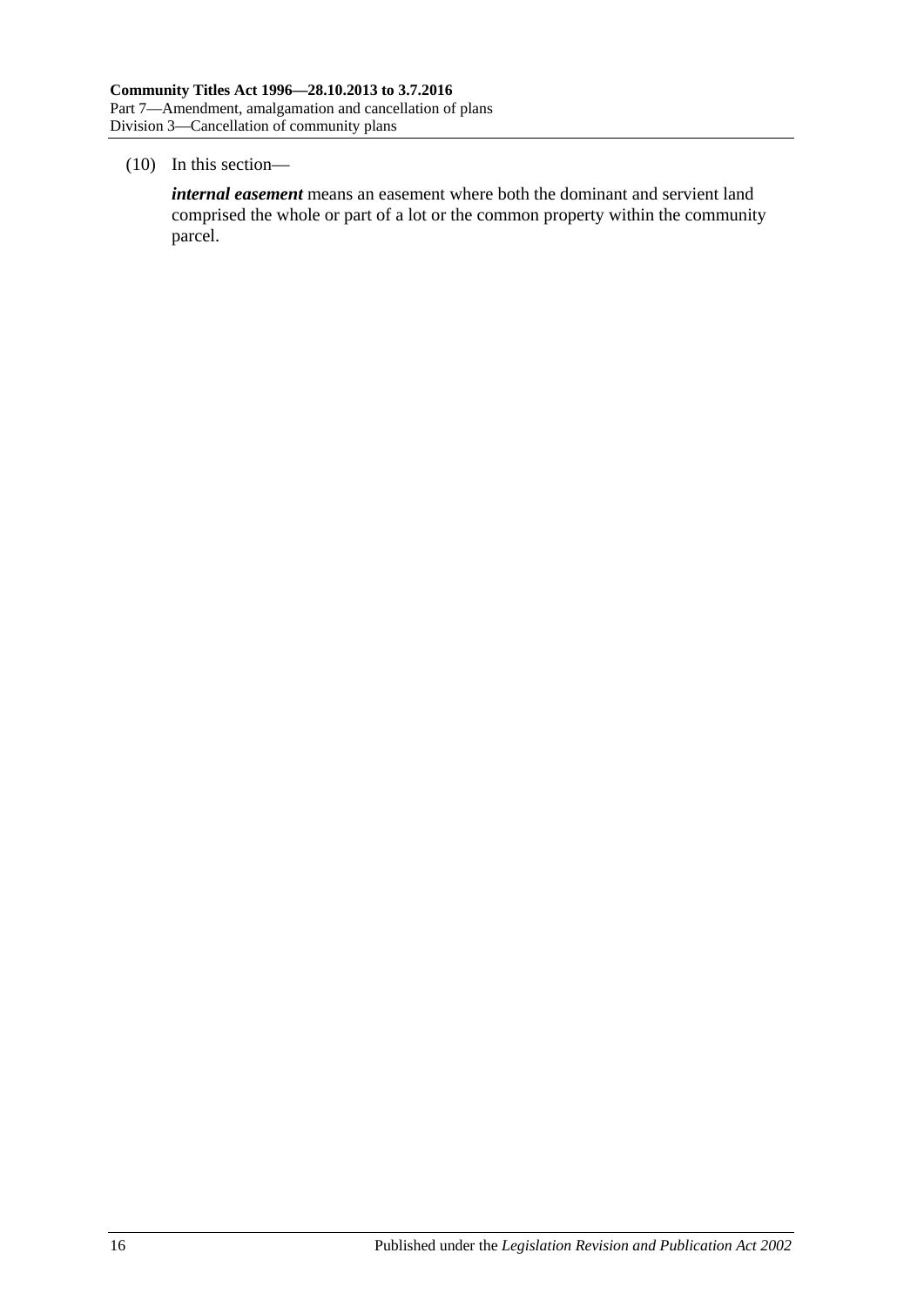# **Part 8—Division of primary parcel under Part 19AB**

# **70—Division of primary parcel under Part 19AB**

- (1) A primary community corporation may apply to the Registrar-General for the division of the primary parcel under Part 19AB of the *[Real Property Act](http://www.legislation.sa.gov.au/index.aspx?action=legref&type=act&legtitle=Real%20Property%20Act%201886) 1886* and for that purpose the primary parcel will be taken to be an allotment within the meaning of Part 19AB and the primary corporation will be taken to be the registered proprietor of the primary parcel.
- (2) The plan of division lodged with the application must be endorsed with the consent of—
	- (a) the owners of the primary lots and the owner of the development lot or lots (if any) comprising the primary parcel; and
	- (b) if a primary lot is divided by a secondary plan—the owners of the secondary lots and the owner of the development lot or lots (if any) comprising the secondary parcel; and
	- (c) if a secondary lot is divided by a tertiary plan—the owners of the tertiary lots and the owner of the development lot or lots (if any) comprising the tertiary parcel,

as well as the consents of the other persons required by Part 19AB Division 2 of the *[Real Property Act](http://www.legislation.sa.gov.au/index.aspx?action=legref&type=act&legtitle=Real%20Property%20Act%201886) 1886*.

- <span id="page-66-0"></span>(3) If a primary lot has been divided by a secondary plan or if a secondary lot created by such a plan has been divided by a tertiary plan, the plan of division under Part 19AB may (with the approval of the relevant development authority) retain the primary or secondary lot as an allotment.
- (4) If a primary lot referred to in [subsection](#page-66-0) (3) is retained as a separate allotment, the secondary plan will be taken to be a primary plan and any tertiary plan that divides a lot created by that plan will be taken to be a secondary plan.
- (5) If a primary lot referred to in [subsection](#page-66-0) (3) is not retained as a separate allotment but a secondary lot that has been divided by a tertiary plan is so retained, the tertiary plan will be taken to be a primary plan.
- (6) The primary plan is cancelled by the deposit of a plan of division under Part 19AB and a secondary or tertiary plan (if any) is also cancelled unless the primary or secondary lot divided by the plan is retained as an allotment in the division.
- (7) On cancellation of a primary, secondary or tertiary plan under this section, the primary, secondary or tertiary community corporation is dissolved and—
	- (a) the liabilities of the former corporation attach directly to the owners of the former community lots jointly and severally (but they will be entitled to contribution amongst each other in proportions determined by reference to the lot entitlements of the former lots);
	- (b) the assets of the former community corporation will be divided between the owners of the former community lots in proportions determined by reference to the lot entitlements of the former lots.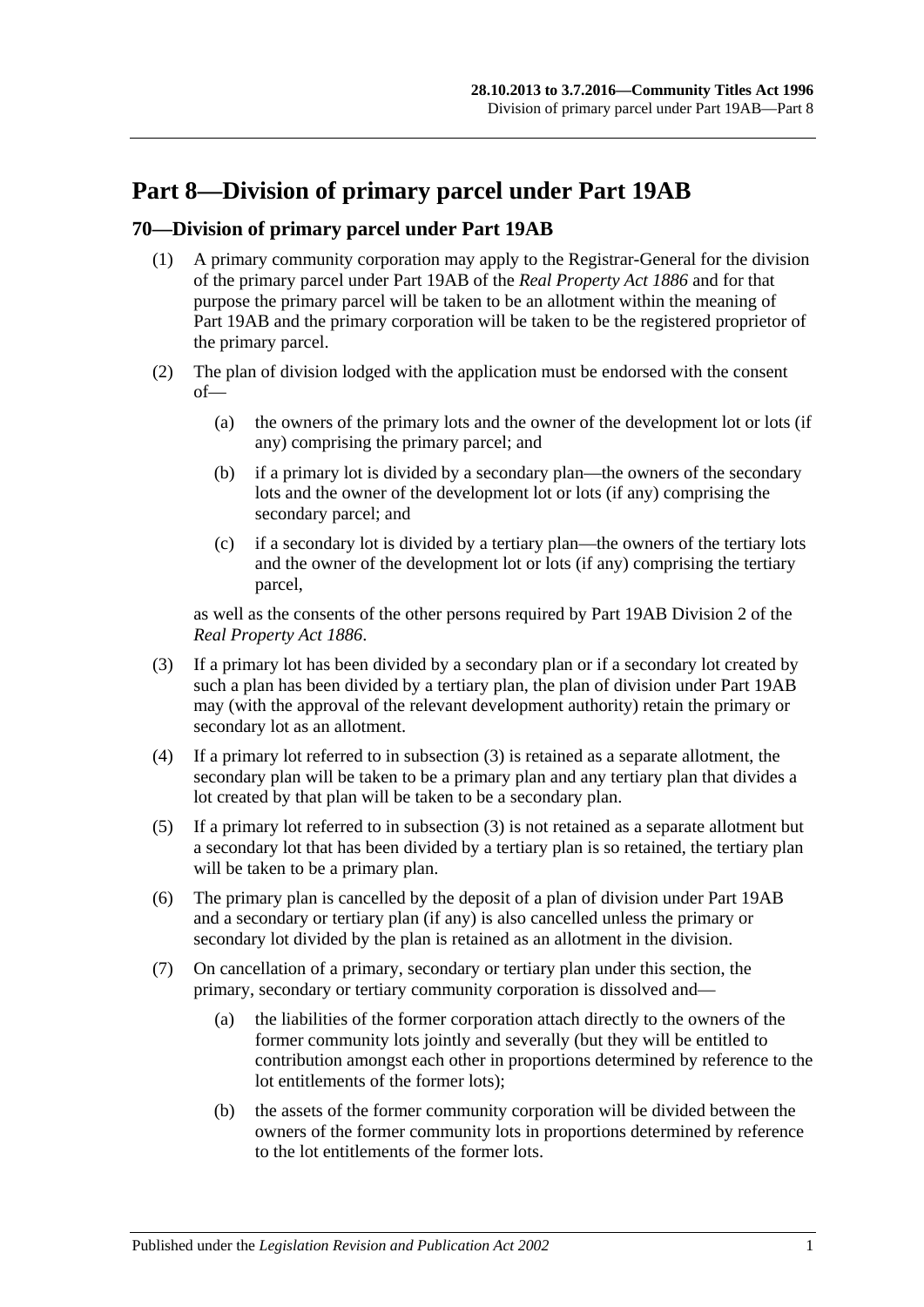- (8) The cancellation of a plan of community division on the deposit of a plan of division under Part 19AB revokes the by-laws of the community scheme and discharges the development contract or contracts (if any) included in the scheme.
- (9) If, on the division of a primary parcel under this Part, the land comprising the former parcel is transferred to the owners of the former lots in the same shares as if the community plan had been cancelled under [Part 7 Division 3,](#page-61-1) no duty is payable under the *[Stamp Duties Act](http://www.legislation.sa.gov.au/index.aspx?action=legref&type=act&legtitle=Stamp%20Duties%20Act%201923) 1923* in respect of the transfer.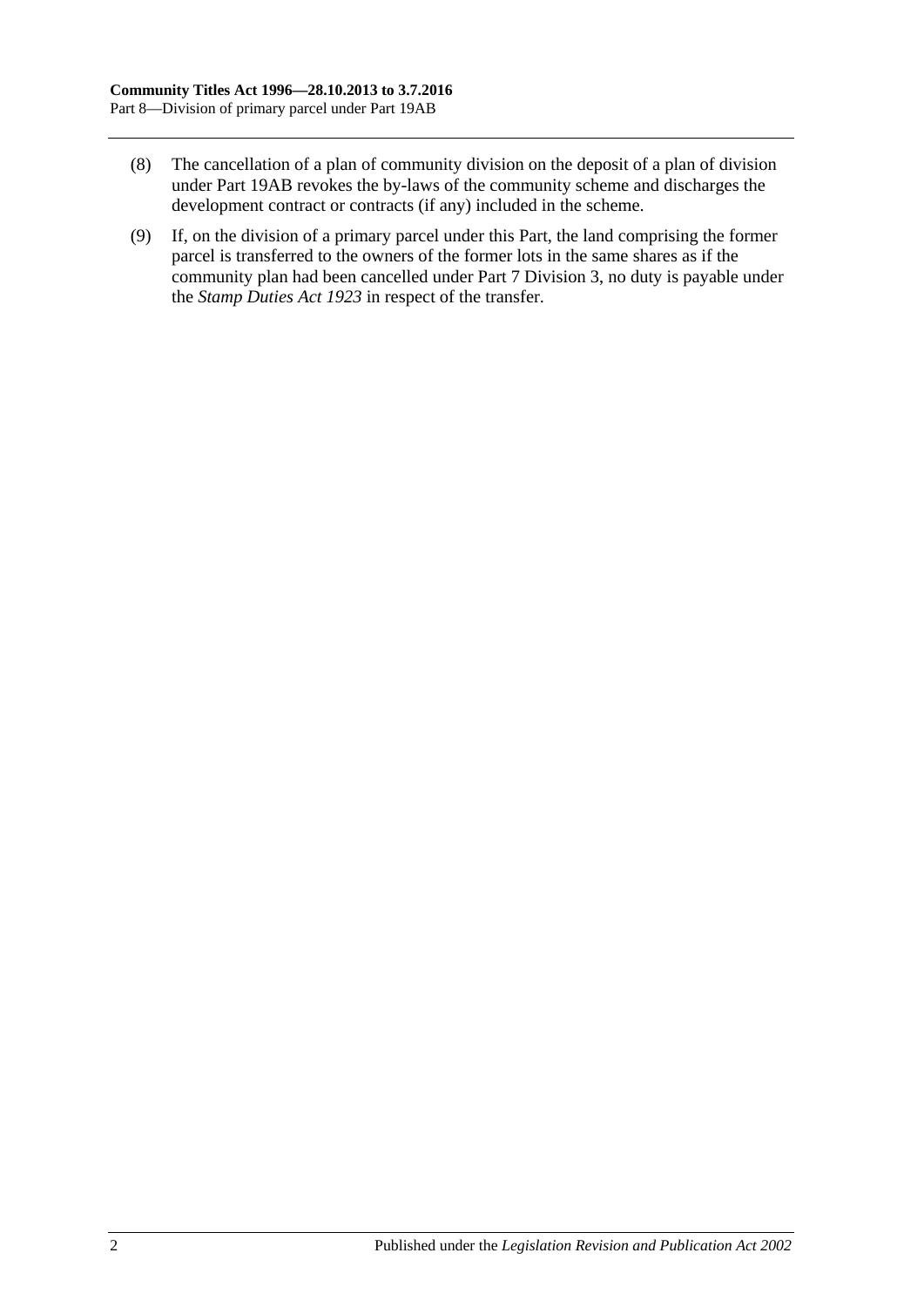# **Part 9—The community corporation**

# **Division 1—Establishment of the corporation**

# **71—Establishment of corporation**

- (1) A community corporation is established when a plan of community division is deposited in the Lands Titles Registration Office.
- (2) The name of the corporation is "Community Corporation No. Incorporated" where the number is the number of the deposited community plan.
- (3) The abbreviation "Inc." may be used in place of the word "Incorporated".
- (4) The address of the corporation is the address of the corporation for the time being shown on the certificate of title for the common property.
- (5) The address may be changed on application to the Registrar-General by the corporation in a form approved by the Registrar-General.

# **72—Corporate nature of community corporations**

A community corporation is a body corporate and—

- (a) has perpetual succession; and
- (b) may sue and be sued in its corporate name; and
- (c) has the functions and powers assigned or conferred by or under this Act or any other Act.

# **73—The corporation's common seal**

- (1) A corporation must have a common seal bearing its name.
- <span id="page-68-0"></span>(2) The seal may only be used in a manner directed by the corporation in general meeting or, if the corporation has not given such a direction, may only be used in the presence of any two of the presiding officer, treasurer and secretary of the corporation both of whom must sign the document to which the seal is affixed as witnesses.
- (3) Where all three of those offices are held by one person, the presence of that person is sufficient for compliance with [subsection](#page-68-0)  $(2)$ .

# **74—Members of corporation**

- (1) The owners for the time being of the community lots<sup>1</sup> into which a community parcel is divided are the members of the corporation established on deposit of the plan.
- (2) If a primary lot is divided by a secondary plan or a secondary lot is divided by a tertiary plan, the secondary or tertiary corporation (not the owners of the secondary or tertiary lots) is a member of the primary or secondary corporation in respect of that lot.

**Note—**

- 
- 1 The owner of a development lot is not a member of the corporation.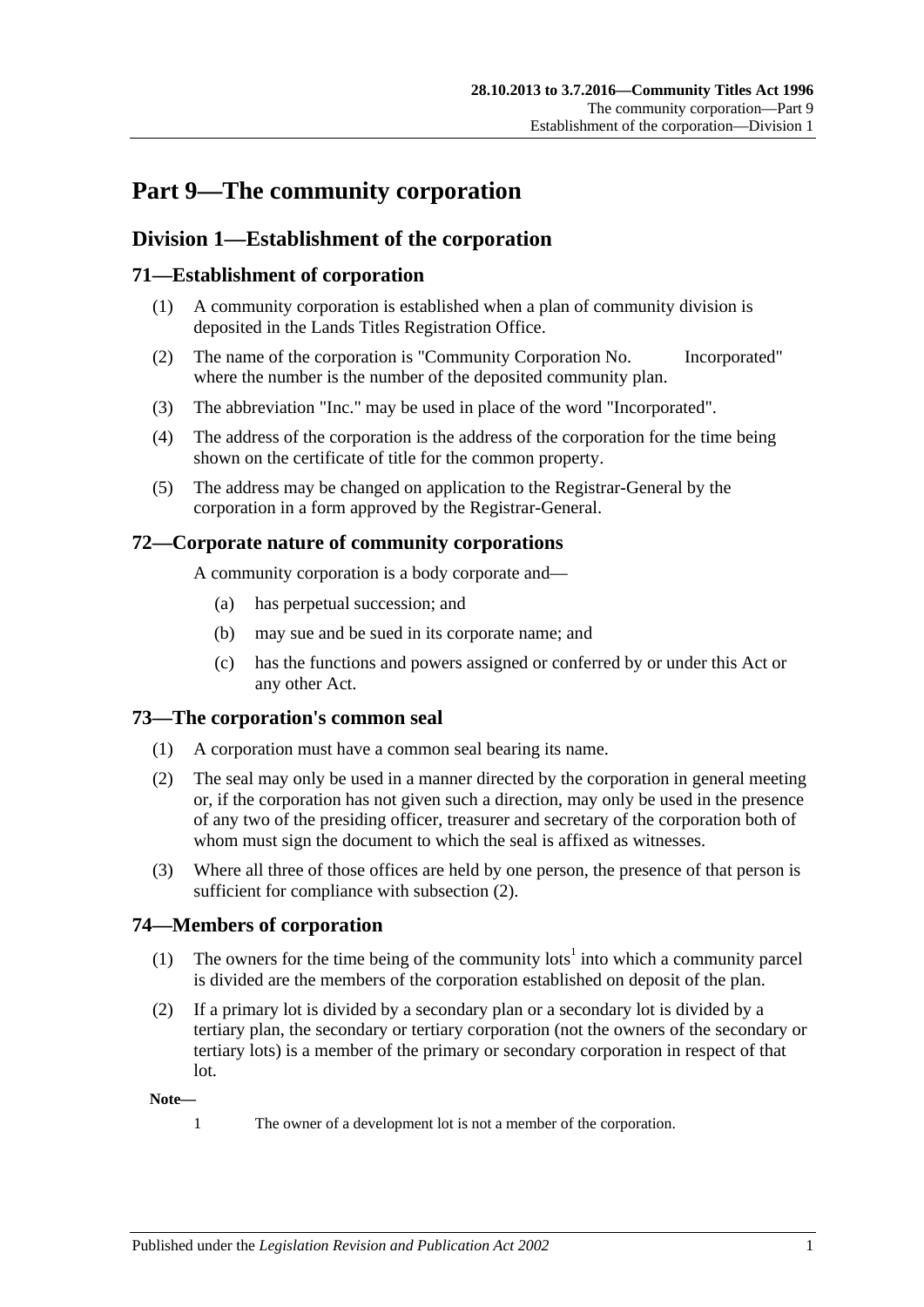### **75—Functions and powers of corporations**

- <span id="page-69-0"></span>(1) The functions of a corporation are—
	- (a) to administer, manage and control the common property for the benefit of the owners of the community lots; and
	- (b) to maintain the common property and the property of the corporation in good order and condition; and
	- (c) where practicable, to establish and maintain lawns or gardens on those parts of the common property not required or used for any other purpose; and
	- (d) to enforce the by-laws and the development contracts (if any); and
	- (e) to carry out the other functions assigned to it by this Act or conferred on it by the by-laws.
- (2) Subject to this section, a community corporation has all the powers of a natural person for the purpose of carrying out its functions as well as the powers conferred by the other provisions of this Act.
- (3) A corporation's decision to erect a building on, or to make any other improvements to, the common property (other than those referred to in [subsection](#page-69-0)  $(1)(c)$ ) must be made by special resolution.
- (4) A corporation's power to carry on business is limited to—
	- (a) activities necessary or desirable to carry out its functions; and
	- (b) investment of money held by it that is not immediately required in carrying out its functions in the same manner and subject to the same requirements as a trustee investing trust funds under the *[Trustee Act](http://www.legislation.sa.gov.au/index.aspx?action=legref&type=act&legtitle=Trustee%20Act%201936) 1936*; and
	- (c) use of the common property or the property of the corporation to produce income (but only if authorised by a unanimous resolution of the corporation).
- (5) A community corporation can only delegate its functions or powers to the extent permitted by [Division 1A.](#page-71-0)

# **76—Presiding officer, treasurer and secretary**

- (1) A community corporation must, by ordinary resolution, appoint a presiding officer, treasurer and secretary.
- <span id="page-69-1"></span>(2) Subject to this section, the offices of presiding officer, treasurer and secretary must be held by natural persons who are members of the corporation.
- (3) In the case of a community scheme—
	- (a) comprising ten community lots or less—two or all of those offices may be held by one person;
	- (b) comprising eleven or more community lots—two of those offices may be held by one person.
- (4) A person for the time being appointed by a body corporate that is a member of a corporation to attend and vote at meetings of the corporation is a member of the corporation for the purposes of [subsection](#page-69-1) (2).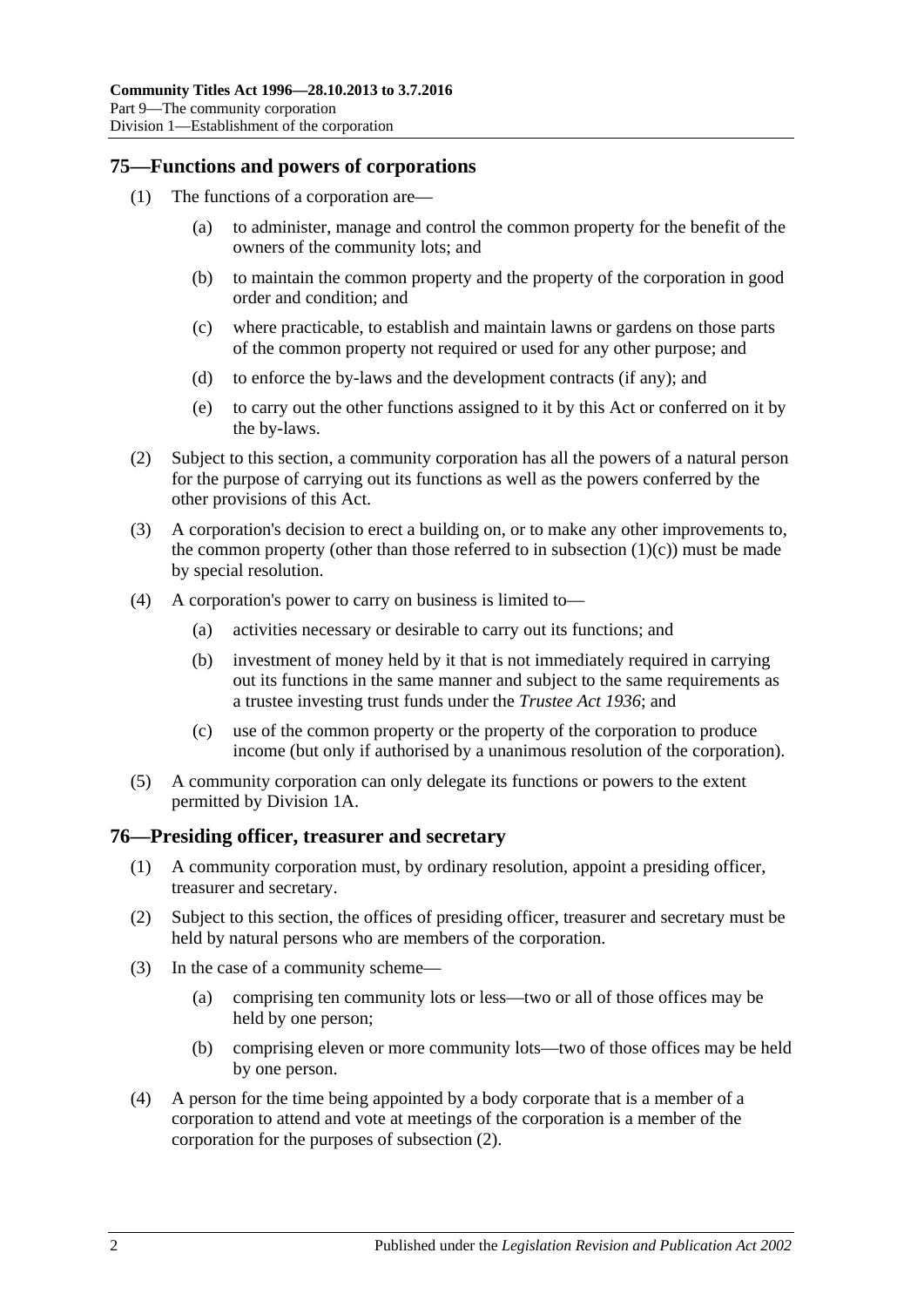- (5) If the community parcel is subject to a leaseback arrangement the corporation may appoint a person, or persons (who need not be a member, or members, of the corporation), nominated by the lessee to hold one, two or all of the offices of presiding officer, treasurer and secretary.
- (6) The presiding officer, treasurer and secretary must be appointed for a term that expires at or before the next annual general meeting of the corporation.
- (7) The office of a person appointed under this section becomes vacant if he or she—
	- (a) dies; or
	- (b) completes his or her term of office and is not reappointed; or
	- (c) in the case of a person who was a member of the corporation when he or she was appointed to the office—ceases to be a member of the corporation; or
	- (d) in the case of a person appointed by a body corporate that is a member of the corporation to attend and vote at meetings—ceases to hold that appointment; or
	- (e) resigns by written notice to the secretary or, in the case of the secretary, to the presiding officer; or
	- (f) becomes bankrupt or applies to take the benefit of a law for the relief of insolvent debtors; or
	- (g) is convicted of an indictable offence or sentenced to imprisonment for an offence; or
	- (h) is removed from office by special resolution of the corporation.
- <span id="page-70-0"></span>(8) A resolution referred to in [subsection](#page-70-0) (7)(h) can only be passed on one or more of the following grounds—
	- (a) misconduct;
	- (b) neglect of duty;
	- (c) incapacity or failure to carry out satisfactorily the duties of the office.
- (9) A community corporation may appoint or engage a person to assist the presiding officer, treasurer or secretary.

### **77—Corporation's monetary liabilities guaranteed by members**

- (1) Subject to [subsection](#page-70-1) (3), if a community corporation defaults in payment of a monetary liability, the liability is enforceable against the members of the corporation jointly and severally.
- (2) The members have a right of contribution amongst themselves in proportion to the lot entitlements of their lots.
- <span id="page-70-1"></span>(3) If the liability was incurred when the community parcel was subject to a leaseback arrangement and was not authorised by an ordinary resolution of the corporation (or by a special or unanimous resolution where required by some other provision of this Act), the liability is enforceable against the lessee but not against the members of the corporation.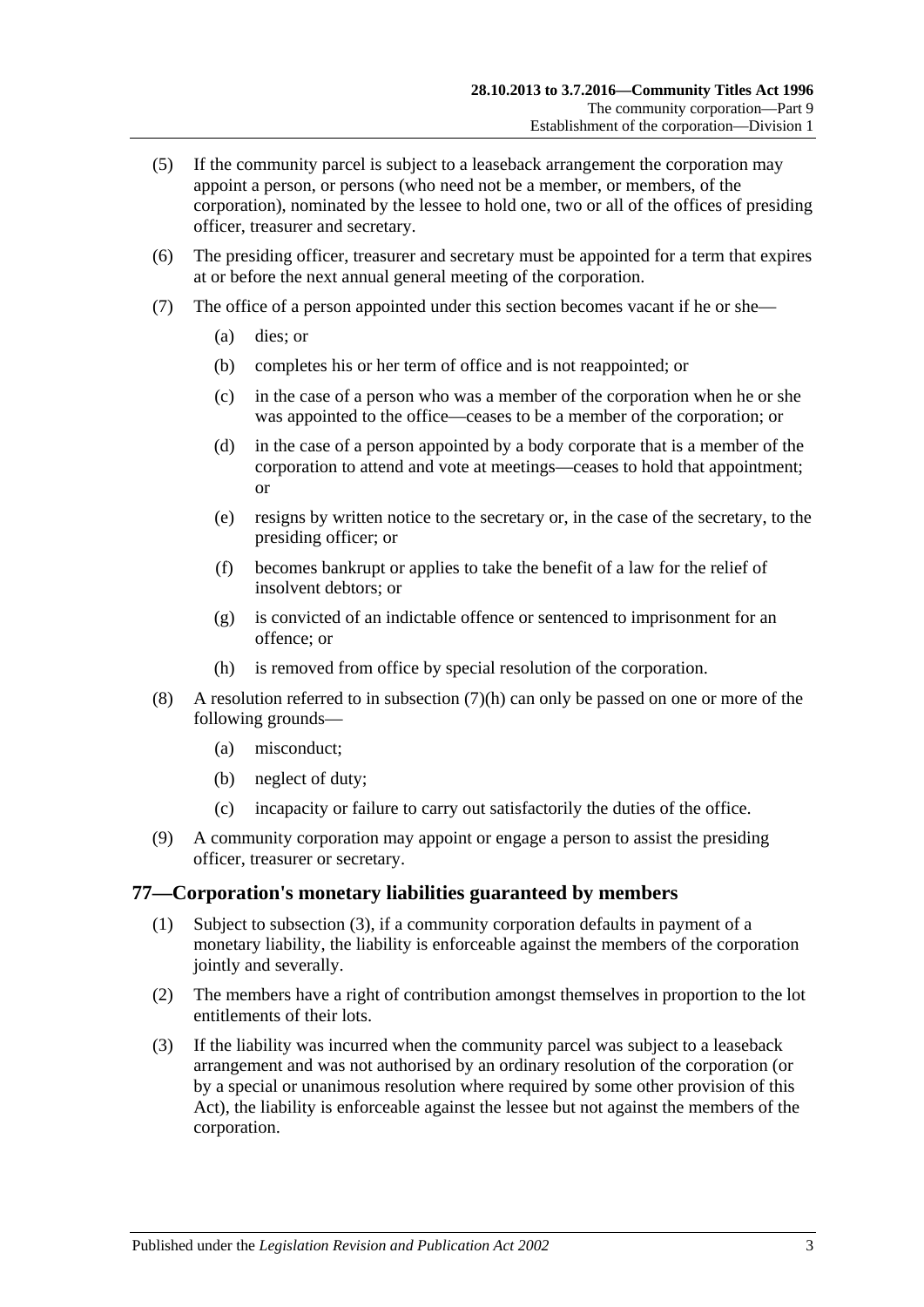# **78—Non-application of** *Corporations Act 2001*

The following matters are declared to be excluded matters for the purposes of section 5F of the *Corporations Act 2001* of the Commonwealth in relation to the whole of the Corporations legislation to which Part 1.1A of that Act applies:

- (a) a community corporation;
- (b) any act or omission of any person, body or other entity in relation to a community corporation.

# <span id="page-71-0"></span>**Division 1A—Delegations by corporation**

# <span id="page-71-1"></span>**78A—Delegation of corporation's functions and powers**

- (1) A community corporation may delegate any of its functions and powers (except this power of delegation) to a member or employee of the corporation or to a member of a secondary or tertiary corporation within the same community scheme.
- <span id="page-71-2"></span>(2) A community corporation may delegate the following functions and powers to any person:
	- (a) the receipt and holding of money and other personal property on behalf of the corporation;
	- (b) payment of money on behalf of the corporation;
	- (c) the preparation of statements of expenditure and proposed expenditure and statements of accounts;
	- (d) the collection of money due to the corporation;
	- (e) entering into contracts of insurance with insurers on behalf of the corporation;
	- (f) maintaining and keeping records on behalf of the corporation;
	- (g) issuing and signing notices on behalf of the corporation;
	- (h) preparing minutes of meetings of the corporation;
	- (i) providing information as required by the Act on behalf of the corporation;
	- (j) investing money on behalf of the corporation;
	- (k) arranging for the maintenance and repair of the common property on behalf of the corporation.
- (3) A delegation by a community corporation is to be made by ordinary resolution of the community corporation.
- (4) However, a community corporation cannot delegate a function or power under [subsection](#page-71-1) (1) or [\(2\)](#page-71-2) if the function or power is of a kind that can only be performed or exercised by the corporation by passing a special or unanimous resolution.
- (5) A delegation by a community corporation—
	- (a) may be absolute or conditional; and
	- (b) does not derogate from the power of the corporation to act in any matter; and
	- $\int_{c}^{c}$  is —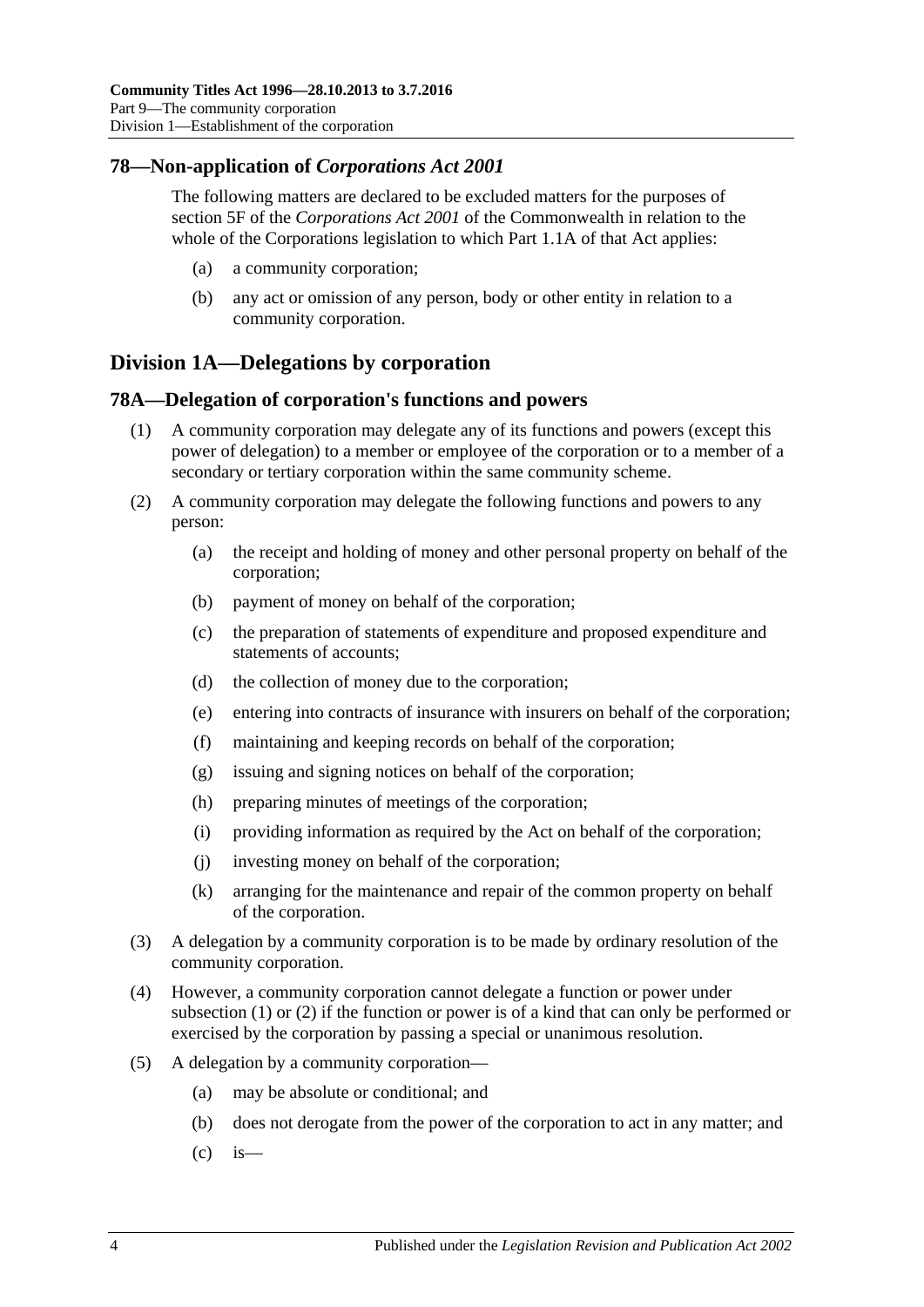- (i) in a case where there is a contract relating to the delegation between the corporation and a body corporate manager—revoked on termination or expiry of the contract; or
- (ii) in any other case—revocable by the corporation at any time by notice given in writing (notwithstanding any agreement to the contrary by the corporation).

#### **78B—Body corporate managers**

- (1) This section applies to a delegation of functions or powers by a community corporation if—
	- (a) the delegation is made to a person (the *body corporate manager*) who carries on a business, or is an employee in a business, that consists of, or includes, acting as a delegate of community corporations or of strata corporations under the *[Strata Titles Act](http://www.legislation.sa.gov.au/index.aspx?action=legref&type=act&legtitle=Strata%20Titles%20Act%201988) 1988*; and
	- (b) the delegation is made after the commencement of this section or a contract, between the body corporate manager and the corporation, relating to the delegation is made, renewed or extended after the commencement of this section; and
	- (c) it is proposed that the body corporate manager be remunerated in respect of work performed in exercising the delegated functions or powers.
- <span id="page-72-2"></span><span id="page-72-1"></span>(2) A body corporate manager is only entitled to receive remuneration in respect of work performed in exercising functions or powers under a delegation to which this section applies if—
	- (a) the body corporate manager and the community corporation have entered into a contract in compliance with [subsections](#page-72-0) (3) and [\(8\);](#page-73-0) and
	- (b) the body corporate manager, prior to entering into the contract referred to in [paragraph](#page-72-1) (a), provided the community corporation with documents of a kind prescribed by regulation verifying the body corporate manager's entitlement to act as a body corporate manager and any other prescribed matter; and
	- (c) the body corporate manager, whilst performing such work, maintained professional indemnity insurance complying with the requirements prescribed by the regulations,

<span id="page-72-3"></span>(and if a body corporate manager has received, from a community corporation, remuneration to which he or she is not entitled under this subsection, the community corporation may recover the amount of the remuneration as a debt).

- <span id="page-72-0"></span>(3) A contract between a body corporate manager and a community corporation must—
	- (a) be in writing; and
	- (b) specify the term of the contract; and
	- (c) set out the functions or powers to be delegated; and
	- (d) specify the rights of the community corporation under [subsection](#page-73-1) (4); and
	- (e) set out the remuneration payable to the body corporate manager in respect of the work performed in exercising the delegated functions or powers, or set out the basis on which such remuneration is to be calculated; and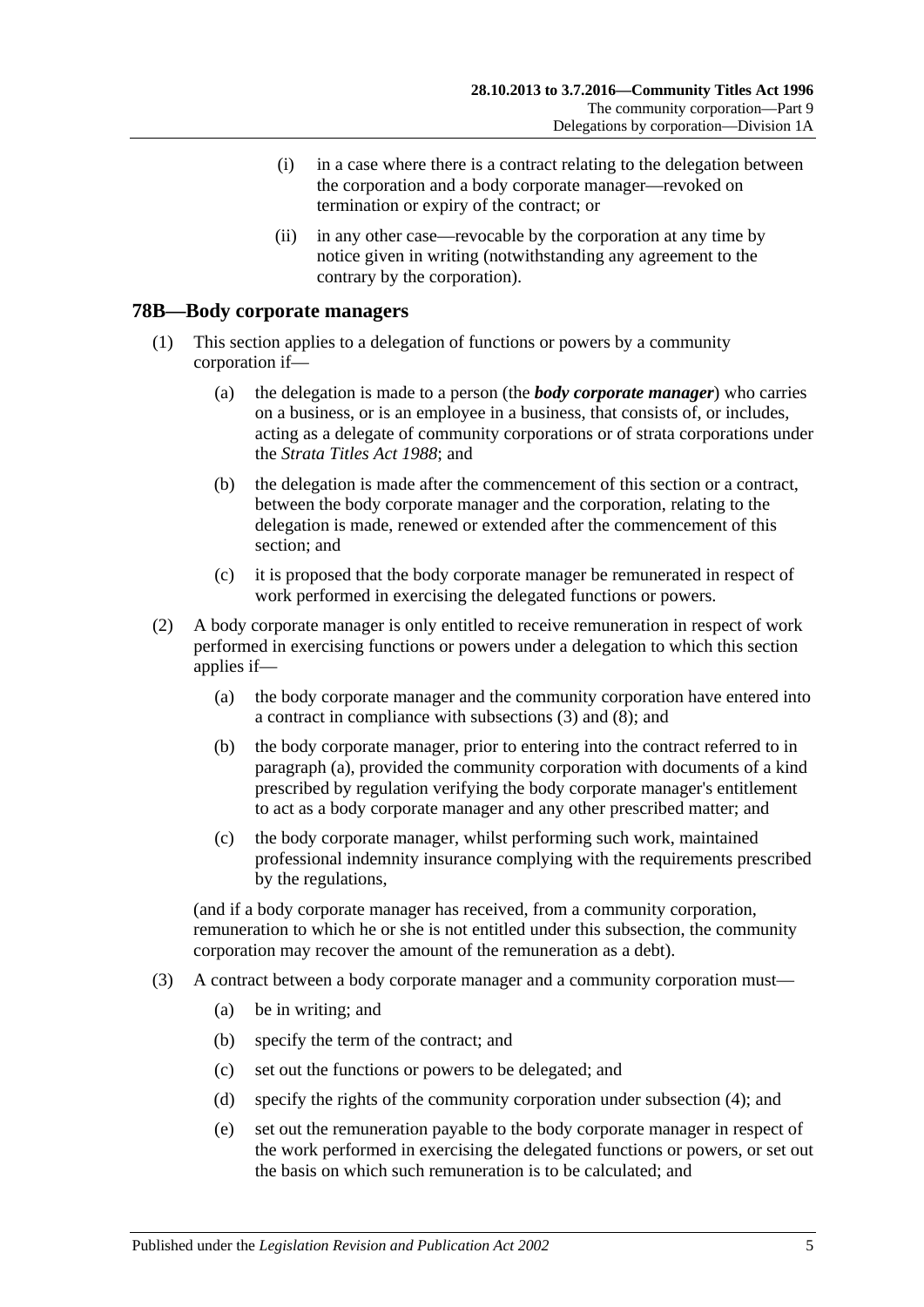- (f) contain any other particulars required by the regulations; and
- (g) have annexed to it a copy of each document provided by the body corporate manager in accordance with [subsection](#page-72-2) (2)(b).
- <span id="page-73-2"></span><span id="page-73-1"></span>(4) Where—
	- (a) there is a contract (other than a contract that is for a period of 12 months or less) in force between a community corporation and a body corporate manager; and
	- (b) the community corporation has had relevant contractual arrangements with the body corporate manager for a continuous period of at least 12 months,

the community corporation may terminate the contract by written notice given to the body corporate manager at least 28 days (or a lesser period specified in the contract) before the termination of the contract is to come into effect.

- (5) For the purposes of [subsection](#page-73-2)  $(4)(a)$ , the period of a contract is the term of the contract disregarding any renewal period that may occur at the end of that term unless the renewal occurs at the option of the body corporate manager (in which case the period of the contract will be taken to include the period of the renewal).
- (6) The right of a community corporation to terminate a contract under [subsection](#page-73-1) (4) is in addition to, and does not derogate from, any other right of the community corporation to terminate the contract.
- (7) A decision to terminate a contract in accordance with [subsection](#page-73-1) (4) is to be made by ordinary resolution of the community corporation.
- <span id="page-73-0"></span>(8) The body corporate manager must ensure that a copy of the contract, and any other prescribed information or document of a kind prescribed by regulation is available for inspection by members of the corporation at least 5 clear days before the date of the meeting at which the corporation is to consider whether or not to enter into the contract.
- (9) The body corporate manager must, at the request of any member of the corporation, make a copy of the body corporate manager's policy of professional indemnity insurance available for inspection and copying by the member within 3 business days of the request.

Maximum penalty: \$500.

- <span id="page-73-3"></span>(10) The Minister may, by notice in the Gazette, exempt body corporate managers from compliance with [subsection](#page-72-3) (2)(c) for such period as the Minister thinks fit.
- (11) An exemption granted by the Minister under [subsection](#page-73-3) (10)—
	- (a) may be subject to conditions specified in the notice of exemption; and
	- (b) may be varied or revoked by the Minister at any time by subsequent notice in the Gazette.
- (12) In this section—

*relevant contractual arrangements* mean contractual arrangements relating to a delegation of functions or powers by a community corporation to a body corporate manager.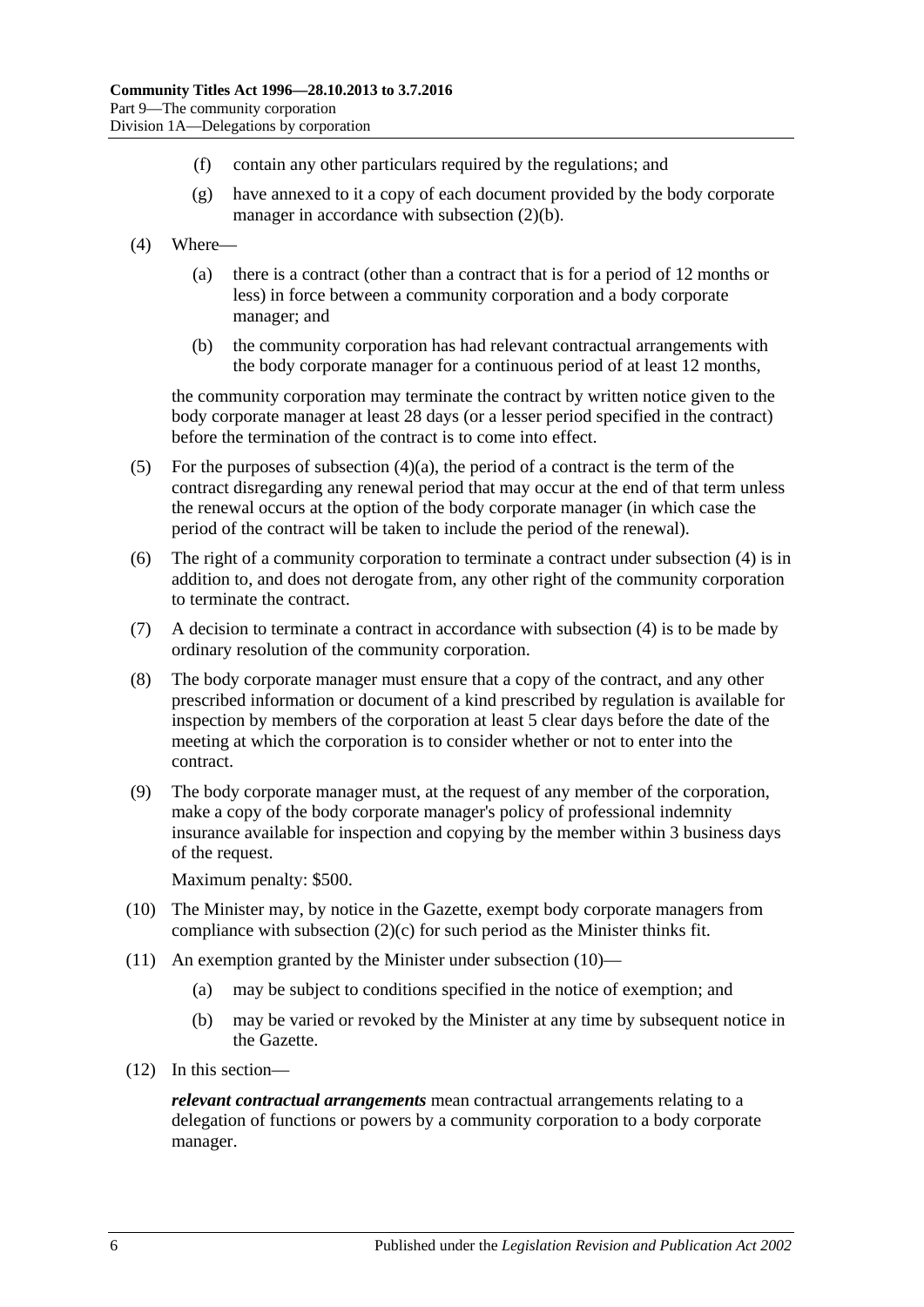## <span id="page-74-0"></span>**78C—General duties**

- (1) For the avoidance of doubt—
	- (a) the body corporate manager stands in a fiduciary relationship with the community corporation; and
	- (b) the duties owed by the body corporate manager under this Act are in addition to, and do not derogate from, the duties arising out of that fiduciary relationship.
- (2) Without derogating from [subsection](#page-74-0) (1), a body corporate manager—
	- (a) must act honestly and in good faith in the performance of the manager's functions; and
	- (b) must exercise due care and diligence in the performance of the manager's functions; and
	- (c) must not make improper use of the manager's position to gain, directly or indirectly, an advantage personally or for any other person.

## <span id="page-74-1"></span>**78D—Offences**

(1) A delegate of a community corporation who has a direct or indirect pecuniary interest in a matter in relation to which he or she proposes to perform delegated functions or powers must disclose the nature of the interest, in writing, to the corporation before performing the functions or powers.

Maximum penalty: \$15 000.

#### **Example—**

For example, if the delegate would receive a commission from a person for placing business of the community corporation with that person, it would be an offence to fail to disclose that fact before placing business with the person. Similarly, if the delegate were to profit by placing business of the community corporation with a related body corporate, it would be an offence to fail to disclose that fact before placing business with the related body corporate.

- (2) If an employee or agent of a delegate has a direct or indirect pecuniary interest in a matter, the delegate is, for the purposes of [subsection](#page-74-1) (1), taken to have a direct or indirect pecuniary interest in the matter.
- (3) A delegate who is the owner of a community lot is not obliged by [subsection](#page-74-1) (1) to disclose an interest that he or she has in common with all of the owners of the community lots.
- (4) It is a defence to a charge of an offence against [subsection](#page-74-1) (1) for the defendant to prove that he or she did not know and could not reasonably have been expected to know of his or her interest in the matter.
- (5) A delegate of a community corporation must, on application by an owner of a community lot or a development lot, provide the applicant, on a quarterly basis, with a statement setting out details of dealings by the delegate with the corporation's money (and must continue to so provide the statements until the applicant ceases to be an owner or revokes the application).

Maximum penalty: \$500.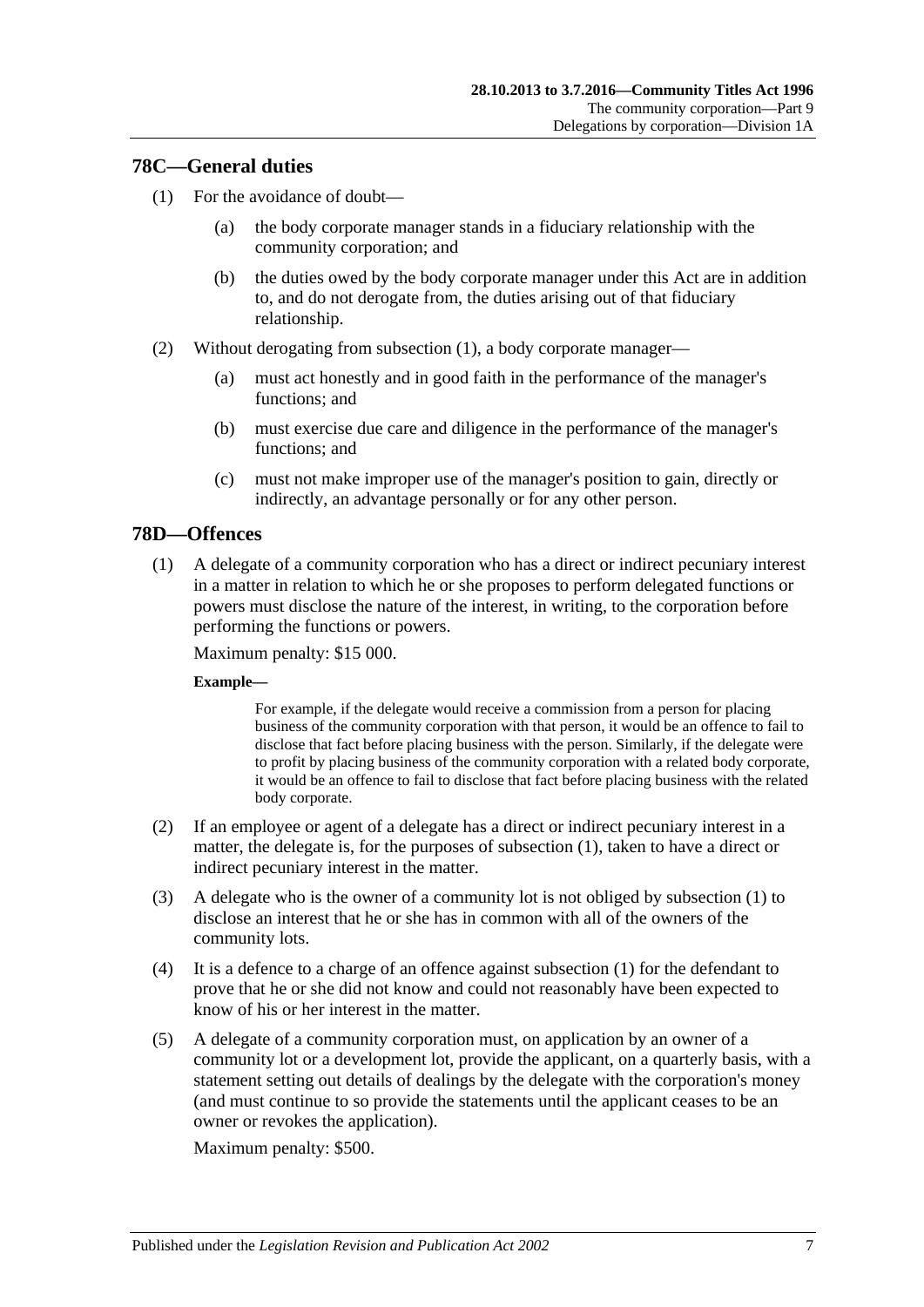- (6) If all delegations by a community corporation to a delegate are revoked, the delegate must return to, or make available for collection by, the corporation—
	- (a) all records of the corporation held by the delegate; and
	- (b) all trust money held pursuant to the delegations,

in accordance with any requirements prescribed by the regulations.

Maximum penalty: \$2 000.

- (7) A delegate of a community corporation who holds records of the corporation must, at the request of any member of the corporation—
	- (a) make those records available for the member to inspect within 10 business days of the request; and
	- (b) provide the member with a copy of any of the records on payment of a fee (not exceeding a fee calculated in accordance with the regulations).

Maximum penalty: \$500.

# **Division 2—General meetings**

#### <span id="page-75-0"></span>**79—First statutory general meeting**

(1) The developer must convene a general meeting of the community corporation within 3 months after the day on which there are at least 2 different members of the community corporation (not including the developer or any person who the developer knows, or ought reasonably to know, is an associate of the developer).

Maximum penalty: \$15 000.

(2) A member of the corporation may convene the meeting required under [subsection](#page-75-0) (1) if the developer fails to do so.

#### <span id="page-75-1"></span>**80—Business at first statutory general meeting**

- (1) The developer must deliver to the corporation at the first statutory general meeting—
	- (a) a copy of the plan of community division deposited in the Lands Titles Registration Office which shows the service infrastructure by which the lots and common property are provided with water, gas, electricity and other services; and
	- (b) a copy of—
		- (i) the scheme description (if any); and
		- (ii) the by-laws; and
		- (iii) the development contract or contracts (if any),

filed by the Registrar-General with the deposited plan; and

- (c) a copy of specifications, diagrams and drawings relating to the buildings or other improvements (if any) on the community parcel; and
- (d) the duplicate certificate of title for the common property; and
- (e) all policies of insurance taken out by the developer; and
- (f) a statement of the corporation's assets and liabilities; and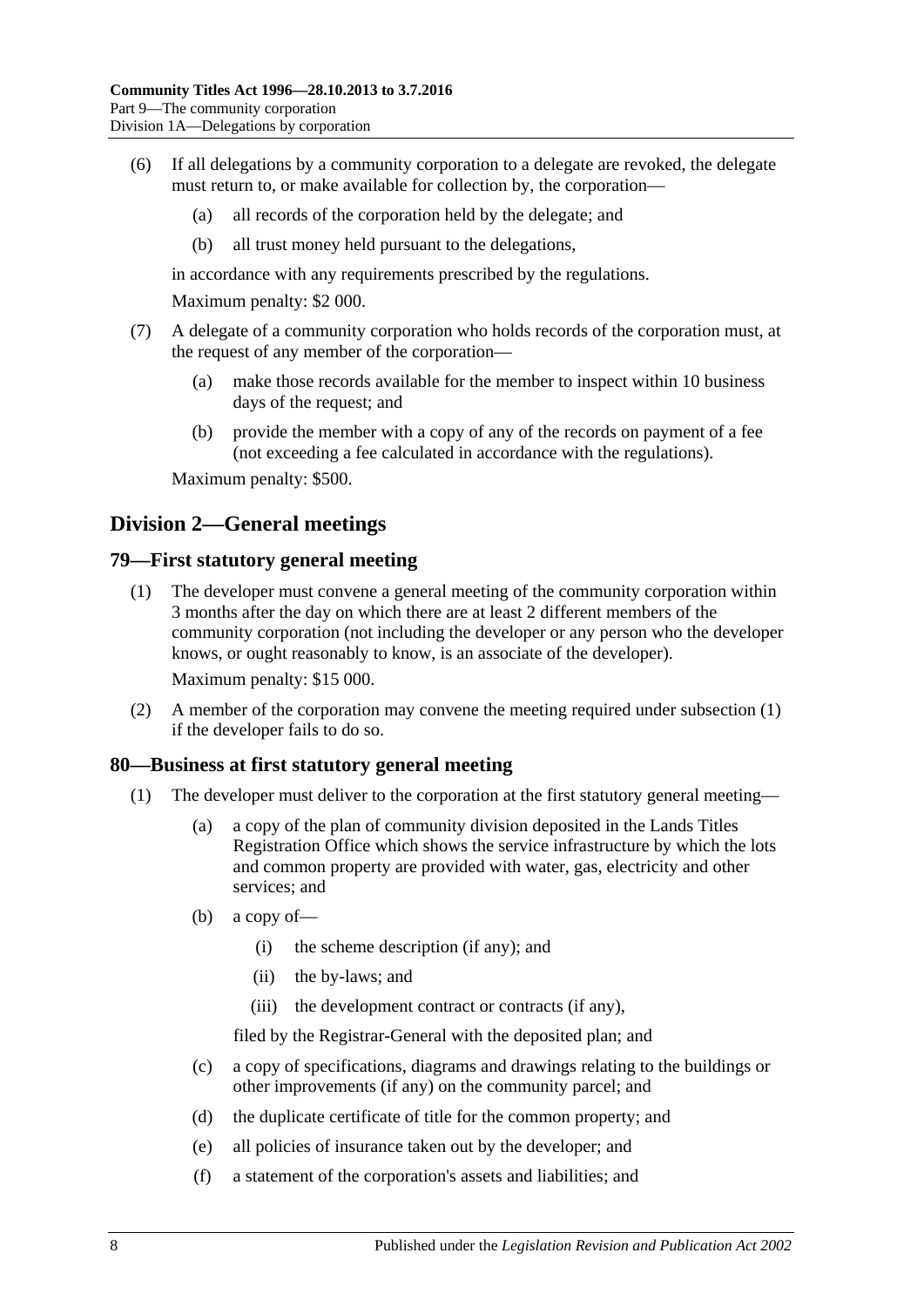- (g) an expenditure and contribution statement complying with [section](#page-98-0) 113; and
- (h) books of account and other records relating to the corporation; and
- (i) the corporation's common seal; and
- (j) a copy of all other documents in the developer's possession that are likely to be of use to the corporation.

Maximum penalty: \$15 000.

- <span id="page-76-1"></span>(2) The following matters must be addressed at the first statutory general meeting—
	- (a) the appointment of the presiding officer, treasurer and secretary;
	- (b) the custody of the corporation's common seal and the manner of its use;
	- (c) the corporation's recurrent and non-recurrent expenditure in its first financial year and the amount to be raised by contributions from owners of community lots to cover that expenditure;
	- (d) the appointment of an auditor of the corporation's accounts in its first financial year or a special resolution that the accounts for that year need not be audited;
	- (e) such other matters as are required by regulation.
- (3) If a document of a kind referred to in [subsection](#page-75-1) (1) comes into the possession of the developer within 12 months after the corporation's first statutory general meeting, the developer must deliver it, or a copy of it, to the corporation.

Maximum penalty: \$15 000.

#### **81—Convening of general meetings**

- (1) A general meeting (other than the first statutory general meeting) may be convened—
	- (a) by the presiding officer, treasurer or secretary of the corporation; or
	- (b) by any two members of the management committee of the corporation; or
	- (c) by a member or members of the corporation—
		- (i) the value of whose lot entitlement or combined lot entitlements is 20 per cent or more of the aggregate value of all the lot entitlements; or
		- (ii) who holds, or who together hold, 20 per cent or more of the total number of community lots in the scheme; or
	- (d) on the order of the Magistrates Court (made on the application of a person of a class specified in [section](#page-112-0) 141).
- <span id="page-76-0"></span>(2) A meeting (including the first statutory general meeting) is convened by giving written notice of the day, time and place of the meeting to all members of the corporation at least 14 days before the date of the meeting.
- (2a) A member may not nominate another person to be given notices referred to in [subsection](#page-76-0) (2) on his or her behalf (although nothing prevents the community corporation from agreeing to provide notices to such a person in addition to the member).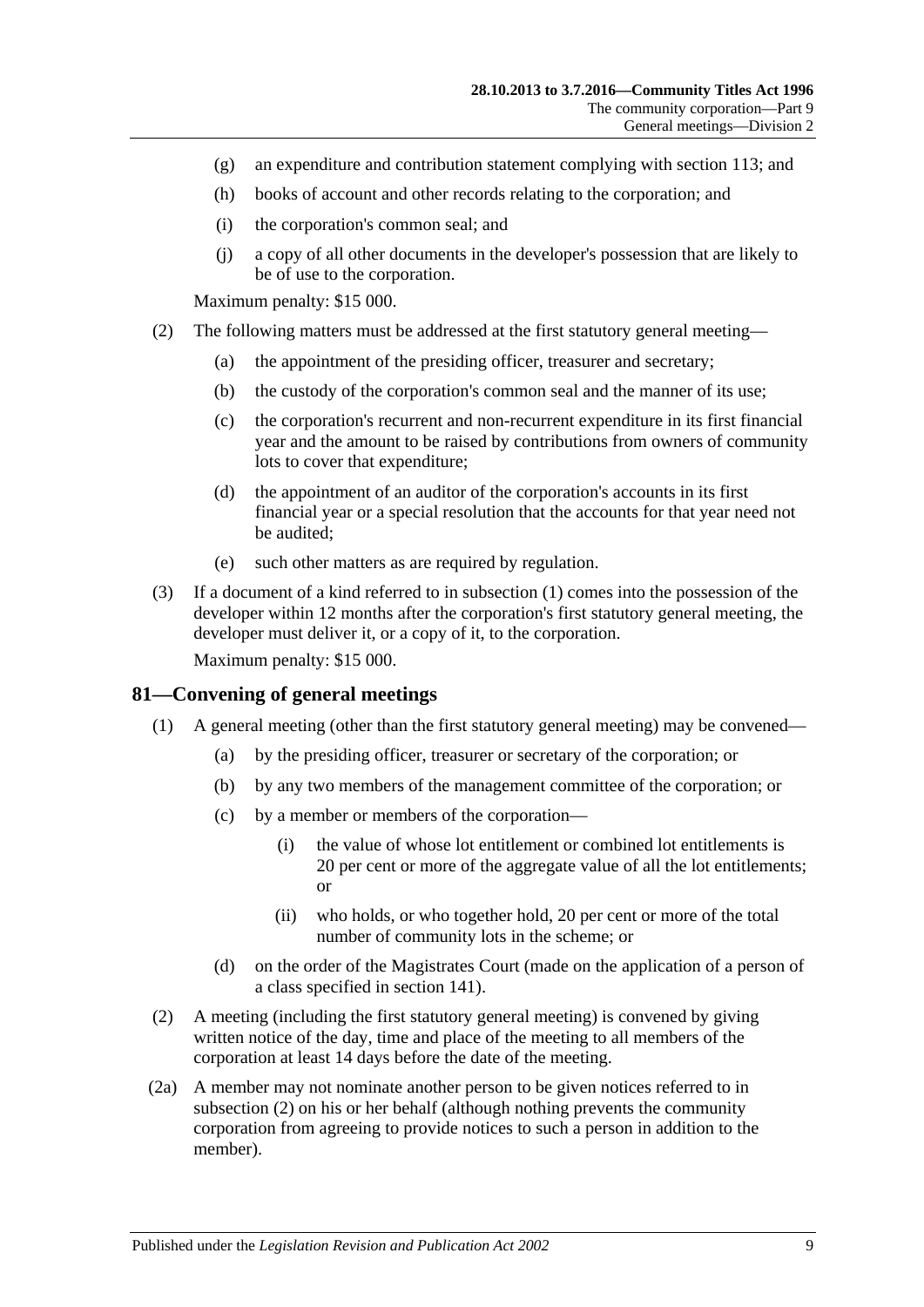- (3) The day, time and place of the meeting must be reasonably convenient to a majority of the members of the corporation.
- (4) The notice convening a general meeting must set out the agenda for the meeting.
- (5) The agenda must include—
	- (a) the text of any unanimous or special resolutions to be moved at the meeting; and
	- (b) a motion confirming the minutes of the previous general meeting; and
	- (c) in the case of the first statutory general meeting—the matters required to be dealt with by [section](#page-76-1) 80(2); and
	- (d) in the case of an annual general meeting—
		- (i) presentation of the accounts for the previous financial year; and
		- (ii) in the case of a corporation that is required to have its annual statement of accounts audited—the appointment of an auditor of the accounts for the current financial year; and
		- (iii) contributions to be paid by members for the current financial year; and
		- (iiia) presentation of statements required under [section](#page-98-0) 113; and
		- (iiib) presentation of copies of all insurance policies required under [Part](#page-91-0) 10 [Division 2;](#page-91-0) and
		- (iv) such other matters as are required by regulation.

## **82—Annual general meeting**

- (1) The annual general meeting of a primary community corporation must be held within three months after the commencement of each financial year.
- (2) The annual general meeting of a secondary or tertiary community corporation must be held within 6 months after the commencement of each financial year.

#### **83—Procedure at meetings**

- (1) Subject to [subsection](#page-77-0) (3a), the presiding officer of a corporation will preside at general meetings of the corporation.
- (2) The developer (or one of the developers if there are two or more), or the person appointed by the developer to attend and vote on the developer's behalf, will preside at the first statutory general meeting of the corporation until the presiding officer has been appointed.
- (3) In the absence of the presiding officer, a person present may be appointed to preside at the meeting by the persons present and entitled to vote at the meeting.
- <span id="page-77-0"></span>(3a) A person who is a body corporate manager in relation to a corporation, or is an employee of such a body corporate manager, may preside at a meeting of the corporation if a majority of the persons present and entitled to vote at the meeting agree to that person presiding (and the body corporate manager or employee is taken not to be entitled to vote for that purpose except in circumstances prescribed by the regulations).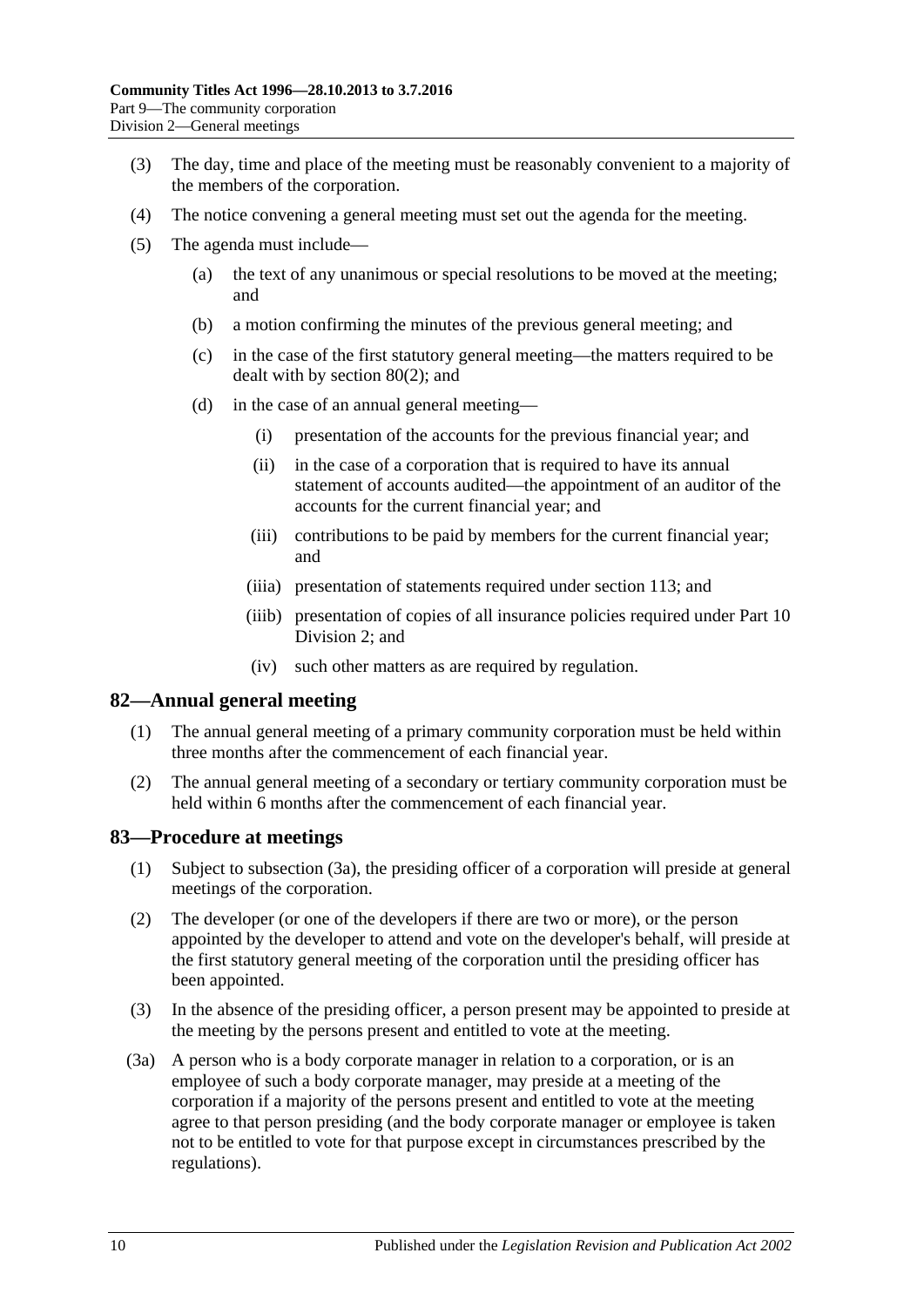- (3b) The regulations may make further provision in relation to the procedures to be followed at a meeting at which a body corporate manager, or an employee of a body corporate manager, is to preside.
- (4) The quorum for the transaction of business at a general meeting is determined by dividing the number of persons entitled to attend and vote at the meeting by two, disregarding any fraction and adding one.
- <span id="page-78-0"></span>(5) If a quorum is not present within half an hour of the time appointed for a general meeting—
	- (a) the members present must appoint—
		- (i) another day for the meeting being at least seven days but not more than 14 days later; and
		- (ii) the time and place for the meeting; and
	- (b) the meeting stands adjourned to that day at that time and place; and
	- (c) if a quorum is not formed at the adjourned meeting within half an hour, the persons present who are entitled to vote constitute a quorum.
- (6) Where a meeting of a corporation is adjourned under [subsection](#page-78-0) (5), the secretary of the corporation must cause reasonable notice of the day, time and place of the adjourned meeting to be given in writing to the members of the corporation.
- (6a) A member may, in accordance with any requirements prescribed by regulation, attend, and vote, at a meeting by telephone, video-link, Internet connection or any similar means of remote communication (provided that no obligation lies on a community corporation to provide such facilities to members who wish to attend or vote in such a manner).
- (7) Except where otherwise provided by this Act or by the by-laws of a community corporation, the decisions of the corporation in general meeting will be made by ordinary resolutions.
- (8) A corporation must cause accurate minutes to be kept of proceedings at its meetings.
- (9) Subject to this Act and the by-laws, a corporation may determine procedures at its meetings.

## **84—Voting at general meetings**

- (1) Subject to this section the owner of a community lot is entitled to attend and vote at general meetings of the corporation.
- (2) The owner of a development lot is not entitled to attend or to vote at general meetings in his or her capacity as the owner of that lot.
- <span id="page-78-1"></span>(3) Subject to [subsection](#page-80-0) (8), an owner (whether a secondary or tertiary corporation or any other body corporate or a natural person) may nominate another person to attend and vote at meetings on his or her behalf.
- <span id="page-78-2"></span>(4) Subject to [subsection](#page-80-0) (8), where there is more than one owner of a lot, a person (who may, but need not, be one of the owners) may be nominated by all of the owners to vote on their behalf.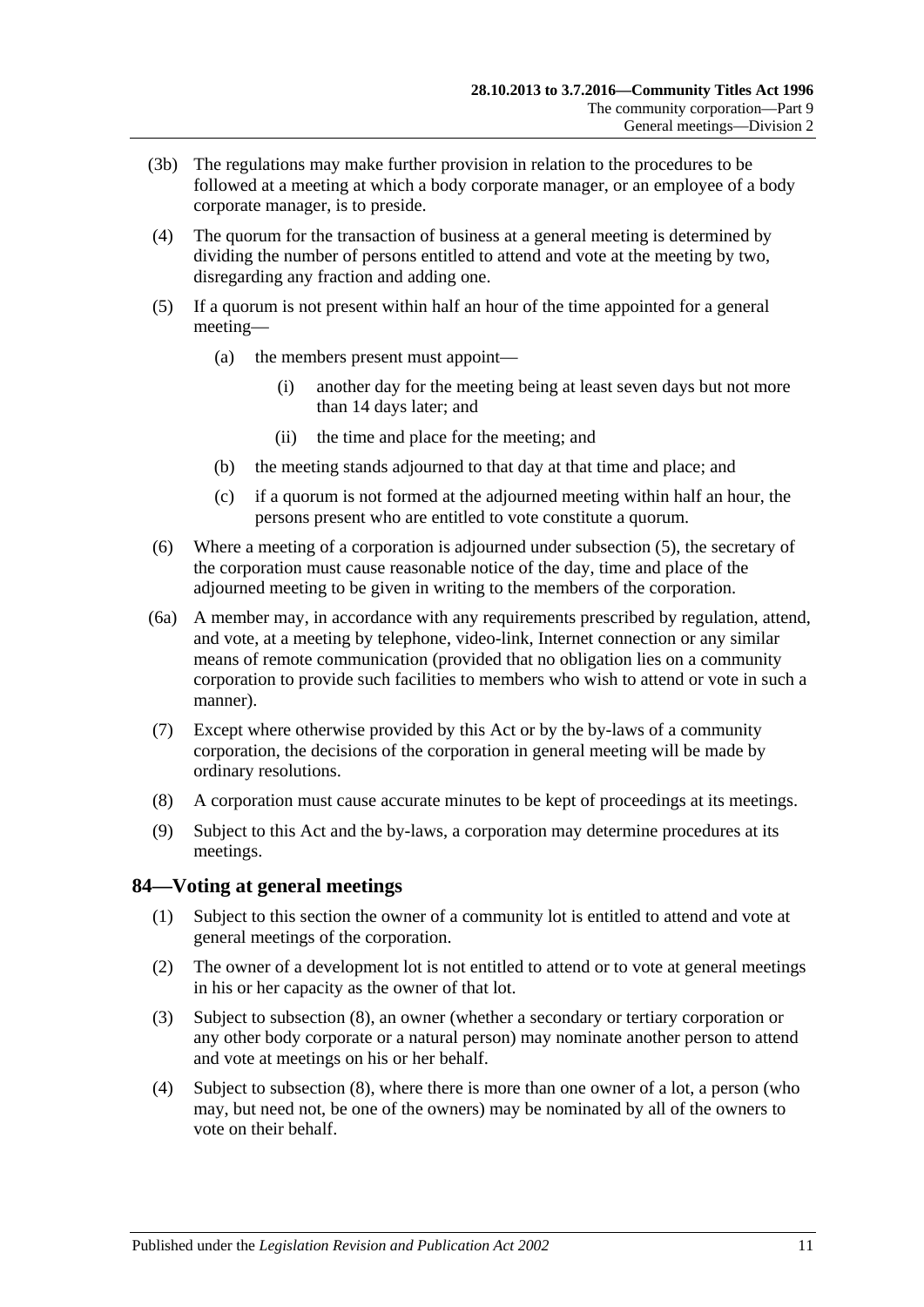- <span id="page-79-1"></span>(5) A nomination referred to in [subsection](#page-78-1) (3)—
	- (a) must be made—
		- (i) in the case of a nomination relating to the first statutory general meeting—by written notice given to the person initially presiding at the meeting; or
		- (ii) in any other case—by written notice given to the secretary of the corporation; and
	- (b) must specify whether the nominated person—
		- (i) is nominated to attend and vote at all meetings, and in relation to all matters, on behalf of the owner; or
		- (ii) is nominated to attend and vote only at specified meetings, or in relation to specified matters, on behalf of the owner; and
	- (c) may specify conditions in relation to the nomination; and
	- (d) if a specified condition requires the nominated person to vote in a particular way in relation to a matter in which the owner has a direct or indirect pecuniary interest (other than an interest that the owner has in common with all the owners of the community lots)—must specify the nature of the owner's pecuniary interest; and
	- (e) may be revoked by the owner at any time by subsequent written notice to the secretary (and any contract or agreement to the contrary is unenforceable); and
	- (f) is effective for a period of 12 months or such lesser period as may be specified in the written notice of nomination unless the nomination is revoked earlier under [paragraph](#page-79-0) (e); and
	- (g) does not derogate from the power of the owner to attend and vote at meetings on his or her own behalf.
- <span id="page-79-3"></span><span id="page-79-0"></span>(5a) Failure to comply with a requirement of [subsection](#page-79-1) (5) will invalidate the nomination.
- <span id="page-79-4"></span><span id="page-79-2"></span>(6) A nomination referred to in [subsection](#page-78-2) (4)—
	- (a) must be made by written notice to the secretary of the corporation by all of the owners of the lot; and
	- (b) must specify the meeting or meetings to which it relates; and
	- (ba) may specify conditions in relation to the nomination; and
	- (bb) if a specified condition requires the nominated person to vote in a particular way in relation to a matter in which an owner has a direct or indirect pecuniary interest (other than an interest that the owner has in common with all the owners of the community lots)—must specify the nature of the owner's pecuniary interest; and
	- (c) may be revoked at any time by one of the owners by written notice to the secretary.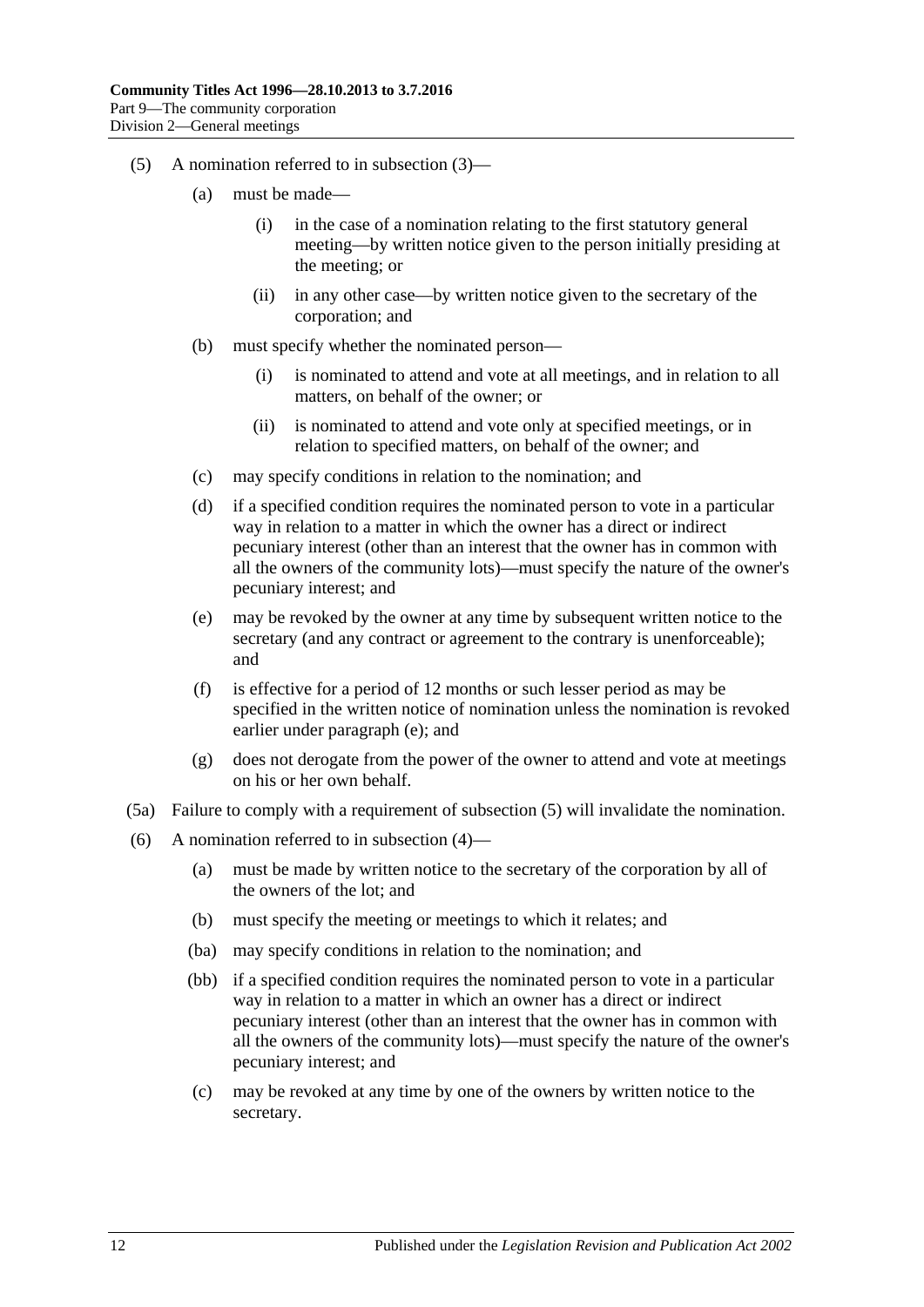- (6a) Without limiting [subsection](#page-79-1) (5) or [\(6\),](#page-79-2) if a person who is a body corporate manager in relation to the corporation, or an employee of such a body corporate manager, is nominated under [subsection](#page-78-1) (3) or [\(4\),](#page-78-2) the nomination ceases to have effect on the person ceasing to be a body corporate manager in relation to the corporation or an employee of such a body corporate manager (as the case may require).
- (7) Where there is more than one owner of a lot and there is no person who is entitled to vote on behalf of the owners pursuant to a nomination under [subsection](#page-78-2) (4), the following provisions apply—
	- (a) if only one of the owners attends a meeting—the vote is exercisable by that person;
	- (b) if two or more of the owners attend a meeting—the vote is exercisable by one of them in accordance with an agreement between all the owners attending the meeting but, if there is no such agreement, none of them is entitled to vote.
- <span id="page-80-0"></span>(8) Subject to [subsection](#page-80-1) (9), the developer or an associate of the developer cannot be nominated under [subsection](#page-78-1) (3) or [\(4\)](#page-78-2) if one or more of the community lots is used, or is intended to be used, solely or predominantly for residential purposes.
- <span id="page-80-1"></span>(9) [Subsection](#page-80-0) (8) does not apply if the community parcel is subject to a leaseback arrangement.
- <span id="page-80-2"></span>(9a) If an owner appoints, by general power of attorney under section 5 of the *[Powers of](http://www.legislation.sa.gov.au/index.aspx?action=legref&type=act&legtitle=Powers%20of%20Attorney%20and%20Agency%20Act%201984)  [Attorney and Agency Act](http://www.legislation.sa.gov.au/index.aspx?action=legref&type=act&legtitle=Powers%20of%20Attorney%20and%20Agency%20Act%201984) 1984*, a person as his or her attorney specifically for the purpose of attending and voting at meetings, or specified meetings, of the community corporation, the appointment is, despite any provision of that Act or the terms of the general power of attorney, effective for a period of 12 months or such lesser period as may be specified in the power of attorney unless the power of attorney is revoked earlier.
- <span id="page-80-3"></span>(9b) If a general power of attorney referred to in [subsection](#page-80-2) (9a) appoints a body corporate manager, a copy of the instrument of appointment must be given to the secretary of the corporation before the meeting, or the first of the meetings, to which it relates.
- (10) A person who is not an owner of a community lot but has been nominated by an owner or owners to attend and vote at a general meeting of the corporation, must be regarded as a member of the corporation for the purposes of proceedings at the meeting.
- (10a) A copy of each written notice of nomination and each instrument of appointment referred to in [subsection](#page-80-3) (9b) applying in relation to the meeting must be made available by—
	- (a) in the case of a nomination relating to the first statutory general meeting—the person initially presiding at the meeting; or
	- (b) in any other case—the secretary of the corporation,

for inspection by persons attending the meeting before any matter is voted on at the meeting.

Maximum penalty: \$500.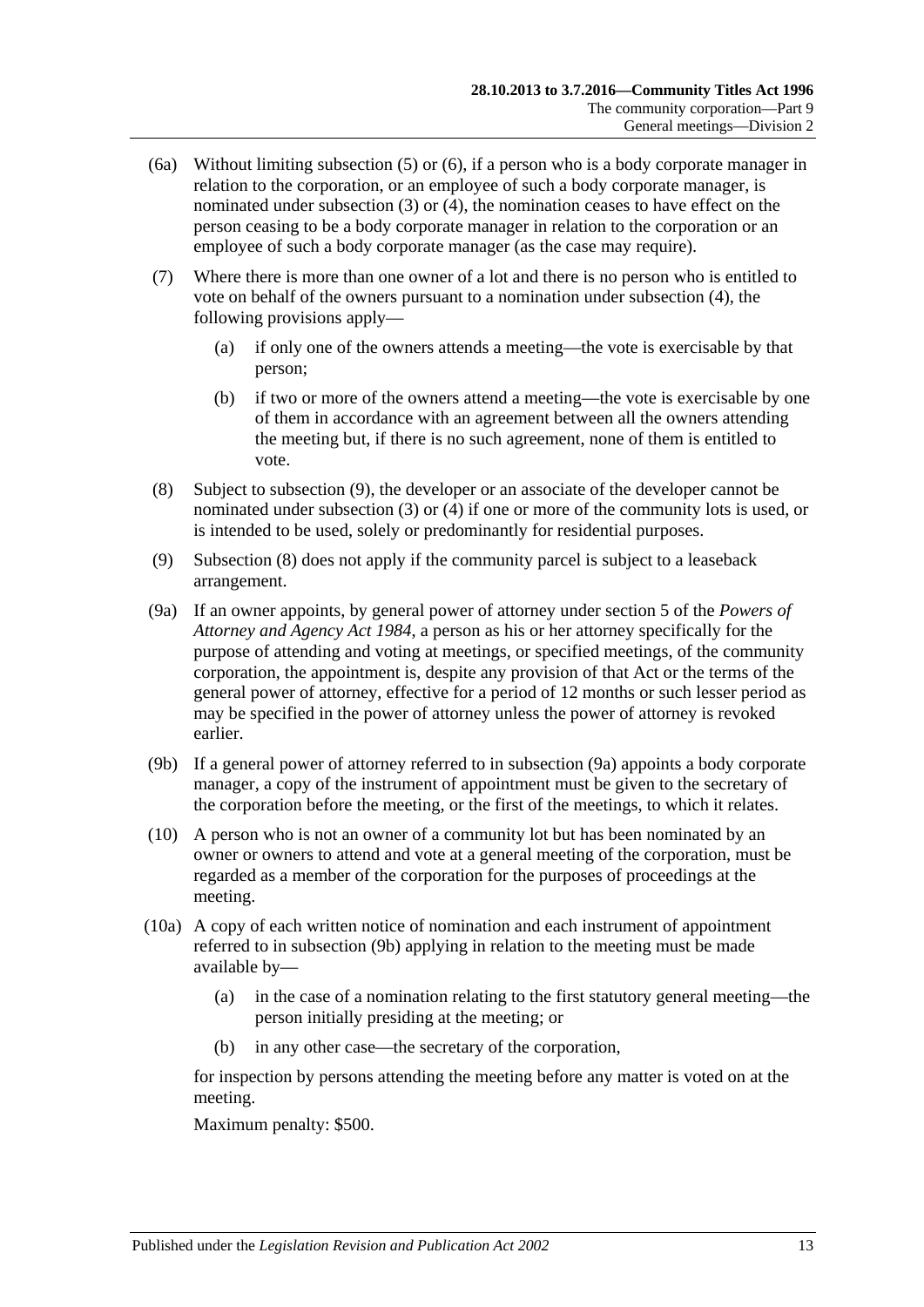- (11) The owner of a lot may exercise an absentee vote on a proposed resolution by giving the secretary written notice of the proposed vote at least six hours before the time of the meeting.
- (12) A member attending a meeting of a corporation may demand a written ballot on any question.
- (13) The ballot will be taken in such manner as the person presiding at the meeting thinks fit.
- (14) A vote cannot be exercised in relation to a lot unless all amounts payable to the corporation in respect of the lot have been paid.
- (15) If the number of votes supporting a resolution is equal to the number of votes against the resolution, the resolution is lost.

#### <span id="page-81-0"></span>**85—Duty to disclose interest**

- (1) If a person (whether a co-owner of a lot or not) has been nominated to attend and vote at a meeting of a community corporation on behalf of another person, the following provisions apply:
	- (a) if the nominated person has a direct or indirect pecuniary interest in any matter to be voted on at a meeting, the nominated person must—
		- (i) disclose the nature of the interest—
			- (A) if it is practicable to do so—to his or her principal before the vote is taken; or
			- (B) in any other case—to his or her principal as soon as practicable after the vote is taken; and
		- (ii) disclose the nature of the interest to the members present at the meeting before the vote is taken;
	- (b) if the written notice of nomination declared a pecuniary interest in accordance with section  $84(5)(d)$  or  $84(6)(bb)$  in relation to the matter, the nominated person must disclose the nature of the pecuniary interest to the members present at the meeting before the vote on the matter is taken.

Maximum penalty: \$15 000.

- (2) A co-owner of a lot is not obliged by [subsection](#page-81-0) (1) to disclose an interest that he or she has in common with his or her other co-owners.
- <span id="page-81-1"></span>(2a) A person who—
	- (a) attends and is entitled to vote (other than as a nominee) at a meeting of a community corporation; or
	- (b) presides at such a meeting,

and who has a direct or indirect pecuniary interest in any matter to be voted on at the meeting must disclose the nature of the interest to the members present at the meeting before the vote is taken.

Maximum penalty: \$15 000.

(2b) An owner of a community lot is not obliged by [subsection](#page-81-1) (2a) to disclose an interest that he or she has in common with all of the owners of the community lots.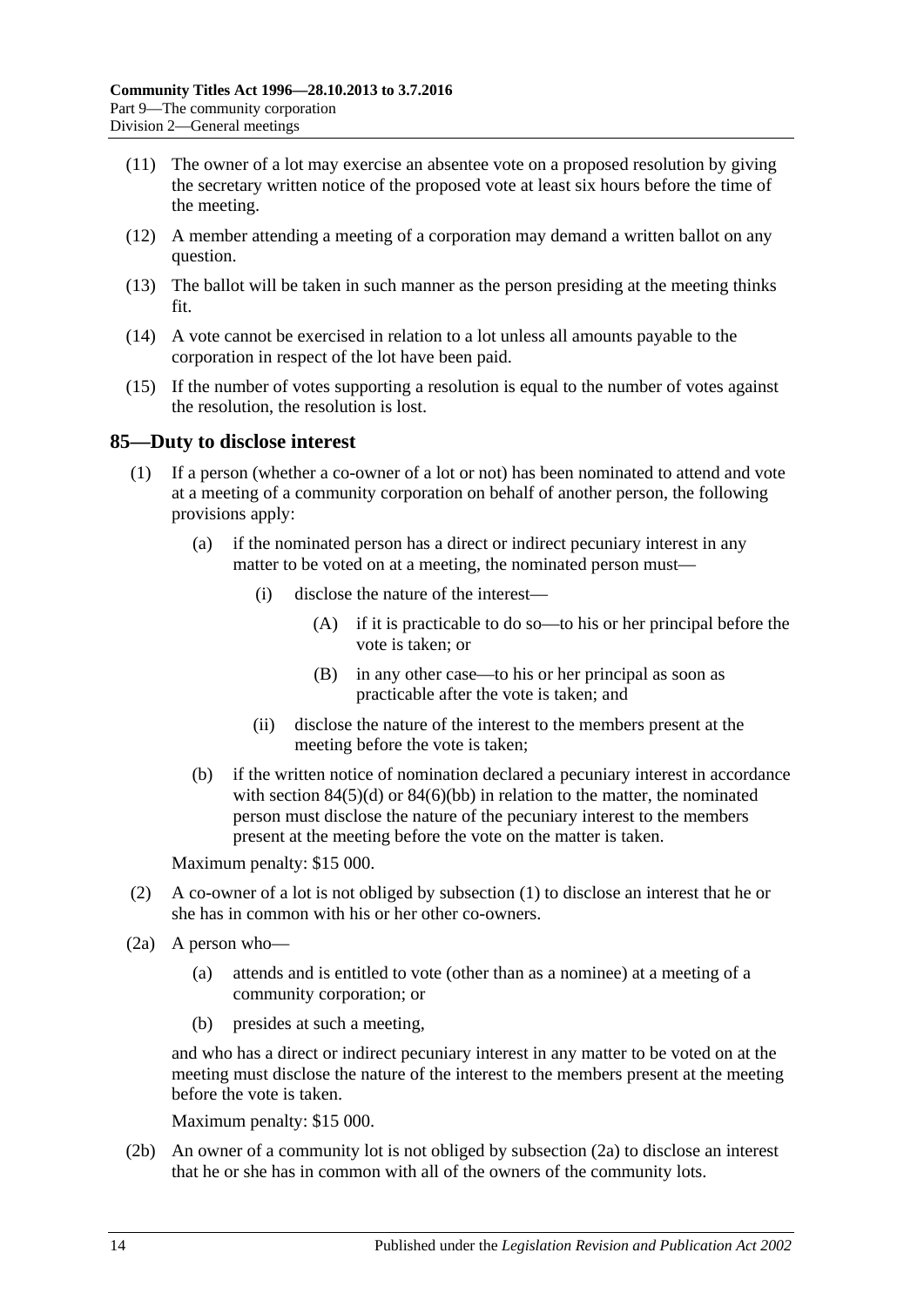(3) It is a defence to a charge of an offence against this section to prove that the defendant was not, at the time of the alleged offence, aware of his or her interest in the matter.

## **86—Voting by a community corporation as a member of another community corporation**

- (1) A secondary corporation that is a member of a primary corporation or a tertiary corporation that is a member of a secondary corporation may vote at a meeting of the primary or secondary corporation if it has been authorised to do so by resolution of its members.
- (2) When determining whether a resolution of a community corporation is a unanimous resolution, the vote of a secondary or tertiary corporation (that is a member of the corporation) that is cast in favour of the resolution—
	- (a) will be counted in favour of the resolution if it was authorised by a unanimous resolution of the secondary or tertiary corporation;
	- (b) will be taken to be cast against the resolution if it was not authorised by a unanimous resolution of the secondary or tertiary corporation.
- (3) When determining whether a resolution of a community corporation is a special resolution, the vote of a secondary or tertiary corporation that is a member of the corporation will only be counted if it was authorised by a special resolution of the secondary or tertiary corporation.

## <span id="page-82-0"></span>**87—Value of votes cast at general meeting**

- (1) The number of votes that may be cast in respect of each community lot on any matter arising for decision at a general meeting of a community corporation is—
	- (a) if one or more of the lots is used, or is intended to be used, solely or predominantly for residential purposes—one;
	- (b) in any other case—
		- (i) the number prescribed for that purpose by the by-laws; or
		- (ii) if the by-laws do not prescribe a number—one.
- (2) A unanimous resolution is required to vary the number of votes prescribed by the by-laws that may be cast in respect of each community lot.
- (3) If the developer owns 1 or more of the community lots in a community parcel and a person (other than the developer or a prescribed associate of the developer) owns 1 or more of the community lots, the following provisions apply:
	- (a) if none of the other lots is owned by a prescribed associate of the developer, the developer is entitled to—
		- (i) the aggregate of the votes, determined in accordance with [subsection](#page-82-0) (1), in respect of the lots owned; or
		- (ii) a number of votes equivalent to the aggregate of the votes, determined in accordance with that subsection, that may be exercised by all the other members of the corporation,

whichever is the lesser;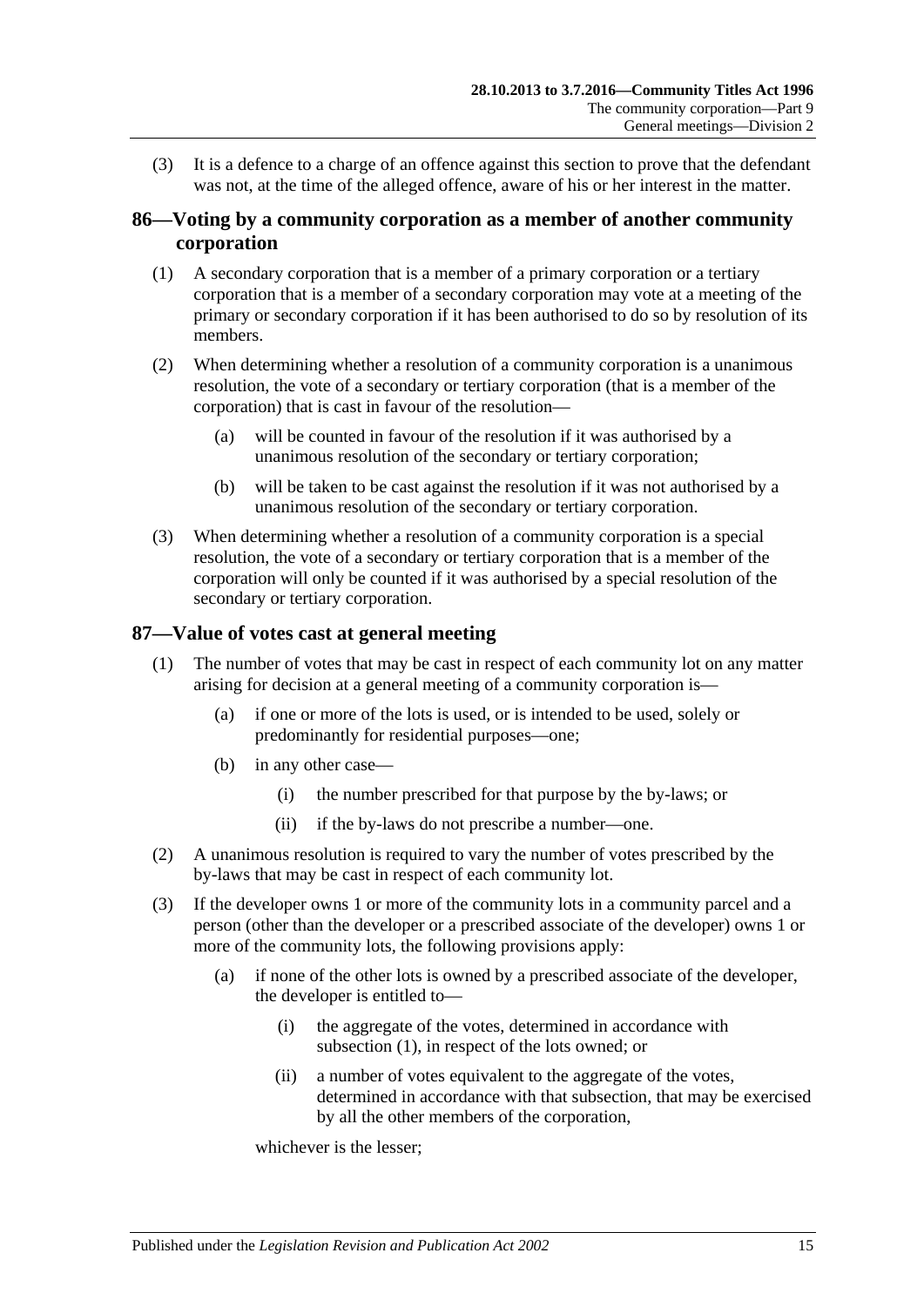- (b) if 1 or more of the other lots is owned by a prescribed associate of the developer, the developer and the prescribed associate are each entitled to—
	- (i) the aggregate of the votes, determined in accordance with [subsection](#page-82-0) (1), in respect of the lots owned; or
	- (ii) the aggregate of the votes, determined in accordance with [subsection](#page-82-0) (1), in respect of the lots owned, proportionately adjusted so that the aggregate of the votes that may be exercised by the developer and the votes that may be exercised by all prescribed associates of the developer is equivalent to the aggregate of the votes that may be exercised by all other members of the corporation,

whichever is the lesser.<sup>1</sup>

**Note—**

- 1 The effect of this provision is that neither the voting power of the developer, nor the combined voting power of the developer and prescribed associates, can ever be greater than the combined voting power of the other members of the corporation.
- (4) In this section—

*prescribed associate* of a developer means—

- (a) a person who is an associate of the developer where a relationship of a kind referred to in [section](#page-13-0)  $4(2)(e)$ , [\(f\)](#page-13-1) or [\(g\)](#page-13-2) exists between the developer and the person; or
- (b) a related body corporate;

*related body corporate* has the same meaning as in the *Corporations Act 2001* of the Commonwealth.

## **88—Special resolutions—3 lot schemes**

- (1) This section applies to a community corporation if there are three community lots in the community scheme and the owner of each lot is entitled to one vote in respect of his or her lot.
- (2) A resolution of a community corporation to which this section applies is a special resolution if—
	- (a) at least 14 days notice setting out the text of the proposed resolution and any other information of a kind prescribed by regulation has been served on all the owners of the community lots; and
	- (b) the resolution is passed at a properly convened meeting of the corporation at which either no vote, or only one vote, is cast against the resolution.

#### **89—Revocation etc of decisions by corporation**

- (1) A decision that is required by this Act to be made by unanimous resolution of a community corporation may be varied or revoked by a unanimous resolution of the corporation.
- (2) A decision that is required by this Act to be made by a special resolution of a corporation may be varied or revoked by a special resolution of the corporation.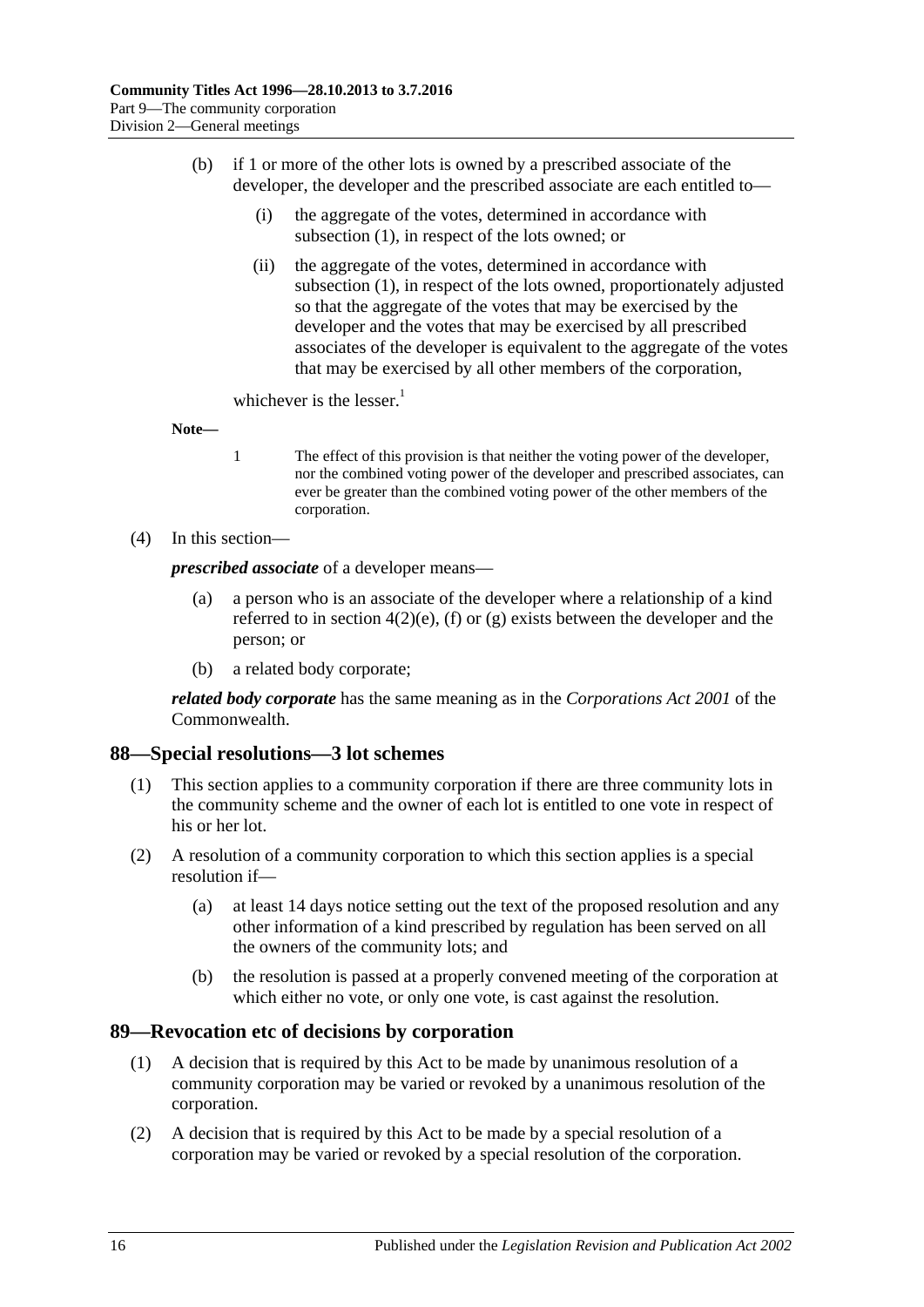(3) All other decisions of a corporation may be varied or revoked by an ordinary resolution of the corporation.

# **Division 3—Management committee**

## **90—Establishment of management committee**

- (1) A community corporation may (but is not obliged to) establish a management committee.
- (2) A committee is established by ordinary resolution of the corporation.
- (3) The members of a committee must be natural persons and must include the presiding officer, the treasurer and the secretary of the corporation.
- (4) Subject to [subsection](#page-84-0) (6), where each of the community lots is used, or is intended to be used, solely or predominantly for residential purposes, all the members of the committee must be members of the corporation and for that purpose a person for the time being appointed by a body corporate that is a member of the corporation to attend and vote at meetings of the corporation will be taken to be a member of the corporation.
- (5) Where one or more of the community lots are not used, or intended to be used, solely or predominantly for residential purposes, the committee may be comprised of or include persons who are not members of the corporation.
- <span id="page-84-0"></span>(6) Where the community parcel is subject to a leaseback arrangement, the management committee may consist of one or more persons nominated by the lessee and appointed by ordinary resolution of the corporation.

## **91—Term of office**

- (1) A member of the committee must be appointed for a term that expires at or before the next annual general meeting of the corporation.
- <span id="page-84-1"></span>(2) A member's office becomes vacant if the member—
	- (a) dies; or
	- (b) completes his or her term of office and is not reappointed; or
	- (c) in the case of a person who was a member of the corporation when he or she was appointed to the office—ceases to be a member of the corporation; or
	- (d) in the case of a member who is the presiding officer, treasurer or secretary of the corporation—ceases to hold that office and does not hold either of the other of those offices; or
	- (e) in the case of any member other than the presiding officer, treasurer or secretary of the corporation—resigns by written notice to the secretary of the corporation; or
	- (f) becomes bankrupt or applies to take the benefit of a law for the relief of insolvent debtors; or
	- (g) is convicted of an indictable offence or sentenced to imprisonment for an offence; or
	- (h) is removed from office by ordinary resolution of the corporation.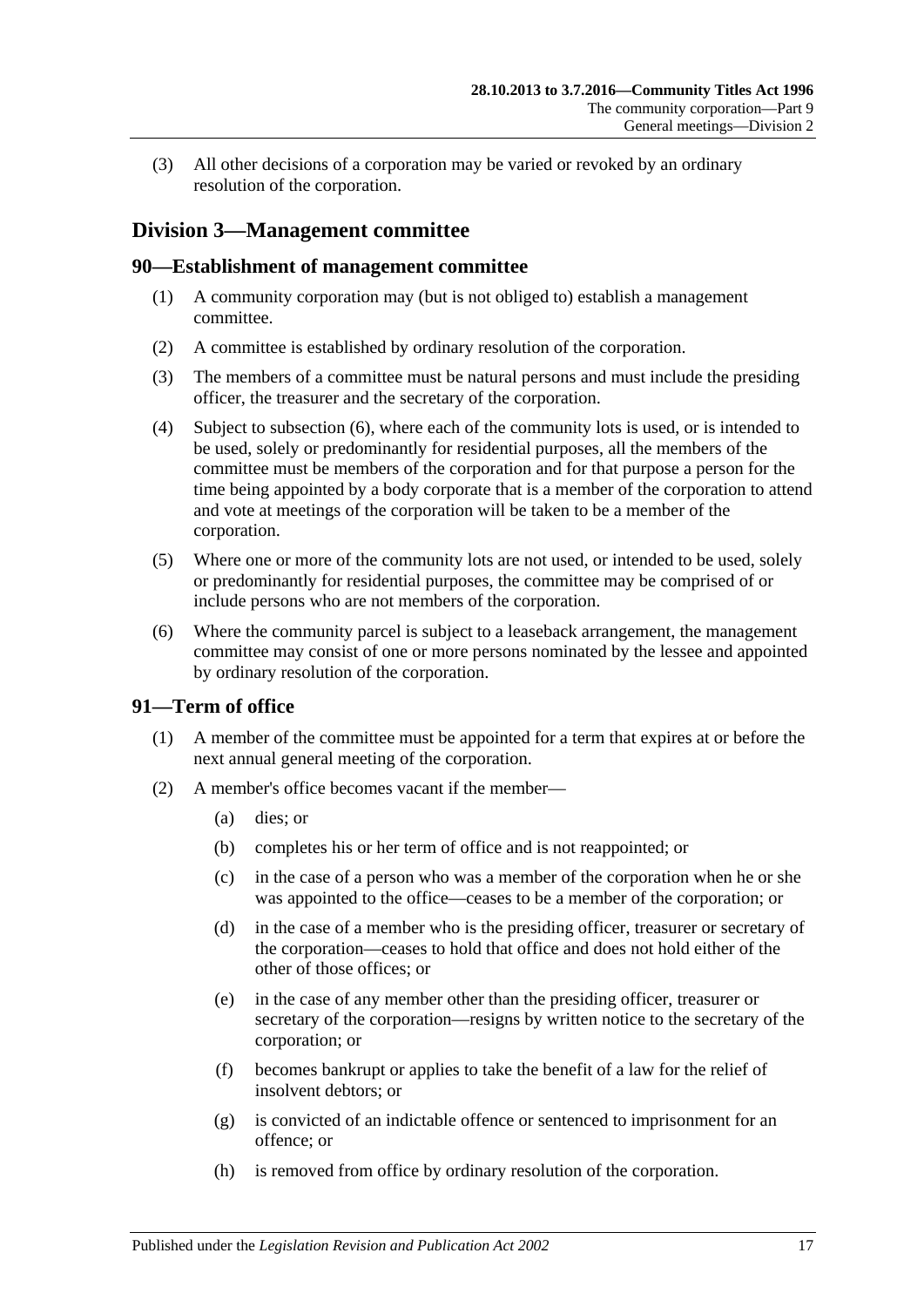- (3) A resolution referred to in [subsection](#page-84-1) (2)(h) can only be passed on one or more of the following grounds:
	- (a) misconduct;
	- (b) neglect of duty;
	- (c) incapacity or failure to carry out satisfactorily the duties of the office.

#### **92—Functions and powers of committees**

- (1) Subject to any limitations imposed by the corporation, it is the function of a management committee to carry out the functions and perform the duties of the corporation within the limits of the committee's powers.
- (2) Subject to this Act and to any limitations imposed by the corporation or by the by-laws of the community scheme, a management committee has full power to transact any business of the corporation.
- (3) A committee cannot delegate its functions or powers but a community corporation may appoint or engage a person to assist the committee in the performance of the committee's functions.
- (4) A committee does not have power to do anything for which a special or unanimous resolution of the corporation is required.

## **93—Convening of committee meetings**

- (1) A meeting of a management committee may be convened by the presiding officer, treasurer or secretary of the corporation or by any two members of the committee.
- (2) A meeting is convened by giving written notice of the day, time and place of the meeting to all members of the committee at least three days before the date of the meeting.
- (3) The day, time and place of the meeting must be reasonably convenient to a majority of the members of the committee.
- (4) The notice convening a meeting must set out the agenda for the meeting.

## **94—Procedure at committee meetings**

- (1) The presiding officer will preside at committee meetings but in his or her absence the members present may appoint a member to preside at that meeting.
- (2) The quorum for the transaction of business at a committee meeting is determined by dividing the number of members of the committee by two, disregarding any fraction and adding one.
- (3) A decision supported by a majority of the members present at a management committee meeting is a decision of the committee.
- (4) A member of a committee may appoint another person to act as his or her proxy at a committee meeting that the member is unable to attend.
- (5) The person appointed must, if each of the community lots is used, or is intended to be used, solely or predominantly for residential purposes, be another member of the committee or a member of the community corporation.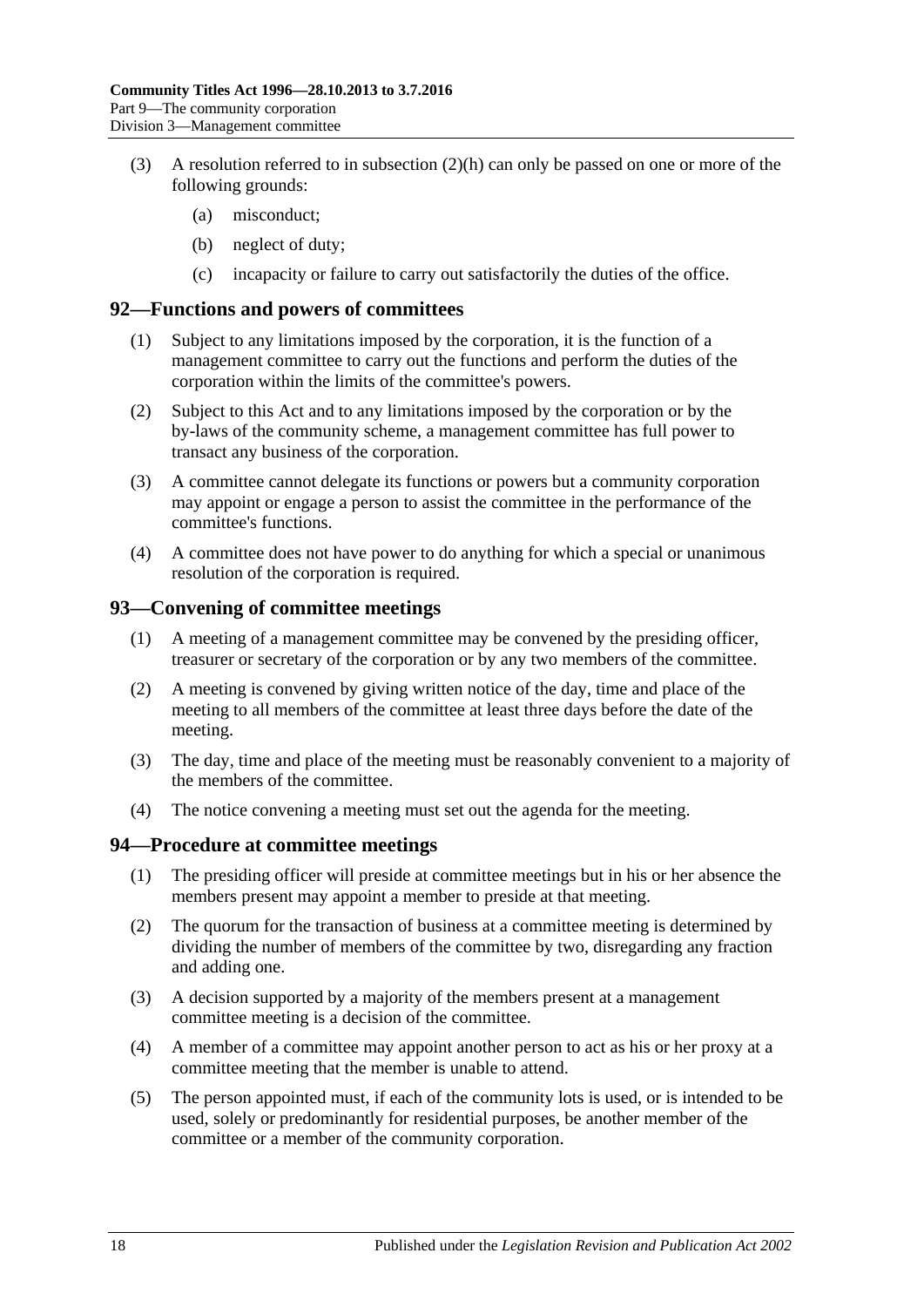- (6) A decision is made by a committee without meeting if—
	- (a) written notice setting out the proposed decision is served on every member of the committee; and
	- (b) within seven days after the notice is served on all members of the committee a majority of the members give written notice to the secretary setting out the proposed decision and expressing their agreement with it.
- (7) A management committee must cause accurate minutes to be kept of proceedings at its meetings.
- (8) Subject to this Act, the by-laws and to any direction of the community corporation, a committee may regulate procedures at its meetings as it thinks fit.

#### <span id="page-86-0"></span>**95—Disclosure of interest**

- (1) A member of a committee who has a direct or indirect pecuniary interest in a matter under consideration by the committee—
	- (a) must disclose the nature of the interest to the committee; and
	- (b) must not take part in any deliberations or decisions of the committee in relation to that matter.

Maximum penalty: \$15 000.

- (2) It is a defence to a charge of an offence against [subsection](#page-86-0) (1) to prove that the defendant was not, at the time of the alleged offence, aware of his or her interest in the matter.
- (3) A disclosure under this section must be recorded in the minutes of the committee.
- (4) In this section—

*pecuniary interest* of a member of a committee does not include an interest arising solely from the fact that the member is also a member of the community corporation.

#### **96—Members' duties of honesty**

(1) A member of a committee must at all times act honestly in the performance of his or her duties.

Maximum penalty:

- (a) if an intention to deceive or defraud is proved—\$15 000 or four years imprisonment;
- (b) in any other case—\$4 000.
- (2) A member of a committee must not make improper use of his or her official position to gain a personal advantage for himself, herself or another.

Maximum penalty: \$15 000 or four years imprisonment.

#### **97—Casual vacancies**

A management committee may co-opt a suitable person to fill a casual vacancy in the membership of the committee.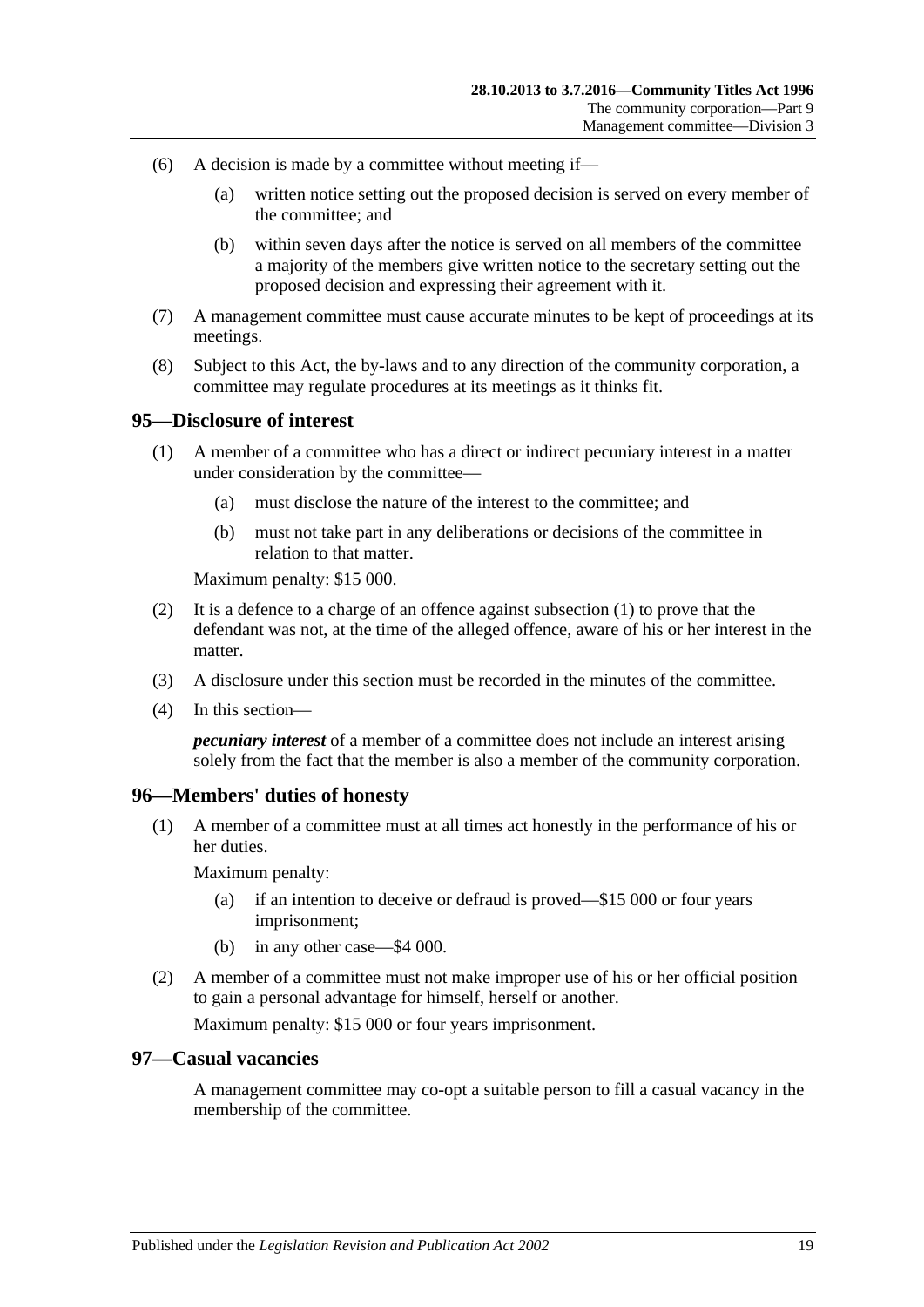#### **98—Validity of acts of a committee**

If a management committee acts honestly, a vacancy in its membership or the subsequent discovery of a defect affecting the appointment of a member, or the right of a person to act as a member, does not invalidate the act of the committee.

#### <span id="page-87-0"></span>**99—Immunity from liability**

- (1) A committee member is not liable for an act or omission while acting, or purportedly acting, as a committee member unless the act or omission was dishonest or negligent.
- (2) A liability that would, but for [subsection](#page-87-0) (1), attach to a committee member attaches instead to the corporation or, where the community parcel is subject to a leaseback arrangement, to the lessee.

# **Division 4—Appointment of administrator**

## **100—Administrator of community corporation's affairs**

- (1) The District Court or the Magistrates Court may, on application by—
	- (a) a community corporation; or
	- (b) a creditor of a community corporation; or
	- (c) the owner of a community lot or a development lot; or
	- (d) a person who holds a registered encumbrance over a community lot or a development lot,

appoint an administrator of the community corporation, or remove or replace an administrator previously appointed.

- (2) An administrator has, while the appointment remains in force, full and exclusive power to administer the affairs of the community corporation (including power to do anything for which a special or unanimous resolution of the corporation is required).
- (3) The administrator must comply with any directions that the court may give from time to time.
- (4) The remuneration of an administrator will be fixed by the court and is payable from the corporation's funds.
- <span id="page-87-1"></span>(5) The administrator may, by written instrument, delegate any of his or her powers.
- (6) A delegation under [subsection](#page-87-1) (5)—
	- (a) may be made on such conditions as the administrator thinks fit; and
	- (b) is revocable at will; and
	- (c) does not derogate from the power of the administrator to act in any matter personally.
- <span id="page-87-2"></span>(7) A person to whom powers have been delegated under [subsection](#page-87-1) (5) who has a direct or indirect pecuniary interest in any matter in relation to which he or she proposes to exercise delegated powers must disclose the nature of the interest in writing to the administrator.

Maximum penalty: \$15 000.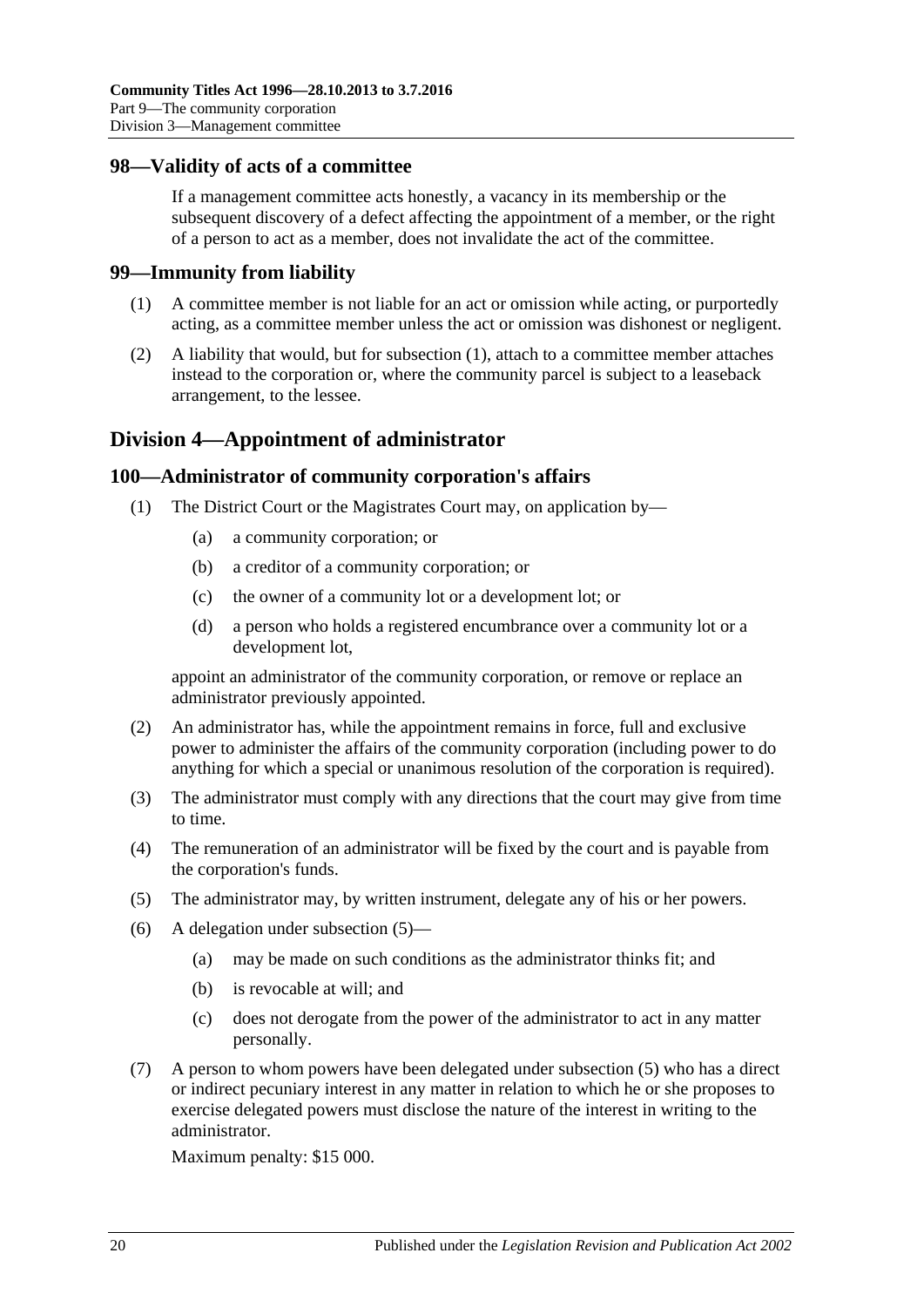- (8) It is a defence to a charge of an offence against [subsection](#page-87-2) (7) to prove that the defendant was not, at the time of the alleged offence, aware of his or her interest in the matter.
- (9) A person who—
	- (a) is appointed as an administrator; or
	- (b) is removed or replaced as an administrator,

must, within 14 days, give the Registrar-General written notice of his or her appointment, removal or replacement together with such supporting evidence as the Registrar-General requires.

(10) The Registrar-General must file the notice with the plan of community division.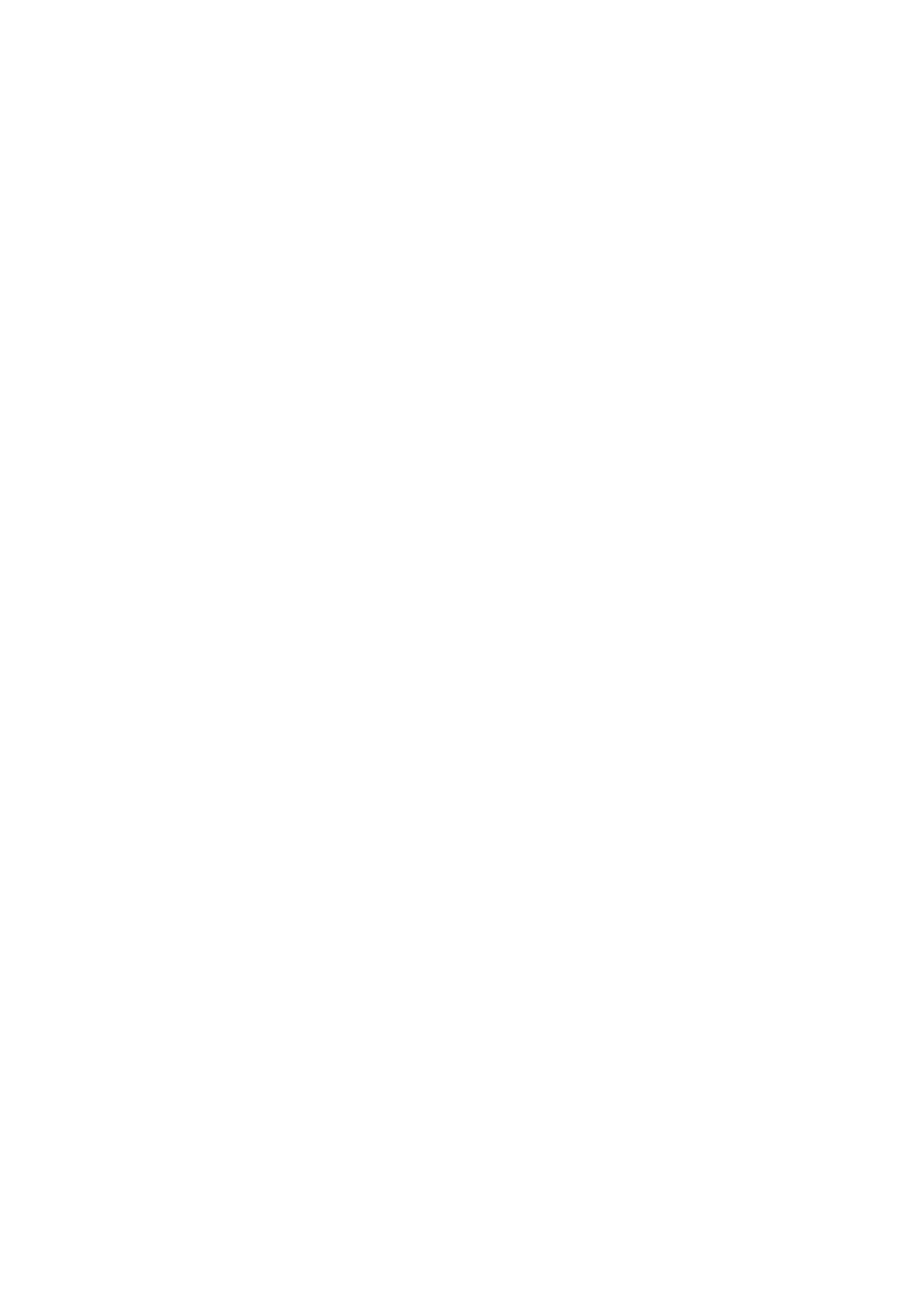# **Part 10—Property management**

# **Division 1—Powers of corporation to maintain integrity of the community scheme**

## <span id="page-90-3"></span>**101—Power to enforce duties of maintenance and repair etc**

- (1) A community corporation may, by notice in writing to the owner of a lot, require the owner—
	- (a) to carry out specified work in pursuance of a duty of maintenance or repair imposed on the owner by this Act or the by-laws;
	- (b) to carry out specified work to remedy—
		- (i) a breach of this Act or the by-laws by the owner or a former owner or an occupier or former occupier of the lot; or
		- (ii) a situation that is likely to result in a breach of this Act or the by-laws;
	- (c) to carry out specified work required to be carried out on the lot by a council or other public authority.
- <span id="page-90-1"></span>(2) Subject to [subsection](#page-90-0) (4), if the owner of a lot does not comply with a requirement imposed under this section within the time allowed in the notice, a person or persons authorised by the corporation may (using such force as may be reasonably necessary in the circumstances) enter the lot and carry out the specified work.
- (3) A power of entry must not be exercised under [subsection](#page-90-1) (2) unless the owner and the occupier of the lot have been given at least 2 days notice in writing of the proposed entry.
- <span id="page-90-0"></span>(4) A person must not use force to enter a strata lot or a building on any other lot under [subsection](#page-90-1) (2) except pursuant to an order of the Magistrates Court authorising the entry.
- <span id="page-90-2"></span>(4a) Despite any other provision of this section, an officer of a community corporation or a person or persons authorised by a community corporation may, if satisfied that urgent action is necessary to avert a risk of death or injury or significant damage to property, enter a lot (using such force as may be reasonably necessary in the circumstances) and carry out such work as is reasonably necessary to deal with the risk.
- (4b) A person proposing to enter a lot in accordance with [subsection](#page-90-2) (4a) must give such notice (if any) to the owner and occupier of the lot as he or she considers reasonable in the circumstances.
- <span id="page-90-4"></span>(5) Any cost reasonably incurred by the corporation in having work carried out under this section may be recovered as a debt from the owner of the lot.
- (6) Where—

 $(a)$ 

(i) the owner of a lot incurs costs in complying with a notice under [subsection](#page-90-3)  $(1)$ ; or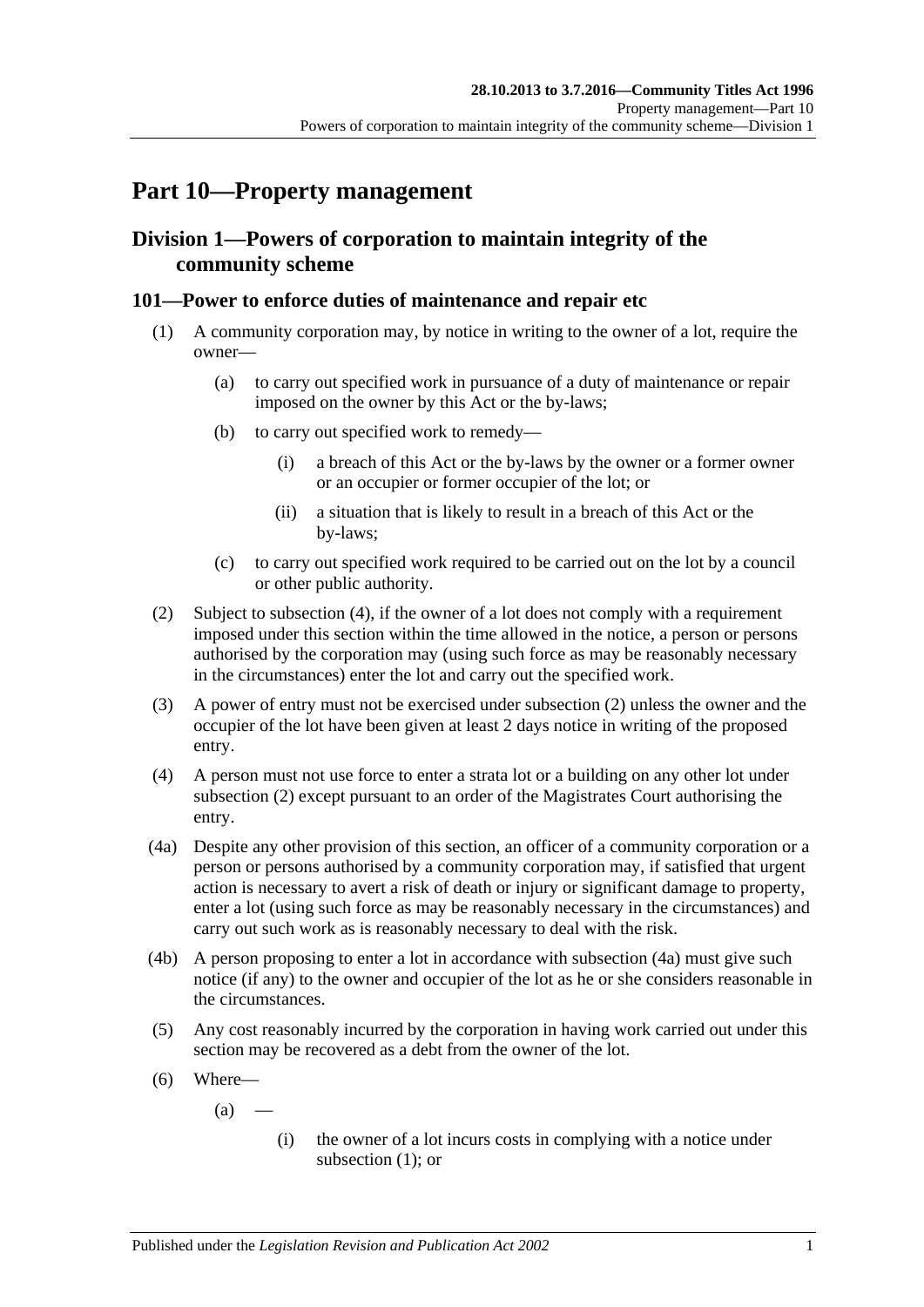- (ii) the corporation recovers costs from the owner of a lot under [subsection](#page-90-4)  $(5)$ ; and
- (b) the circumstances out of which the work was required are attributable to the act or default of another person,

the owner of the lot may recover those costs from that other person as a debt.

(7) Where a community parcel is subject to a leaseback arrangement, this section applies to, and in relation to, the lessee instead of the owners of the community lots.

#### <span id="page-91-2"></span>**102—Alterations and additions in relation to strata schemes**

- (1) Subject to [subsection](#page-91-1) (1a), a person must not carry out prescribed work in relation to a strata lot unless the person is authorised to do so—
	- (a) where each of the lots comprised in the strata scheme is used, or is intended to be used, solely or predominantly for non-residential purposes—by the by-laws of the strata scheme; or
	- (b) in any other case—by special resolution of the community corporation.
- <span id="page-91-1"></span>(1a) [Subsection](#page-91-2) (1) does not apply to prescribed work carried out in compliance with a direction under section 23 of the *[Housing Improvement Act](http://www.legislation.sa.gov.au/index.aspx?action=legref&type=act&legtitle=Housing%20Improvement%20Act%201940) 1940*.
- (2) Where a person acts in contravention of this section, the corporation may, by notice in writing to the owner of the lot, require him or her to carry out, within a reasonable period fixed in the notice, specified work—
	- (a) to remedy any structural deficiency caused by the work; or
	- (b) to restore the lot to its previous state.
- <span id="page-91-3"></span>(3) If the owner of a lot does not comply with a requirement imposed under this section within the time allowed in the notice, a person or persons authorised by the corporation may enter the lot and carry out the specified work.
- (4) A power of entry must not be exercised under [subsection](#page-91-3) (3) unless the owner of the lot has been given reasonable notice of the proposed entry.
- (5) A person may only use force to enter a lot under [subsection](#page-91-3) (3) pursuant to an order of the Magistrates Court authorising the entry.
- (6) Any cost reasonably incurred by the corporation in having work carried out under this section may be recovered as a debt from the owner of the lot.
- (7) In this section—

*prescribed work* in relation to a lot means—

- (a) the erection, alteration, demolition or removal of a building;
- (b) the alteration of the external appearance of a building.

# <span id="page-91-0"></span>**Division 2—Insurance**

#### **103—Insurance of buildings etc by community corporation**

- (1) A community corporation must insure—
	- (a) the buildings and other improvements (if any) on the common property; and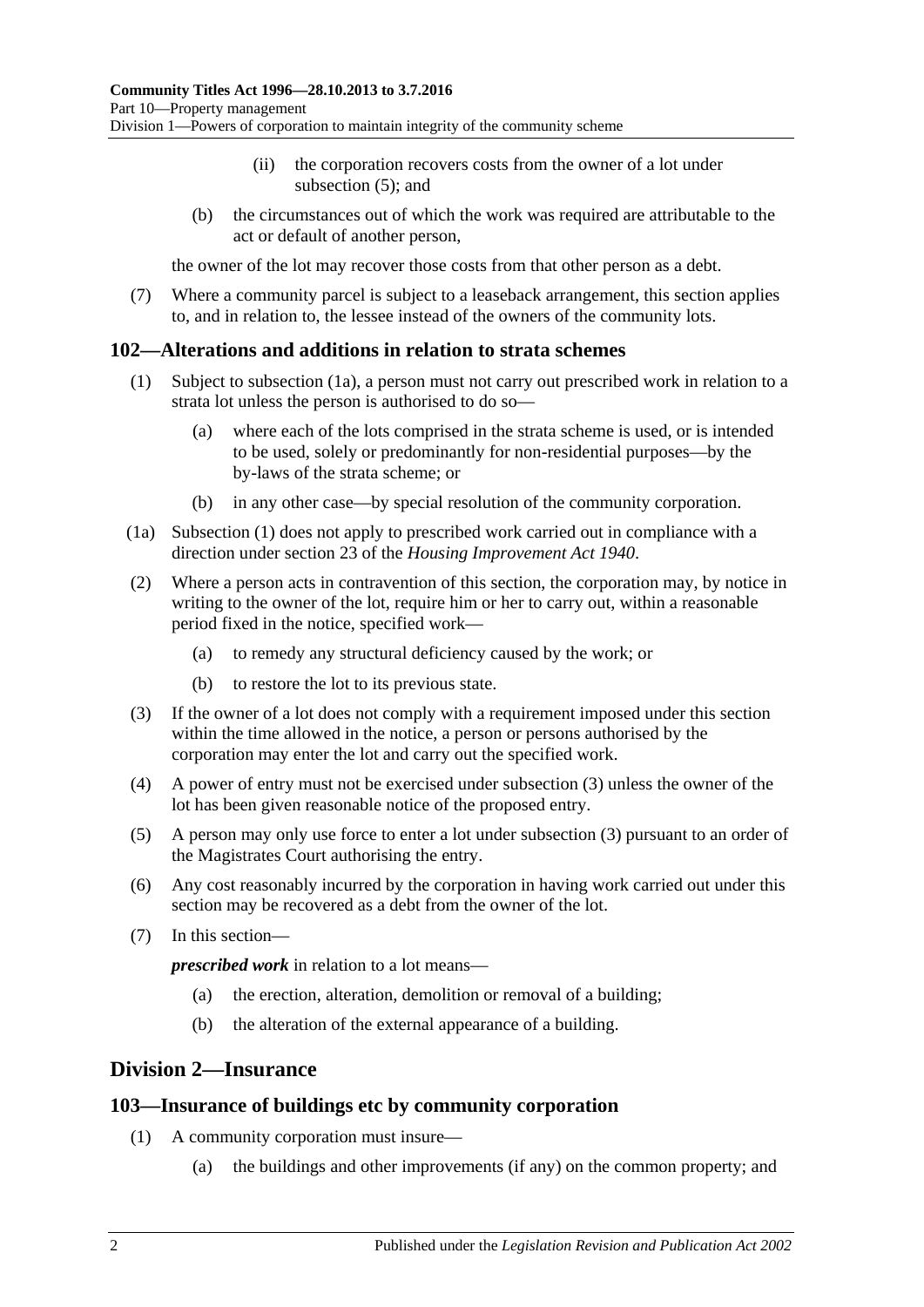(b) in the case of a strata scheme—the building or buildings divided by the strata plan.

Maximum penalty: \$15 000.

- (2) The insurance—
	- (a) must be against risks that a normally prudent person would insure against and risks that are prescribed by regulation; and
	- (b) must be for the full cost of replacing the buildings or improvements with new materials; and
	- (c) must cover incidental costs such as demolition, site clearance and architect's fees.
- (3) In the event of a claim, any excess or shortfall resulting from under insurance must be met by the corporation.

#### **104—Other insurance by community corporation**

- (1) A community corporation must insure itself—
	- (a) against risks that a normally prudent person would insure against; and
	- (b) against such other risks as are prescribed by regulation.

Maximum penalty: \$15 000.

- (2) The amount of the insurance must be the amount that a normally prudent person would insure for but in the case of bodily injury must be at least ten million dollars or such greater amount as is prescribed by regulation.
- <span id="page-92-0"></span>(3) A community corporation (other than a corporation of a kind prescribed by regulation) must maintain fidelity guarantee insurance complying with the requirements prescribed by the regulations.

Maximum penalty: \$15 000.

- (4) The Minister may, by notice in the Gazette, exempt community corporations from compliance with [subsection](#page-92-0) (3) for such period as the Minister thinks fit.
- (5) An exemption granted by the Minister—
	- (a) may be subject to conditions specified in the notice of exemption; and
	- (b) may be varied or revoked by the Minister at any time by subsequent notice in the Gazette.

#### **105—Application of insurance money**

A community corporation must, subject to a unanimous resolution to the contrary, apply money received by it under a policy of insurance and any excess or shortfall that it is required to meet in making good the loss in respect of which the money was paid.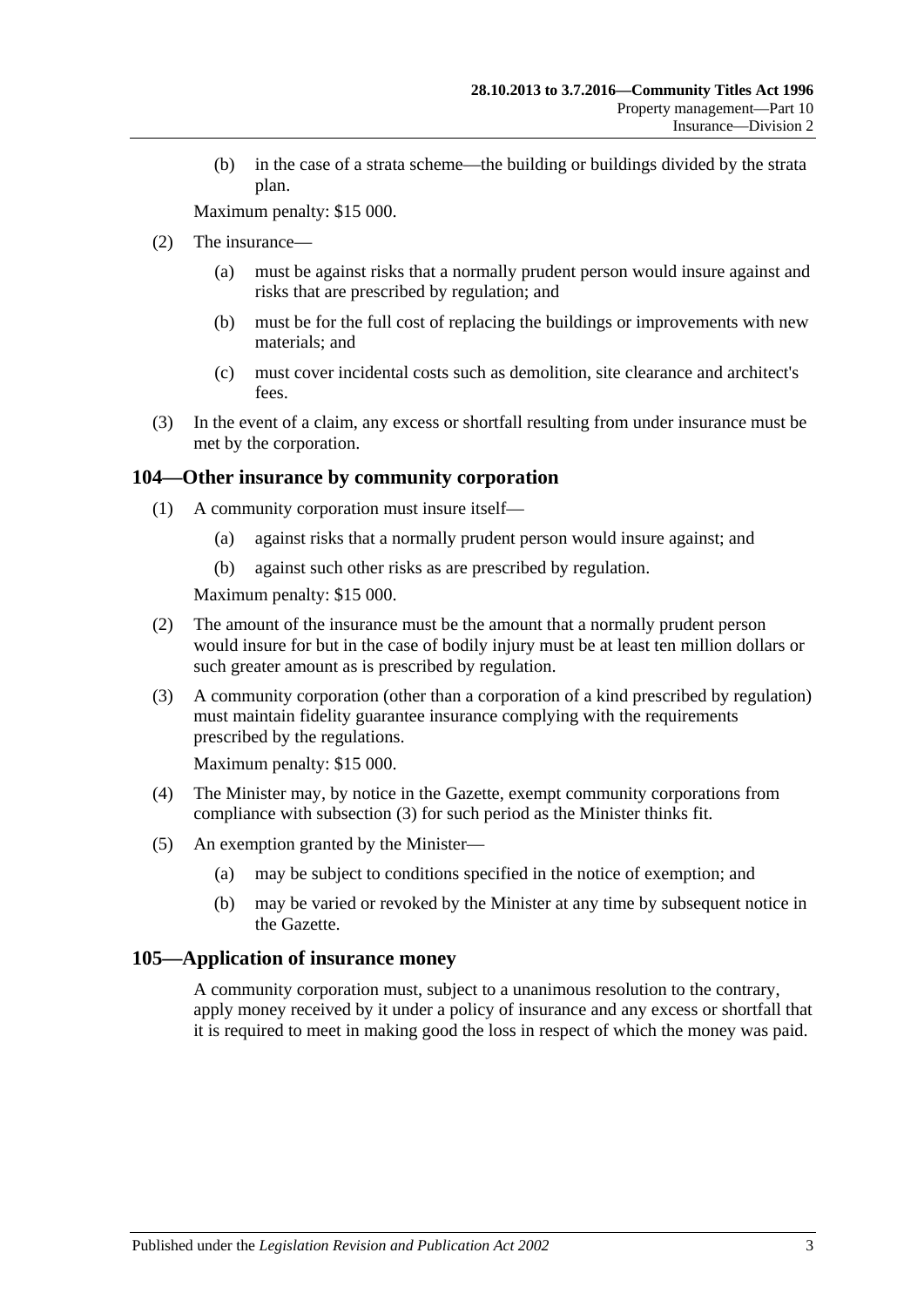#### <span id="page-93-0"></span>**106—Insurance to protect easements**

(1) Where support or shelter required by an easement pursuant to this Act is provided by a building situated on a lot, the owner of the lot must insure the building against risks that a normally prudent person would insure against for the full cost of replacing the building with new materials and must insure against incidental costs such as demolition, site clearance and architect's fees.

Maximum penalty: \$15 000.

- (2) A person who is required by [subsection](#page-93-0) (1) to insure a building must provide such evidence as is required by the regulations of his or her compliance with that requirement—
	- (a) to the community corporation as soon as practicable after complying with that requirement and after any subsequent change to the terms and conditions of the insurance policy; and
	- (b) if a request is made by an owner or prospective owner, or the registered mortgagee or prospective mortgagee, of a community lot or a development lot that benefits from the easement—to the person making the request within 5 business days after the making of the request.

Maximum penalty: \$500.

#### **107—Offences relating to failure to insure**

(1) The developer must take out the insurance required by this Division in respect of a community scheme for the benefit of the community corporation before the plan of community division is deposited in the Lands Titles Registration Office and must maintain that insurance in force for at least 6 months after the deposit of the plan.

Maximum penalty: \$15 000.

- (2) A person who owns a community lot must not enter into a contract to sell the lot unless—
	- (a) the insurance required to be taken out under this Division by or on behalf of the community corporation has been taken out and is in force; or
	- (b) the owner, or a person acting on behalf of the owner, has, before the purchaser signs the contract, served personally on the purchaser a written statement that the insurance required to be taken out under this Division by or on behalf of the corporation has not been taken out or is no longer in force.

Maximum penalty:  $$15,000$ <sup>1</sup>

- (3) The owner of a secondary lot must not enter into a contract to sell the lot unless—
	- (a) the insurance required to be taken out under this Division by or on behalf of the primary community corporation has been taken out and is in force; or
	- (b) the owner, or a person acting on behalf of the owner, has, before the purchaser signs the contract, served personally on the purchaser a written statement that the insurance required to be taken out under this Division by or on behalf of the primary corporation has not been taken out or is no longer in force.

Maximum penalty:  $$15\,000$ <sup>1</sup>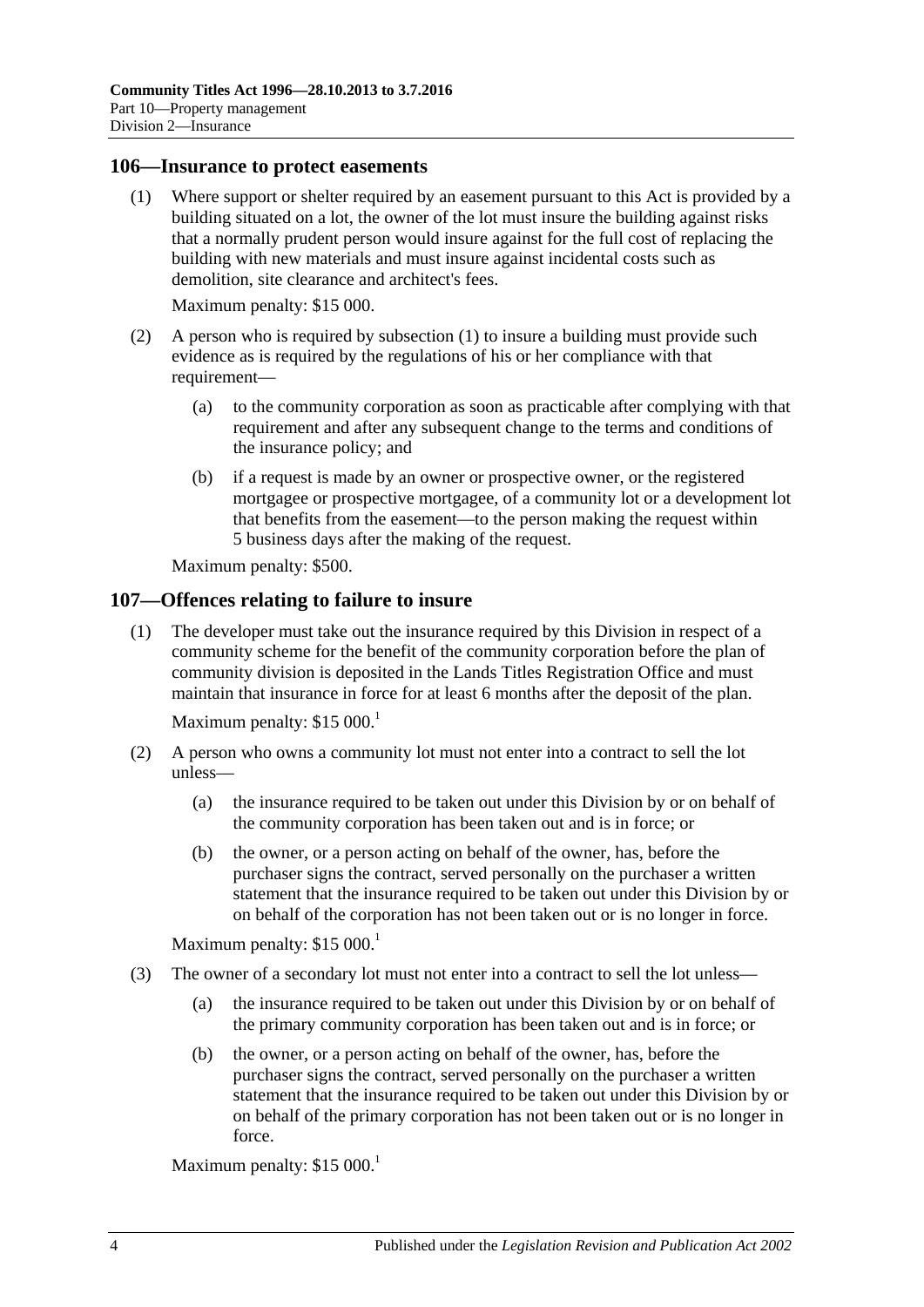- (4) The owner of a tertiary lot must not enter into a contract to sell the lot unless—
	- (a) the insurance required to be taken out under this Division by or on behalf of the primary and secondary corporations has been taken out and is in force; or
	- (b) the owner, or a person acting on behalf of the owner, has, before the purchaser signs the contract, served personally on the purchaser a written statement that the insurance required to be taken out under this Division by or on behalf of the primary and secondary corporations has not been taken out or is no longer in force.

Maximum penalty:  $$15\,000$ <sup>1</sup>

**Note—**

1 It is a defence to a charge of an offence against this Act for the defendant to prove that the alleged offence was not committed intentionally and did not result from any failure on the part of the defendant to take reasonable care to avoid the commission of the offence—se[e section](#page-121-0) 153.

## **108—Right to inspect policies of insurance**

- (1) The owner, and a prospective owner, of a community lot or a development lot and the registered mortgagee, and a prospective mortgagee, of a community lot or a development lot are entitled to inspect policies of insurance that are in force and were taken out by or on behalf of the community corporation.
- (2) The owner, and a prospective owner, of a secondary lot or a development lot in a secondary scheme and the registered mortgagee, and a prospective mortgagee, of a secondary lot or a development lot in a secondary scheme are entitled to inspect policies of insurance that are in force and were taken out by or on behalf of the primary community corporation.
- (3) The owner, and a prospective owner, of a tertiary lot or a development lot in a tertiary scheme and the registered mortgagee, and a prospective mortgagee, of a tertiary lot or a development lot in a tertiary scheme are entitled to inspect policies of insurance that are in force and were taken out by or on behalf of the primary or secondary corporation.
- (4) A request made under this section for the inspection of policies of insurance must be complied with within 5 business days after the making of the request. Maximum penalty: \$500.

## **109—Insurance by owner of lot**

- (1) Nothing in this Act limits the right of the owner of a lot to effect insurance in respect of the lot.
- <span id="page-94-0"></span>(2) A contract of insurance may be entered into by the owner of a lot in respect of damage to the lot or to a building or other improvement on the lot for an amount equal to the amount secured at the date of the contract by mortgages over the lot.
- (3) Where a contract of insurance of the kind referred to in [subsection](#page-94-0) (2) is in force—
	- (a) payment must be made by the insurer under the contract to the mortgagees whose interests are noted in the contract in order of their respective priorities, subject to the terms and conditions of the contract: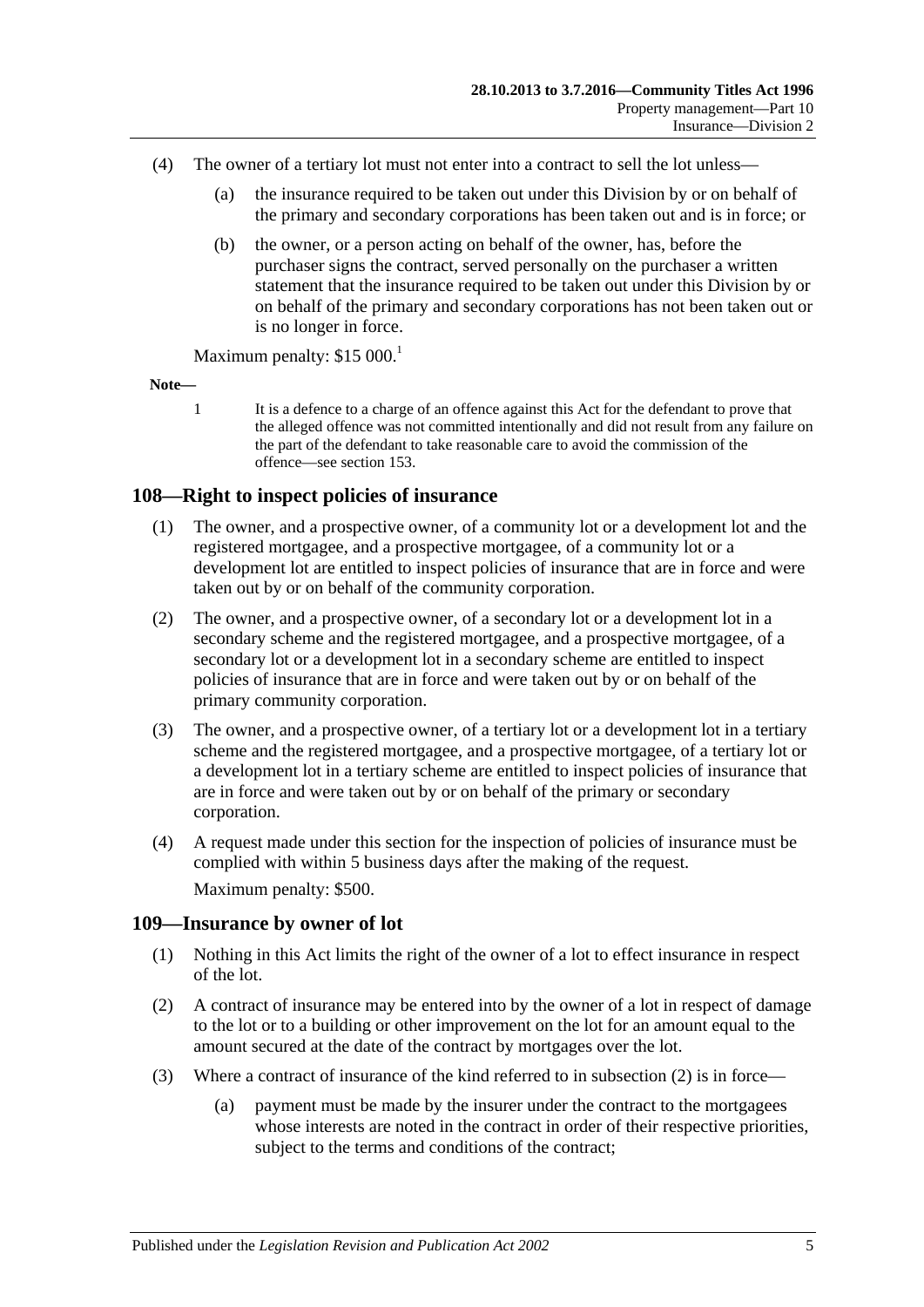- (b) subject to the terms and conditions of the contract, the insurer is liable to pay under the contract—
	- (i) the amount stated in the contract; or
	- (ii) the amount of the damage; or
	- (iii) the amount sufficient, at the date of the payment, to discharge the mortgages noted in the contract,

whichever is the least amount.

- (4) Where the amount so paid by the insurer equals the amount necessary to discharge a mortgage over the lot, the insurer is entitled to an assignment of that mortgage and where the amount is less than the amount necessary to discharge a mortgage over the lot, the insurer is entitled to obtain from the mortgagee a transfer of a proportion of the mortgagee's interest in the mortgage equal to the proportion that the amount of the payment bears to the amount owing under the mortgage immediately before the payment.
- (5) Money received under any such contract of insurance is not liable to be brought into contribution with any other money received under another contract of insurance, except where the other contract of insurance—
	- (a) is in respect of damage to the same lot; and
	- (b) relates to the same mortgage debt.

## **Division 3—Easements**

#### **110—Easements**

- (1) A community corporation may, if authorised to do so by a unanimous resolution of the corporation, grant an easement over the common property or consent to the extinguishment of an easement that was granted for the benefit of the common property.
- (2) A corporation may, by ordinary resolution, accept the grant of an easement for the benefit of the common property or consent to the extinguishment of an easement over the common property.

# **Division 4—Leasing of common property and lots**

#### **111—Limitations on leasing of common property and lots**

- (1) A right to occupy the whole or a part of the common property to the exclusion of all or some of the owners or occupiers of the community lots—
	- (a) may be granted by the corporation pursuant to a unanimous resolution of the corporation; and
	- (b) must not be granted contrary to the scheme description.
- (2) A right to occupy the whole or a part of the common property or a lot—
	- (a) must not be granted contrary to the by-laws; $<sup>1</sup>$  and</sup>
	- (b) in the case of the common property or a lot in a secondary scheme—must not be granted contrary to the by-laws of the primary scheme; and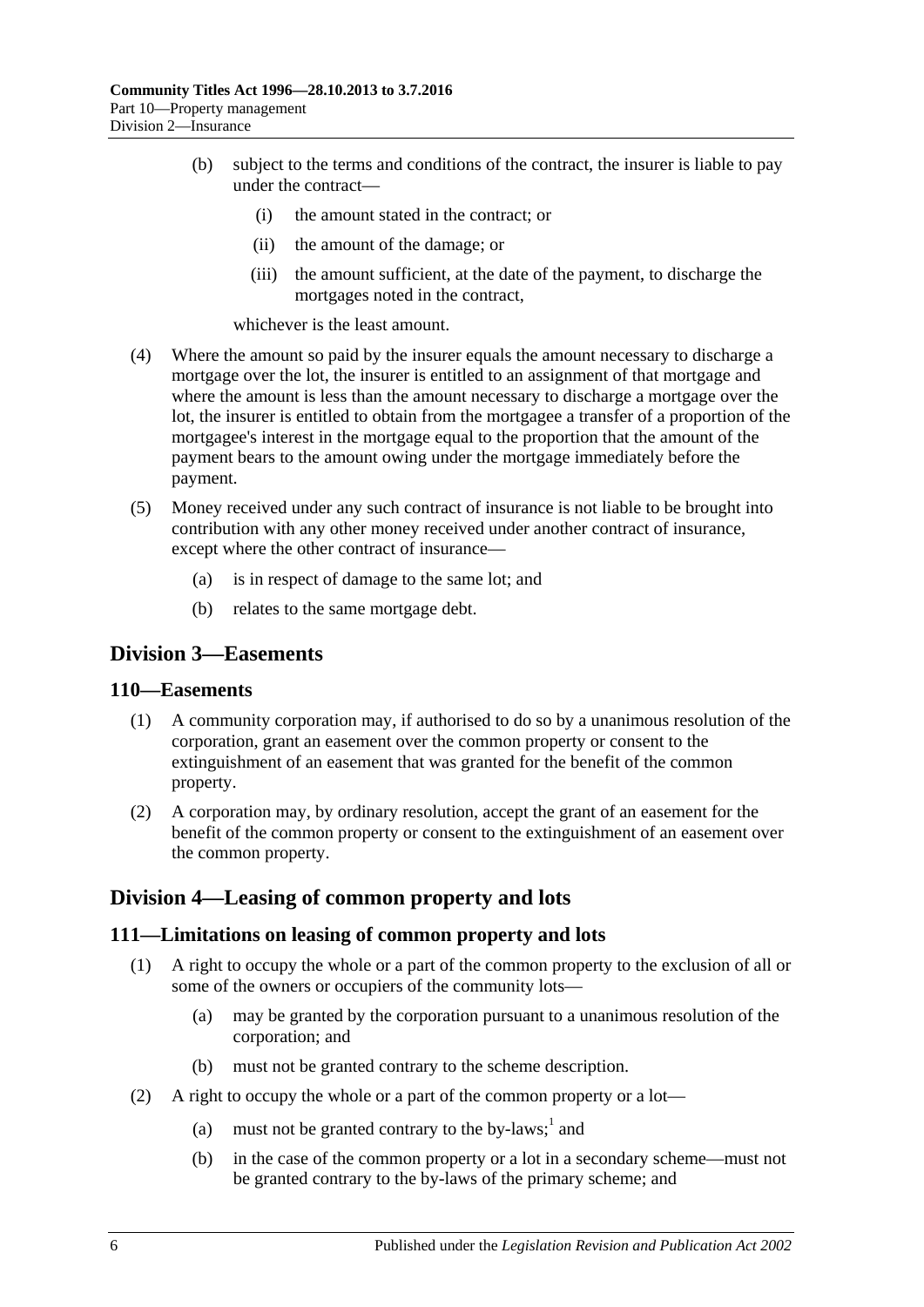(c) in the case of the common property or a lot in a tertiary scheme—must not be granted contrary to the by-laws of the primary or secondary scheme.

**Note—**

1 The only restriction that the by-laws can impose in relation to the leasing or occupancy of a lot relates to short term occupancy—se[e section](#page-39-0) 37(2).

# **Division 5—Acquisition of property for benefit of owners and occupiers of lots**

## <span id="page-96-0"></span>**112—Acquisition of property**

- (1) A community corporation may—
	- (a) acquire a freehold or leasehold interest in land; or
	- (b) acquire a licence or concession related to land; or
	- (c) acquire an interest in personal property,

for the use and enjoyment of all or some of the owners and occupiers of its community lots and (where applicable) the community lots of a secondary or tertiary scheme that comprises part of its scheme.

- (2) Where a corporation has acquired a freehold interest in land outside the community parcel it may (but is not obliged to) apply to the Registrar-General under [Part 7](#page-50-0) for the amendment of the community plan to include the land in the community parcel.
- (3) An acquisition under [subsection](#page-96-0) (1) must—
	- (a) in the case of the acquisition of a freehold or leasehold interest in a lot—be authorised by a unanimous resolution of the corporation;
	- (b) in any other case—be authorised by a unanimous resolution or a special resolution depending on—
		- (i) whether the cost of acquisition is above or below the amount prescribed by regulation;
		- (ii) any other factors prescribed by regulation.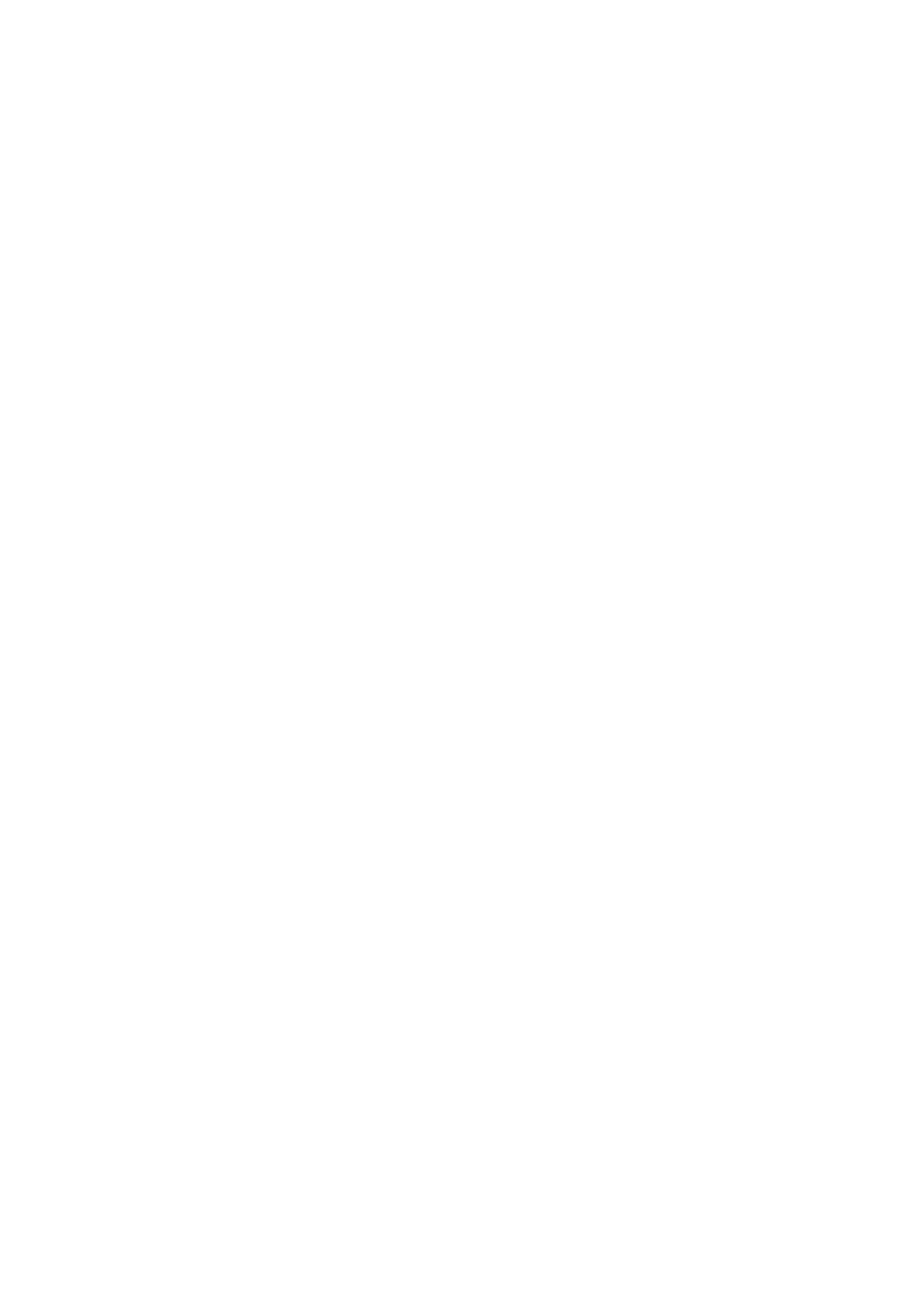# **Part 11—Financial management**

# **Division 1—General**

# <span id="page-98-4"></span><span id="page-98-0"></span>**113—Statement of expenditure etc**

- <span id="page-98-3"></span><span id="page-98-1"></span>(1) A statement setting out the following information must be presented by a community corporation to each annual general meeting of the corporation—
	- (aa) proposed expenditure (other than recurrent expenditure) for the period prescribed by the regulations for the purposes of this paragraph (which must not exceed 5 years); and
	- (a) the estimated expenditure of a recurrent nature and the estimated expenditure of a non-recurrent nature to be made by the corporation in the current financial year; and
	- (b) the estimated expenditure in future years for which funds should be raised now and held in reserve; and
	- (c) the amount to be raised by way of contributions from the owners of community lots to cover the expenditure referred to in [paragraphs](#page-98-1) (a) and [\(b\).](#page-98-2)
- <span id="page-98-5"></span><span id="page-98-2"></span>(1a) New information must be prepared for the purposes of [subsection](#page-98-3) (1)(aa) at the times prescribed by regulation.
- (2) The developer must present a statement in accordance with [subsection](#page-98-4) (1) to the first statutory general meeting of the community corporation.
- (3) A statement presented to a meeting in accordance with this section forms part of the minutes of the meeting.
- (4) The regulations may exclude a community corporation of a specified class from the operation of [subsections](#page-98-3) (1)(aa) and [\(1a\).](#page-98-5)

# <span id="page-98-6"></span>**114—Contributions by owners of lots**

- (1) A community corporation must, in general meeting, fix the amount it requires by way of contributions from the owners of community lots.
- (2) The amount must be fixed by an ordinary resolution of the corporation and not by the management committee.
- (3) Subject to this Act, the share of an amount fixed under [subsection](#page-98-6) (1) to be contributed by the owner of each lot is proportional to the lot entitlement of the lot unless otherwise provided by a unanimous resolution of the corporation.
- (4) A corporation may, by ordinary resolution—
	- (a) permit contributions to be paid in instalments specified in the resolution;
	- (b) fix (in accordance with the regulations) interest payable in respect of a contribution, or an instalment of a contribution, that is in arrears.
- (5) A contribution, or an instalment of a contribution, is payable on the day specified for payment in a notice served by the corporation on the owner of the lot.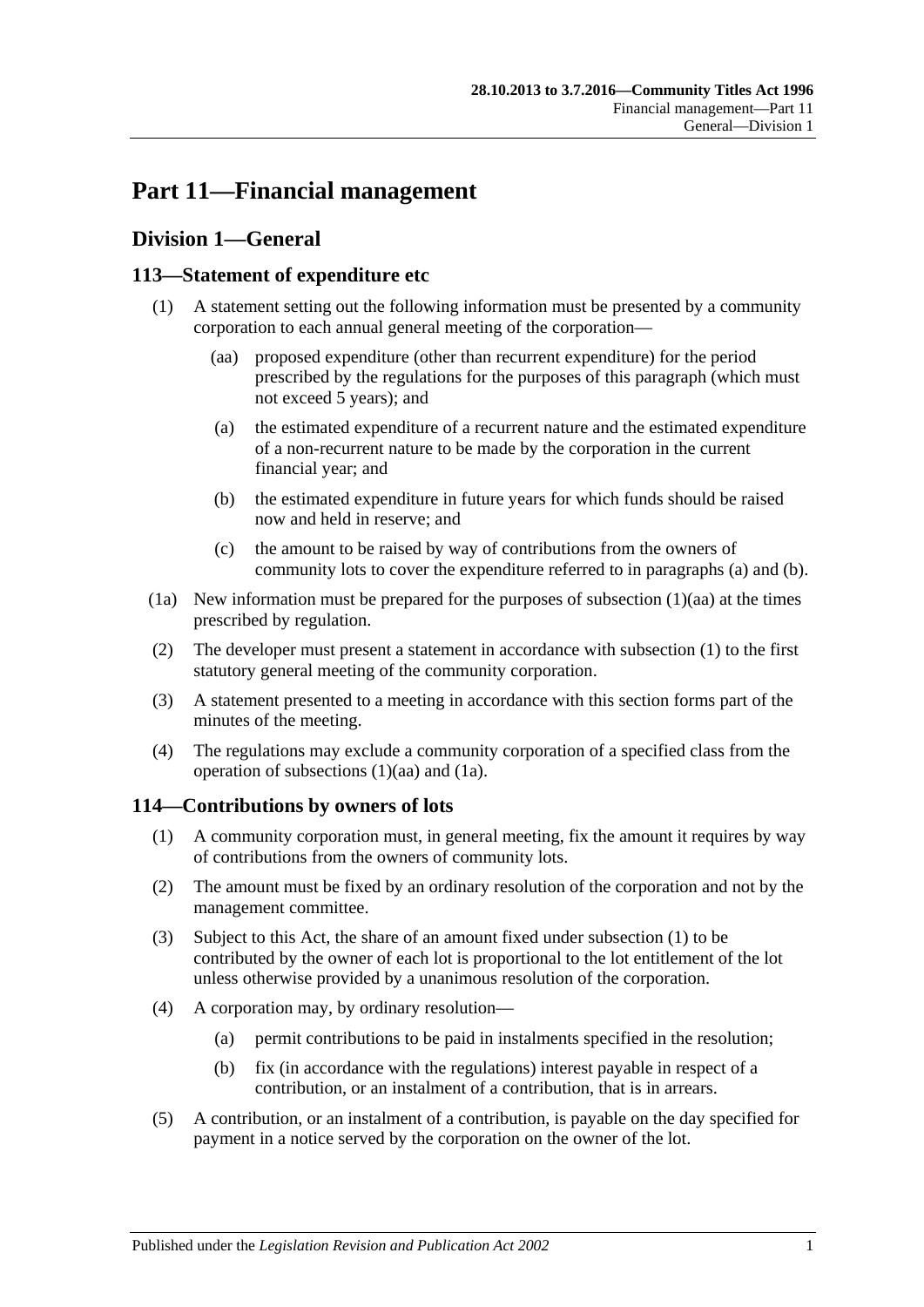- (6) The notice must—
	- (a) include information required by regulation; and
	- (b) be served on the owner at least 14 days before the date for payment.
- (7) Payment of a contribution, instalment or interest is enforceable jointly and severally against the owner or owners of the lot and the subsequent owner or owners of the lot.
- (8) A contribution, instalment or interest may be recovered as a debt.
- (9) Where a leaseback arrangement is in force, the lessee and not the owners of the lots that are subject to the leases comprising the leaseback arrangement must pay the amount of the contribution.
- <span id="page-99-0"></span>(10) If the community corporation carries out work at the request, or with the consent, of the owner of a lot and the work wholly or substantially benefits that lot to the exclusion of the other lots, the corporation may, subject to any agreement to the contrary, recover the cost of that work as a debt from the owner of the lot.
- (11) Where a debt referred to in [subsection](#page-99-0) (10) is recoverable from the owners of two or more lots, they are liable jointly and severally for the debt and are entitled to contribution amongst each other in proportion to their respective lot entitlements.
- (12) An amount paid by a person under this section is not recoverable by the person from the corporation when he or she ceases to be the owner of the lot.

#### <span id="page-99-1"></span>**115—Cases where owner not liable to contribute**

- (1) The owner of a community lot to whom the community corporation is under a financial or other obligation cannot be required to contribute to the satisfaction of that obligation by the corporation.
- (2) Where a primary corporation is under a financial or other obligation to the owner of a secondary or tertiary lot comprising part of the primary scheme or a secondary corporation is under a financial or other obligation to the owner of a tertiary lot comprising part of the secondary scheme, the owner of the lot cannot be required to contribute to the contribution to be made by the secondary or tertiary corporation to the satisfaction of that obligation.
- <span id="page-99-2"></span>(3) Where the owner of a community lot and the community corporation were parties to proceedings before a court or other tribunal and the corporation has been ordered to pay the owner's costs or the corporation and the owner are to bear their own costs, the owner of the lot cannot be required to contribute to the payment by the corporation of the corporation's costs in those proceedings.
- (4) Where a primary corporation and the owner of a secondary or tertiary lot comprising part of the primary scheme or a secondary corporation and the owner of a tertiary lot comprising part of the secondary scheme were parties to proceedings before a court or other tribunal and the corporation has been ordered to pay the owners costs or the corporation and the owner are to bear their own costs, the owner of the lot cannot be required to contribute to any contribution to be made by the secondary or tertiary corporation to the payment of the corporation's costs.

## **116—Administrative and sinking funds**

(1) A community corporation must establish an administrative fund and a sinking fund.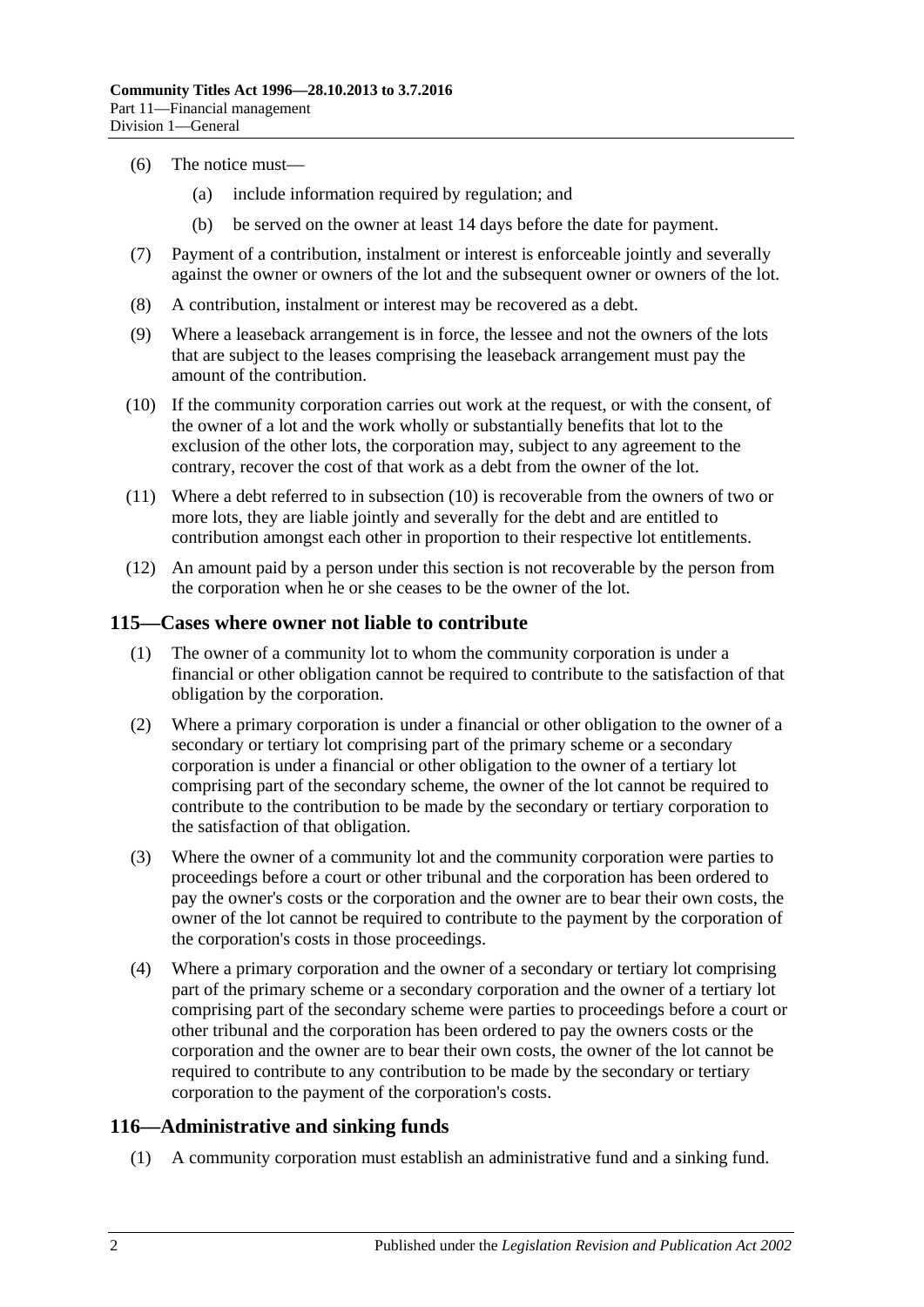- (2) Subject to [subsection](#page-100-0) (3), non-recurrent expenditure<sup>1</sup> must be made from the sinking fund and all other expenditure of the corporation must be made from the administrative fund.
- <span id="page-100-0"></span>(3) Expenditure must not be made from a fund to satisfy a financial or other obligation to the owner of a lot who cannot be required to contribute to that expenditure<sup>2</sup> or to pay legal costs that the owner of the lot cannot be required to contribute to<sup>3</sup>, if the expenditure, or part of the expenditure can be traced to a contribution made by the owner of the lot directly or, where he or she is the owner of a secondary or tertiary lot, by way of a contribution made by the secondary or tertiary corporation.
- (4) Subject to this section, contributions of owners of lots and other money<sup>4</sup> received by a corporation must be credited to the administrative or sinking fund according to the purpose for which the money will be used.
- (5) Money received on sale of assets of a corporation must be credited to the sinking fund.
- (6) All money to be credited to a fund must—
	- (a) be paid into an account in the corporation's name at an ADI or at any other financial institution prescribed by regulation; or
	- (b) if the corporation has delegated its power to receive and hold money to another person, be paid into a trust account held by that person at an ADI or at any other financial institution prescribed by regulation.

#### **Notes—**

- 1 Non-recurrent expenditure is expenditure for a particular purpose that is normally made less frequently than once a year. See the definitions of *recurrent* and *non-recurrent* in [section](#page-6-0) 3.
- 2 See [section](#page-99-1) 115(1).
- 3 See [section](#page-99-2) 115(3).
- 4 For example, an insurance claim or income received from investment of the fund.

## **117—Disposal of excess money in funds**

If, in the opinion of a community corporation, more money than is required by the corporation is held in the administrative fund or the sinking fund, the excess may, by special resolution of the corporation, be—

- (a) transferred to the other fund; or
- (b) distributed between the owners of the community lots in proportion to the lot entitlements of their respective lots.

#### **118—Power to borrow**

A community corporation may borrow money or obtain other forms of financial accommodation and may, subject to this Act or to the regulations, give such security for that purpose as it thinks fit.

## **119—Limitation on expenditure**

Expenditure of an amount exceeding the amount prescribed for that purpose by regulation must not be made by a corporation unless the expenditure has been specifically authorised by an ordinary, special or unanimous resolution of the corporation depending upon the amount involved.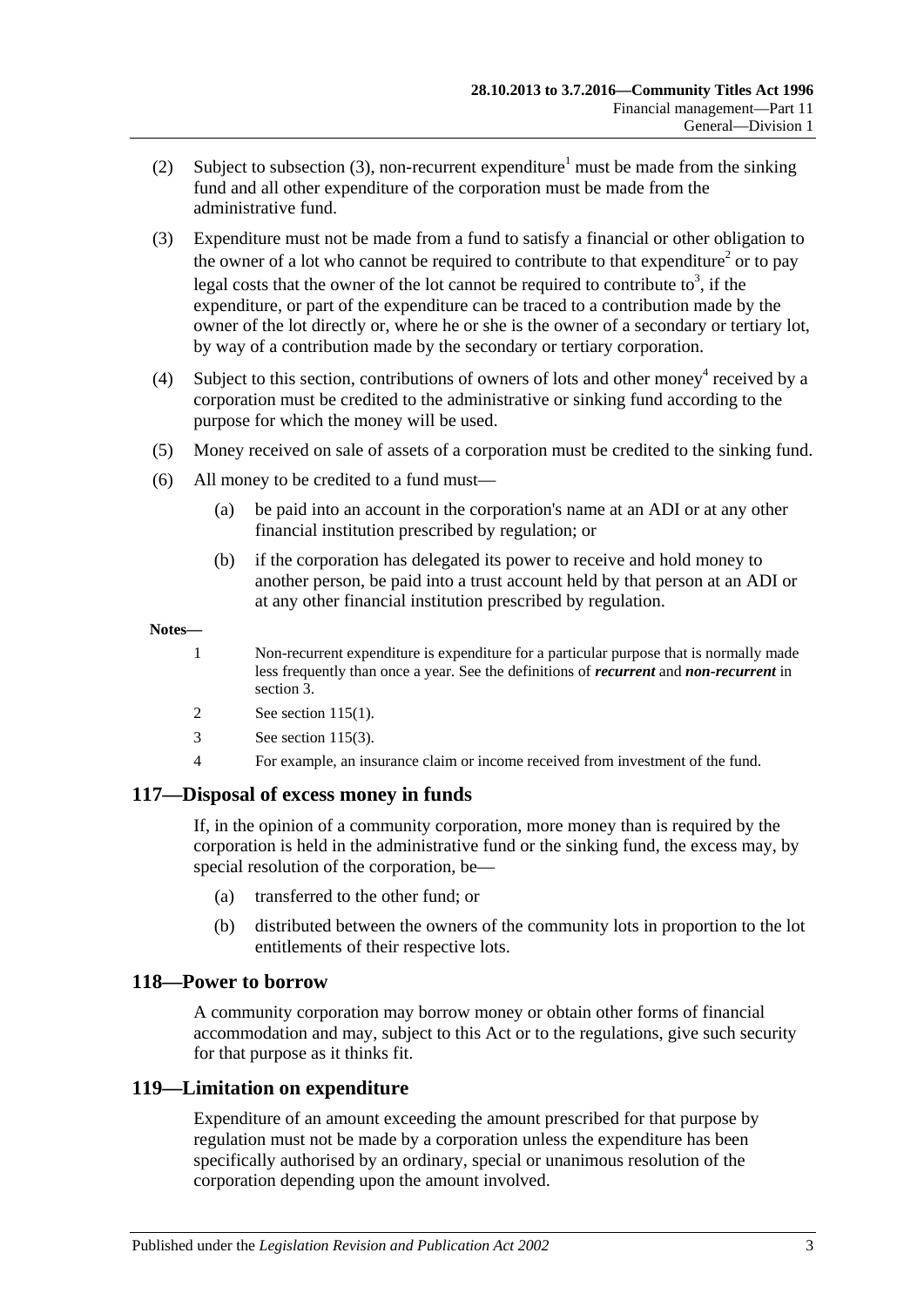# **Division 2—Agent's trust accounts**

## **120—Application of Division**

This Division applies where a community corporation has delegated to a person (*the agent*) (not being an ADI or other financial institution) power to receive and hold money on its behalf.

## **121—Interpretation**

In this Division, unless the contrary intention appears—

*agent* means a person to whom a community corporation has delegated power to receive and hold money on its behalf;

*auditor* means a registered company auditor within the meaning of the *Corporations Act 2001* of the Commonwealth;

*trust account* means an account in which trust money is required to be deposited by an agent;

*trust money* means money received by an agent on behalf of a community corporation.

## **122—Trust money to be deposited in trust account**

- (1) An agent must, as soon as practicable after receiving trust money, deposit the money in an account authorised by this Division in the name of the agent. Maximum penalty: \$8 000.
- (2) An agent must not pay any money except trust money into the agent's trust account. Maximum penalty: \$8 000.
- (3) An agent must not withdraw, or permit another person to withdraw, money from a trust account except in accordance with this Part. Maximum penalty: \$8 000.

(4) An agent must, when applying to open a trust account, inform the ADI or other financial institution that the account is to be a trust account for the purposes of this Division.

Maximum penalty: \$8 000.

## **123—Withdrawal of money from trust account**

An agent may withdraw money from a trust account—

- (a) in exercise of powers delegated to the agent by the community corporation; or
- (b) in satisfaction of a claim for fees, costs or disbursements (that are authorised by the regulations) that the agent has against the corporation; or
- (c) to satisfy an order of a court against the corporation; or
- (d) for making any other payment authorised by law.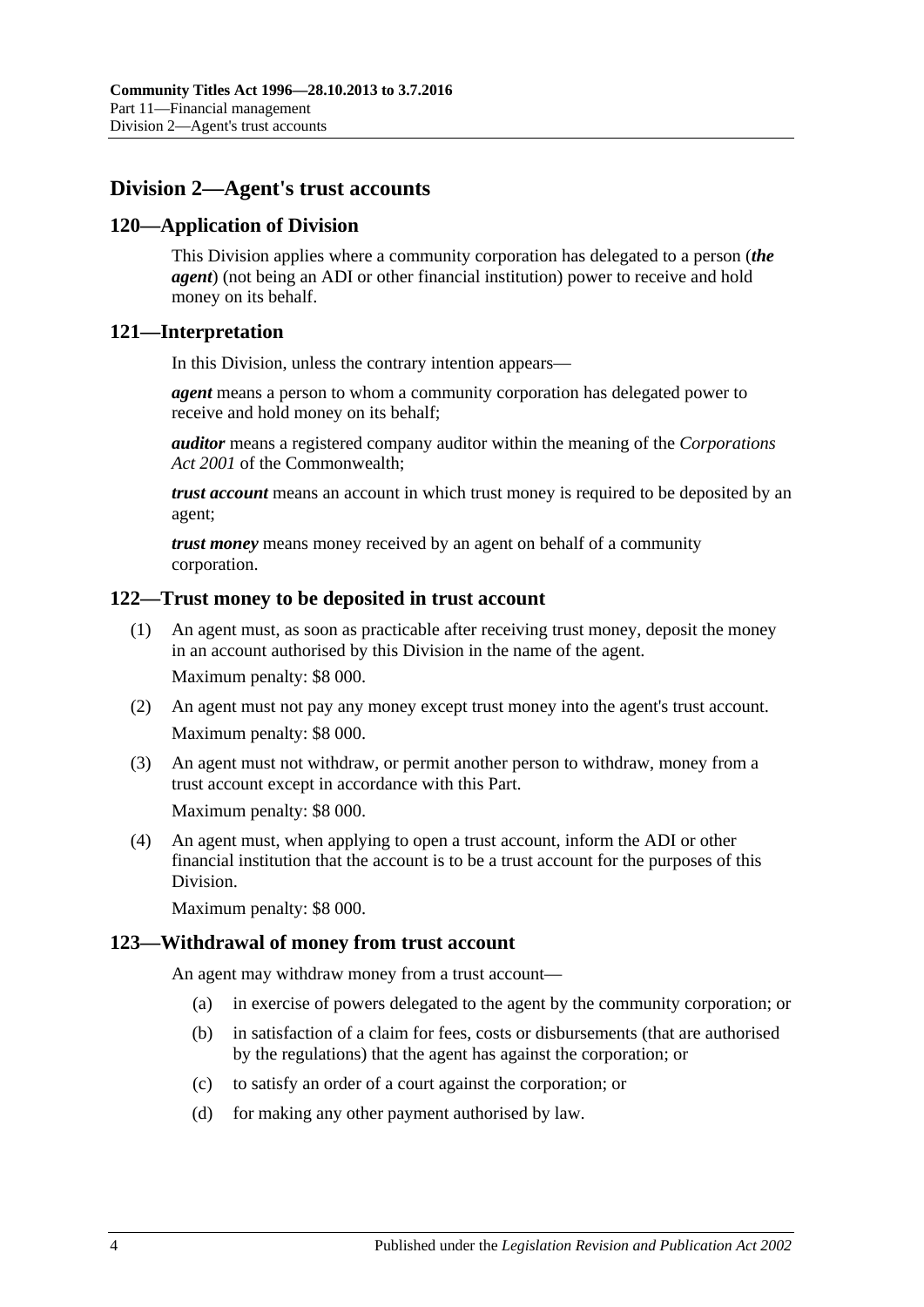#### **124—Authorised trust accounts**

An account at an ADI or at any other financial institution prescribed by regulation that provides for the payment of interest on money held in the account in accordance with the regulations is authorised for the purposes of this Division.

## **125—Application of interest**

If an agent receives money on behalf of two or more community corporations and holds the money in one trust account, interest credited to the trust account must be credited by the agent proportionately to the community corporations on whose behalf the money is held.

#### **126—Keeping of records**

- (1) An agent must keep detailed records of all trust money received by the agent and of any disbursement of, or other dealing with, that money and must compile detailed accounts of those receipts and disbursements that—
	- (a) accurately disclose the state of the trust account maintained by the agent; and
	- (b) enable the receipt and disposition of trust money to be conveniently and properly audited; and
	- (c) comply with all other requirements specified by regulation.

Maximum penalty: \$8 000.

- <span id="page-102-0"></span>(2) In particular, the agent must, in respect of the receipt of trust money—
	- (a) make available to the person making payment a receipt that sets out the information specified by regulation in the form specified by regulation; and
	- (b) make and retain a copy of the receipt as part of the agent's records.

Maximum penalty: \$8 000.

(3) An agent must, at the request of a community corporation, provide the corporation, within 5 business days after the making of the request, with a statement setting out details of dealings by the agent with the corporation's money.

Maximum penalty: \$500.

(4) An agent must keep the accounts and records referred to in this section (including copies of receipts under [subsection](#page-102-0)  $(2)(b)$ ) in a legible written form, or so as to be readily convertible into such a form, for at least five years.

Maximum penalty: \$8 000.

#### **127—Audit of trust accounts**

- (1) An agent who maintains a trust account must—
	- (a) have the accounts and records kept under this Division audited by an auditor in respect of each audit period specified by regulation; and
	- (b) forward to the secretary of the community corporation a statement relating to the audit that sets out the information specified by regulation.
- (2) An agent who—
	- (a) fails to have accounts and records audited as required; or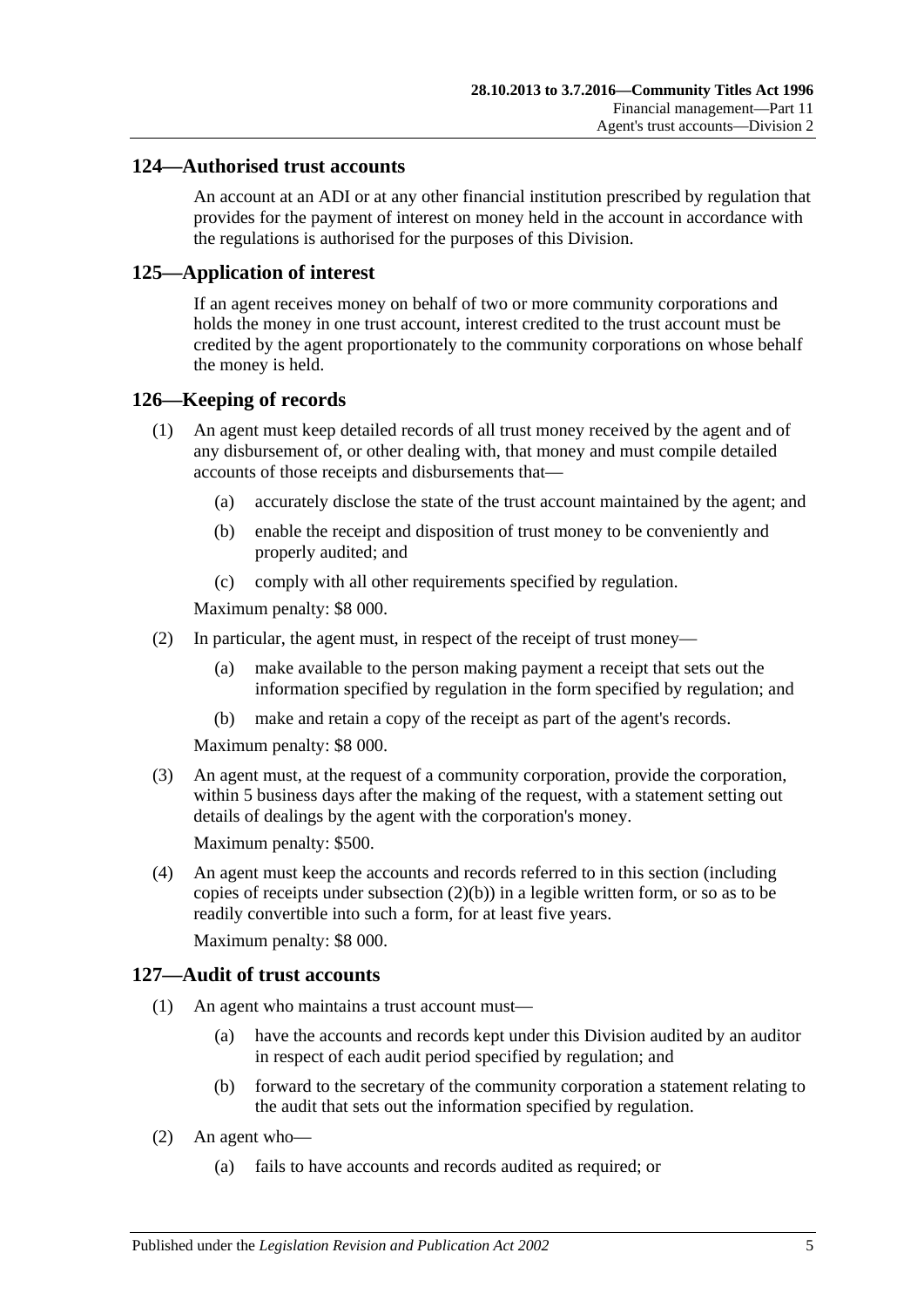(b) fails to forward the audit statement to the secretary of the community corporation within the time allowed by or under the regulations,

is guilty of an offence.

Maximum penalty: \$8 000.

## **128—Obtaining information for purposes of audit**

- (1) An auditor employed by an agent to make an audit of the trust accounts of the agent, may require the agent or any other person in a position to do so—
	- (a) to produce all the accounts (including accounts that are not trust accounts) relating to the business of the agent and all documents and records relating to those accounts, including written records that reproduce in a readily understandable form information kept by computer, microfilm or other process; and
	- (b) to provide any relevant information relating to the operation of the accounts.
- (2) The manager or other principal officer of an ADI or other financial institution with which an agent has deposited money, whether in his or her own account or in a general or separate trust account, must, on being required to do so by an auditor employed or appointed to make an audit under this Division, disclose every such account (including all deposit slips, cancelled cheques and other documents relating to the operation of the account) to the auditor.

Maximum penalty: \$8 000.

- (3) A person who is required by this section to produce documents to an auditor must permit the auditor to make a copy of the whole, or any part, of those documents. Maximum penalty: \$8 000.
- (4) In this section—

*account* includes a record required to be kept under this Division in relation to the receipt and disposition of trust money;

*agent* includes a former agent.

## **129—ADIs etc to report deficiencies in trust accounts**

An ADI or other financial institution with which a trust account has been established must, as soon as practicable, and in any event within 14 days, after becoming aware of a deficiency in that account, report the deficiency to the Minister.

Maximum penalty: \$8 000.

## **130—Confidentiality**

An auditor must not divulge information that has come to his or her knowledge in the course of performing functions under this Act except—

- (a) to the agent; or
- (b) to the Minister; or
- (c) as otherwise required by law.

Maximum penalty: \$8 000.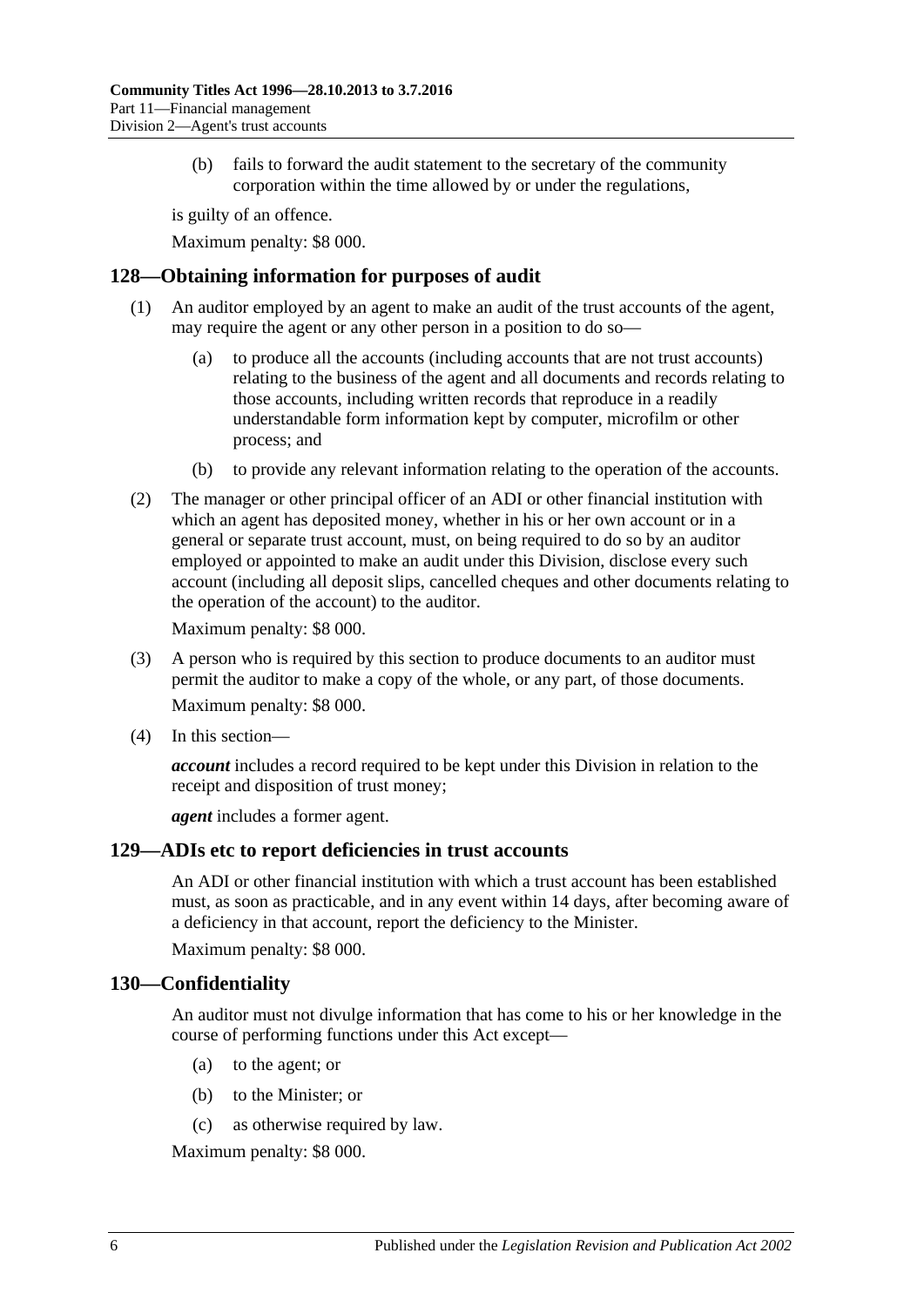# **131—ADIs etc not affected by notice of trust**

- (1) Subject to [subsection](#page-104-0) (2), an ADI or other financial institution is not affected by notice of a specific trust to which money deposited in a trust account is subject, and is not bound to satisfy itself of the due application of that money.
- <span id="page-104-0"></span>(2) This section does not relieve an ADI or other financial institution of liability for negligence.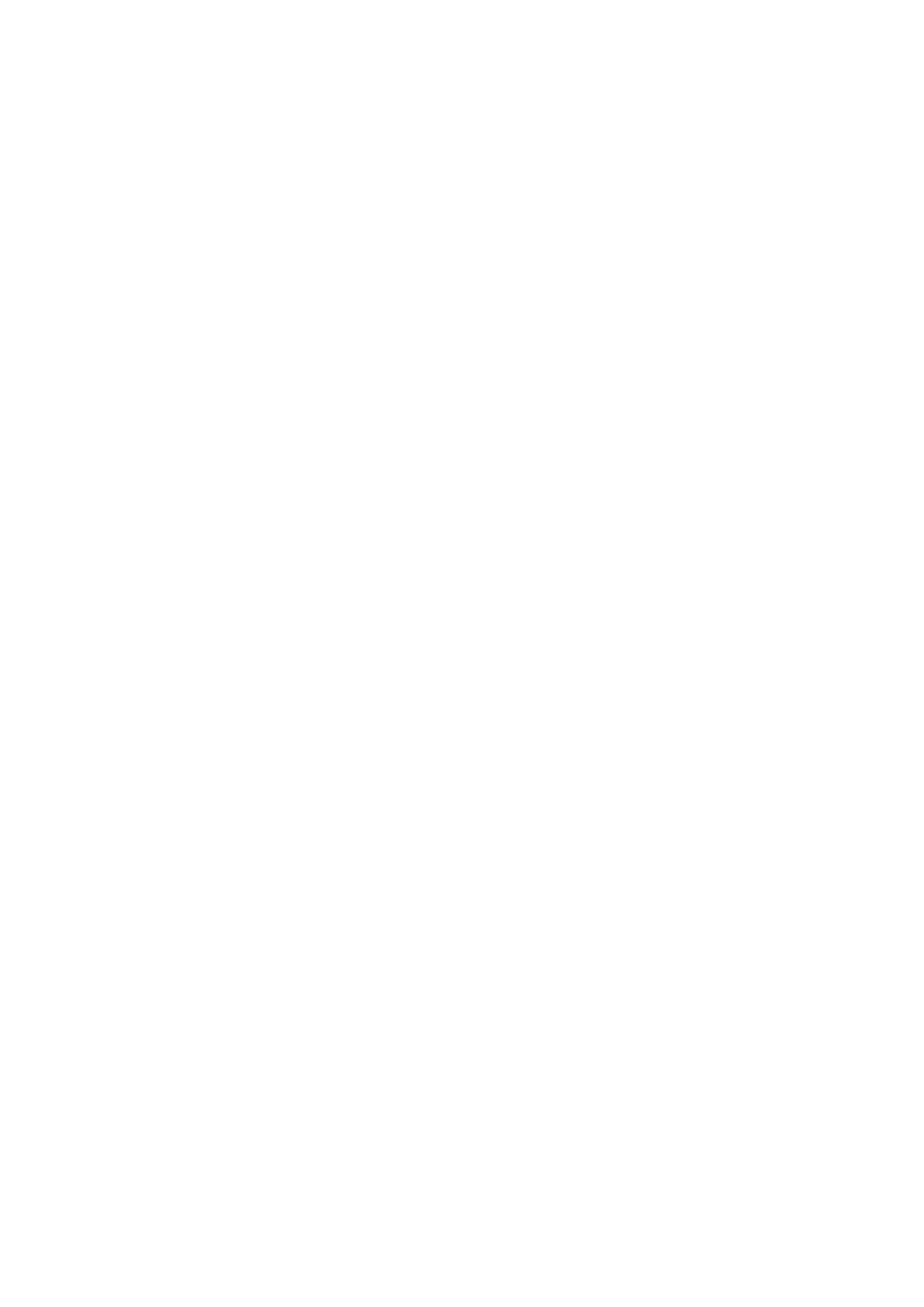# **Part 12—Obligations of owners and occupiers**

#### **132—Interference with easements and services**

- (1) An owner or occupier of a lot must not interfere, or permit interference, with support or shelter provided for another lot or for the common property.
- (2) An owner or occupier of a lot must not, either within or outside the lot, interfere or permit interference with the service infrastructure or a service provided by means of the service infrastructure in a way that may prejudice the use or enjoyment of another lot or the common property.

#### **133—Nuisance**

An owner or occupier of a lot must not use, or permit the use of, the lot or the common property in a way that—

- (a) causes a nuisance; or
- (b) interferes unreasonably with the use or enjoyment of another lot or the common property by another person who is lawfully on the lot or common property.

## <span id="page-106-0"></span>**134—Maintenance of lots**

- (1) Subject to this section, the owner of a lot must keep it, and any building or other improvement on the lot, in good order and condition.
- (2) The by-laws may require the community corporation and not the owner to undertake the obligations referred to in [subsection](#page-106-0) (1).
- (3) If a community parcel is subject to a leaseback arrangement, the lessee and not the owner of a community lot that is subject to a lease comprising the leaseback arrangement must comply with [subsection](#page-106-0) (1).
- (4) An occupier of a lot must keep the external part of the lot and of any building or other improvement on the lot in a clean and tidy condition.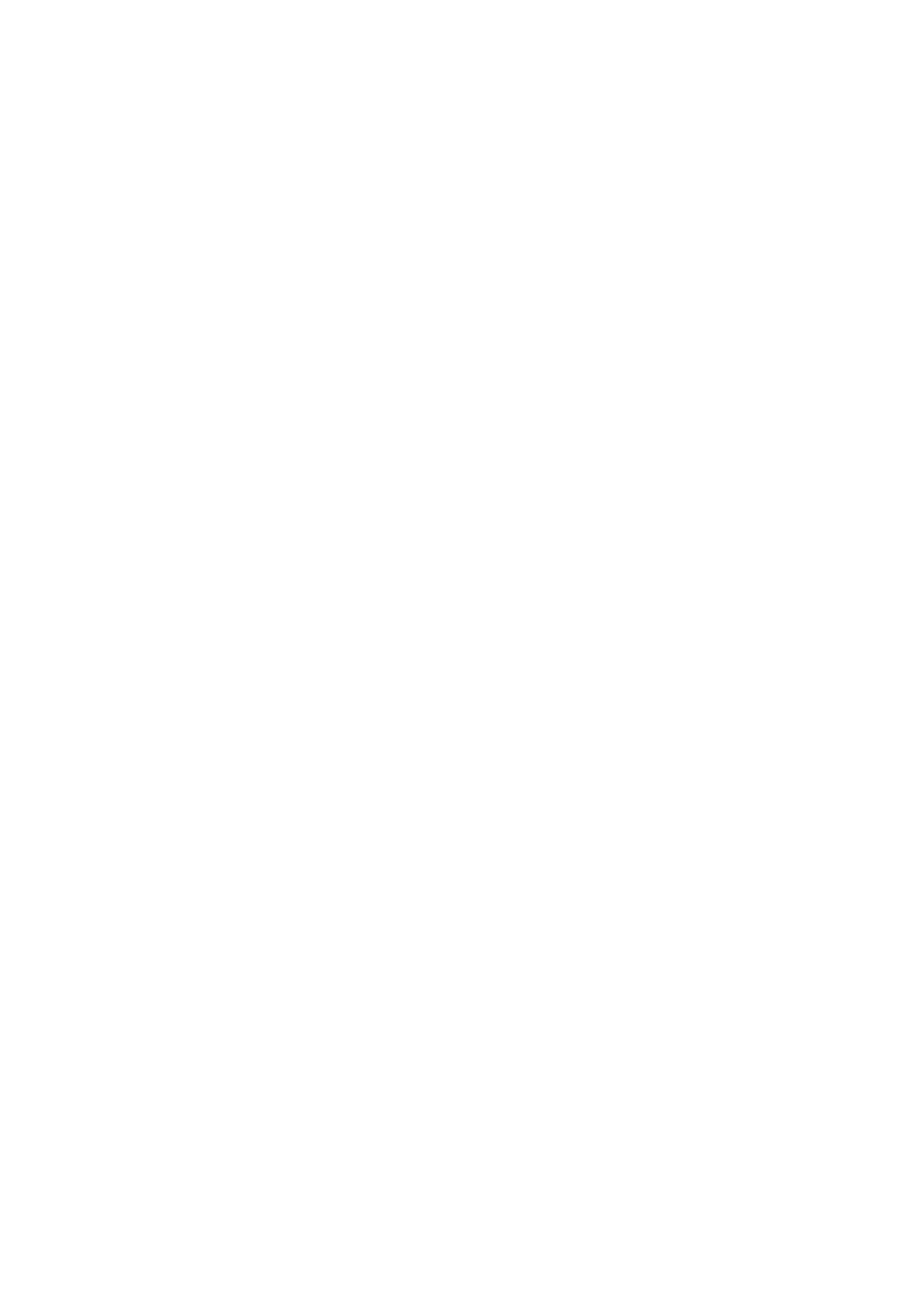# **Part 13—Records, audit and information to be provided by corporation**

### **Division 1—Records**

#### <span id="page-108-4"></span>**135—Register of owners of lots**

- (1) A community corporation must maintain a register of the names of the owners of the community lots which shows—
	- (a) the owner's last contact address, telephone number and email address known to the corporation; and
	- (b) the owner's lot entitlement.
- (2) A corporation must keep a record of the information used to compile the register for the period required by the regulations.

#### <span id="page-108-1"></span><span id="page-108-0"></span>**136—Records**

A community corporation must—

- (a) make proper accounting records of its receipts and expenditure; and
- (b) make a record of any notice or order served on the corporation; and
- (c) make such other records as are prescribed by the regulations,

<span id="page-108-2"></span>and must keep—

- (d) the records referred to in [paragraphs](#page-108-0) (a), [\(b\)](#page-108-1) and [\(c\);](#page-108-2) and
- (e) the minutes of meetings of the corporation; and
- (f) a copy of all correspondence received or sent by the corporation; and
- (g) copies of all notices of meetings of the corporation and its management committee (if any); and
- (h) such other documentary material as may be prescribed by the regulations,

for the period or periods required by the regulations.

#### <span id="page-108-3"></span>**137—Statement of accounts**

- (1) A community corporation must prepare a statement of accounts in respect of each financial year showing—
	- (a) the assets and liabilities of the corporation at the end of the financial year;
	- (b) the income and expenditure of the corporation for the financial year.
- (2) Copies of statements prepared under [subsection](#page-108-3) (1) must be kept by the corporation for the period prescribed by regulation.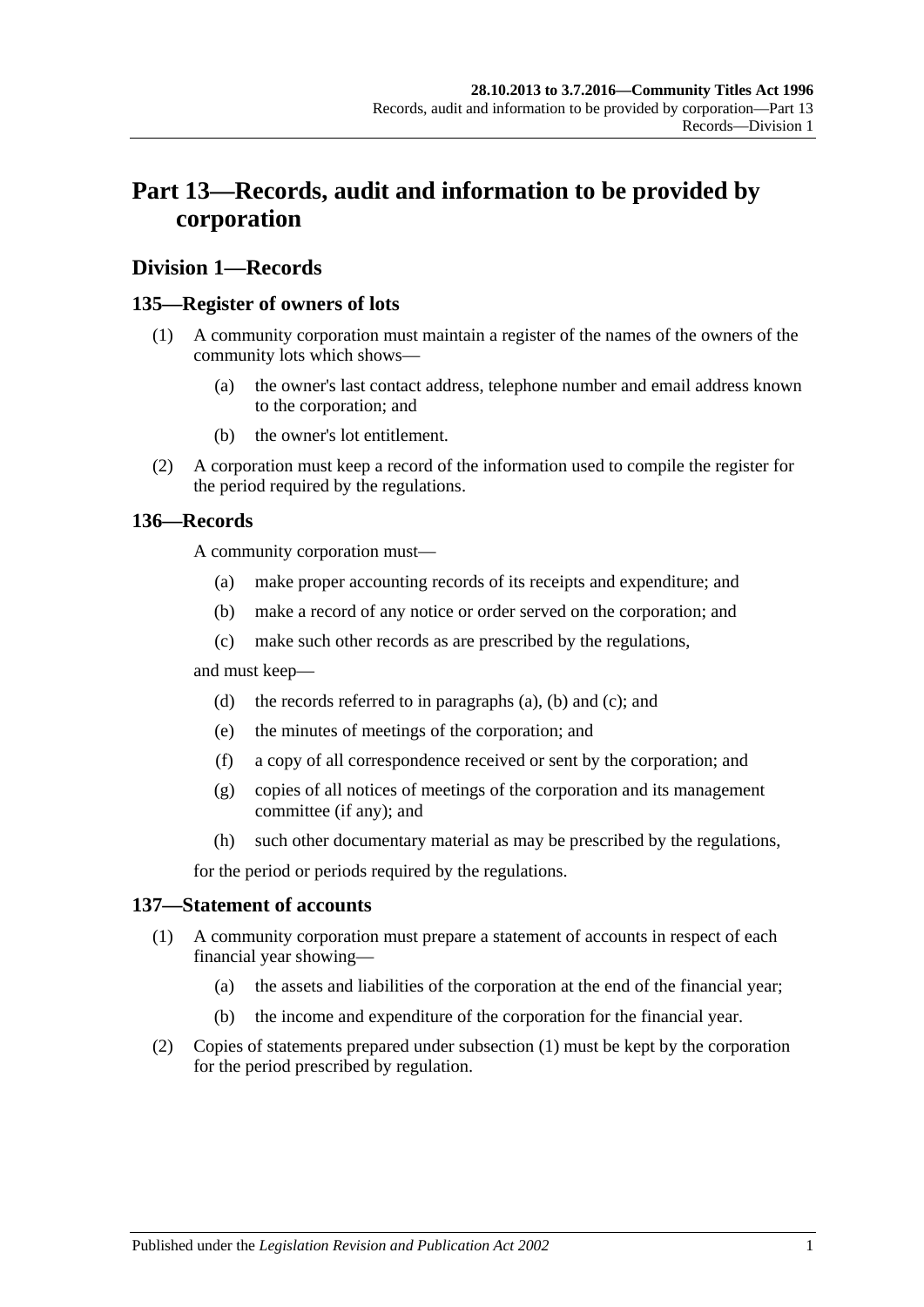## **Division 2—Audit**

#### **138—Audit**

- (1) Subject to [subsection](#page-109-0) (4), a community corporation must have the annual statement of accounts audited unless it is exempted from this requirement by the regulations.
- (2) The auditor must be a registered company auditor within the meaning of the *Corporations Act 2001* of the Commonwealth.
- (3) A member of the corporation and any person who has a personal or pecuniary interest in the results of an audit must not be appointed as auditor.
- <span id="page-109-0"></span>(4) An annual statement of accounts in respect of a financial year need not be audited in any of the following circumstances:
	- $(a)$  if—
		- (i) the aggregate of the contributions made or to be made by members of the corporation in respect of that year does not exceed the amount prescribed by regulation; and
		- (ii) the balance standing to the credit of the administrative fund and the sinking fund at the commencement of that year does not exceed the amounts prescribed by regulation;
	- (b) if all community lots are owned by the same person;
	- $(c)$  if—
		- (i) the community scheme consists only of lots used for residential purposes; and
		- (ii) there are not more than 6 community lots; and
		- (iii) the community corporation, by unanimous resolution, resolves not to have the statement of accounts for that financial year audited.

## **Division 3—Information to be provided by corporation**

#### <span id="page-109-2"></span>**139—Information to be provided by corporation**

- <span id="page-109-1"></span>(1) A community corporation must, on application by or on behalf of the owner or prospective owner or the registered mortgagee or prospective mortgagee of a community lot or a development lot, within 5 business days after the making of the application—
	- (a) provide a statement setting out—
		- (i) particulars of any contribution payable in relation to the lot (including details of any arrears of contributions in relation to the lot); and
		- (ii) particulars of the assets and liabilities of the corporation; and
		- (iii) particulars of any expenditure that the corporation has incurred, or has resolved to incur, and to which the owner of the lot must contribute, or is likely to be required to contribute; and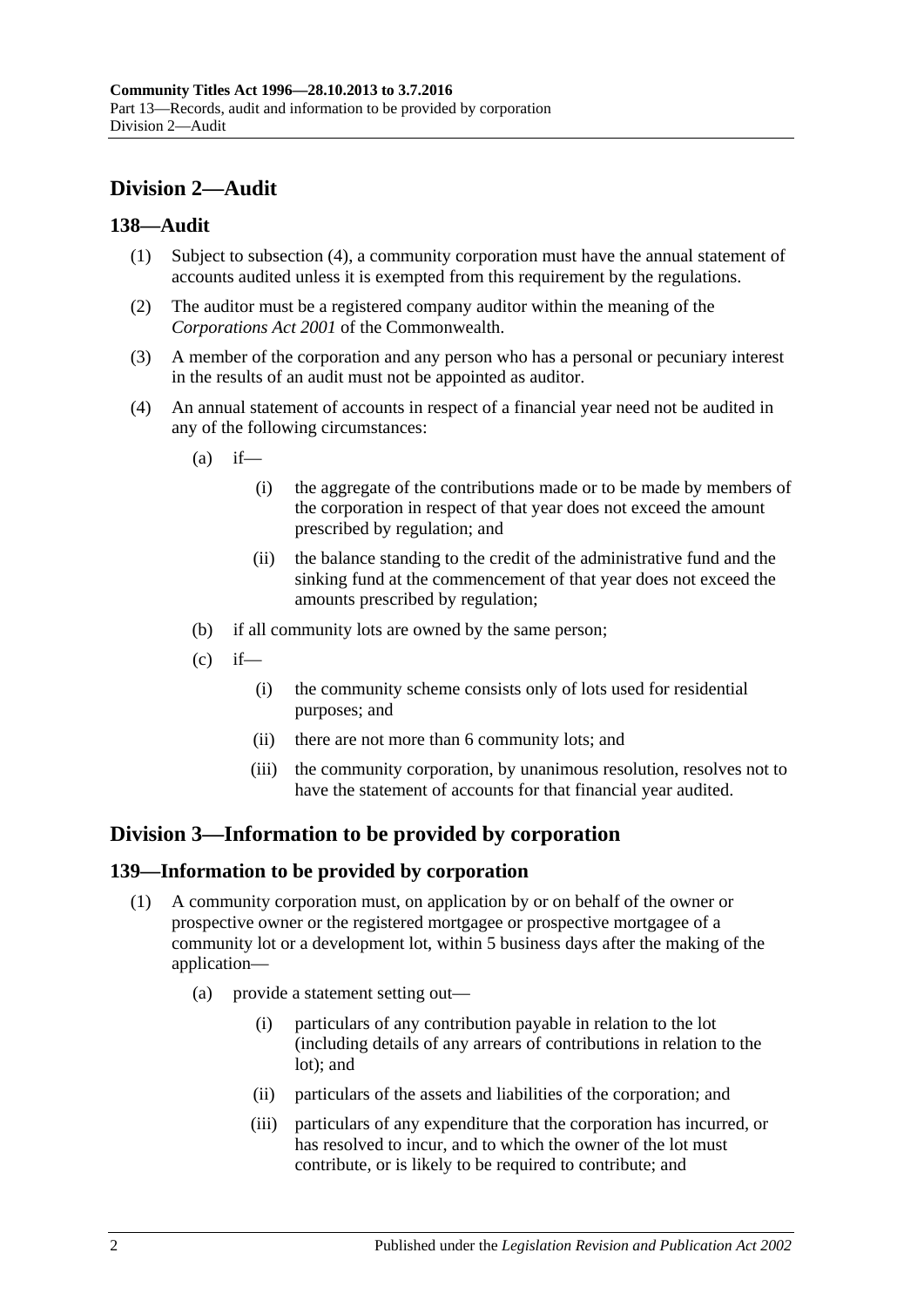- (iv) particulars in relation to any other matter prescribed by regulation; and
- (b) provide copies of—
	- (i) the minutes of general meetings of the corporation and meetings of its management committee (if any) for such period, not exceeding two years, specified in the application; and
	- (ii) the statement of accounts of the corporation last prepared by the corporation; and
	- (iii) current policies of insurance taken out by the corporation; and
- (c) make available for inspection such information as is required to establish the current financial position of the corporation including—
	- (i) a copy of the accounting records of the corporation; and
	- (ii) the minute books of the corporation; and
	- (iii) any other documentary material prescribed by regulation; and
- (d) if the community corporation is a party to a contract with a body corporate manager—make available for inspection a copy of the contract; and
- (e) make available for inspection the register maintained under [section](#page-108-4) 135.

Maximum penalty: \$500.

<span id="page-110-0"></span>(1a) A community corporation must, on application by an owner of a community lot or a development lot provide the applicant, on a quarterly basis, with ADI statements for all accounts maintained by the corporation (and must continue to so provide the statements until the applicant ceases to be an owner or revokes the application).

Maximum penalty: \$500.

- (1b) [Subsection](#page-110-0) (1a) does not apply to a community corporation if a body corporate manager maintains the accounts on behalf of the corporation.
- (2) An application under this section must be accompanied by the fee prescribed by regulation.
- (3) A community corporation must not charge more than the fee prescribed by regulation in respect of a service provided in pursuance of an application under this section. Maximum penalty: \$500.
- (4) The application is duly made if given or sent to—
	- (a) the secretary of the community corporation;
	- (b) if the community corporation has a management committee—any member of the management committee.
- (5) A person to whom a statement of a community corporation is provided under [subsection](#page-109-1) (1)(a) may, as against the corporation, rely on the statement as conclusive evidence (as at the date of the statement) of the matters contained in the statement.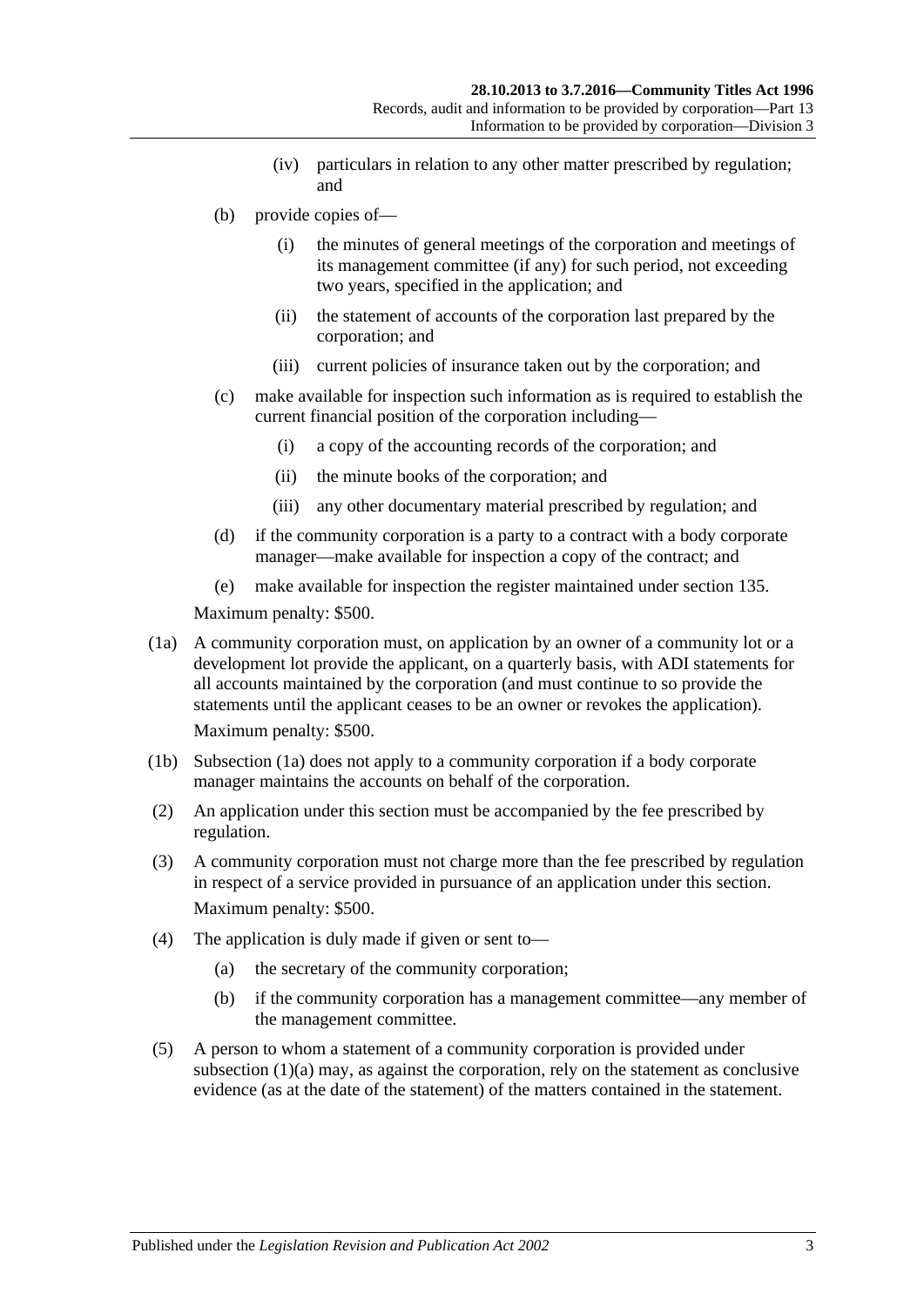#### <span id="page-111-0"></span>**140—Information as to higher tier of community scheme**

- (1) The owner or prospective owner or the registered mortgagee or prospective mortgagee of a secondary lot or a development lot in a secondary scheme may apply to the primary corporation for information under [section](#page-109-2) 139.
- <span id="page-111-1"></span>(2) The owner or prospective owner or the registered mortgagee or prospective mortgagee of a tertiary lot or a development lot in a tertiary scheme may apply to the primary or secondary corporation for information under [section](#page-109-2) 139.
- (3) [Section](#page-109-2) 139 will apply to and in relation to an application referred to in [subsection](#page-111-0) (1) or [\(2\)](#page-111-1) as though the lot concerned were a primary lot instead of a secondary lot or a development lot in a secondary scheme or a primary or secondary lot instead of a tertiary lot or a development lot in a tertiary scheme.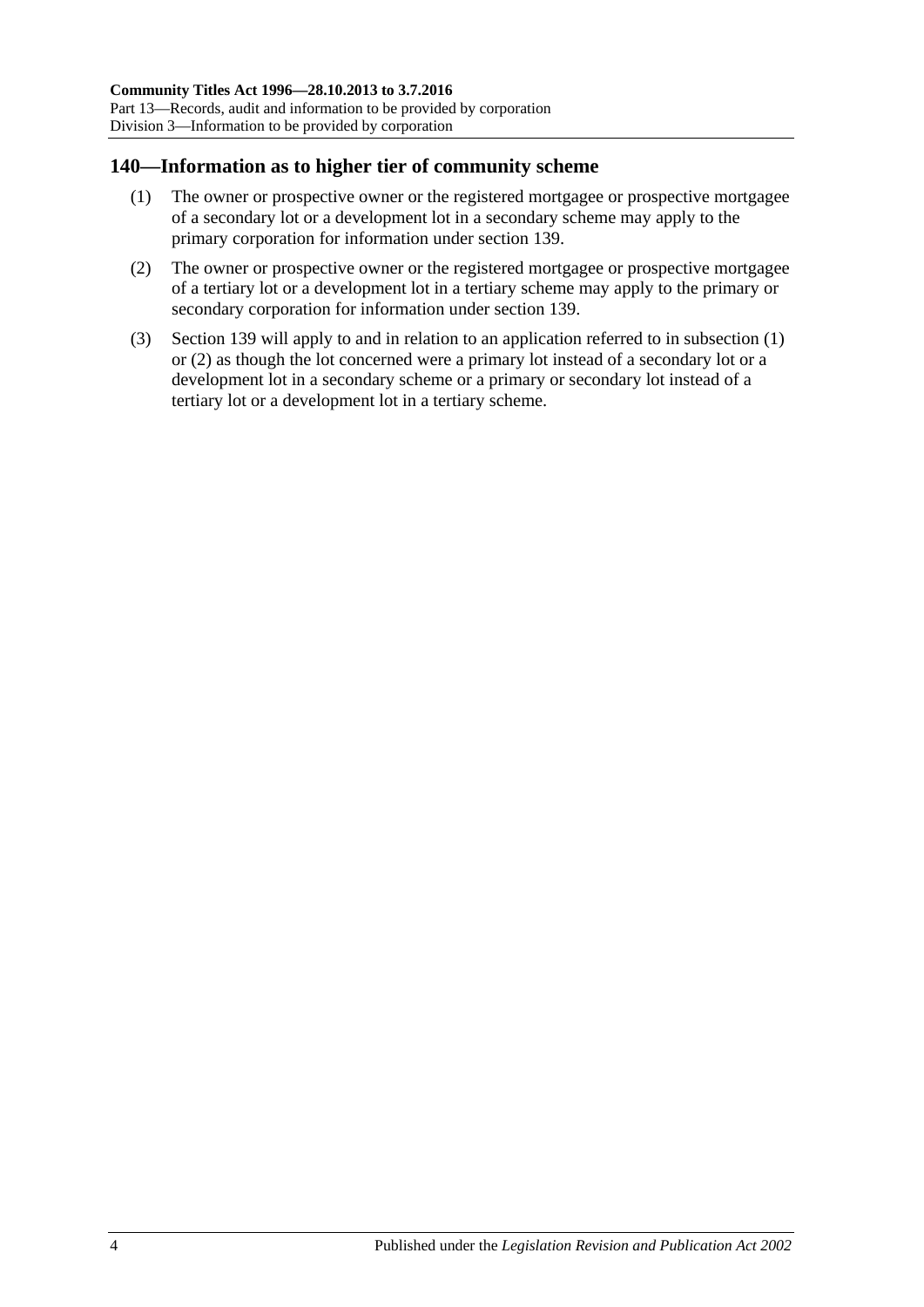## **Part 14—Resolution of disputes**

#### **141—Persons who may apply for relief**

The following persons may apply for relief under this Part—

- (a) a community corporation; or
- (b) the owner or occupier of a community lot; or
- (ba) a person who has contracted to purchase a development lot or community lot; or
- (c) the owner or occupier of a development lot; or
- (d) any other person bound by the by-laws of a community scheme except for persons invited to or visiting the community parcel.

#### <span id="page-112-2"></span>**142—Resolution of disputes etc**

- (1) An application may be made under this section—
	- (a) if the applicant claims that a breach of this Act or of the by-laws of the community scheme has occurred; or
	- (b) if the applicant claims to have been prejudiced, as occupier of a lot, by the wrongful act or default of the community corporation or of a delegate or the management committee of the corporation or of the developer or the owner or occupier of another lot; or
	- (c) if a member of a community corporation claims that a decision of the corporation or a delegate or the management committee of the corporation is unreasonable, oppressive or unjust; or
	- (d) if a dispute arises—
		- (i) between a community corporation and a member of the corporation; or
		- (ii) between two or more members of a corporation,

in relation to—

- (iii) any aspect of the occupation or use of a lot; or
- (iv) the position in which a cable, wire, pipe, sewer, drain, duct, plant or equipment should be laid or installed; or
- (e) for an order authorising a person to use force to enter a lot or a building on a lot.
- (2) Subject to this section, an application must be made to the Magistrates Court.
- <span id="page-112-0"></span>(3) A person may, with the permission of the District Court, bring an application under this section in the District Court.
- <span id="page-112-1"></span>(4) The District Court may, on the application of a party to proceedings under this section that have been commenced in the Magistrates Court, order that the proceedings be transferred to the District Court (and such an order will have effect according to its terms).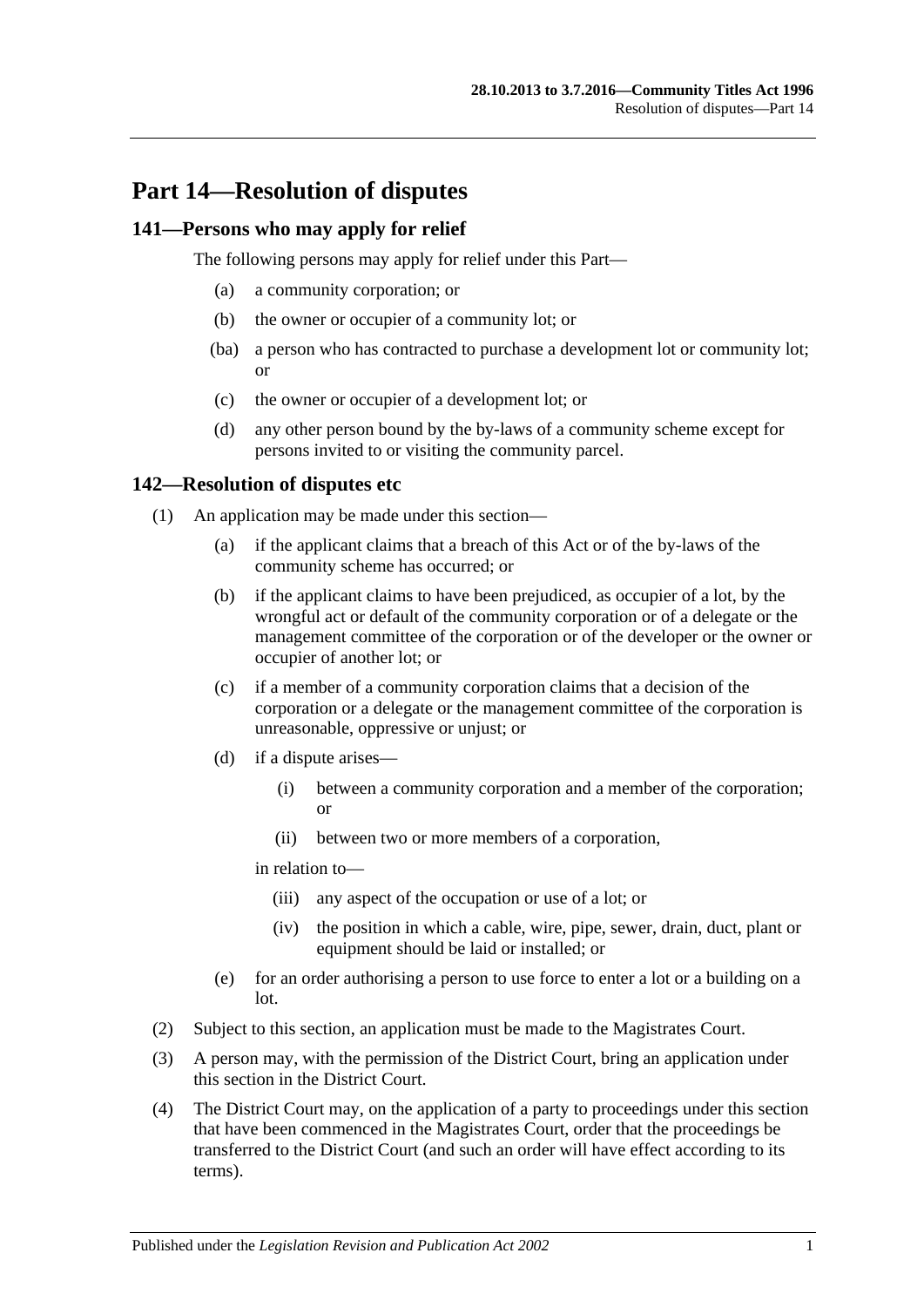- (5) Proceedings should not be commenced in, or transferred to, the District Court under [subsection](#page-112-0) (3) or [\(4\)](#page-112-1) unless the District Court considers that it is appropriate for the court to deal with the matter by reason of the complexity or significance of the matter.
- (6) A court may, on its own initiative or on an application by a party to the proceedings—
	- (a) transfer an application under this section to the Supreme Court on the ground that the application raises a matter of general importance; or
	- (b) state a question of law for the opinion of the Supreme Court.
- (7) A court, in hearing and determining an application under this section, should act according to equity, good conscience and the substantial merits of the case, without regard to technicalities and legal forms, and is not bound by the rules of evidence but may inform itself on any matter in such manner as it thinks fit.
- (8) A court may, in respect of an application under this section—
	- (a) attempt to achieve settlement of the proceedings by agreement between the parties; or
	- (b) require a party to provide reports or other information for the purposes of the proceedings; or
	- (ba) order a party to have any accounts audited or to reimburse any person for the costs of having any accounts audited; or
	- (c) order that a party take such action as is, in the opinion of the court, necessary to remedy any default, or to resolve any dispute, and is specified in the order; or
	- (d) order that a party refrain from any further action of a kind specified in the order; or
	- (da) make a declaration as to the validity of—
		- (i) any by-law or purported by-law of the corporation; or
		- (ii) any decision or purported decision of the corporation; or
	- (e) by order—
		- (i) alter the by-laws of the community scheme (and make any necessary consequential changes to the scheme description and development contracts); or
		- (ii) vary or reverse any decision of the corporation, or of the management committee of the corporation or of a delegate of the corporation; or
	- (ea) vary, avoid or terminate a contract entered into (whether before or after the commencement of this paragraph) between a community corporation and any of the following:
		- (i) the developer;
		- (ii) an associate of the developer;
		- (iii) the body corporate manager;
		- (iv) an associate of the body corporate manager; or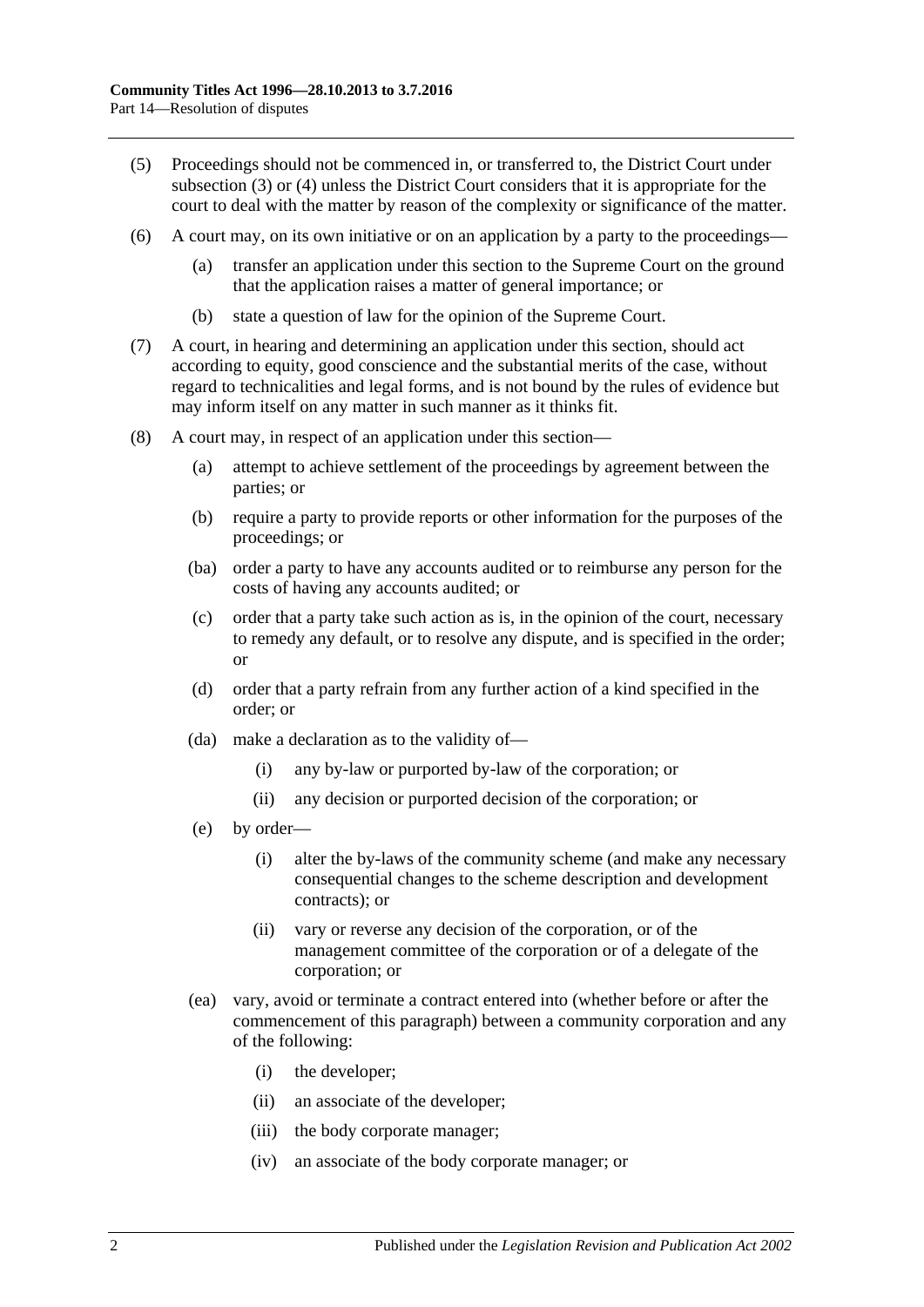- (f) give judgment on any monetary claim; or
- (g) by order determine the position in which a cable, wire, pipe, sewer, drain, duct, plant or equipment is to be laid or installed; or
- (h) make orders as to costs; or
- (i) make any incidental or ancillary orders.
- (9) A court should not make an order to alter the by-laws of a community scheme unless—
	- (a) the corporation is a party to the proceedings or the court is satisfied that the corporation has been given a reasonable opportunity to become a party to the proceedings; and
	- (b) if it appears to the court that the alteration could adversely affect a member of the corporation who is not a party to the proceedings—the court is satisfied that the member has been notified of the possibility that such an order could be made and has been given a reasonable opportunity to make submissions to the court in relation to the matter; and
	- (c) in any event—the court is satisfied that the order is essential to achieving a fair and equitable resolution of the matters in dispute.
- (9a) A court should not make an order to vary, avoid or terminate a contract entered into between a community corporation and another party unless the court is satisfied that the contract involves a breach of fiduciary duties or other duties under this Act.
- (10) Where an application is made under this section and the court is satisfied that an interim order is justified by the urgency of the case, the court may make an interim order to safeguard the position of any person pending its final resolution.
- (11) An interim order—
	- (a) has effect for such period as the court may determine and specifies in the order, and may be renewed by the court from time to time; and
	- (b) may be made or renewed whether or not notice of the application has been given to a respondent; and
	- (c) unless sooner revoked, ceases to have effect on the determination or resolution of an application under this section.
- (12) The power to make an order under this section includes the power to vary or revoke an order.
- <span id="page-114-0"></span>(13) A person who fails to comply with an order under this section is guilty of an offence. Maximum penalty: \$15 000.
- (14) [Subsection](#page-114-0) (13) does not limit the court's power to punish a person who fails to comply with an order for contempt.
- (15) A court may decline to proceed with an application under this section if it considers that it would be more appropriate for proceedings to be taken in another court or tribunal constituted by law.
- (16) Rules of court may be made dealing with any matter necessary or expedient for the effective and efficient operation of this section.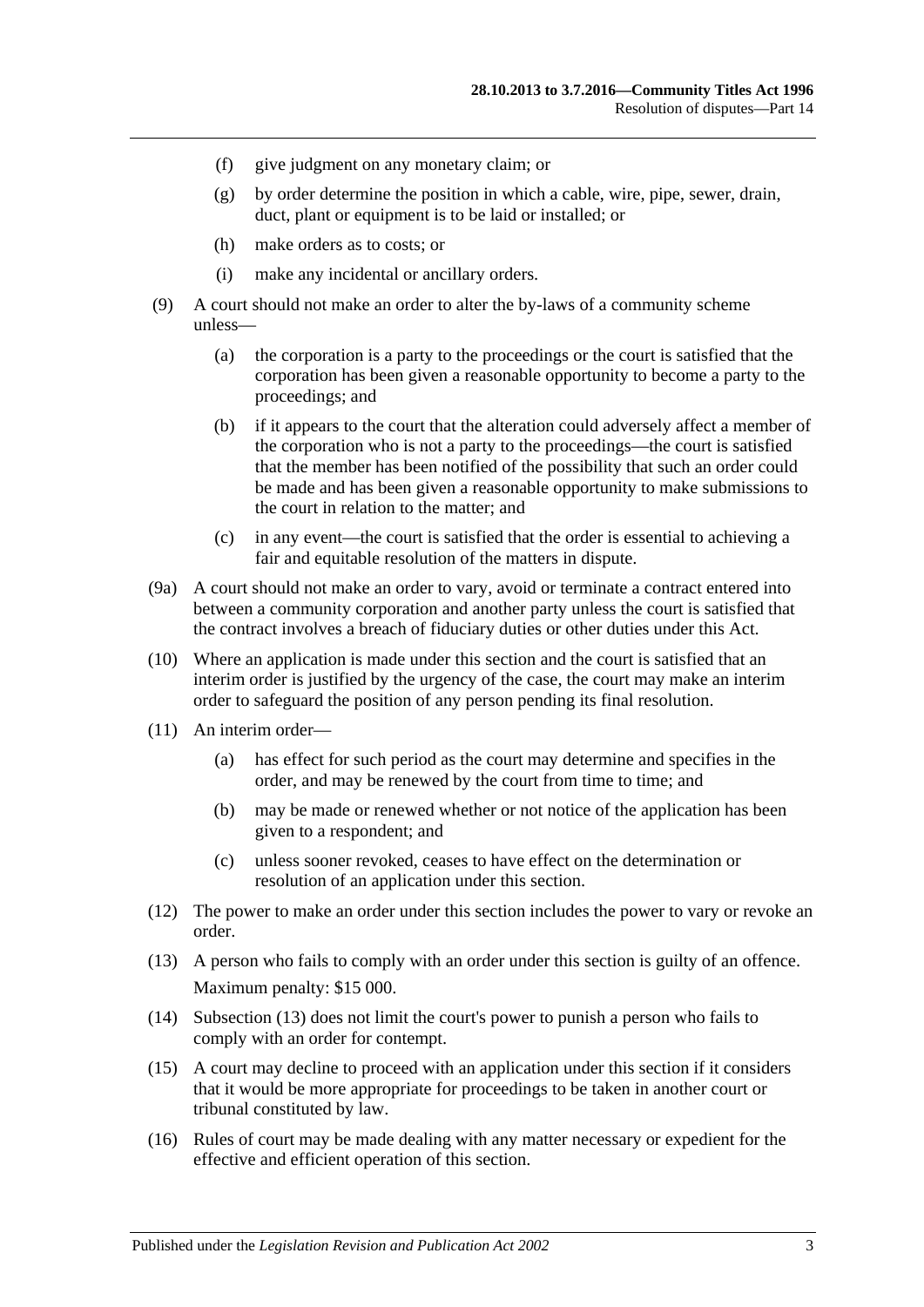- (17) The rules for a particular court will be made in the same manner as ordinary rules are made for that court.
- (18) This section does not limit or derogate from any civil remedy at law or in equity.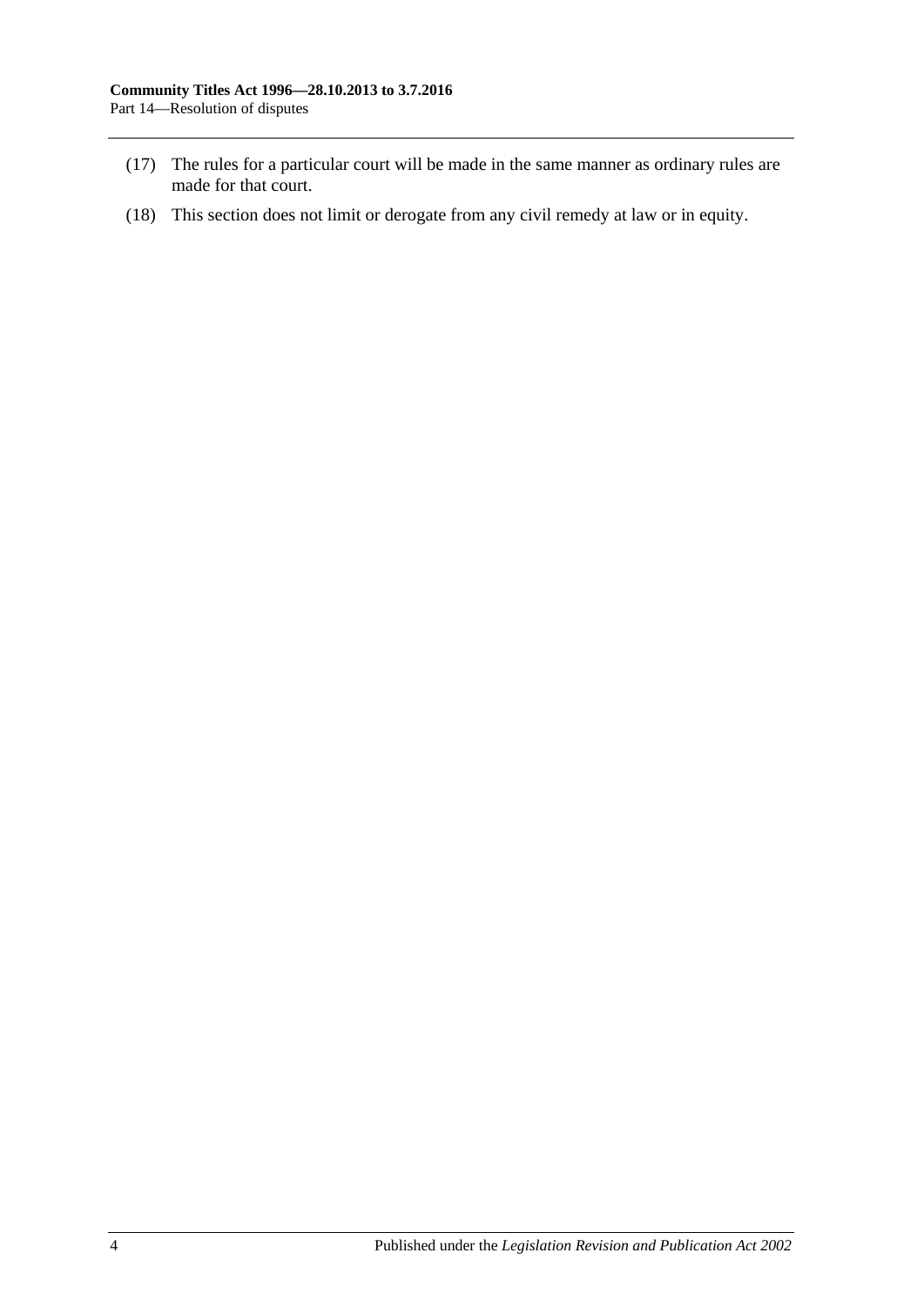# **Part 15—Miscellaneous**

#### <span id="page-116-0"></span>**142A—Holding of deposit and other contract moneys when lot is pre-sold**

- (1) A person must not sell a lot in a proposed community scheme before the plan of community division is deposited in the Lands Titles Registration Office unless the contract of sale provides, in accordance with any requirements specified in the regulations, for any consideration payable by the purchaser prior to the deposit of the plan to be held on trust by a specified legal practitioner, registered agent or registered conveyancer until the plan is deposited.
- (2) All consideration payable by the purchaser prior to the deposit of the plan of community division in the Lands Titles Registration Office under a contract referred to in [subsection](#page-116-0) (1) must be paid by the purchaser to the legal practitioner, registered agent or registered conveyancer named or specified in the contract of sale.
- (3) In the event of a contravention of [subsection](#page-116-0) (1), the purchaser may, by notice in writing given at any time before the plan of community division is deposited in the Lands Titles Registration Office, avoid the contract of sale.
- <span id="page-116-1"></span>(4) If the plan of community division is not deposited in the Lands Titles Registration Office—
	- (a) within such period after the date of the contract as is specified in the contract in accordance with any requirements specified in the regulations; or
	- (b) if the contract does not specify a period in accordance with [paragraph](#page-116-1) (a)—within 6 months after the date of the contract,

the purchaser may, by notice in writing to the vendor, avoid the contract of sale at any time before the plan is deposited.

- (5) Despite a provision of this section, a purchaser cannot avoid a contract of sale under this section if the purchaser has entered into a subsequent contract to sell the lot to another purchaser (unless that contract has been avoided by that purchaser).
- (6) If a purchaser avoids a contract of sale, all consideration paid by the purchaser under the contract is recoverable by the purchaser from the legal practitioner, registered agent, registered conveyancer or other person to whom it was paid (but the purchaser may be liable to pay an occupation rent for any period during which he or she was in occupation of the lot or entitled to receive the rents and profits of the lot, if the payment of such rent has been agreed by the purchaser).
- (7) In this section—

*date of the contract* means the day on which the contract of sale referred to in [subsection](#page-116-0) (1) was signed or, if the parties signed it on different days, the last of those days;

*registered agent* means a person registered as an agent under the *[Land Agents](http://www.legislation.sa.gov.au/index.aspx?action=legref&type=act&legtitle=Land%20Agents%20Act%201994)  Act [1994](http://www.legislation.sa.gov.au/index.aspx?action=legref&type=act&legtitle=Land%20Agents%20Act%201994)*;

*registered conveyancer* means a person registered as a conveyancer under the *[Conveyancers Act](http://www.legislation.sa.gov.au/index.aspx?action=legref&type=act&legtitle=Conveyancers%20Act%201994) 1994*.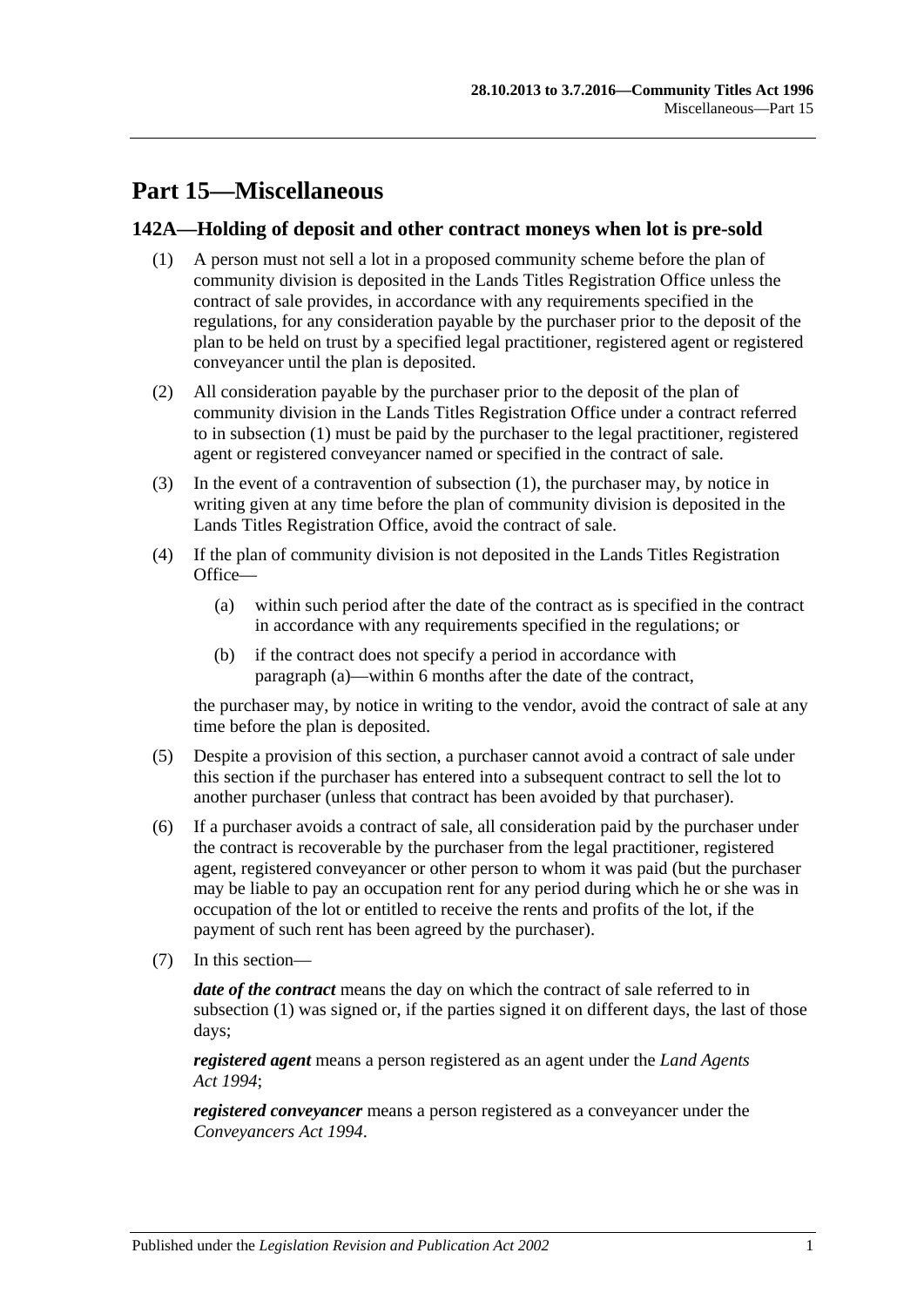#### <span id="page-117-0"></span>**142B—Developer stands in fiduciary relationship with community corporation**

- (1) For the avoidance of doubt—
	- (a) the developer stands in a fiduciary relationship with the community corporation and, before the community corporation is established, with the proposed community corporation; and
	- (b) the duties owed by the developer under this Act are in addition to, and do not derogate from, the duties arising out of that fiduciary relationship.
- (2) Without derogating from [subsection](#page-117-0) (1), where the community corporation intends, during the developer control period, to delegate functions or powers to a body corporate manager or to enter into a contract for services, the developer must exercise reasonable skill, care and diligence and act in the best interests of the community corporation (as it will be constituted after the developer control period ends).

**Note—**

An application may be made under [section](#page-112-2) 142 if the developer contravenes this subsection.

(3) In this section—

*developer control period* means a period during which—

- (a) the community corporation is constituted solely by the developer; or
- (b) the developer owns the majority of lots in the community scheme or in any other way controls the voting of the corporation.

#### **143—Corporation may provide services**

- (1) A community corporation may provide services of a class prescribed by regulation for the benefit of owners and occupiers of the lots of its scheme and the lots of a secondary or tertiary scheme that comprises part of its scheme.
- (2) The corporation may charge for the provision of those services subject to any limitations imposed by the regulations.

#### **144—Preliminary examination of plan by Registrar-General**

The Registrar-General may, on payment of the fee prescribed by regulation, examine a plan to be lodged with an application under this Act before the application is lodged and, if he or she is satisfied with the plan, approve it for lodging.

#### **145—Filing of documents with plan**

The Registrar-General complies with a requirement of this Act to file a document with a plan of community division if he or she makes the document and the plan (or an electronic copy of the document or plan) available for public inspection at the Lands Titles Registration Office.

#### **145A—Registrar-General may rely on certificates**

If a person has, in accordance with this or any other Act, certified as to any matter or thing, the Registrar-General may, for the purpose of discharging functions under this Act, rely on the certificate as establishing the matter or thing so certified.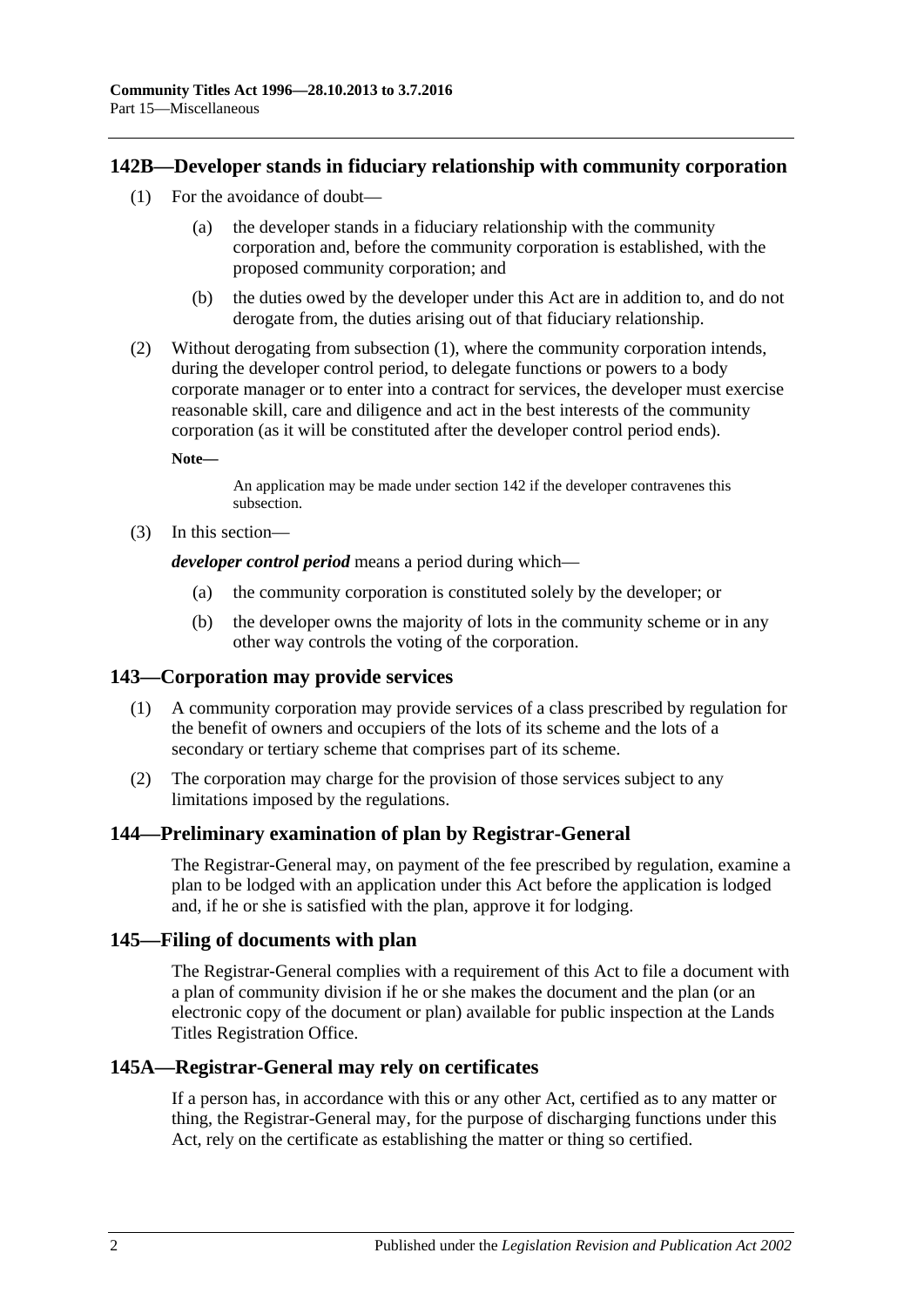#### **146—Entry onto lot or common property**

- (1) Where the owner of a lot needs to enter another lot or the common property, or the community corporation needs to enter a lot, in order to exercise rights under an easement for the establishment, maintenance and repair of part of the service infrastructure—
	- (a) the owner or the corporation must give notice to the owner of the lot to be entered; or
	- (b) where it is necessary to enter the common property, the owner must give notice to the corporation.
- (2) Notice is unnecessary—
	- (a) in an emergency if there is insufficient time to give notice; or
	- (b) if the owner of the lot to be entered dispenses with the requirement for notice; or
	- (c) if, in the case of entry to the common property—
		- (i) the owner has the right to enter; or
		- (ii) the corporation has dispensed with the requirement for notice.
- (3) The length of the notice must be reasonable in the circumstances of the particular case.
- (4) If notice is not given (in an emergency) or the period of the notice has expired and it is not possible for the owner or the corporation, or a person acting on his, her or its behalf, to gain entry without using force, the person wishing to enter may use such force as is reasonable in the circumstances.
- (5) Any damage caused by the use of force must be made good as soon as practicable by the owner or corporation entering the lot or common property unless the need for force was the result of an unreasonable act or omission on the part of the owner of the lot that was entered or, in the case of entry to the common property, on the part of the corporation.
- <span id="page-118-0"></span>(6) In an emergency the owner or occupier of a lot may enter another lot or the common property to assist a person on the lot or common property or to prevent or reduce damage to the lot or another lot or to the common property.
- (7) A person who uses force when entering a lot or the common property or a building on a lot or the common property under [subsection](#page-118-0) (6) is not liable for the damage caused if he or she acted reasonably in the circumstances.
- (8) Where a primary scheme includes a secondary scheme or a secondary and tertiary scheme, a reference in this section to a lot or common property is a reference to a lot or common property in the primary, secondary or tertiary scheme.
- (9) A person who is entitled under an Act or any other law to enter a lot is entitled where reasonably necessary to enter the common property in order to gain access to the lot.

#### <span id="page-118-1"></span>**147—Power to require handing over of property**

(1) A community corporation may by notice in writing to a person who has possession of any record, key, or other property of the corporation require that person to deliver it to an officer of the corporation named in the notice on or before a specified time.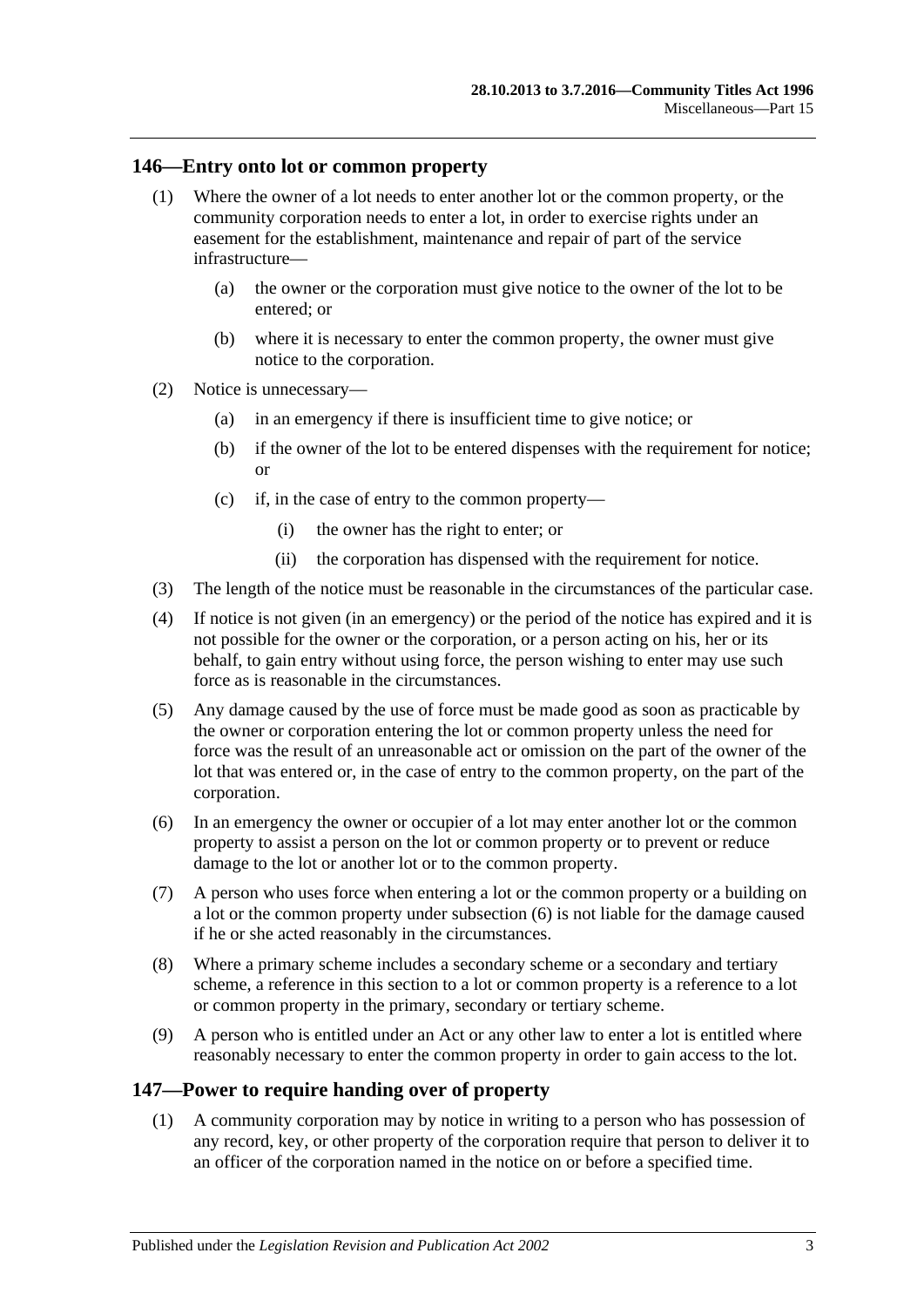(2) A person who fails to comply with a requirement under [subsection](#page-118-1) (1) is guilty of an offence.

Maximum penalty: \$2 000.

#### **148—Owner of lot under a legal disability**

- (1) The rights and powers under this Act of the owner of a lot who is under a legal disability may be exercised on his or her behalf by a guardian.
- (2) If the owner of a lot—
	- (a) is under a legal disability and does not have a guardian to act on his or her behalf; or
	- (b) cannot be found,

the District Court may, on application by the community corporation or any other person with a proper interest, dispense with any consent, approval or vote that would otherwise be required from that person under this Act.

#### **149—Relief where unanimous or special resolution required**

- (1) Where—
	- (a) this Act or the by-laws require the passing of a unanimous resolution and the community corporation passes a special or ordinary resolution but not a unanimous resolution; or
	- (b) this Act or the by-laws require the passing of a special resolution and the corporation passes an ordinary resolution but not a special resolution, the corporation, or a member of the corporation who voted for the resolution or whose vote was cast by another person for the resolution, may apply to the District Court or the Magistrates Court to have the resolution declared sufficient for the purposes of this Act and, if the court makes that order, the resolution will be taken to be a resolution of the kind required by this Act or the by-laws.
- (2) Notice of an application must be served on—
	- (a) every person who voted against the resolution and every person who was entitled to exercise the power of voting conferred under this Act but who did not exercise that power in relation to the resolution; and
	- (b) any other person whom the court declares to have a sufficient interest in the proceedings to require that the person should be served with notice of the application,

and the court may direct that any person served with, or to be served with, notice of the application be joined as a party to the proceedings.

(3) The court should not order a party who opposes an application under this section to pay the costs of a successful applicant unless the court considers the actions of that party in relation to the application were unreasonable.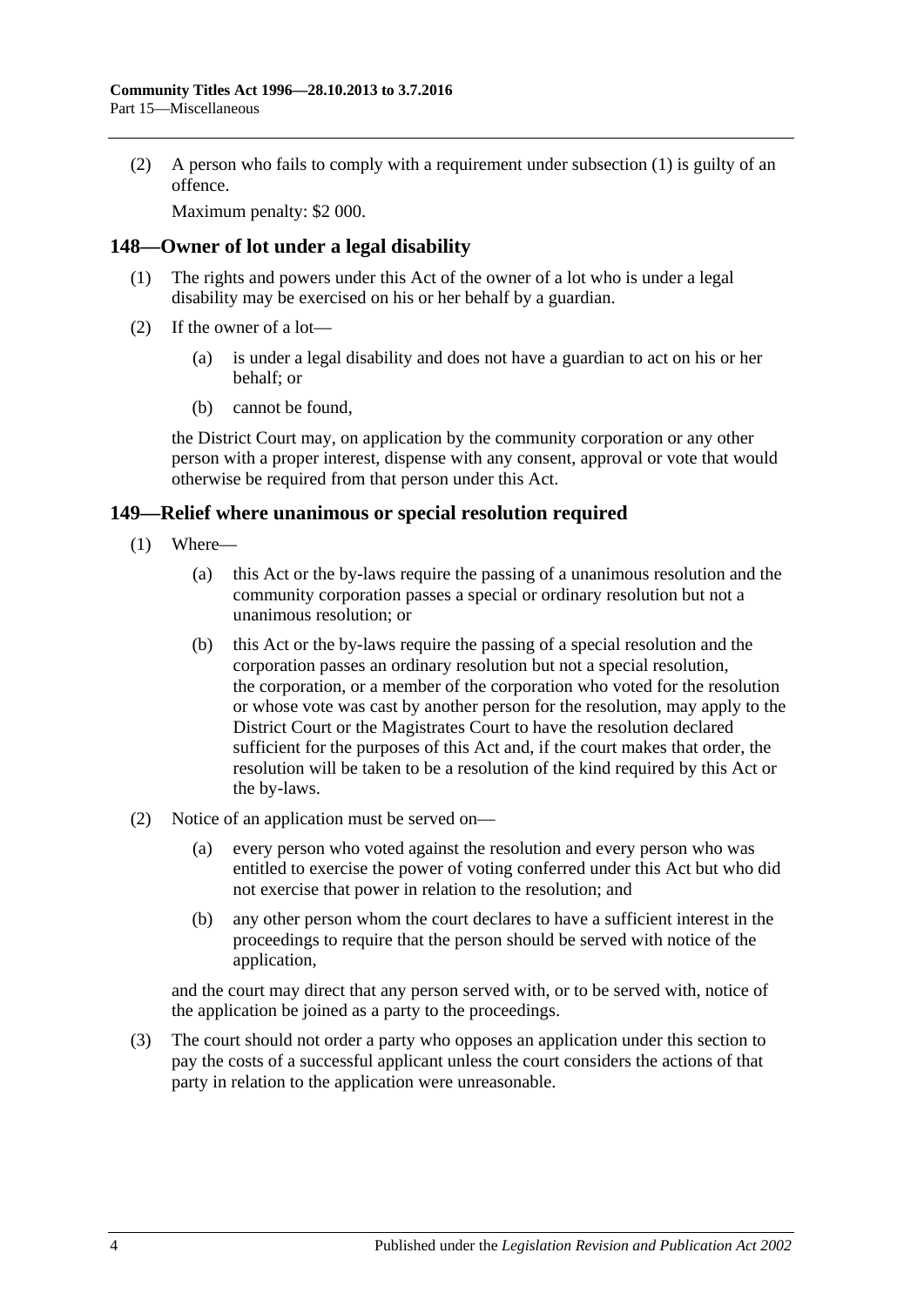### **149A—Applications to Magistrates Court**

If an application is made to the Magistrates Court under any provision of this Act (other than an application under [section](#page-46-0) 49(2)), the *[Magistrates Court Act](http://www.legislation.sa.gov.au/index.aspx?action=legref&type=act&legtitle=Magistrates%20Court%20Act%201991) 1991* applies, with such modifications as may be necessary for the purpose or as may be prescribed, in relation to the application as if the proceedings were a minor civil action within the meaning of that Act.

#### **150—Stamp duty not payable in certain circumstances**

Duty is not payable under the *[Stamp Duties Act](http://www.legislation.sa.gov.au/index.aspx?action=legref&type=act&legtitle=Stamp%20Duties%20Act%201923) 1923*—

- (a) in respect of the vesting of common property on the amalgamation of community plans under [Part 7 Division 2;](#page-57-0) or
- (b) in respect of the vesting of property on the dissolution of a community corporation under [Part 7 Division 2](#page-57-0) or [3;](#page-61-0) or
- (c) in respect of the vesting of land in the owners of the community lots when the land becomes common property on its inclusion in the community parcel under [section](#page-96-0) 112(2).

#### **151—Destruction or disposal of certain documents**

Any document that is required by this Act to be filed with a plan of community division must be kept by the Registrar-General for at least six years after another document has been substituted in its place or the plan has been cancelled, but after that period has expired the Registrar-General may destroy the document or dispose of it in such manner as he or she thinks fit.

#### <span id="page-120-0"></span>**151A—Liability of community corporation in respect of certification by officer**

- (1) Where a provision of this Act authorises or requires an officer of a community corporation to certify as to any matter or thing, the officer incurs no civil or criminal liability in respect of an act or omission in good faith in the exercise of that function.
- (2) A liability that would, but for [subsection](#page-120-0) (1), attach to an officer of a community corporation attaches instead to the corporation.

#### **152—Commencement of prosecutions**

- (1) A prosecution for an offence against this Act cannot be commenced except by—
	- (a) the Commissioner for Consumer Affairs; or
	- (b) an authorised officer under the *[Fair Trading Act](http://www.legislation.sa.gov.au/index.aspx?action=legref&type=act&legtitle=Fair%20Trading%20Act%201987) 1987*; or
	- (c) a person who has the consent of the Minister to commence the prosecution.
- (2) In any proceedings, an apparently genuine document purporting to be a certificate of the Minister certifying authorisation of, or consent to, a prosecution for an offence against this Act will be accepted, in the absence of proof to the contrary, as proof of the authorisation or consent.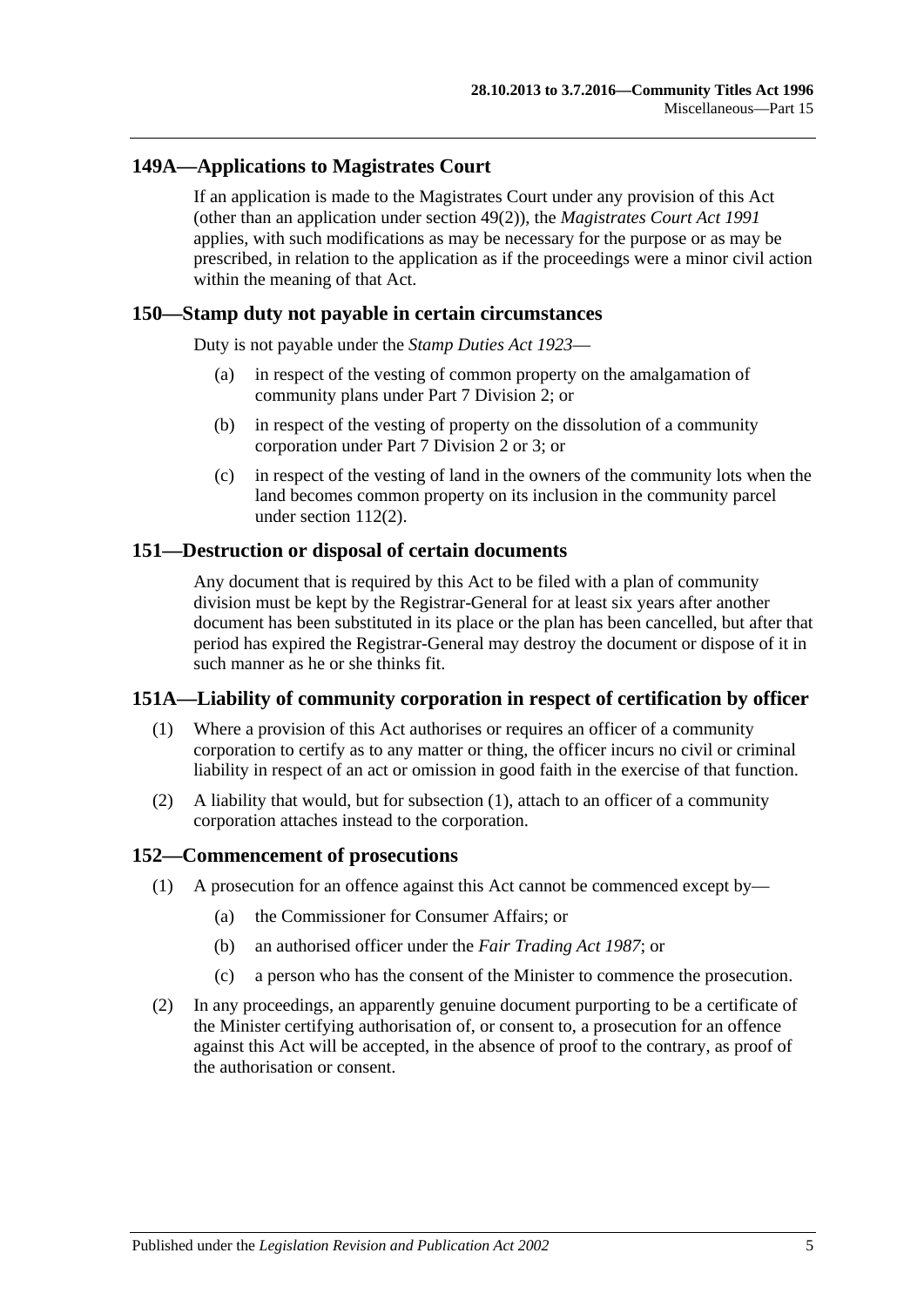#### **153—General defence**

It is a defence to a charge of an offence against this Act if the defendant proves that the alleged offence was not committed intentionally and did not result from any failure on the part of the defendant to take reasonable care to avoid the commission of the offence.

#### **154—Procedure where the whereabouts of certain persons are unknown**

- <span id="page-121-1"></span>(1) Where—
	- (a) application is made to the Registrar-General under this Act; and
	- (b) a person's consent to the application, or in respect of some other related matter is required; and
	- (c) the Registrar-General is satisfied by such evidence as the Registrar-General may require—
		- (i) that the applicant has been unable, after making reasonable inquiries, to ascertain the whereabouts of the person; and
		- (ii) that the applicant has complied with the notice requirements under [subsection](#page-121-0) (2); and
		- (iii) that at least 28 days have elapsed since the applicant complied with those requirements; and
		- (iv) that no objection has been lodged by the person; and
	- (d) the Registrar-General determines (in his or her absolute discretion) that it is reasonable to proceed without the consent,

the person will be taken to have given his or her consent, and, notwithstanding the *[Real Property Act](http://www.legislation.sa.gov.au/index.aspx?action=legref&type=act&legtitle=Real%20Property%20Act%201886) 1886*, the Registrar-General may, if he or she thinks fit, dispense with the requirement that a duplicate certificate of title be produced for the purpose of any dealing to which the person's consent is taken to have been given if the duplicate certificate of title would normally be produced by that person.

- <span id="page-121-0"></span>(2) The notice requirements referred to in [subsection](#page-121-1)  $(1)(c)(ii)$  are that the applicant has—
	- (a) posted to the person whose consent is required, at the last address of the person known to the Registrar-General, a notice containing the information prescribed by regulation; and
	- (b) published a copy of the notice in a newspaper circulating generally throughout the State; and
	- (c) in a case involving an encroachment, left a copy of the notice in a conspicuous place on or near the land over which the encroachment has occurred.

#### **155—Service**

- (1) A notice to be served on a person under this Act may be served as follows—
	- (a) by giving it to the person or an agent of the person; or
	- (b) by leaving it for the person with someone apparently over the age of 16 years at his or her place of residence or at any place at which he or she carries on business; or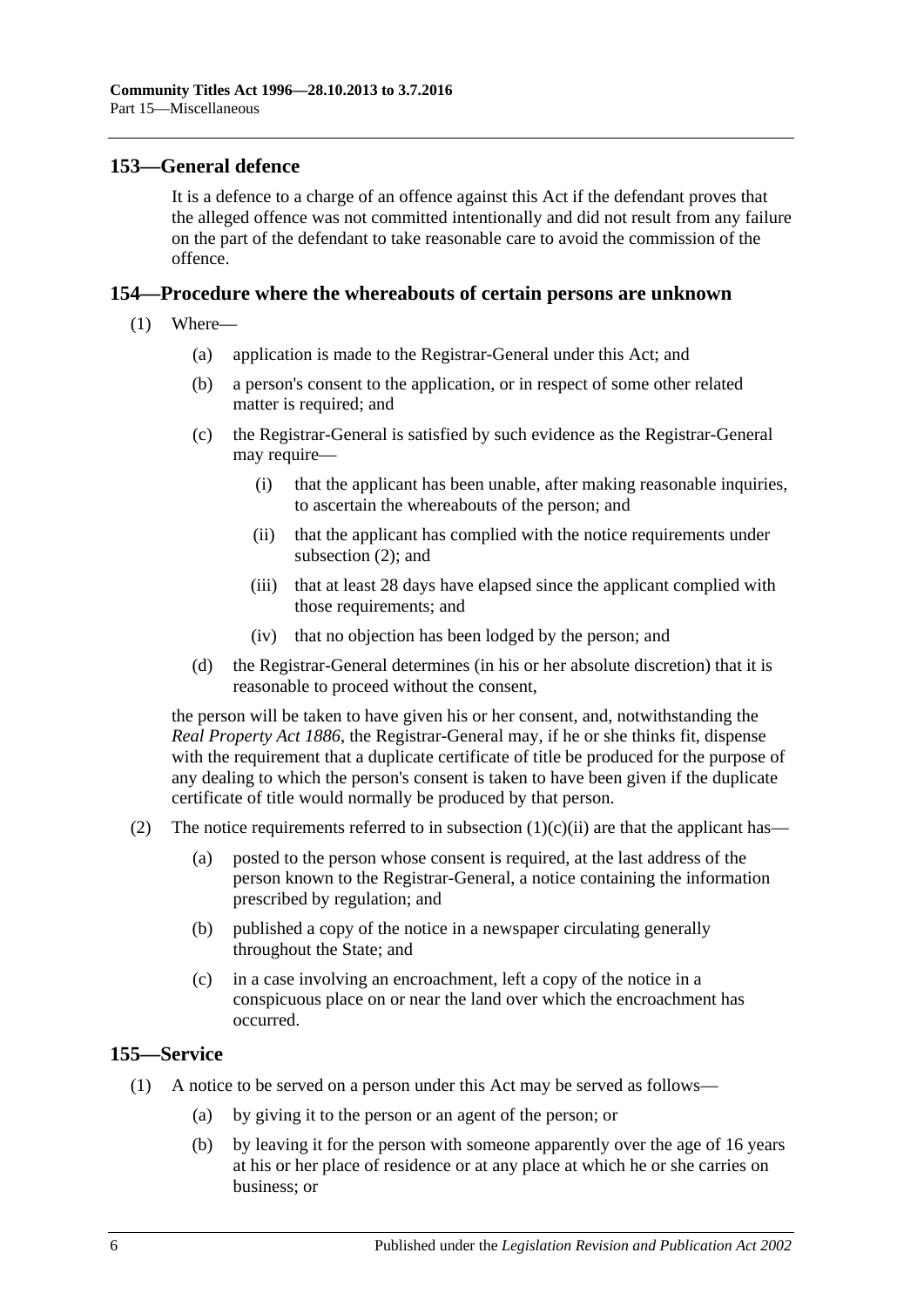- (c) by posting it to the person at his or her last known address; or
- (ca) if the person consents to receiving the notice by email—by transmitting the notice by email to the email address provided by the person for that purpose; or
- (d) where the person is the owner or occupier of a lot—by fixing the notice in the manner prescribed by regulation in a prominent position on the lot.
- (2) Where a notice is to be served on the owner of a lot and the owner has died, the notice may be served on the executor or administrator of the owner's estate or, where an executor or administrator has not been appointed, by fixing the notice in the manner prescribed by regulation in a prominent position on the lot.
- (3) If there are two or more owners or occupiers of a lot, a notice will be taken to have been served on all of them if it is served on any one of them.
- (4) A community corporation must keep—
	- (a) a letter box, with the name of the corporation clearly shown on it, for postal delivery to the corporation at the community parcel; or
	- (b) where there is no postal delivery to the community parcel—a post office box.
- (5) A document may be served on the community corporation—
	- (a) by placing it in the corporation's letter box; or
	- (b) by post addressed to the corporation or to the presiding officer, treasurer or secretary at the postal address of the corporation.

#### **155A—Indemnity fund under** *Land Agents Act 1994*

Money standing to the credit of the indemnity fund maintained under section 29 of the *[Land Agents Act](http://www.legislation.sa.gov.au/index.aspx?action=legref&type=act&legtitle=Land%20Agents%20Act%201994) 1994* may be applied by the Commissioner for Consumer Affairs for any of the following purposes:

- (a) the costs of investigating compliance with this Act;
- (b) the costs of prosecutions for offences against this Act;
- (c) the payment of amounts, approved by the Minister and the Minister responsible for the administration of the *[Land Agents Act](http://www.legislation.sa.gov.au/index.aspx?action=legref&type=act&legtitle=Land%20Agents%20Act%201994) 1994*, towards the cost of prescribed advisory services or educational programs relating to this Act conducted for the benefit of members of the public.

#### **155B—Review of operation of Act**

The Minister must, as soon as is practicable after the second anniversary of the commencement of the *[Statutes Amendment \(Community and Strata Titles\) Act](http://www.legislation.sa.gov.au/index.aspx?action=legref&type=act&legtitle=Statutes%20Amendment%20(Community%20and%20Strata%20Titles)%20Act%202012) 2012* or any provision of that Act—

- (a) cause a report to be prepared on the operation of this Act insofar as it was amended by the *[Statutes Amendment \(Community and Strata Titles\) Act](http://www.legislation.sa.gov.au/index.aspx?action=legref&type=act&legtitle=Statutes%20Amendment%20(Community%20and%20Strata%20Titles)%20Act%202012) 2012*; and
- (b) cause a copy of the report to be laid before each House of Parliament.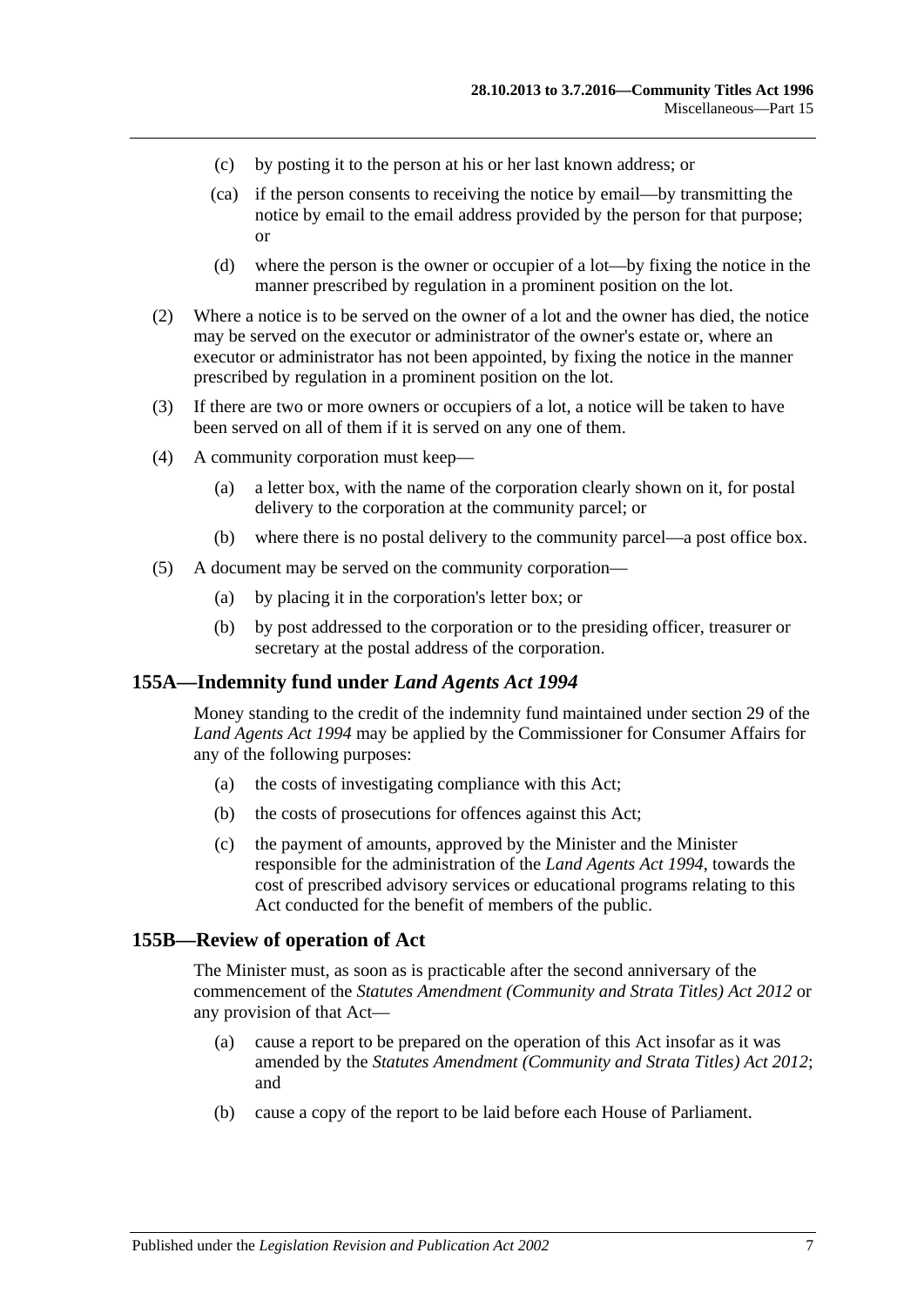#### <span id="page-123-0"></span>**156—Regulations**

- (1) The Governor may make such regulations as are contemplated by this Act or as are necessary or expedient for the purposes of this Act.
- (2) Without limiting [subsection](#page-123-0) (1) the regulations may—
	- (a) prescribe fees payable to the Registrar-General in relation to an application under this Act or in relation to anything to be done by the Registrar-General under this Act;
	- (b) require a particular provision or a provision of a particular class to be included in, or excluded from, the by-laws of community schemes generally or of a specified class of community scheme;
	- (c) be of general or restricted application;
	- (d) may confer discretionary powers;
	- (da) assign specified functions to an officer of a community corporation of a specified class;
	- (e) may impose a fine (not exceeding \$500) for breach of, or non-compliance with, the regulations.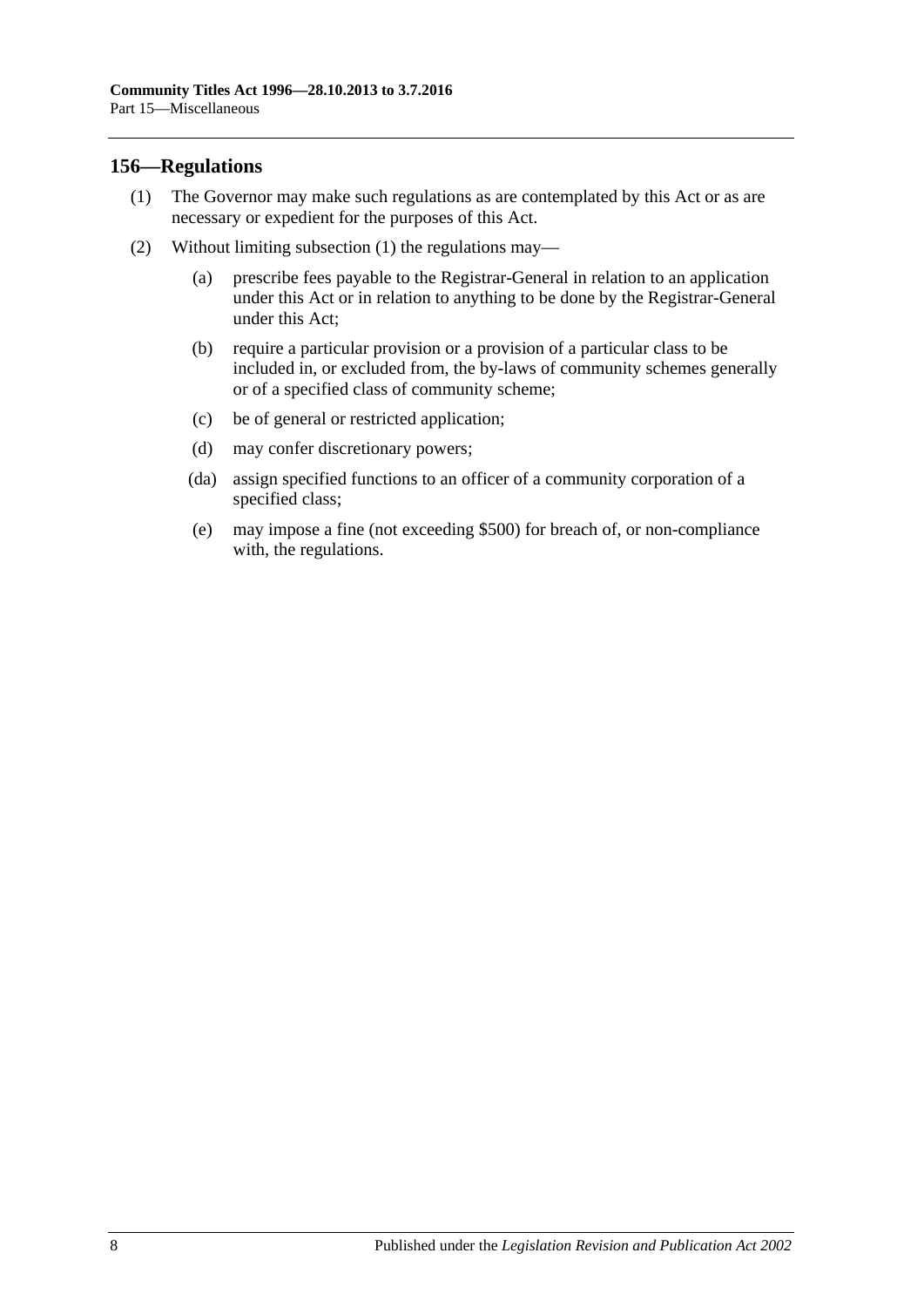# **Schedule—Transitional provisions**

#### **1—Interpretation**

In this Schedule—

*ordinary resolution* of a strata corporation means a resolution passed at a properly convened meeting of the corporation by a simple majority of the votes of members present and voting on the resolution.

### **2—Election as to application of this Act**

- (1) A strata corporation under the *[Strata Titles Act](http://www.legislation.sa.gov.au/index.aspx?action=legref&type=act&legtitle=Strata%20Titles%20Act%201988) 1988* may, by ordinary resolution, decide that this Act and not the *[Strata Titles Act](http://www.legislation.sa.gov.au/index.aspx?action=legref&type=act&legtitle=Strata%20Titles%20Act%201988) 1988* will apply to, and in relation to, the corporation and the strata scheme.
- (2) The corporation must lodge with the Registrar-General a copy of the resolution (certified in accordance with the regulations to be a true copy) and the Registrar-General must file the resolution with the strata plan.
- (3) The following provisions apply from the time at which the resolution is filed with the strata plan—
	- (a) subject to [subclause](#page-125-0) (5), this Act and not the *Strata [Titles Act](http://www.legislation.sa.gov.au/index.aspx?action=legref&type=act&legtitle=Strata%20Titles%20Act%201988) 1988* applies to, and in relation to, the corporation and the strata scheme; and
	- (b) the strata plan will be taken to be a primary strata plan of community division deposited under this Act and the units created by the plan (including the unit subsidiaries (if any)) will be taken to be primary strata lots having the same boundaries as the units; and
	- (c) the common property vests in the owners of the lots but duty is not payable under the *[Stamp Duties Act](http://www.legislation.sa.gov.au/index.aspx?action=legref&type=act&legtitle=Stamp%20Duties%20Act%201923) 1923* in respect of that vesting; and
	- (d) the strata corporation continues in existence as a primary community corporation under this Act; and
	- (e) the articles of the strata corporation continue as the by-laws of the community scheme; and
	- (f) the number of votes that may be cast in respect of each community lot will be determined in accordance with [section](#page-82-0) 87 except where, immediately before the application of this Act, the number of votes in respect of each unit was equivalent to the unit entitlement of the unit and, in that case, the voting entitlement will remain unchanged until one or more of the lots is used solely or predominantly for residential purposes or the by-laws are amended to change the voting entitlement; and
	- (g) the presiding officer, treasurer and secretary and the members of the management committee (if any) of the strata corporation will continue to hold office after the application of this Act as though this Act were in force when they were appointed and they had been appointed under it; and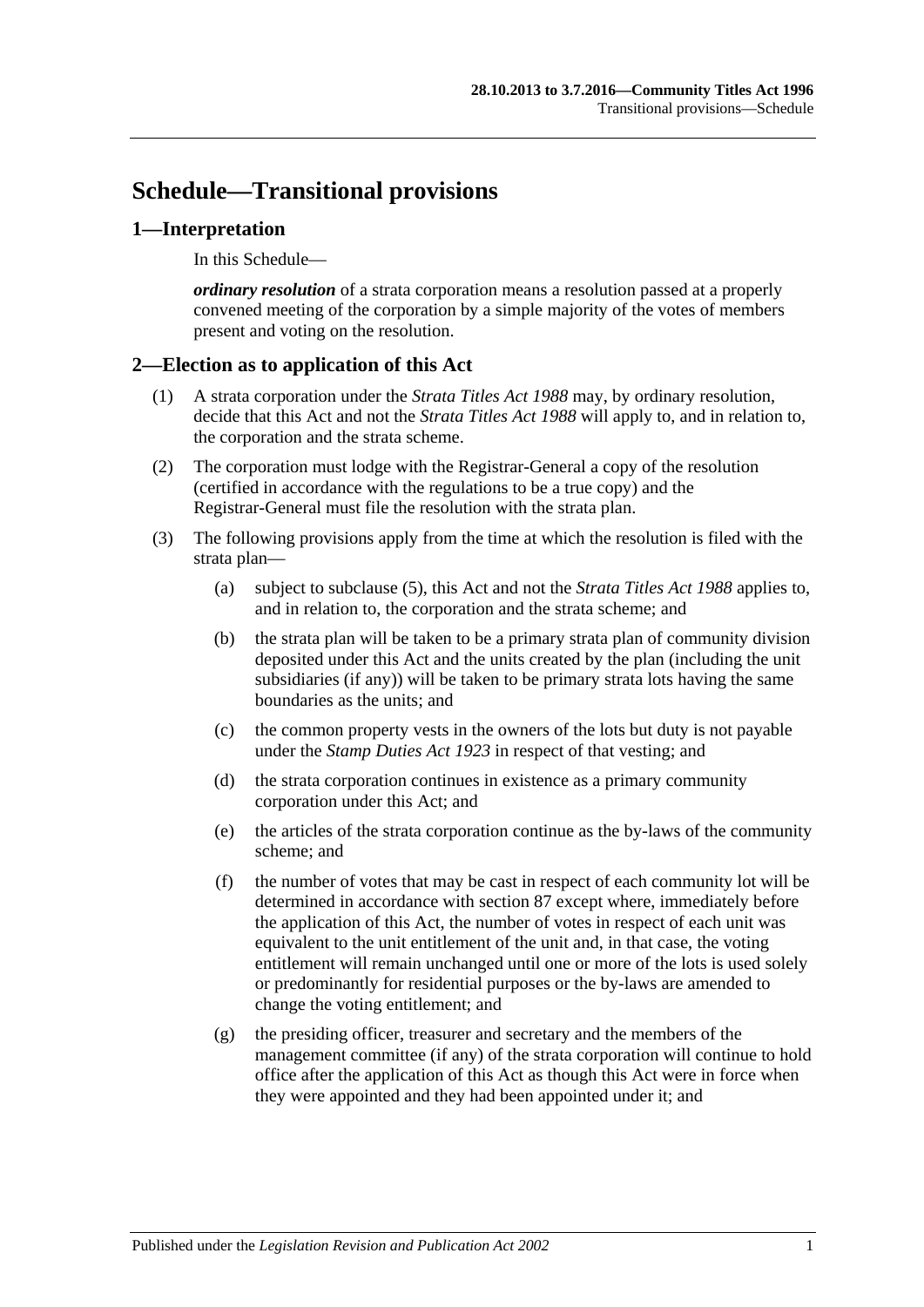- (h) if an administrator of the strata corporation has been appointed, the administrator will continue to hold office after the application of this Act as though this Act were in force when he or she was appointed and he or she had been appointed under it; and
- (i) money held by the strata corporation immediately before the application of this Act must be paid into the corporation's administrative or sinking fund under this Act according to the purpose for which the money will be used.
- (4) The Registrar-General must either—
	- (a) cancel the certificates of title for the strata lots and common property and issue new certificates of title in their place and must state on the new certificates that the strata scheme is subject to this Act; or
	- (b) make endorsements on the original certificates for the strata lots and common property to the effect that this Act and not the *[Strata Titles Act](http://www.legislation.sa.gov.au/index.aspx?action=legref&type=act&legtitle=Strata%20Titles%20Act%201988) 1988* applies to, and in relation to, the strata scheme.
- <span id="page-125-0"></span>(5) Proceedings commenced under the *[Strata Titles Act](http://www.legislation.sa.gov.au/index.aspx?action=legref&type=act&legtitle=Strata%20Titles%20Act%201988) 1988* in relation to, a strata corporation or strata scheme before the application of this Act to, or in relation to the corporation or scheme, may be continued and completed under that Act.

### **3—Prescribed building unit schemes**

- (1) Where—
	- (a) land was, before 22 February, 1968, laid out in a building unit scheme consisting of two or more units designed for separate occupation; and
	- (b) as at that date, buildings to which the scheme relates had been erected,

the scheme is one to which this clause applies.

- <span id="page-125-1"></span>(2) An application may be made under this Act for the deposit of a plan of community division in relation to land subject to a scheme to which this clause applies.
- (2a) When deposited the plan will be a primary strata plan of community division even if there is no lot situated above another lot in the building (see [section](#page-21-0) 19).
- (3) An application cannot be made under [subclause](#page-125-1) (2) without the consent of—
	- (a) the person on whom rights to occupation of the units have been conferred under the scheme; and
	- (b) any other person who holds a registered encumbrance (not being an easement) over the land; and
	- (c) any company formed to administer the scheme.
- (4) Where a community plan is deposited in pursuance of an application under this clause—
	- (a) the scheme is terminated;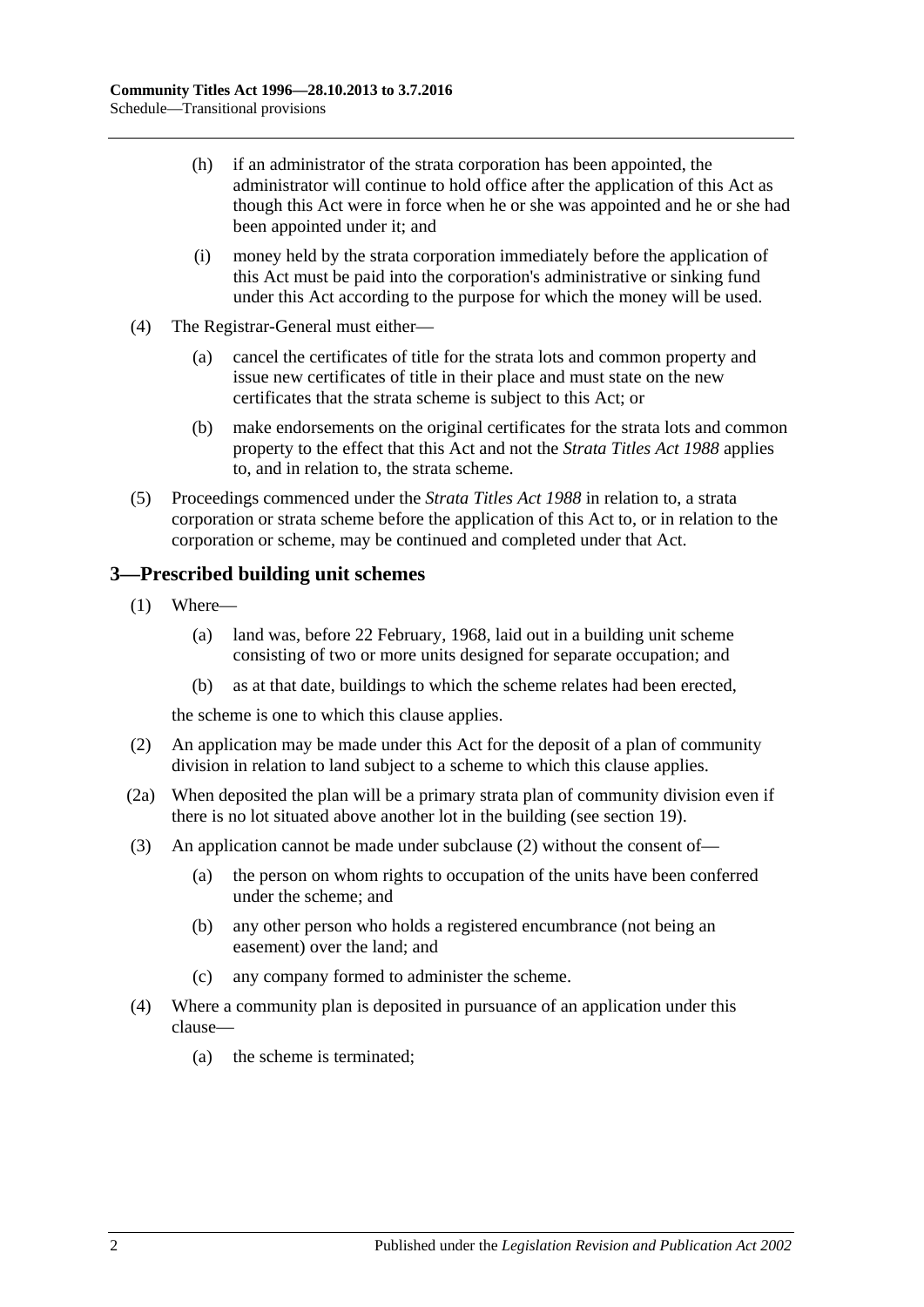- (b) all registered encumbrances (except easements and statutory encumbrances) that had been entered on the original certificate for the land are extinguished and any related instrument is discharged (although the Registrar-General will, on due application being made, register any instrument in substitution for any instrument that is cancelled by the operation of this paragraph and may note a caveat on the title without the permission of the Court);
- (c) the certificate for the community lots will be issued in the names of the persons who were entitled to occupation of the units under the scheme;
- (d) the assets and liabilities of any company formed to administer the scheme are transferred to the community corporation.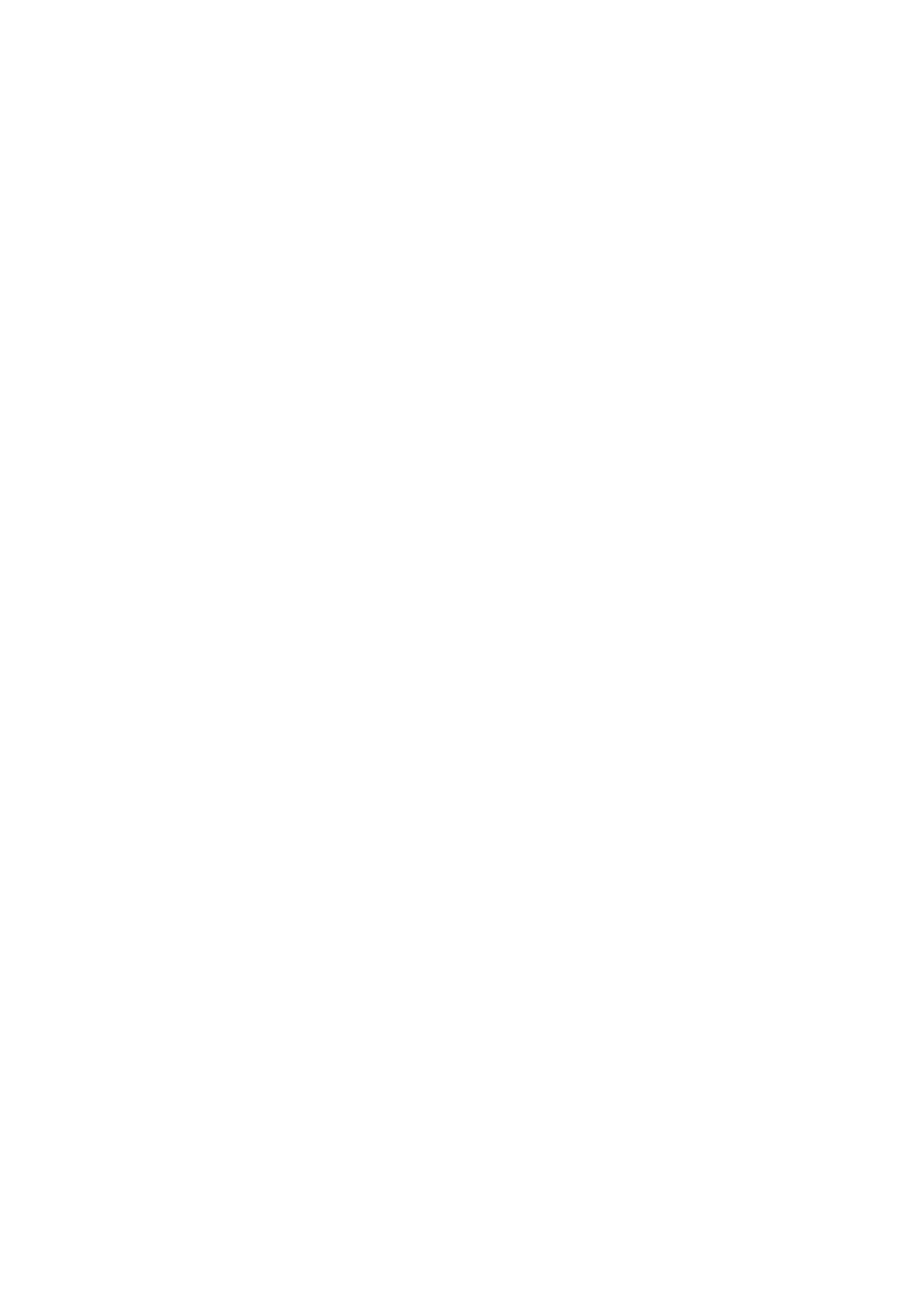# **Legislative history**

### **Notes**

• This version is comprised of the following:

| Part 1   | 28.10.2013 |
|----------|------------|
| Part 2   | 1.6.2009   |
| Part 3   | 1.6.2009   |
| Part 4   | 1.6.2009   |
| Part 5   | 28.10.2013 |
| Part 6   | 28.10.2013 |
| Part 7   | 28.10.2013 |
| Part 8   | 1.6.2009   |
| Part 9   | 28.10.2013 |
| Part 10  | 28.10.2013 |
| Part 11  | 28.10.2013 |
| Part 12  | 1.6.2009   |
| Part 13  | 28.10.2013 |
| Part 14  | 28.10.2013 |
| Part 15  | 28.10.2013 |
| Schedule | 1.6.2009   |
|          |            |

- Amendments of this version that are uncommenced are not incorporated into the text.
- Please note—References in the legislation to other legislation or instruments or to titles of bodies or offices are not automatically updated as part of the program for the revision and publication of legislation and therefore may be obsolete.
- Earlier versions of this Act (historical versions) are listed at the end of the legislative history.
- For further information relating to the Act and subordinate legislation made under the Act see the Index of South Australian Statutes or www.legislation.sa.gov.au.

## **Principal Act and amendments**

| Year | N <sub>0</sub> | Title                                                        | Assent    | Commencement                                                                                                                                                                                                                                                              |
|------|----------------|--------------------------------------------------------------|-----------|---------------------------------------------------------------------------------------------------------------------------------------------------------------------------------------------------------------------------------------------------------------------------|
| 1996 | 37             | <b>Community Titles Act 1996</b>                             | 9.5.1996  | 4.11.1996 (Gazette 31.10.1996 p1460)                                                                                                                                                                                                                                      |
| 1999 | 33             | <b>Financial Sector Reform (South</b><br>Australia) Act 1999 | 17.6.1999 | Sch (item $11$ )— $1.7.1999$ being the date<br>specified under section $3(16)$ of the<br><b>Financial Sector Reform (Amendments</b><br>and Transitional Provisions) Act (No. 1)<br>1999 of the Commonwealth as the<br>transfer date for the purposes of that Act:<br>s(2) |
| 2001 | 8              | Community Titles (Miscellaneous)<br>Amendment Act 2001       | 12.4.2001 | 7.4.2003 (Gazette 20.2.2003 p696)                                                                                                                                                                                                                                         |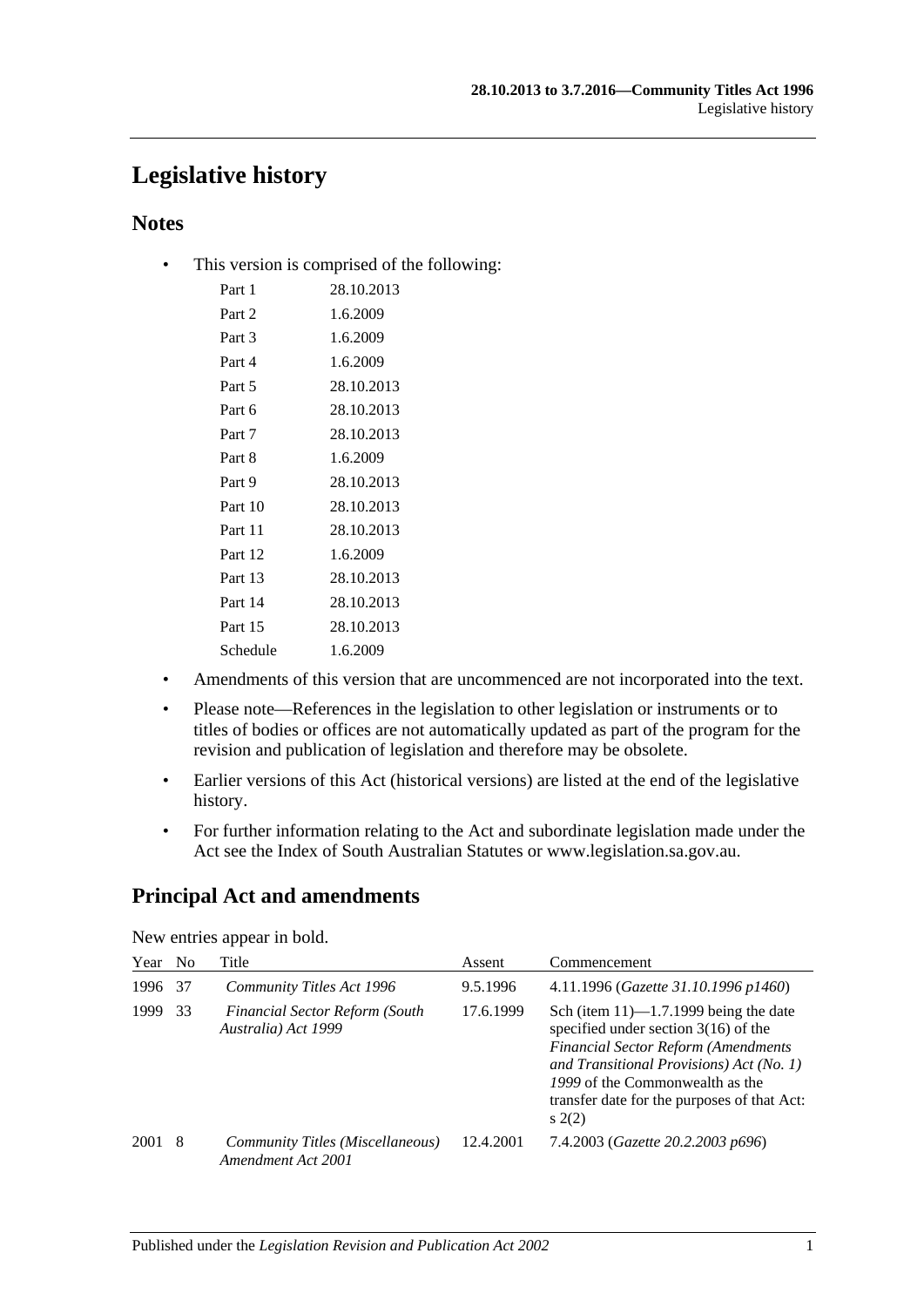| 2001    | 23 | Statutes Amendment (Corporations) 14.6.2001<br>Act 2001                 |            | Pt 9 (ss $28 - 30$ ) -15.7.2001 being the<br>day on which the Corporations Act 2001<br>of the Commonwealth came into<br>operation: Commonwealth of Australia<br>Gazette No. S 285, 13 July 2001 (Gazette<br>21.6.2001 p2270) |
|---------|----|-------------------------------------------------------------------------|------------|------------------------------------------------------------------------------------------------------------------------------------------------------------------------------------------------------------------------------|
| 2006    | 17 | <b>Statutes Amendment (New Rules of</b><br>Civil Procedure) Act 2006    | 6.7.2006   | Pt 18 (ss 63 & 64)-4.9.2006 ( <i>Gazette</i><br>17.8.2006 p2831)                                                                                                                                                             |
| 2006 43 |    | <b>Statutes Amendment (Domestic</b><br>Partners) Act 2006               | 14.12.2006 | Pt 16 (s $52$ )-1.6.2007 ( <i>Gazette</i><br>26.4.2007 p1352)                                                                                                                                                                |
| 2008    | 12 | <b>Statutes Amendment (Real Property) 8.5.2008</b><br>Act 2008          |            | Pt 3 (ss $5-32$ )-1.6.2009 ( <i>Gazette</i><br>28.5.2009 p1843)                                                                                                                                                              |
| 2012 8  |    | <b>Statutes Amendment (Community)</b><br>and Strata Titles) Act 2012    | 12.4.2012  | Pt 2 (new s 155A (as inserted by<br>s 44))–18.7.2013; ss 4–43, new s 155B<br>(as inserted by s 44), 45 $\&$<br>Sch 1-28.10.2013 (Gazette 18.7.2013<br><i>p</i> 3075)                                                         |
| 2013 11 |    | <b>Statutes Amendment</b><br>(Attorney-General's Portfolio)<br>Act 2013 | 18.4.2013  | Pt 2 $(s 4)$ —28.10.2013 immediately<br>after 8/2012 s 8 (Gazette 6.6.2013 p2498)                                                                                                                                            |
| 2016 29 |    | <b>Real Property (Electronic</b><br>Conveyancing) Amendment Act 2016    | 16.6.2016  | Sch 2-4.7.2016 (Gazette 30.6.2016)<br>p2761                                                                                                                                                                                  |

## **Provisions amended**

New entries appear in bold.

Entries that relate to provisions that have been deleted appear in italics.

| Provision                          | How varied                                                            | Commencement |
|------------------------------------|-----------------------------------------------------------------------|--------------|
| Pt1                                |                                                                       |              |
| s <sub>2</sub>                     | omitted under Legislation Revision and<br><b>Publication Act 2002</b> | 4.9.2006     |
| s <sub>3</sub>                     |                                                                       |              |
| s(1)                               |                                                                       |              |
| body corporate<br>manager          | inserted by $8/2012$ s $4(1)$                                         | 28.10.2013   |
| building                           | substituted by $8/2012$ s $4(1)$                                      | 28.10.2013   |
| business day                       | inserted by $8/2012$ s $4(1)$                                         | 28.10.2013   |
| by-laws                            | substituted by $8/2012$ s $4(1)$                                      | 28.10.2013   |
| domestic partner                   | inserted by $43/2006$ s $52(1)$                                       | 1.6.2007     |
| <b>ERD Court</b>                   | inserted by $8/2012$ s $4(2)$                                         | 28.10.2013   |
| first statutory<br>general meeting | inserted by $8/2012$ s $4(3)$                                         | 28.10.2013   |
| holder                             | inserted by $12/2008$ s $5(1)$                                        | 1.6.2009     |
| relative                           | amended by $43/2006$ s $52(2)$                                        | 1.6.2007     |
| officer                            | inserted by $12/2008$ s $5(2)$                                        | 1.6.2009     |
| schedule of lot<br>entitlements    | amended by $12/2008$ s $5(3)$                                         | 1.6.2009     |
|                                    | special resolution amended by $8/2012$ s $4(4)$                       | 28.10.2013   |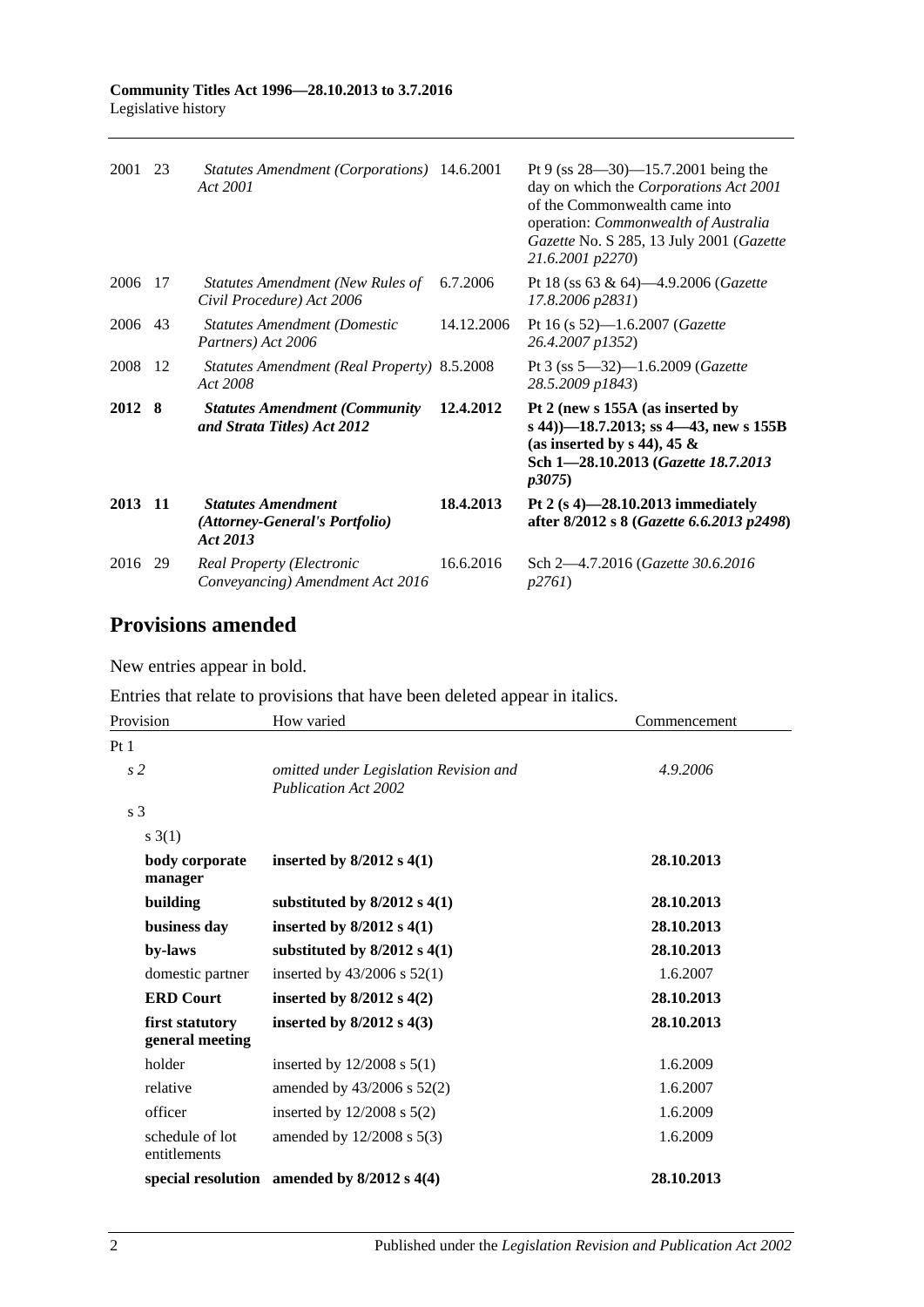| spouse                   | inserted by $43/2006$ s $52(3)$    | 1.6.2007   |
|--------------------------|------------------------------------|------------|
| statutory<br>encumbrance | amended by $12/2008$ s $5(4)$ —(6) | 1.6.2009   |
| unanimous<br>resolution  | amended by 8/2012 s 4(5)           | 28.10.2013 |
| $s \frac{3(13)}{2}$      | inserted by 8/2001 s 3             | 7.4.2003   |
| s <sub>4</sub>           |                                    |            |
| s(4(1))                  | amended by 8/2012 s 5              | 28.10.2013 |
| Pt 2                     |                                    |            |
| s 13                     |                                    |            |
| s 13(1)                  | amended by $12/2008$ s $6(1)$      | 1.6.2009   |
| s 13(2)                  | amended by $12/2008$ s $6(2)$      | 1.6.2009   |
| s 13(3)                  | amended by 12/2008 s 6(3)          | 1.6.2009   |
| $Pt\,3$                  |                                    |            |
| s 14                     |                                    |            |
| s 14(4)                  | (e) deleted by $12/2008$ s $7(1)$  | 1.6.2009   |
|                          | amended by 12/2008 s 7(2), (3)     | 1.6.2009   |
| s 14(5)                  | amended by 12/2008 s 7(4)          | 1.6.2009   |
| s 14(5a)                 | inserted by $12/2008$ s $7(5)$     | 1.6.2009   |
| s 15A                    | inserted by 12/2008 s 8            | 1.6.2009   |
| s 16                     |                                    |            |
| s16(3)                   | inserted by 12/2008 s 9            | 1.6.2009   |
| s 23                     |                                    |            |
| $s\,23(1)$               | amended by 8/2001 s 4              | 7.4.2003   |
| $s\,23(6)$               | substituted by $12/2008$ s $10(1)$ | 1.6.2009   |
| $s\,23(7)$               | amended by 12/2008 s 10(2)         | 1.6.2009   |
| Pt 4                     |                                    |            |
| $\sqrt{30}$              |                                    |            |
| $s \ 30(1)$              | amended by 12/2008 s 11            | 1.6.2009   |
| s 31                     |                                    |            |
| $s \, 31(3)$             | amended by 12/2008 s 12            | 1.6.2009   |
| Pt 5                     |                                    |            |
| s 34                     |                                    |            |
| $s \; 34(2)$             | amended by 12/2008 s 13            | 1.6.2009   |
| $s\,34(3)$               | amended by $8/2012$ s $6(1)$ , (2) | 28.10.2013 |
| $s\,34(6)$               | substituted by $8/2012$ s $6(3)$   | 28.10.2013 |
| $s\,34(7)$ — $(9)$       | inserted by $8/2012$ s $6(3)$      | 28.10.2013 |
| s 35                     |                                    |            |
| s 35(1)                  | amended by 8/2012 s 7              | 28.10.2013 |
| s <sub>36</sub>          |                                    |            |
| $s \, 36(5)$             | amended by 8/2001 s 5              | 7.4.2003   |
| s 37                     |                                    |            |
| $s \, 37(1)$             | amended by 11/2013 s 4(1), (2)     | 28.10.2013 |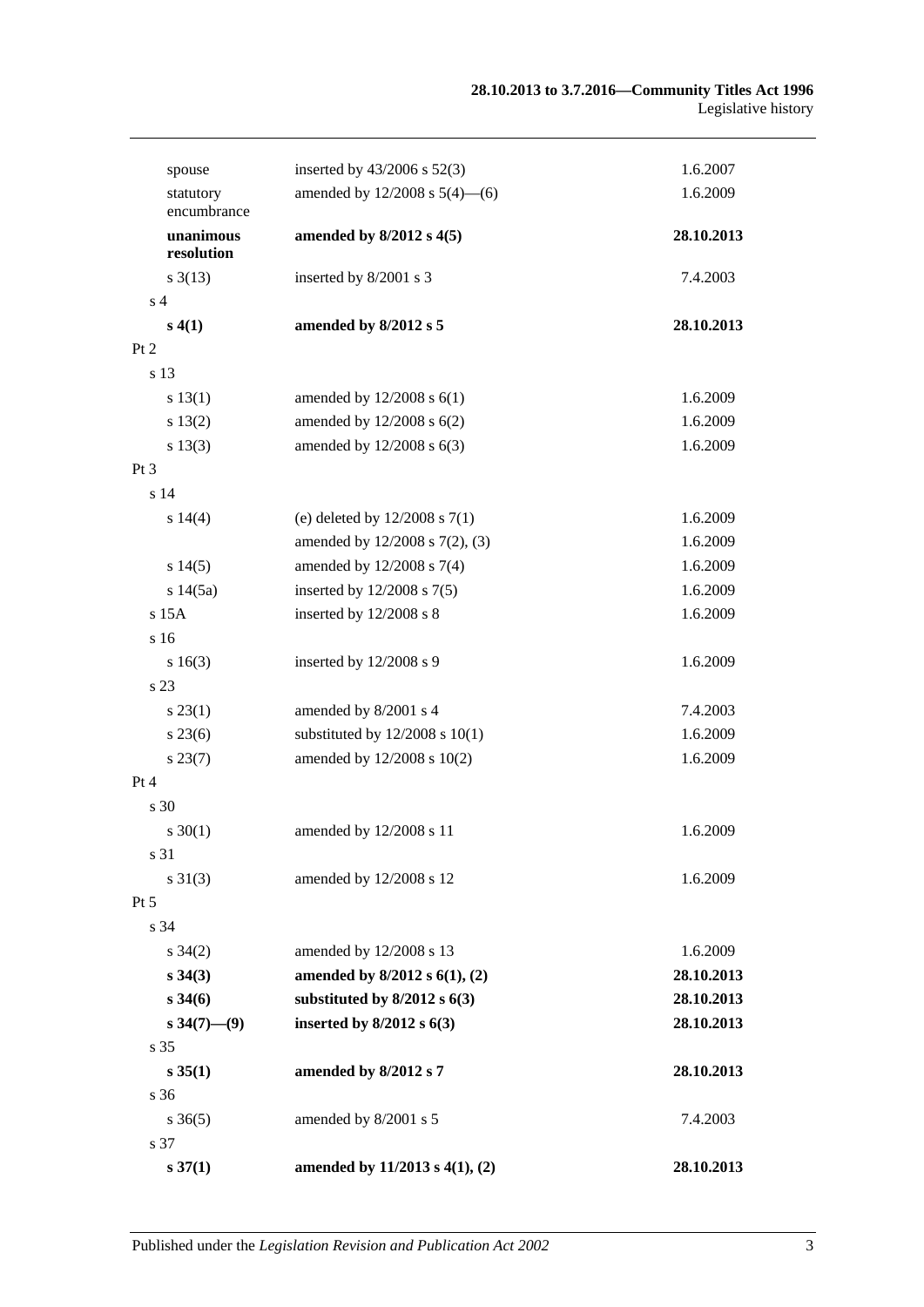**Community Titles Act 1996—28.10.2013 to 3.7.2016** Legislative history

| $s \, 37(2)$           | substituted by 8/2012 s 8          | 28.10.2013 |
|------------------------|------------------------------------|------------|
| $s \, 37(3)$           | inserted by $11/2013$ s $4(3)$     | 28.10.2013 |
| s 38                   |                                    |            |
| s 38(2)                | substituted by 8/2012 s 9          | 28.10.2013 |
| $s\,38(3)$             | inserted by 8/2012 s 9             | 28.10.2013 |
| s 39                   |                                    |            |
| $s \frac{39(5a)}{2}$   | inserted by 12/2008 s 14           | 1.6.2009   |
| Pt 6                   |                                    |            |
| s 47                   |                                    |            |
| $s\,47(2)$             | amended by 12/2008 s 15            | 1.6.2009   |
| $s\,47(6)$             | inserted by 8/2012 s 10            | 28.10.2013 |
| s 49                   |                                    |            |
| $s\,49(2)$             | amended by 8/2012 s 11(1)          | 28.10.2013 |
| $s\ 49(2a)$ and $(2b)$ | inserted by $8/2012$ s $11(2)$     | 28.10.2013 |
| s <sub>50</sub>        |                                    |            |
| $s\,50(7)$             | substituted by 12/2008 s 16        | 1.6.2009   |
| Pt 7                   |                                    |            |
| s 52                   |                                    |            |
| s 52(1)                | substituted by $12/2008$ s $17(1)$ | 1.6.2009   |
| $s\,52(1a)$            | inserted by 12/2008 s 17(1)        | 1.6.2009   |
| $s\,52(2)$             | amended by 12/2008 s 17(2)-(4)     | 1.6.2009   |
| $s\ 52(3a)$            | inserted by 12/2008 s 17(5)        | 1.6.2009   |
| $s\,52(4)$             | (e) deleted by $12/2008$ s $17(6)$ | 1.6.2009   |
|                        | amended by 12/2008 s 17(7)         | 1.6.2009   |
| $s\,52(5a)$            | inserted by 12/2008 s 17(8)        | 1.6.2009   |
| s 53                   |                                    |            |
| s 53(1)                | amended by 12/2008 s 18            | 1.6.2009   |
| s 53A                  | inserted by 12/2008 s 19           | 1.6.2009   |
| s <sub>55</sub>        |                                    |            |
| s 55(1)                | amended by 12/2008 s 20            | 1.6.2009   |
| s 58                   |                                    |            |
| s 58(3)                | (d) deleted by $12/2008$ s $21(1)$ | 1.6.2009   |
|                        | amended by 12/2008 s 21(2)         | 1.6.2009   |
| s 58(4)                | amended by 12/2008 s 21(3)         | 1.6.2009   |
| $s 58(4a)$ and $(4b)$  | inserted by $12/2008$ s $21(4)$    | 1.6.2009   |
| s 58(7)                | inserted by 8/2001 s 6             | 7.4.2003   |
| s 59                   |                                    |            |
| s 59(1)                | amended by 8/2012 s 12(1)          | 28.10.2013 |
| $s 59(3a)$ and $(3b)$  | inserted by $8/2012$ s $12(2)$     | 28.10.2013 |
| s 59(4)                | amended by 8/2012 s 12(3)          | 28.10.2013 |
| s 60                   |                                    |            |
| $s \ 60(3)$            | amended by 12/2008 s 22(1), (2)    | 1.6.2009   |
| s 64                   |                                    |            |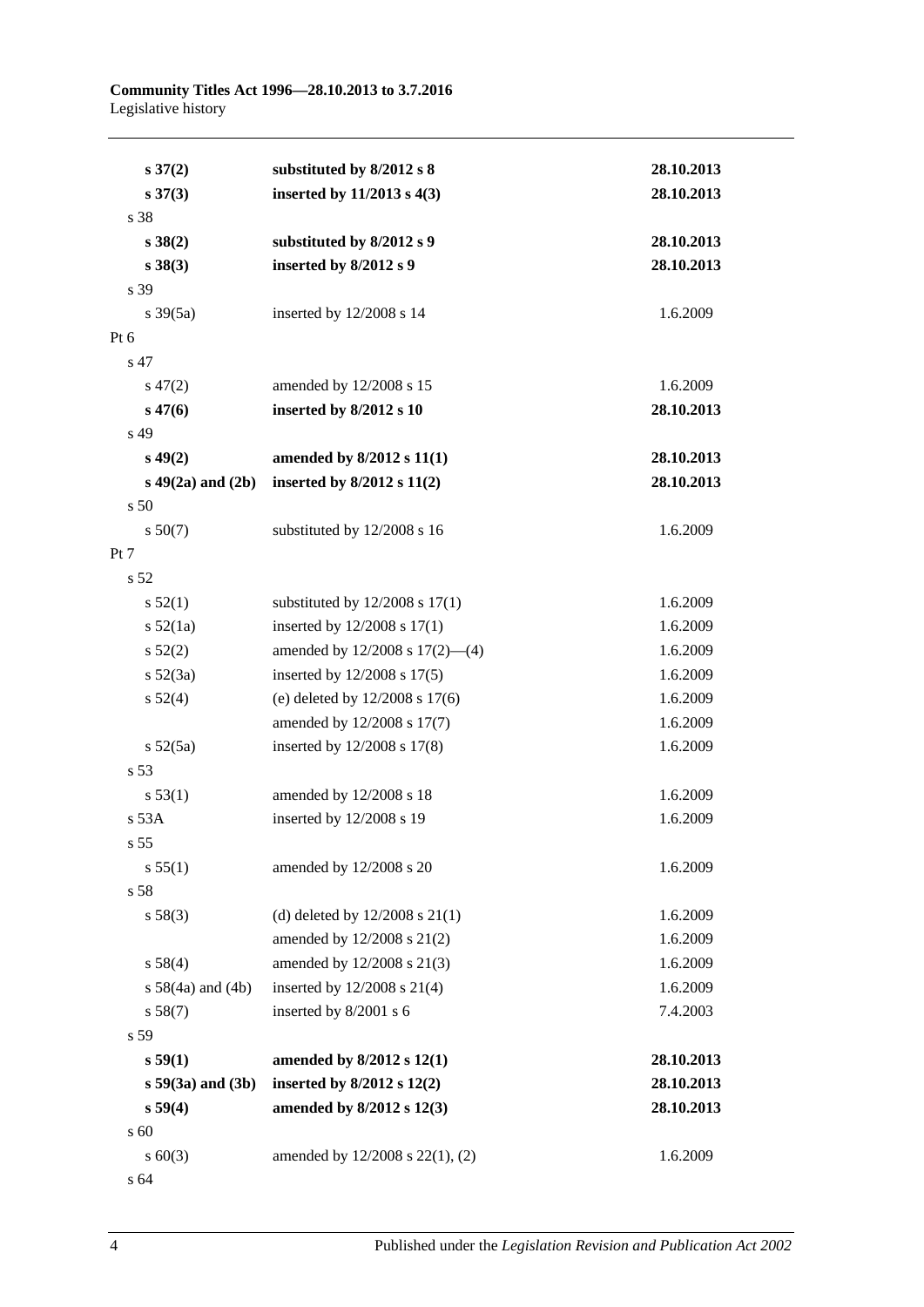| s 64(1)               | amended by 8/2012 s 13              | 28.10.2013 |
|-----------------------|-------------------------------------|------------|
| s <sub>65</sub>       | amended by 12/2008 s 23             | 1.6.2009   |
| s 67                  |                                     |            |
| s 67(1)               | amended by $8/2012$ s $14(1)$       | 28.10.2013 |
| $s 67(1a)$ and $(1b)$ | inserted by $8/2012$ s $14(2)$      | 28.10.2013 |
| s 67(2)               | amended by 12/2008 s 24             | 1.6.2009   |
|                       | amended by 8/2012 s 14(1)           | 28.10.2013 |
| s 69                  |                                     |            |
| $s\,69(1)$ and (2)    | amended by 8/2012 s 15              | 28.10.2013 |
| $s\,69(3)$            | amended by 12/2008 s 25(1)          | 1.6.2009   |
| $s\,69(4)$            | amended by 12/2008 s 25(2)          | 1.6.2009   |
| Pt <sub>9</sub>       |                                     |            |
| Pt 9 Div 1            |                                     |            |
| s 75                  |                                     |            |
| s75(5)                | amended by $8/2012$ s $16(1)$       | 28.10.2013 |
| s $75(6)$ — $(9)$     | deleted by $8/2012 s 16(2)$         | 28.10.2013 |
| s 78                  | substituted by 23/2001 s 28         | 15.7.2001  |
| Pt 9 Div 1A           | inserted by 8/2012 s 17             | 28.10.2013 |
| Pt 9 Div 2            |                                     |            |
| s 79                  |                                     |            |
| s79(1)                | amended by 8/2012 s 18(1)           | 28.10.2013 |
| s79(2)                | amended by 8/2012 s 18(2)           | 28.10.2013 |
| s 80                  |                                     |            |
| $s\,80(1)$ —(3)       | amended by 8/2012 s 19              | 28.10.2013 |
| s 81                  |                                     |            |
| s 81(1)               | amended by $8/2012$ s $20(1)$ , (2) | 28.10.2013 |
| s 81(2)               | amended by 8/2012 s 20(1)           | 28.10.2013 |
| s 81(2a)              | inserted by $8/2012$ s $20(3)$      | 28.10.2013 |
| s81(5)                | amended by $8/2012$ s $20(1)$ , (4) | 28.10.2013 |
| s 82                  |                                     |            |
| $s\,82(2)$            | amended by 8/2012 s 21              | 28.10.2013 |
| s 83                  |                                     |            |
| s 83(1)               | amended by $8/2012$ s $22(1)$       | 28.10.2013 |
| s 83(2)               | amended by 8/2012 s 22(2)           | 28.10.2013 |
| $s 83(3a)$ and $(3b)$ | inserted by $8/2012$ s $22(3)$      | 28.10.2013 |
| s83(6a)               | inserted by 8/2012 s 22(4)          | 28.10.2013 |
| s 84                  |                                     |            |
| s 84(5)               | substituted by $8/2012$ s $23(1)$   | 28.10.2013 |
| s 84(5a)              | inserted by 8/2012 s 23(1)          | 28.10.2013 |
| s 84(6)               | amended by 8/2012 s 23(2)           | 28.10.2013 |
| s 84(6a)              | inserted by 8/2012 s 23(3)          | 28.10.2013 |
| s 84(9a) and (9b)     | inserted by 8/2012 s 23(4)          | 28.10.2013 |
| s 84(10a)             | inserted by 8/2012 s 23(5)          | 28.10.2013 |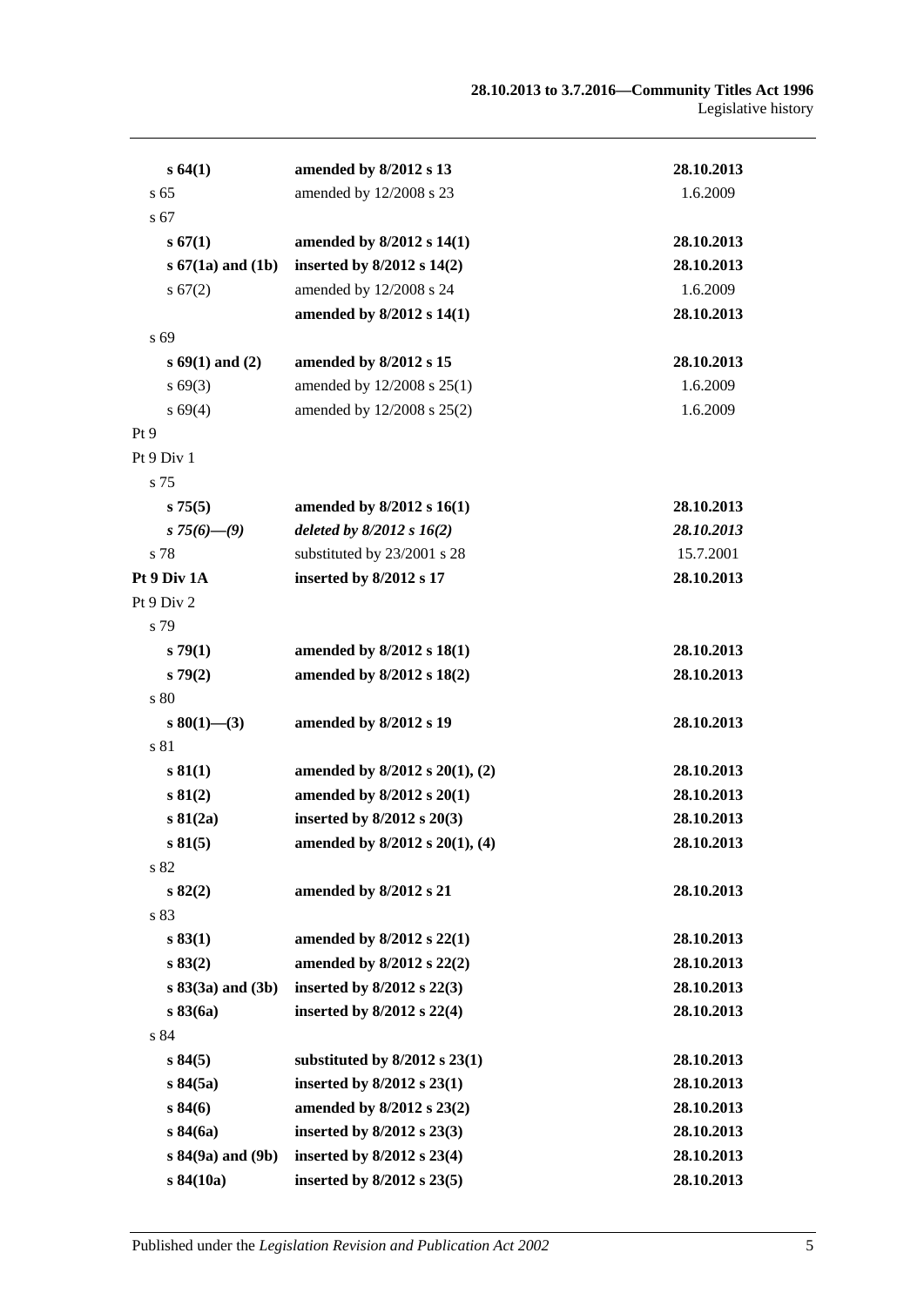| s85                   |                                                       |            |
|-----------------------|-------------------------------------------------------|------------|
| s 85(1)               | substituted by $8/2012$ s 24(1)                       | 28.10.2013 |
| $s 85(2a)$ and $(2b)$ | inserted by $8/2012$ s $24(2)$                        | 28.10.2013 |
| s 85(3)               | amended by 8/2012 s 24(3)                             | 28.10.2013 |
| s 87                  |                                                       |            |
| s 87(3)               | substituted by 8/2012 s 25                            | 28.10.2013 |
| s 87(4)               | inserted by 8/2012 s 25                               | 28.10.2013 |
| s 88                  |                                                       |            |
| s88(2)                | amended by 8/2012 s 26                                | 28.10.2013 |
| Pt 9 Div 4            |                                                       |            |
| s 100                 |                                                       |            |
| 100(1)                | amended by 12/2008 s 26                               | 1.6.2009   |
| Pt 10                 |                                                       |            |
| s 101                 |                                                       |            |
| $s\ 101(3)$           | amended by 8/2012 s 27(1)                             | 28.10.2013 |
|                       | s $101(4a)$ and $(4b)$ inserted by $8/2012$ s $27(2)$ | 28.10.2013 |
| s 102                 |                                                       |            |
| $s\ 102(1)$           | amended by 8/2012 s 28(1)                             | 28.10.2013 |
| $s\ 102(1a)$          | inserted by 8/2012 s 28(2)                            | 28.10.2013 |
| s 104                 |                                                       |            |
| $s 104(3)$ - (5)      | inserted by 8/2012 s 29                               | 28.10.2013 |
| s 106                 |                                                       |            |
| $s\ 106(2)$           | substituted by 8/2012 s 30                            | 28.10.2013 |
| s 108                 |                                                       |            |
| $s\ 108(1)$ —(3)      | amended by $8/2012$ s $31(1)$ , (2)                   | 28.10.2013 |
| s 108(4)              | inserted by 8/2012 s 31(3)                            | 28.10.2013 |
| Pt 11                 |                                                       |            |
| s 113                 |                                                       |            |
| s 113(1)              | amended by $8/2012$ s $32(1)$                         | 28.10.2013 |
| $s$ 113(1a)           | inserted by 8/2012 s 32(2)                            | 28.10.2013 |
| s 113(2)              | amended by 8/2012 s 32(3)                             | 28.10.2013 |
| $s 113(3)$ and $(4)$  | inserted by $8/2012$ s $32(4)$                        | 28.10.2013 |
| s 116                 |                                                       |            |
| s 116(6)              | amended by $33/1999$ Sch (item $11(a)$ )              | 1.7.1999   |
| s 120                 | amended by 33/1999 Sch (item 11(b))                   | 1.7.1999   |
| s 121                 | amended by 23/2001 s 29                               | 15.7.2001  |
| s 122                 |                                                       |            |
| s 122(4)              | amended by $33/1999$ Sch (item $11(c)$ )              | 1.7.1999   |
| s 124                 | amended by $33/1999$ Sch (item $11(d)$ )              | 1.7.1999   |
| s 126                 |                                                       |            |
| $s\ 126(3)$           | amended by $8/2012$ s $33(1)$ , (2)                   | 28.10.2013 |
| s 126(4)              | amended by 12/2008 s 27                               | 1.6.2009   |
| s 127                 |                                                       |            |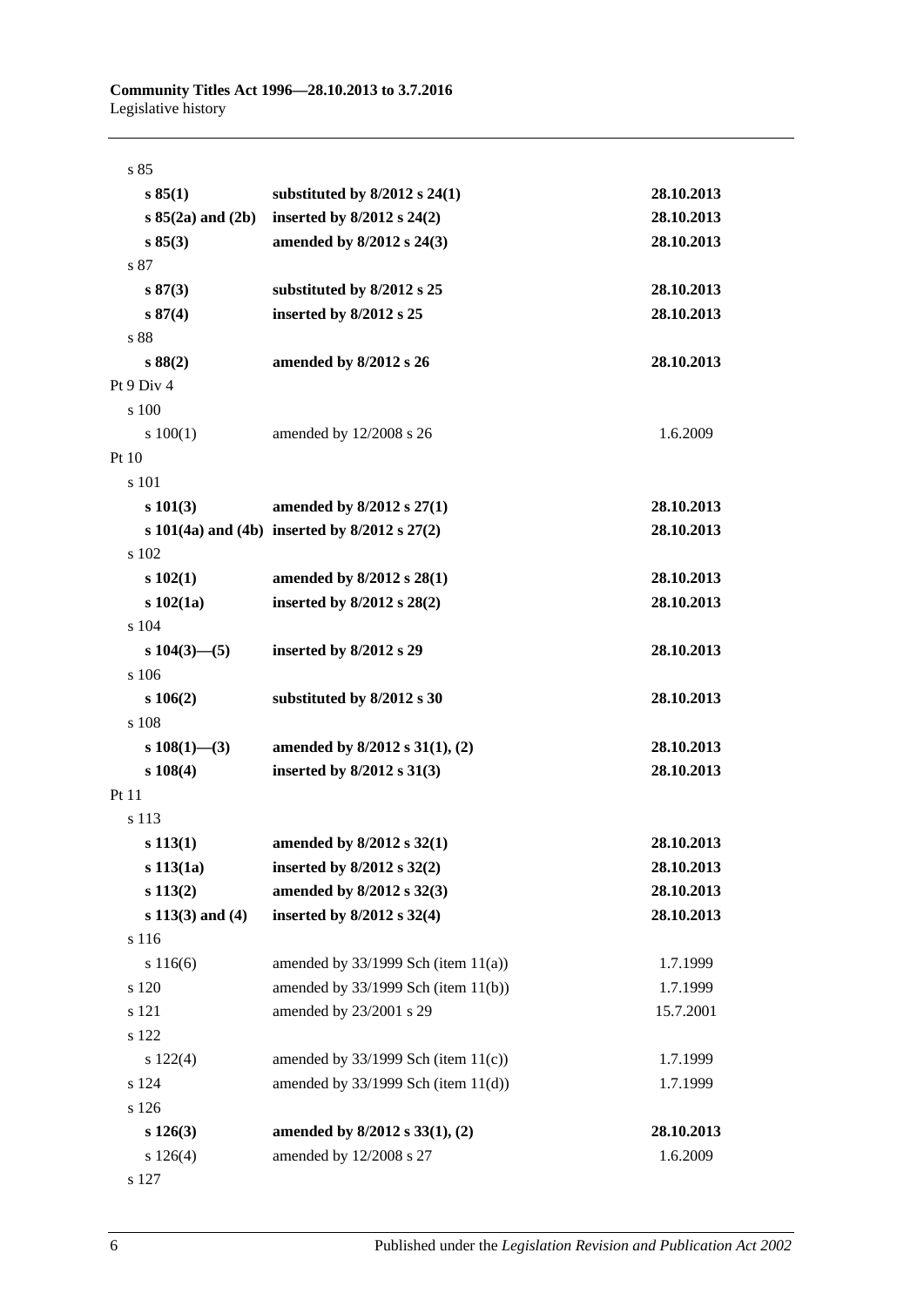| $s\ 127(1)$      | amended by 8/2012 s 34(1)                             | 28.10.2013 |
|------------------|-------------------------------------------------------|------------|
| $s\ 127(2)$      | amended by 8/2012 s 34(2)                             | 28.10.2013 |
| s 128            |                                                       |            |
| s 128(2)         | amended by $33/1999$ Sch (item $11(e)$ )              | 1.7.1999   |
| s 129            | amended by $33/1999$ Sch (item $11(f)$ )              | 1.7.1999   |
| s 131            | amended by $33/1999$ Sch (item $11(g)$ )              | 1.7.1999   |
| Pt 13            |                                                       |            |
| s 135            |                                                       |            |
| s 135(1)         | substituted by 8/2012 s 35                            | 28.10.2013 |
| s 138            |                                                       |            |
| s 138(2)         | amended by 23/2001 s 30                               | 15.7.2001  |
| s 138(4)         | substituted by 8/2012 s 36                            | 28.10.2013 |
| s 139            |                                                       |            |
| s 139(1)         | amended by 8/2012 s 37(1), (2)                        | 28.10.2013 |
|                  | s $139(1a)$ and $(1b)$ inserted by $8/2012$ s $37(3)$ | 28.10.2013 |
| Pt 14            |                                                       |            |
| s 141            | amended by 8/2012 s 38                                | 28.10.2013 |
| s 142            |                                                       |            |
| $s\,142(1)$      | amended by 8/2012 s 39(1)                             | 28.10.2013 |
| s 142(2)         | substituted by 12/2008 s 28                           | 1.6.2009   |
| $s\ 142(3)$      | amended by 17/2006 s 63                               | 4.9.2006   |
| $s\,142(8)$      | amended by 8/2012 s 39(2)-(5)                         | 28.10.2013 |
| $s\ 142(9a)$     | inserted by $8/2012$ s 39(6)                          | 28.10.2013 |
| $s\,142(13)$     | amended by 8/2012 s 39(7)                             | 28.10.2013 |
| Pt 15            |                                                       |            |
| ss 142A and 142B | inserted by 8/2012 s 40                               | 28.10.2013 |
| s 144            | amended by 8/2001 s 7                                 | 7.4.2003   |
| s 145A           | inserted by 12/2008 s 29                              | 1.6.2009   |
| s 149            |                                                       |            |
| s 149(1)         | amended by 12/2008 s 30(1), (2)                       | 1.6.2009   |
| s 149(2) and (3) | amended by 12/2008 s 30(3)                            | 1.6.2009   |
| s 149A           | inserted by 12/2008 s 31                              | 1.6.2009   |
|                  | amended by 8/2012 s 41                                | 28.10.2013 |
| s 151A           | inserted by 12/2008 s 32                              | 1.6.2009   |
| s 152            | substituted by 8/2012 s 42                            | 28.10.2013 |
| s 155            |                                                       |            |
| s 155(1)         | amended by 8/2012 s 43                                | 28.10.2013 |
| s 155A           | inserted by 8/2012 s 44                               | 18.7.2013  |
| s 155B           | inserted by 8/2012 s 44                               | 28.10.2013 |
| s 156            |                                                       |            |
| s 156(2)         | amended by 8/2012 s 45                                | 28.10.2013 |
| Sch              |                                                       |            |

cl 2